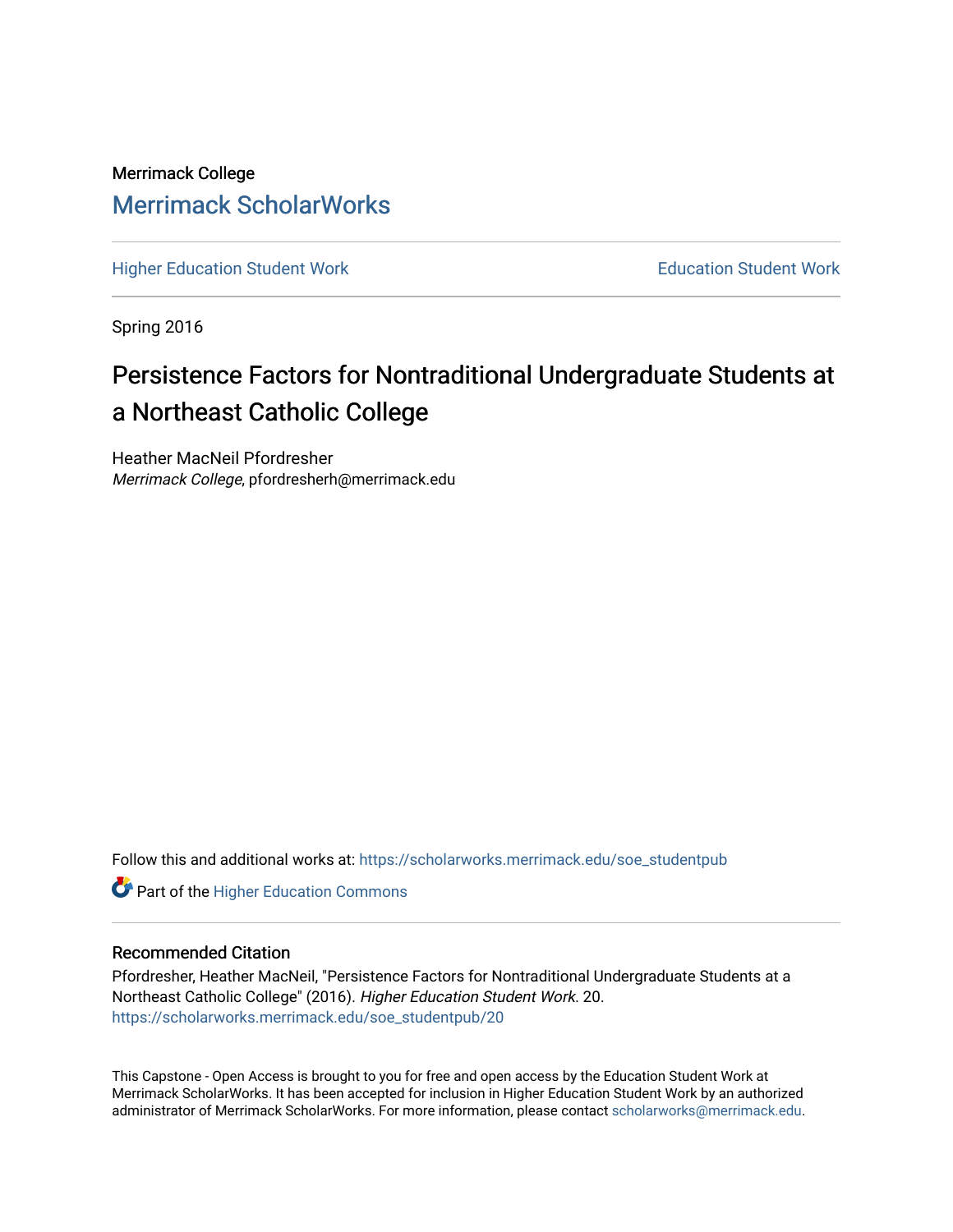## Running head: NONTRADITIONAL STUDENT PERSISTENCE

Persistence Factors for Nontraditional Undergraduate

Students at a Northeast Catholic College

By

Heather MacNeil Pfordresher

Thesis

Submitted in partial fulfillment of the requirements

for the degree of Master of Education at Merrimack College

NORTH ANDOVER, MASSACHUSETTS

APRIL 2016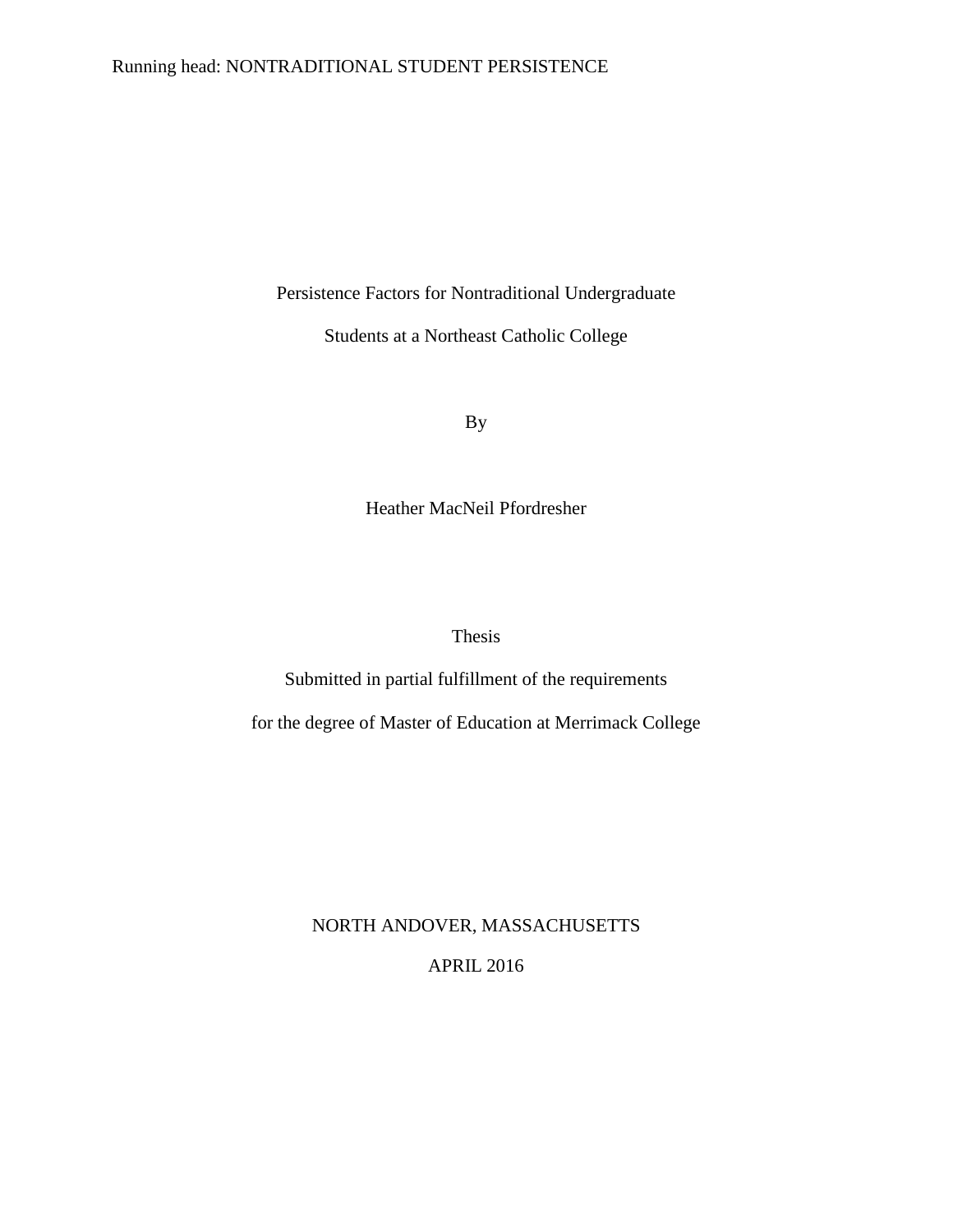#### **Abstract**

Nontraditional students are an extremely diverse group with very unique backgrounds and needs, and their motivations to enroll, persist, and graduate vary depending on factors internal and external to the college and are often dissimilar to their traditional aged counterparts (Pelletier, 2010). Given this difference and increasing enrollment numbers of nontraditional students, understanding the lived experiences of these students is critical for institutions of higher education. This study examined persistence factors for nontraditional students at a Northeast Catholic college, including academic and social engagement, the role of support systems in their lives, and their sense of belonging. It also sought their suggested improvements to the college environment. 62 students participated in a survey and six students participated in a focus group. Participants described institutional barriers to persistence stemming from a lack of communication and academic advising, unsupportive faculty and services, programming that was not relevant, and a chilly campus climate. In contrast, support and concern from faculty and staff, family, friends, work colleagues, combined with intrinsic, internal motivation was integral to the students' persistence and success. Recommendations for improved practice include building a nontraditional student lounge, faculty training, and strengthening advising and support services on campus. Additional recommendations include improved communication processes, and promoting academic and social opportunities specifically designed for nontraditional students.

*Keywords: nontraditional student, adult learner, persistence, sense of belonging*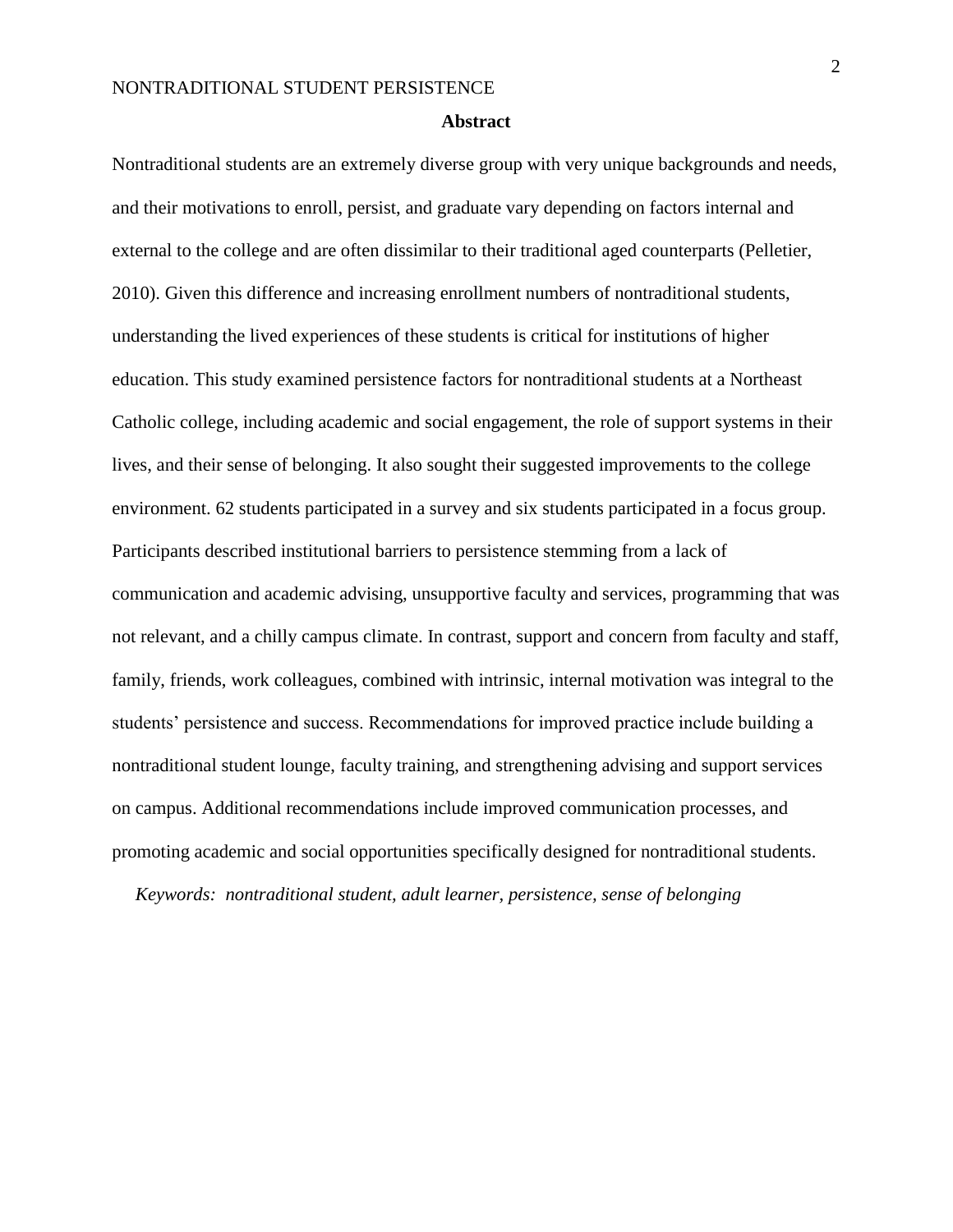# **Table of Contents**

| Supporting the Emotional Needs of Nontraditional Students11       |  |
|-------------------------------------------------------------------|--|
| Engagement, Persistence, and Success of Nontraditional Students15 |  |
|                                                                   |  |
|                                                                   |  |
|                                                                   |  |
|                                                                   |  |
|                                                                   |  |
|                                                                   |  |
|                                                                   |  |
|                                                                   |  |
|                                                                   |  |
|                                                                   |  |
|                                                                   |  |
|                                                                   |  |
|                                                                   |  |
|                                                                   |  |
|                                                                   |  |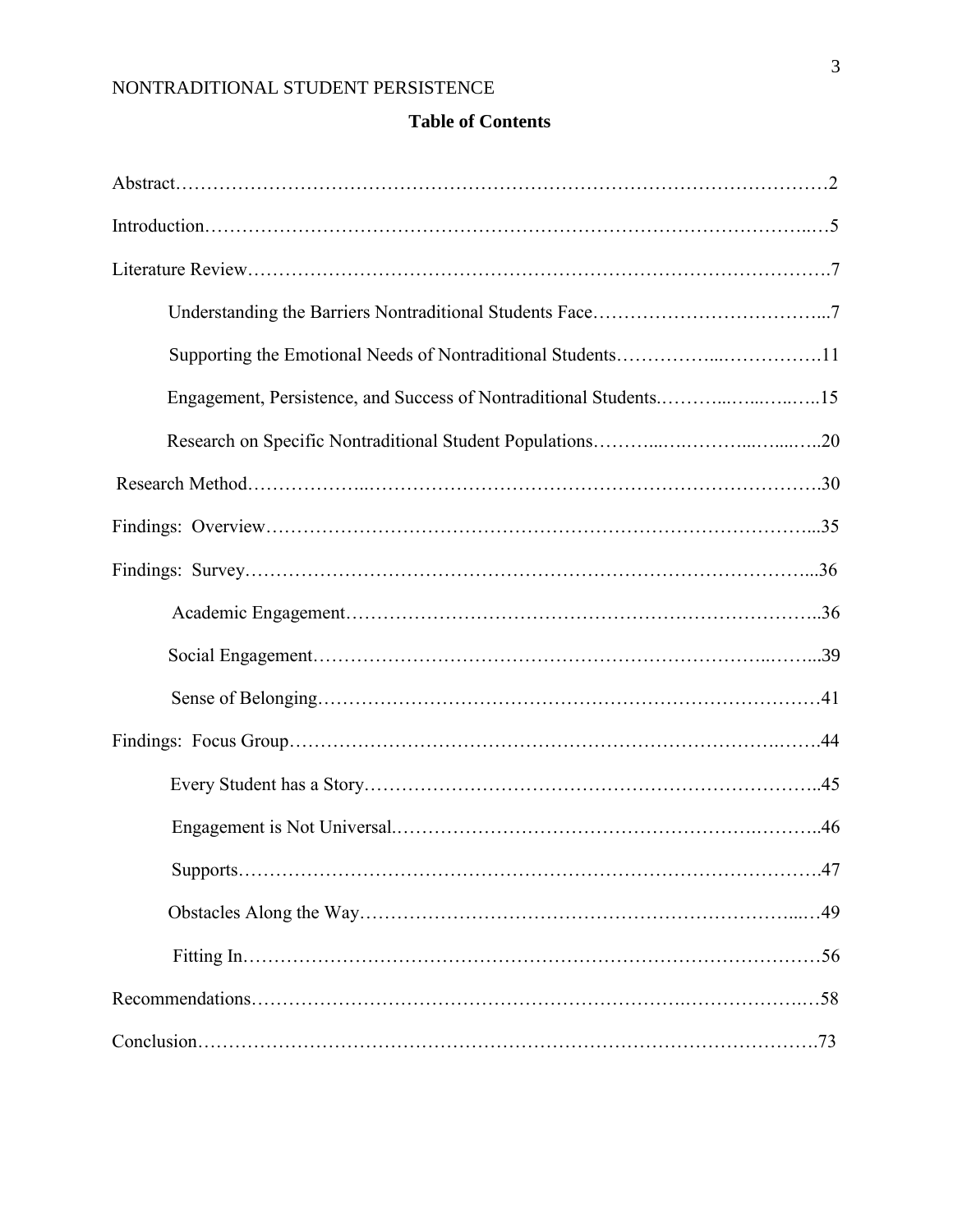# **Table of Contents (continued)**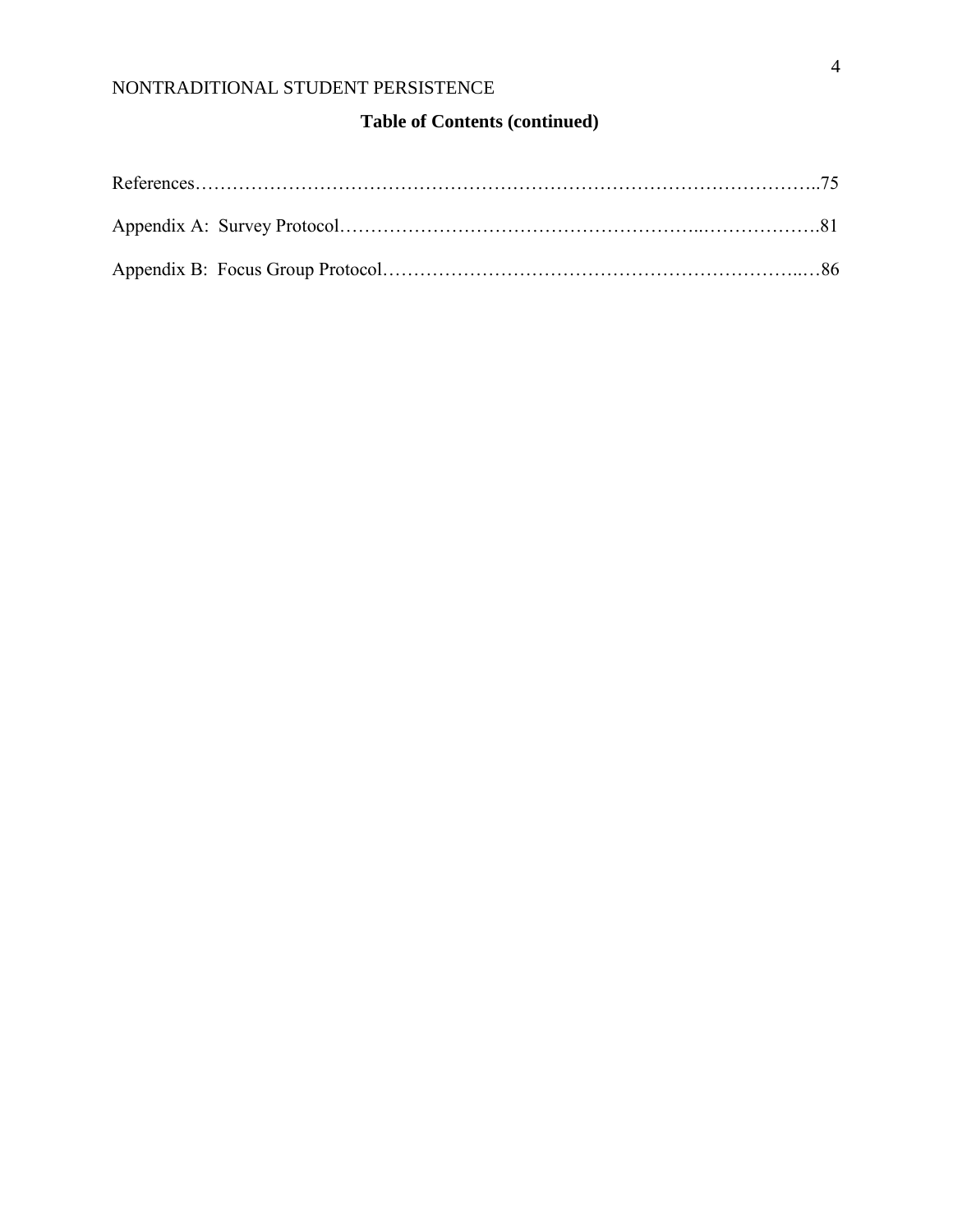#### **Introduction**

A recent U.S. Department of Labor report indicated that up to 80% of American college and university undergraduate students can be categorized as 'nontraditional.' In other words, students who enter higher education institutions directly after high school no longer make up the majority in American colleges and universities (Kazis, Callahan, Davidson, McLeod, Bosworth, Choitz,  $&$  Hoops, 2007). Who are nontraditional students? There is much discussion by scholars on which factors identify this group, and the definition is not precise. The National Center for Education Statistics (2015), defined a nontraditional student as meeting one or more of the following characteristics: Delayed entry into higher education for one or more years, attends college part-time, is employed full time, has dependent(s), is financially independent, is a single parent, or does not have a high school diploma. Students who are age 25 and older, commuters, transfer students, veterans, and military-related service personnel typically fall into the nontraditional category as well. Horn (1996) defined "nontraditional" on a continuum based on the number of these characteristics present. Students are considered to be "minimally nontraditional" if they have only one characteristic, "moderately nontraditional" if they have two or three, and "highly nontraditional" if they have four or more. As a whole, nontraditional undergraduate students are predominantly women who belong to a racial-ethnic minority group and have less educated parents than traditional students (National Center for Education Statistics, 2015).

Due to an aging population and an extreme shortage of technically qualified workers, domestic jobs requiring postsecondary education are expected to grow more rapidly than employment in jobs that do not (Kazis et al., 2007). Additionally, experts project that the rate of students entering higher education institutions directly after high school will flatten or decrease over the next decade, but more nontraditional students will enter or re-enter higher education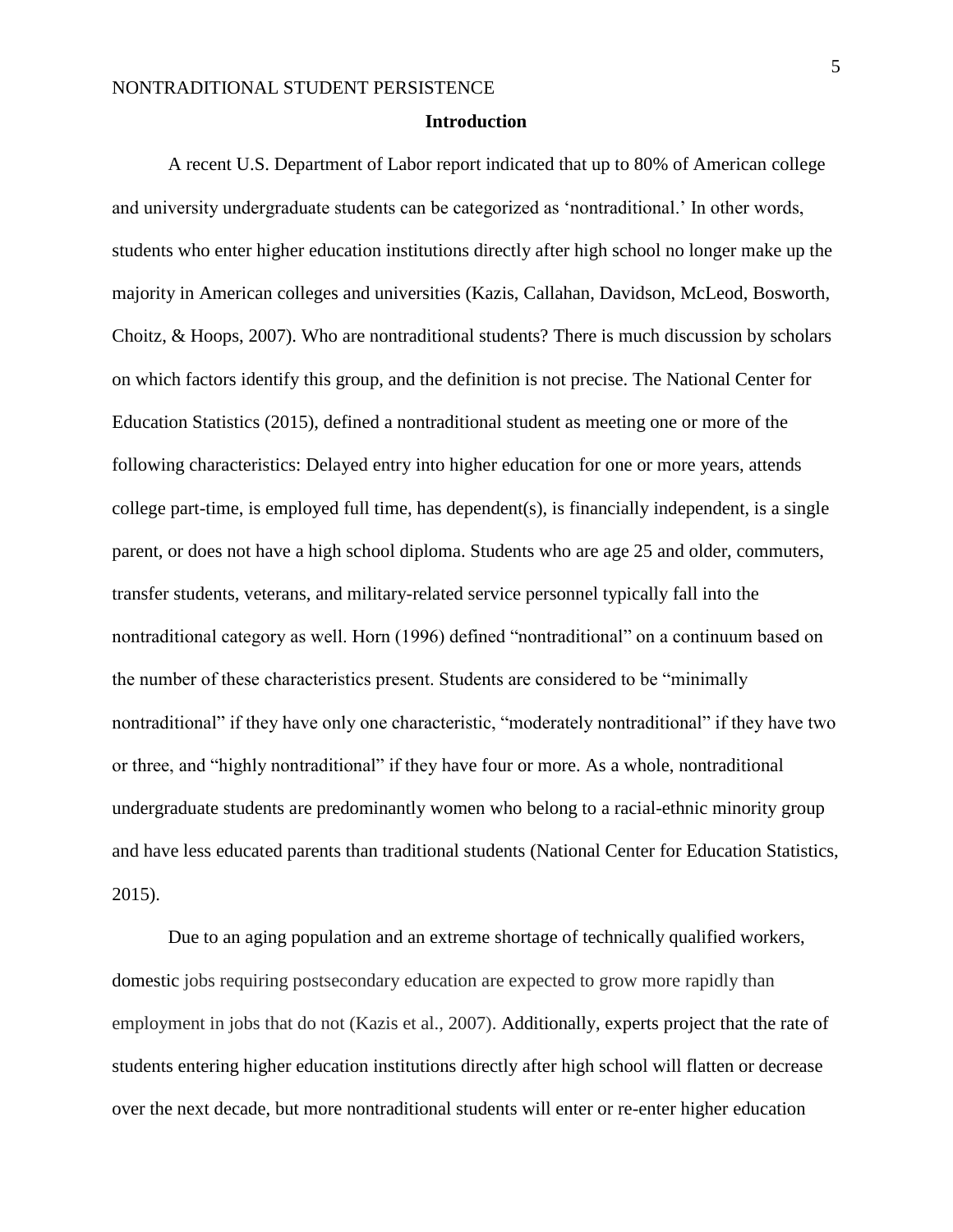over the next decade in order to attain degrees, and employment skills and credentials (Ross-Gordon, 2011). Due to this trend, institutions that are focused on a traditional student model will likely prove less sustainable (Ellis, 2013). The workforce needs nontraditional students to fill job openings, and institutions of higher education need to be ready to enroll and integrate nontraditional students into the campus community, and prepare them for the job market.

Successfully increasing the educational attainment of all students, including nontraditional students, should be a major focus of higher education. Despite an ongoing trend in enrollment, nontraditional undergraduate students are among the highest group to not graduate (Kazis et al., 2007). A 2014 study by National Student Clearinghouse Research Center found that only 32 percent of nontraditional students earn a college degree within six to eight years after enrolling. More troubling is that only 7 percent of low-income and minority community college transfer nontraditional students earn a bachelor's degree in 10 years (Kazis et al., 2007; National Student Clearinghouse Research Center, 2014).

To learn more about the phenomena of nontraditional students, I reviewed the relevant discourses on this subject to glean historical and contextual information. I then conducted a mixed methods research study to comprehensively understand the lived experiences on campus for nontraditional students, including the challenges they face and the support systems that aid in their success. The purpose of my research was to assess persistence factors for nontraditional undergraduate students at a Northeast Catholic college. The survey and focus group included questions relating to their social and academic engagement, what kinds of support systems they utilize, and their perceptions on campus climate. Some of the questions I sought answers for included: Are nontraditional students socially and academically engaged? Is the campus culture welcoming and supporting to them? Do nontraditional students feel like they matter to the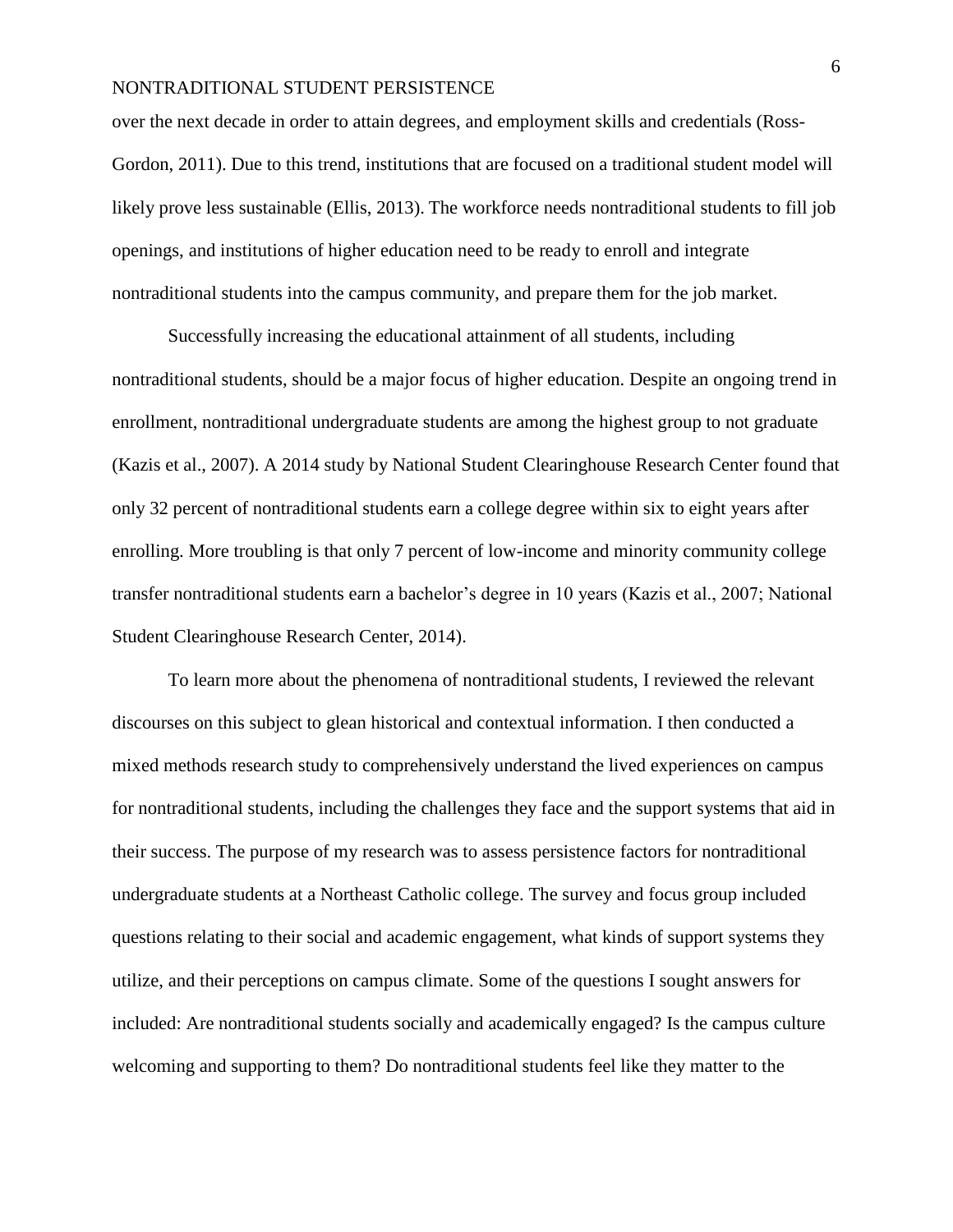College and feel a sense of belonging? In response to these data, I formulated a list of recommendations for the institution based on student responses and best practices.

My intended outcome of the study was to contribute to the limited knowledge of this population and present findings that will inform future programs and policies concerned with increasing retention rates. First, it is imperative that institutions of higher education address the needs of underrepresented students on campus. Creating uplifting experiences for every campus member plays a positive role in the health of a college. According to University of California President Janet Napolitano (2015), "A healthy climate produces amazing results for a diverse campus. Respect and inclusion form the essential bedrock on which to build a community that cherishes and benefits from robust, constructive discourse and daily interactions among all its members." Because the number of nontraditional students in higher education is steadily increasing, colleges and universities need to be prepared to welcome and integrate these students effectively. In addition, because of their high-risk status, nontraditional students are extremely vulnerable to dropping out of college. Colleges need to be aware of what factors affect persistence and retention for this population, and put the proper support mechanisms in place. Finally, faith-based institutions have a moral responsibility to include the voices and needs of underrepresented groups in the decision-making process.

#### **Literature Review**

#### **Understanding the Barriers Nontraditional Students Face**

Cross (1981) identified three barriers that prevented nontraditional students from fully integrating and persisting in college: situational barriers, institutional barriers, and dispositional barriers.

**Situational barriers**. Situational barriers are caused by work, personal commitments, and family responsibilities. The institution may have little control over these challenges. For

7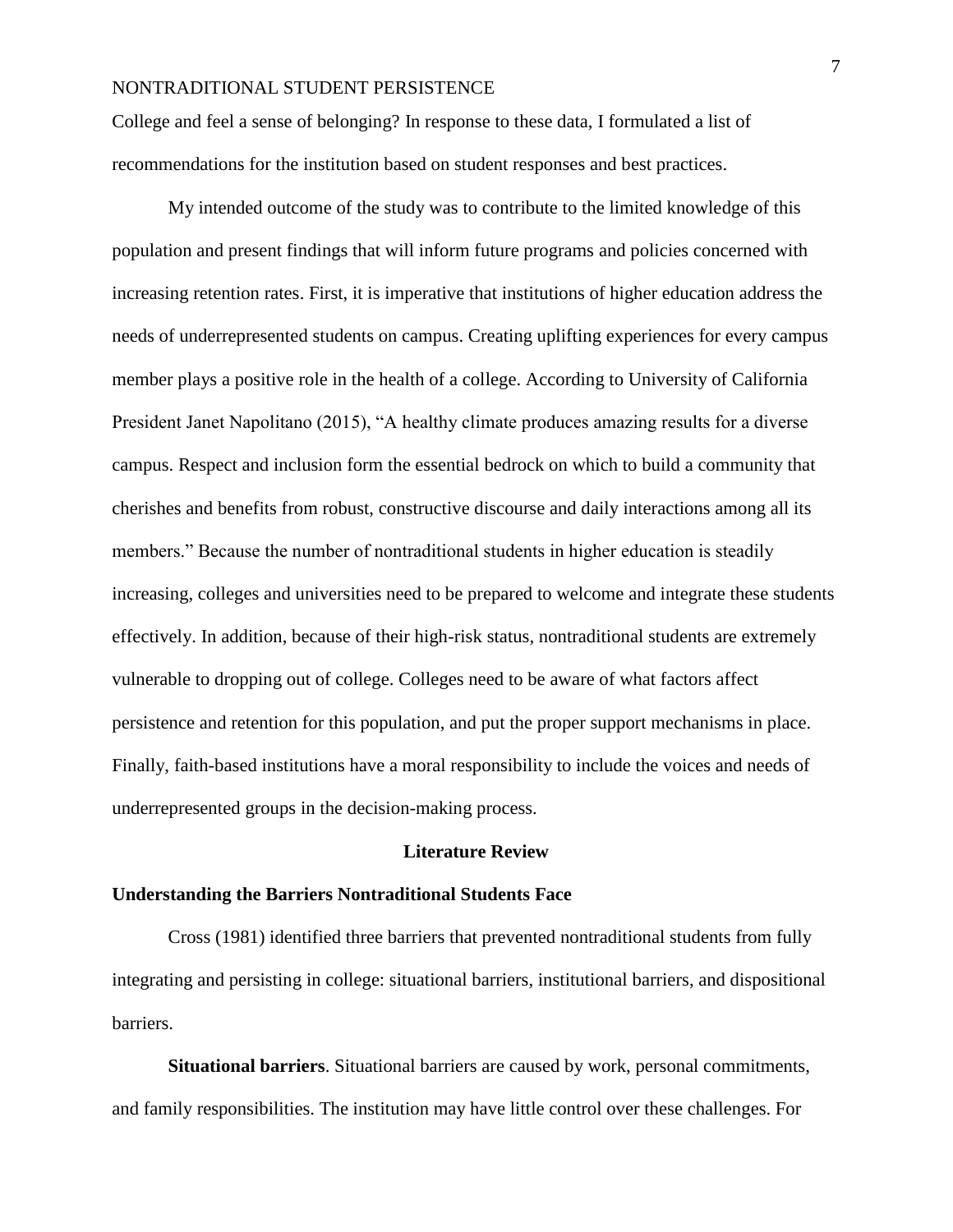nontraditional students, being a student is only one aspect of their lives. Work and family commitments create unique challenges. For instance, many nontraditional students generally work part time or full time to pay their expenses, others manage households and are parents or caregivers to siblings and relatives, and they may also have other constraints on their time due to personal responsibilities or health problems. Overall, nontraditional students are much more likely to maintain employment responsibilities and/or have family obligations while enrolled (Kazis et al., 2007; Pelletier, 2010; Ross-Gordon, 2011).

Due to situational barriers, nontraditional students are less likely to spend time being involved in co-curricular activities on campus. The majority of nontraditional students tend to maintain residency with their families and commute to the four-year institutions (Ishitani  $\&$ McKitrick, 2010). Traveling to and from campus places demands on students' time and energy and subsequently, they have little free time to spend on involved in co-curricular activities. Also, parking on campus can be difficult to find and expensive. Research has shown, however, that not being involved in campus activities and events leads to social distancing from their peers and a decreased sense of belonging (Townsend & Delves, 2009). Therefore, one can argue that nontraditional students, such as commuters, spend less time on campus participating in social events and subsequently face challenges to integrating successfully into the campus environment and thriving in college. Building satellite campuses and providing better parking choices on campus is thus a critical issue in student access and persistence (Jacoby, 2015).

Situational barriers can be especially challenging for low-income nontraditional students. These students often receive inadequate K-12 education college preparation; those from immigrant backgrounds may face challenges because English is not their native language. Colleges and universities often require remediation courses for such students to bring their skills up to a college-functional level. However, extra college courses cost money and create an added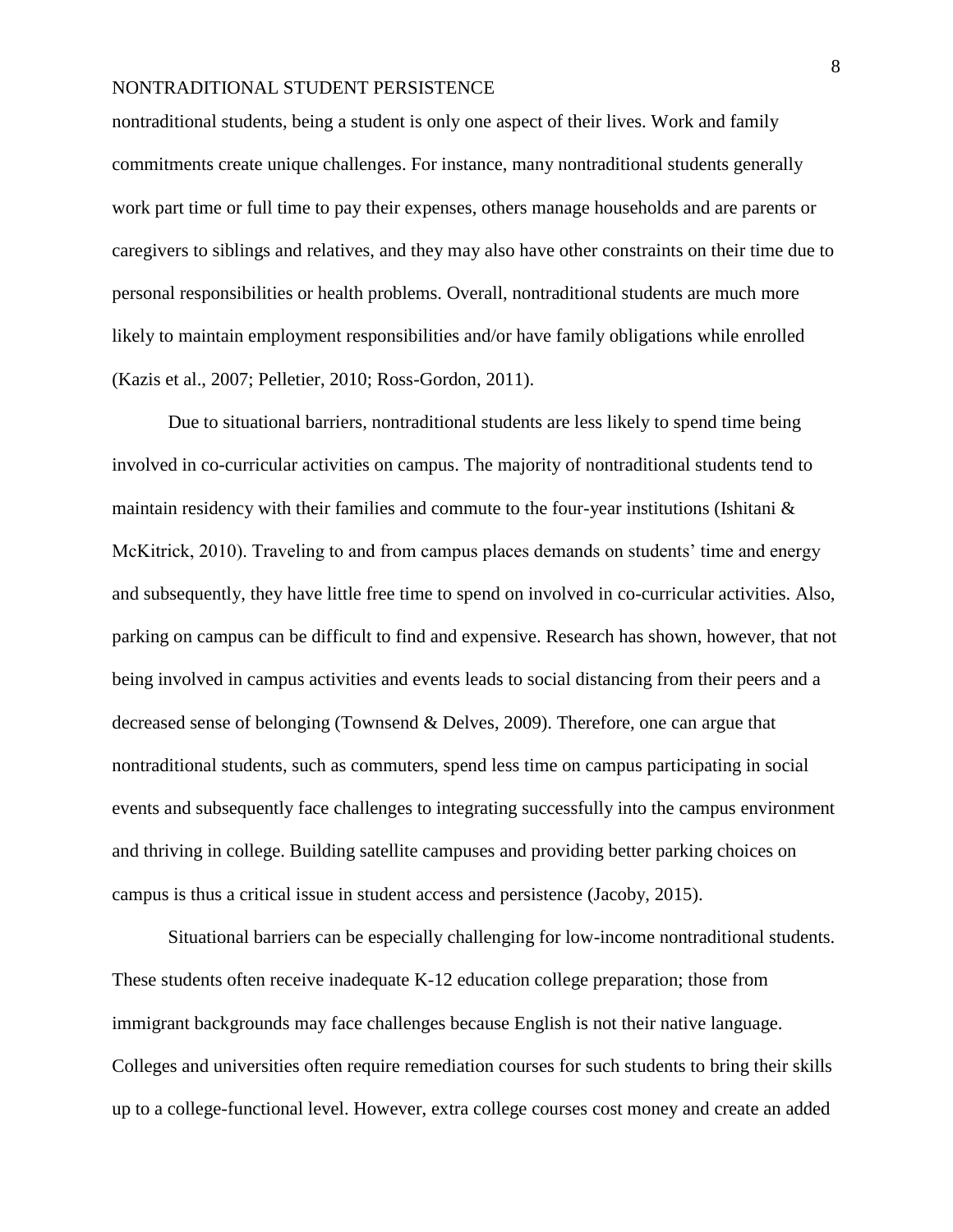burden on students' time, which may discourage nontraditional students to persist with their education (Kezar, Walpole & Perna, 2015). Technology, now a required tool in academia, is also unfamiliar to many adult learners. Research has shown that veterans and mature learners frequently need additional technology training in order to be successful in college (Ellis, 2013).

**Institutional barriers.** Higher education institutions can also create barriers to access by failing to accommodate the needs of nontraditional students in their practices. Historically, the policies and practices of higher education were designed to serve traditional students and the widely held institutional model does not serve nontraditional students well (Hagedorn, 2015; Kazis et al., 2007; Kezar, Walpole & Perna, 2015; Ross-Gordon, 2011). For example, student support services such as financial aid, advising, career services, and registration are usually open during typical business hours of 8am-5pm, a practice which prohibits students who work full time access to these services. In order to access student support services, working students might have to leave work early or might have to take a day off from work (Hagedorn, 2015). For some students such as mature or disabled students, services may be difficult to access because they are spread out all over the campus.

Another institutional barrier that is often overlooked, and considered inconsequential, is the lack of appropriate campus-issued marketing information. Researchers have found that inclusive marketing materials are sparse and that they do not accurately reflect the diversity of students on campus (Hagedorn, 2015; Jacoby, 2015; Kazis et al., 2007). In reference to print and online text and photographs, Jacoby (2015) stated, "Students' early impressions…are influenced by the ways in which the institution chooses to portray itself in its publications and on its website" and "[this means colleges] should represent all types of students and a variety of lifestyles" (p. 297). Institutions are not sending out a welcoming message to nontraditional students when their marketing and promotional materials neglect this student body.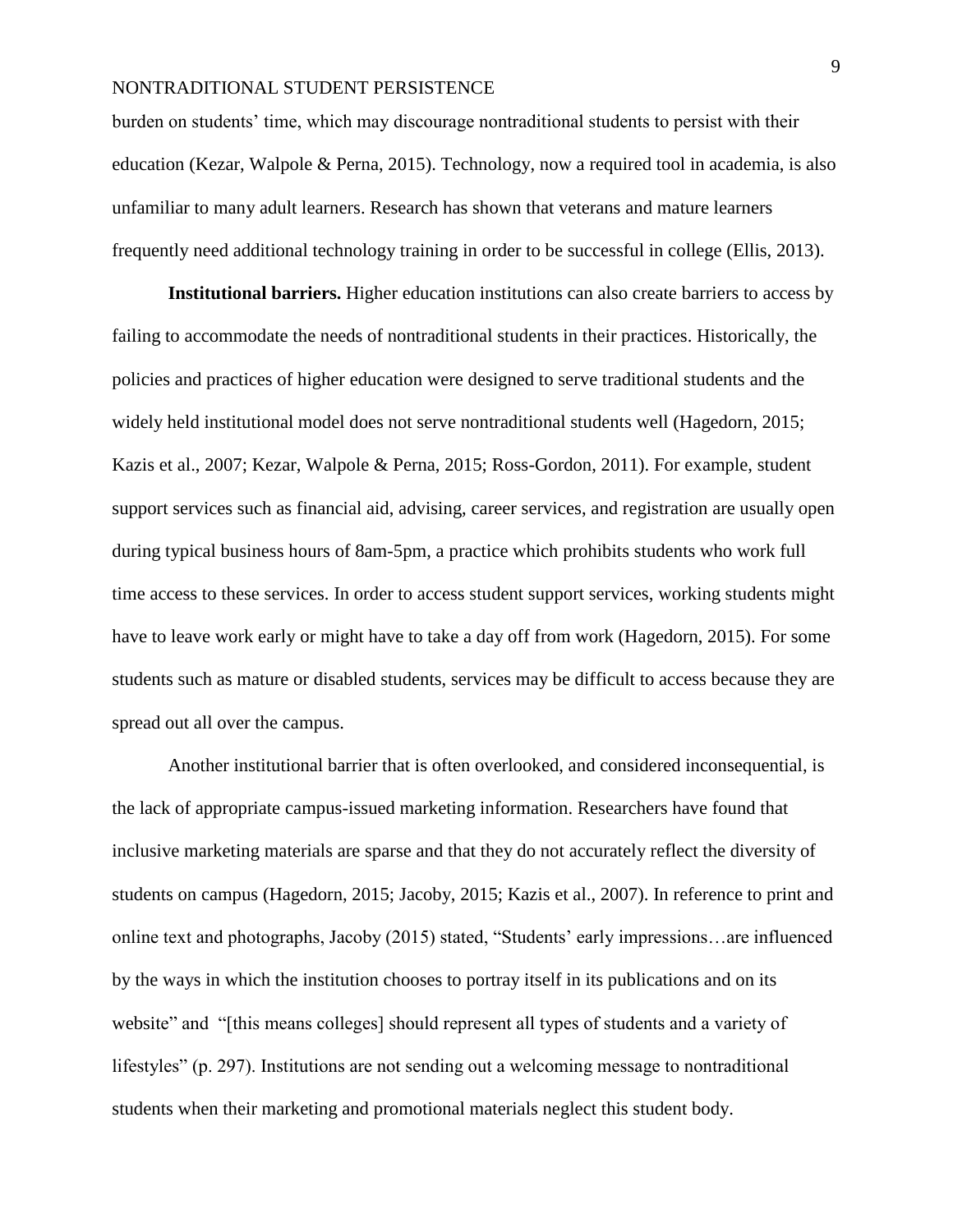For students with children, finding affordable daycare close to campus is a significant barrier; for low-income students, unaffordable day care might mean they cannot further their education. Regarding a correlation between college graduation rates and on-campus day care, the American Association of University Women (2011) stated, "Adult women students whose children are cared for in campus-based childcare centers display greater persistence, higher GPAs, and graduate in fewer years" (p. 318). Access to affordable, on-campus daycare, would thus allow more students with children to attend college and stay continuously enrolled. Time is of the essence for graduation rates because many students who take time off from their studies never return to school to finish their degree.

Further, institutions create barriers to adult students' involvement in campus programming. Many nontraditional students do not attend events on campus because of the cost involved, the time the event is scheduled conflicts with another priority, or the content of the event is not interesting or relevant to them (Ellis, 2013). For instance, joining a sorority or fraternity, attending a co-curricular trip to learn skiing, or going to a ballgame requires extra time and money - resources in short supply to many low-income nontraditional students (Kezar, Walpole & Perna, 2015). Many events on campus are also scheduled during the day, when many nontraditional students work or are in class.

Faculty and staff are often products of the institutions they serve and, as such, may create barriers to persistence for nontraditional students by not providing equal support to all students. Many nontraditional students encounter unsupportive and unwelcoming staff and faculty, and faculty unfamiliar with adult learning and development and teaching methods best suited to this population (Pelletier, 2010). Townsend and Delves (2009) explained that adult learners "who made connections with faculty and staff...had a richer educational experience and were more positive about their transition back to college" (p. 104.) Nontraditional students who had little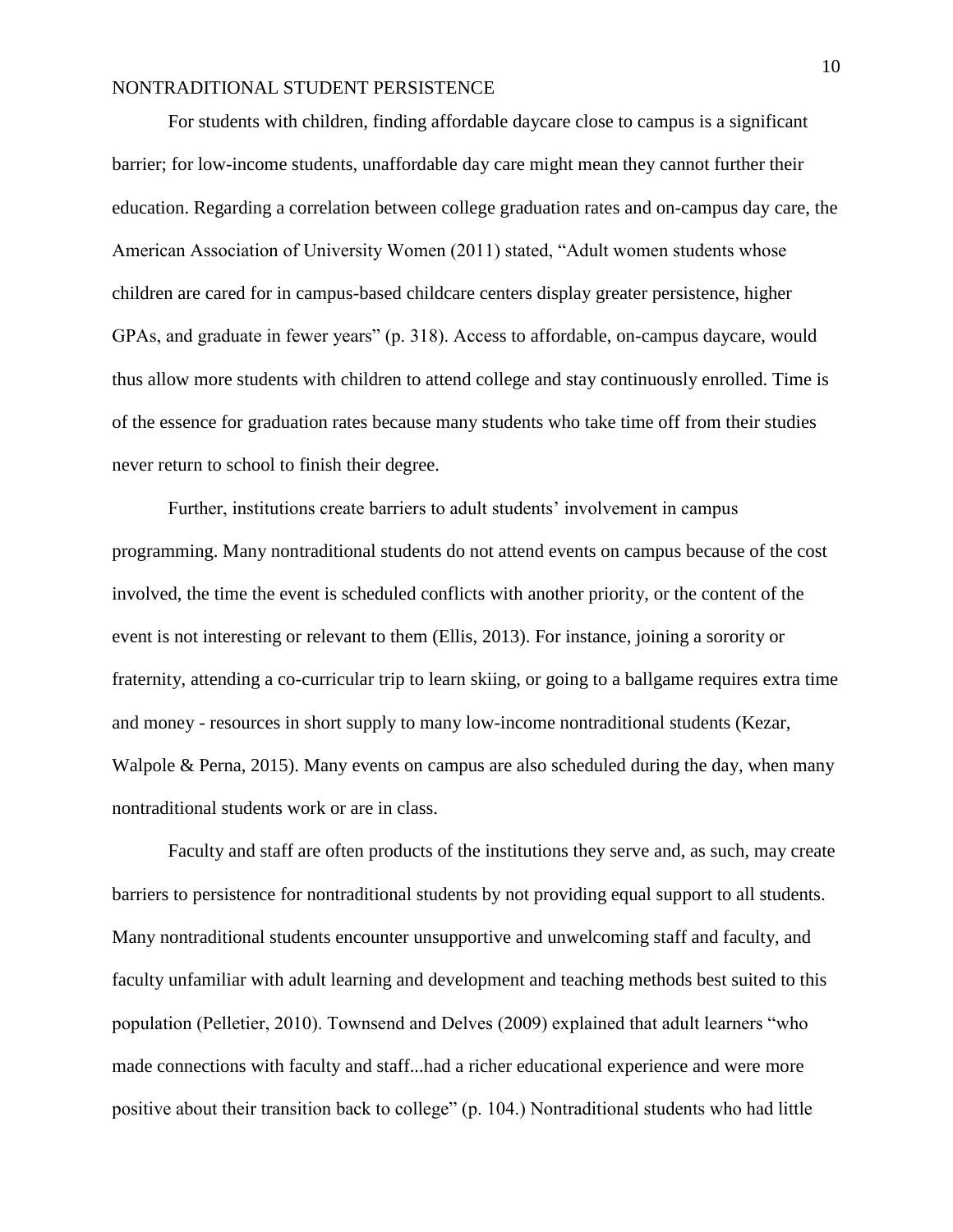interaction with faculty or did not feel supported by faculty reported less satisfaction and engagement with their educational experience (Kuh 2003, 2007).

**Dispositional Barriers.** Dispositional barriers are attitudes related to perceptions about oneself as a learner. These attitudes may include fear about having inadequate learning abilities, anxiety over fitting in with younger students, low self-esteem, embarrassment, difficulty adjusting to college, and fear of failure (Cross, 1981). These barriers can be absolutely crippling and are the most problematic of all the barriers to learning. Cross (1981) suggests that this category is far more influential in student participation and success than the once thought. Receiving emotional support and feeling welcomed by the campus community can make the difference on whether nontraditional students persist and attain their degree, or not.

## **Supporting the Emotional Needs of Nontraditional Students**

**Marginality and Mattering**. Schlossberg (1989) applied the concepts of marginality and mattering to the experiences of college students and asserted that people in transition, like college students, often feel marginalized or like they do not matter. Marginalized persons feel invisible or banished to the margins of college environments and campus culture. Marginalization can lead students to feel depressed, angry, sad, and outcast. Students who express those symptoms may show lower engagement in their education and not persist in their educational goals (Jacoby, 2015). Students want to feel like they make a difference to the college and that others care about them. Veterans and adult learners reported feeling marginalized by their professors and peers and pressured *not* to share their life experiences in class. Feeling pressure to hide past experiences invalidates a person's identity (Navarre Cleary & Wozniak, 2013).

On the other hand, the concept of mattering refers to the feeling that one matters to another person or to the institution. According to Schlossberg (1989), mattering can help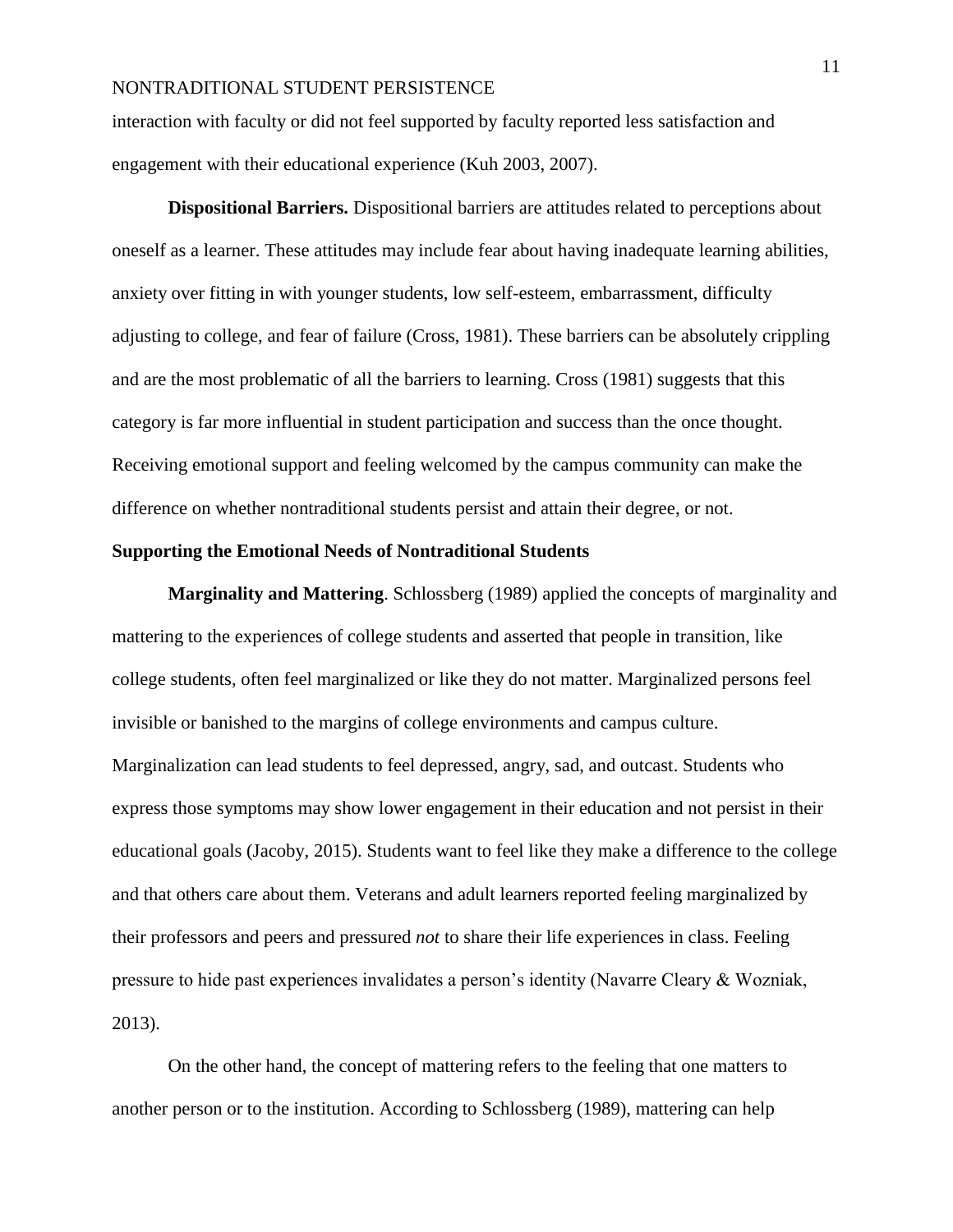students feel connected and involved, and persist through challenges to fulfill their educational goals. Schlossberg (1989) asserted, "When institutions of higher education devote desk space to the concerns of adult learner and provide relevant… services and activities, adult learners feel they matter" (n.p.) When students feel like they matter to the institution, they are engaged in learning.

Kassworm (2008) applied marginality and mattering to the experiences of adult students as they enter or re-enter higher education. Adult students with a positive sense of belonging to the institution will experience persistence and success. On the other hand, low sense of belonging creates feelings of depression and loneliness. Goodenow (1993), described sense of belonging in educational environments as the following:

Students' sense of being accepted, valued, included, and encouraged by others (teacher and peers) in the academic classroom setting and of feeling oneself to be an important part of the life and activity of the class. More than simple perceived liking or warmth, it also involves support and respect for personal autonomy and for the student as an individual. (p. 25)

Interactions with others on campus, who value or marginalize them, is a powerful influence on student's sense of belonging. According to Kassworm (2008), college places emotional demands on the "courage and fragility" of adult learners (p. 27) and higher education has not placed a priority on developing policies and programs that support adult students on campus, even though nontraditional students pay the same tuition as residential students. This institutional exclusion leads to these students being marginalized in higher education. However, if the college environment provides a supportive learning environment and provides "class-related learning successes and faculty validating their adult identity" (p. 30), the adult students feel as if they matter to the institution. Kassworm (2008) concluded that although adults may experience anxiety in the transition back to college, validation from other adults and faculty helped them to feel connected to the institution and aided them in their persistence.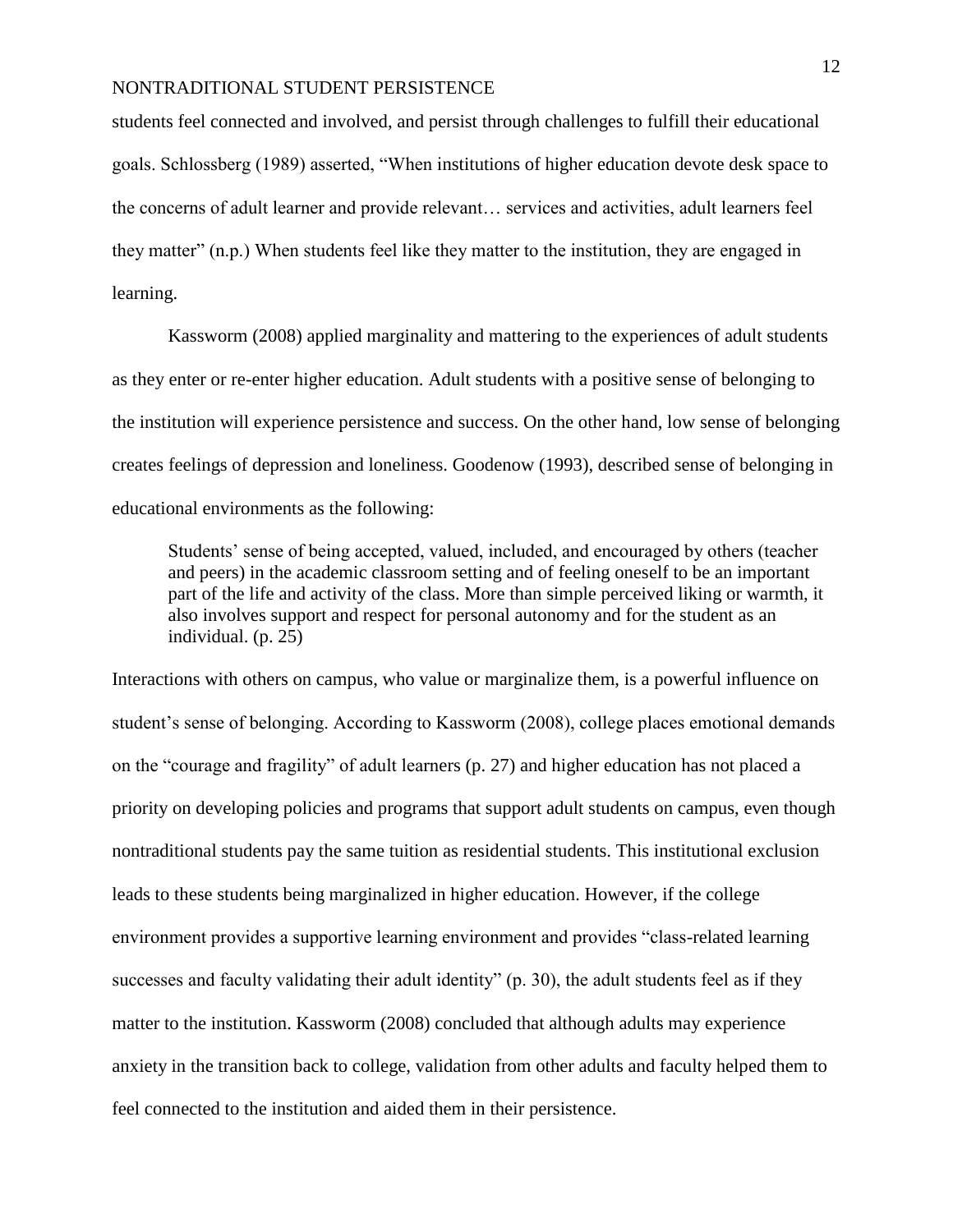Sims and Barnett's (2014) research study also analyzed the marginalization of nontraditional students perpetuated through institutional practices and policies. They conducted a content analysis of 706 sources of literature from I-Share (an Illinois online public catalog for 80 Consortium of Academic and Research Libraries) and WorldCat (the world's largest network of library sources). The purpose of the study was to research how often and in what ways issues that nontraditional students face on campus are published in diversity literature. The researchers sought to raise awareness of the needs of this underrepresented student population.

Their findings revealed a massive omission in scholarly literature regarding adult students and their on-campus experiences. Out of 706 sources identified, only three relevant articles were found, and in those three studies, the research was conducted outside the U.S. (Australia, Africa, and the U.K.). Four books were identified that somewhat related to the purpose of the research, but only one book focused on dimensions of diversity within the nontraditional student population. The researchers stated, "Minority, female, gay, military, and disabled college student experiences are widely discussed in diversity sources, yet those same students are disregarded in the literature based on their age, educational background, family status, or life experiences" (p. 9). The authors argued that the intersectionality of adult students' identities should be discussed together and included in scholarly research in order to fully understand and validate the experiences of nontraditional students as a whole. According to the researchers, the lack of scholarly literature devalues the nontraditional student population and leads to institutions being "ill equipped with the knowledge needed to understand and meet the needs of the population" (p. 9). Since nontraditional student experiences are excluded from diversity literature, they are left out of institutional policy and programming, which leads to their voices being silenced and increased marginalization on campus (Sims & Barnett, 2014).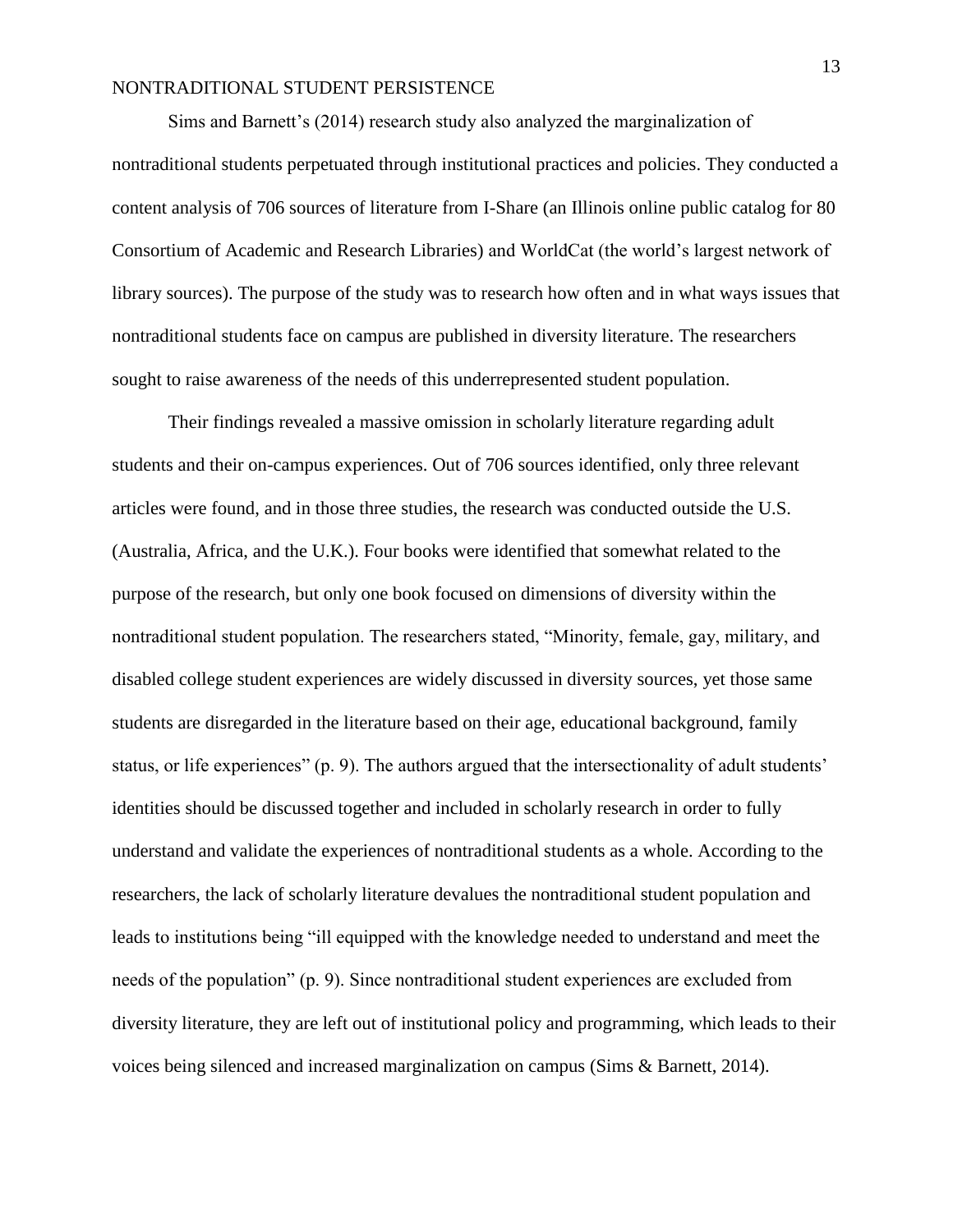**Validation**. Another concept that can be used to promote student's psychological wellbeing is Rendón's Validation Theory. Rendón (1994) defined validation as "an enabling, confirming and supportive process initiated by in-and-out of class agents that fosters academic and interpersonal development" (Rendón, 1994, p. 44). Rendón (1994) examined data from a qualitative research study called the Transition to College Project. The researchers interviewed 132 first-year minority and nontraditional students at four, very different institutions of higher education in the U.S. The researchers explored how students made decisions to attend college, the transition process to college, their expectations of college, and how students felt they were changed by their college experience (Rendón, 1994).

Researchers found that successful nontraditional students received validation both in and out of the classroom. Validation that occurred outside of the classroom was often equally as important to in-class validation. In-class examples of academic validation practices included supportive and friendly faculty, faculty that provided meaningful and timely feedback to students, and faculty who provided students with extra help. Many nontraditional students expressed doubts and fears about their ability to succeed in college. Some students were successful when they got involved in the campus activities, while other students reported that they did not become involved because they did not fit into the campus culture (Rendón, 1993).

According to Rendón (1994), nontraditional students who did not receive validation from their professors or peers turned to out-of-class support persons for validation. Students who received little validation often were not engaged in the institution and left college. Rendón (1993) stated, "The role of the institution in fostering validation...involves faculty, counselors, coaches, and administrators actively reaching out to students or designing activities that promote active learning and interpersonal growth" (p. 16.)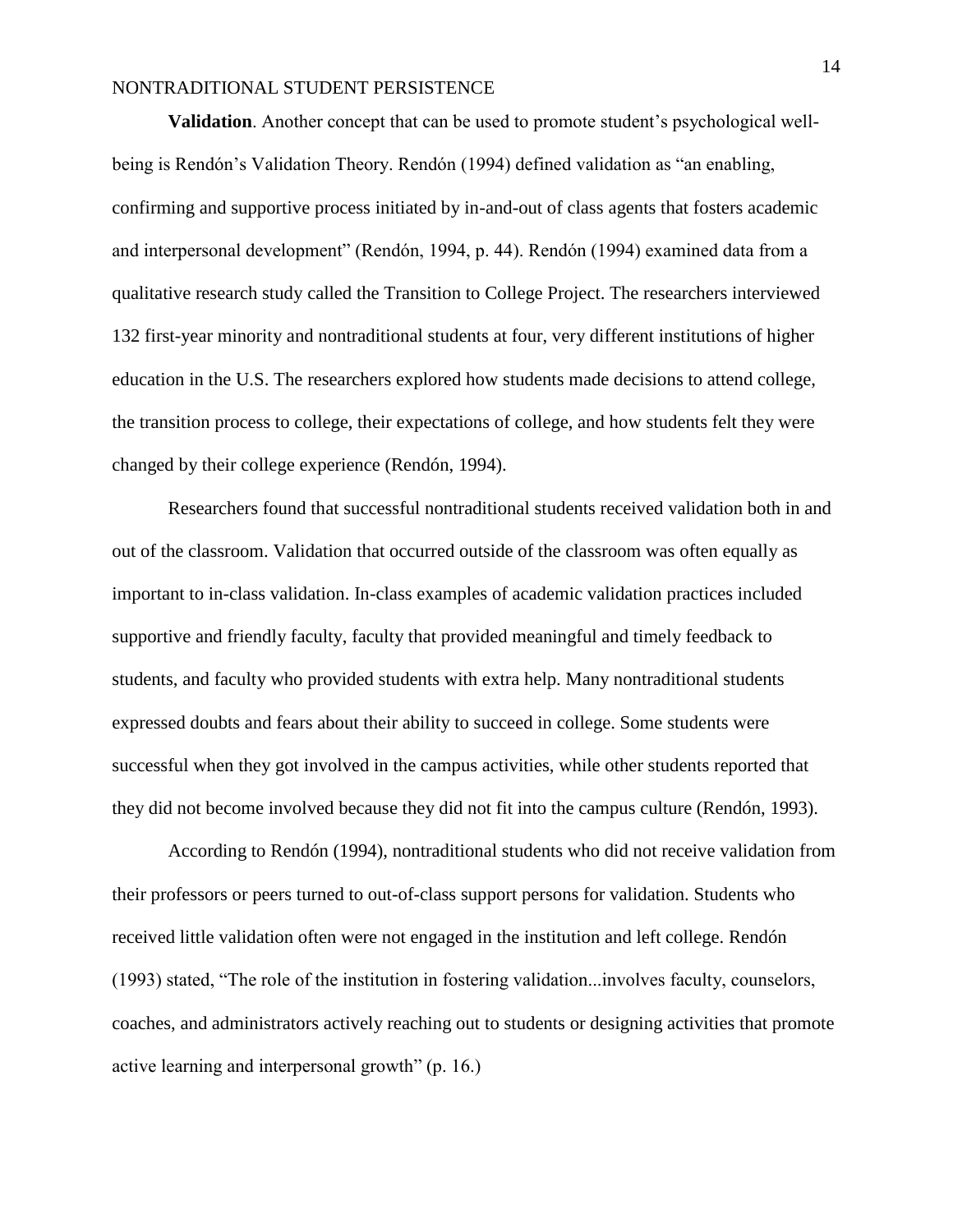#### **Engagement, Persistence, and Success of Non-Traditional Students**

In the last several decades, institutions of higher education have become increasingly concerned with the academic and social integration of students to promote students' academic success and degree attainment, especially for traditional-age, residential students. Student engagement focuses on what students do in college and how student behaviors, opportunities, and environments promote persistence and success (Lester, Brown Leonard & Mathias, 2013). Generally, student engagement refers to the student's sense of belonging to the institution or the amount the student is emotionally invested in their education (Kazis et al., 2007). Engagement efforts have included first-year seminars, living-learning communities, and multi-day orientations (Townsend & Wilson, 2006). Overall, an extensive body of research supports the idea that student engagement is crucial to student success. Although research related to traditional student persistence is abundant, data measuring nontraditional student outcomes and persistence is minimal, leaving institutions uninformed about best practices to help them succeed (Kazis, et al., 2007). Few research studies have explored the degree to which nontraditional students are engaged within their four-year institution (Sims and Barnett, 2014).

Tinto (1993) theorized that retention could be understood in terms of how well a student integrates into the social and academic experiences of the institution. Academic experiences included face-to-face interactions with faculty in and out of the classroom, whereas social interactions included both campus-sponsored co-curricular activities and informal social interactions on campus. Tinto (1993) posited the more integrated a student is to the social and academic fabric of the college, the more likely the student is to persist in college. However, the researcher recognized the disproportionate challenge to integration and persistence nontraditional students face in comparison to traditional students. Successful integration contributed to a sense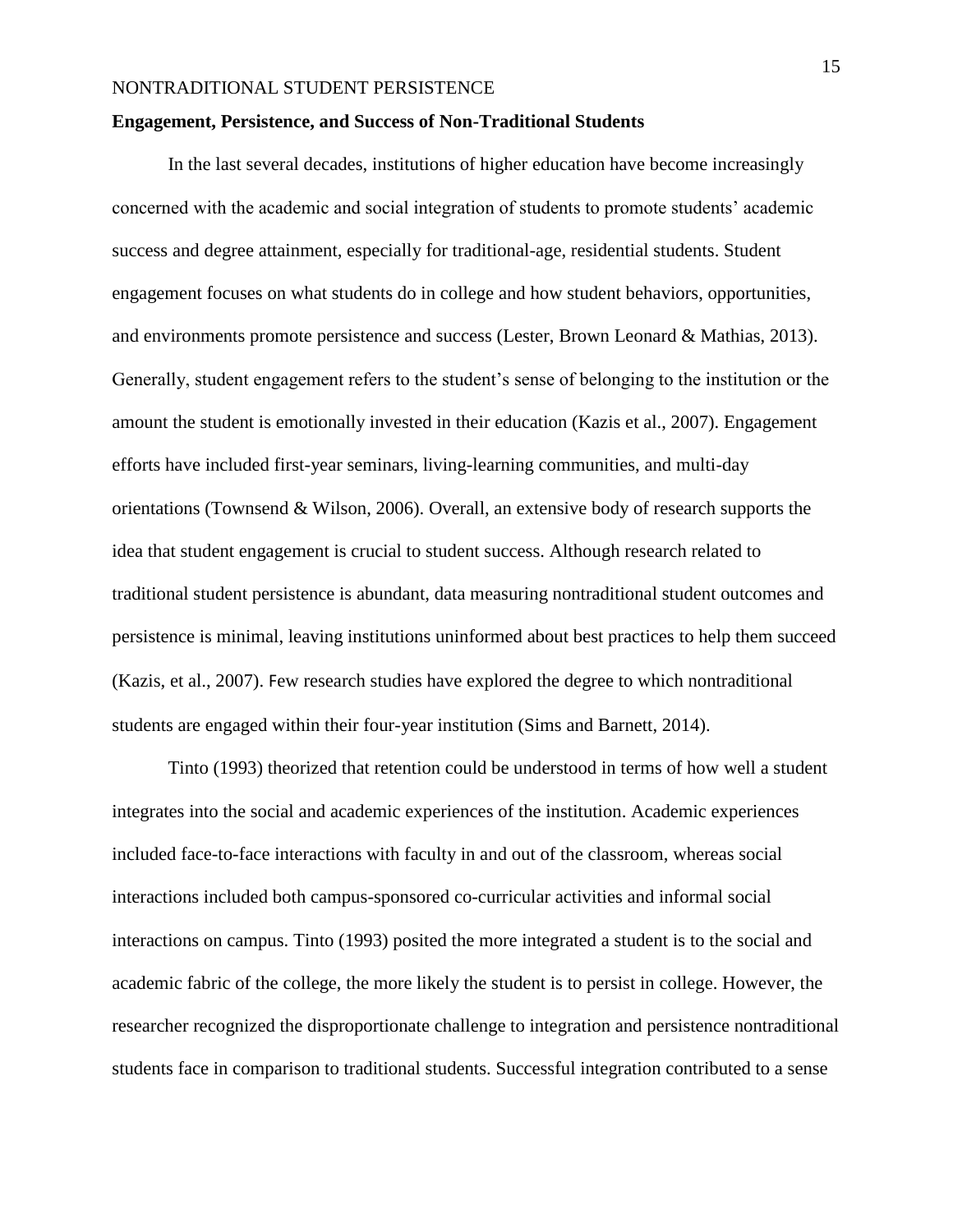of belonging. Perceived sense of belonging in academic environments has a powerful effect on students' emotions and motivations, and how the student handles anxiety, distress, and other challenges to graduation. (Tinto, 1993).

Tinto (1997) explored how the classroom might play a role in the integration of students academically and socially. He suggested that for commuters and nontraditional students with external commitments, "the classroom is the crossroads where the social and academic meet" (Tinto, 1997, p. 599). Tinto continued by explaining that much of the research, including his own, had neglected the classroom as a critical component influencing student integration and persistence and recommended further inquiry into the idea that social and academic integration may not be two separate integration factors. Rather, he suggested that social and academic integration combines to "appear as two nested spheres, where the academic occurs within the broader social system that pervades the campus" (Tinto, 1997, p. 619).

In 1999, prominent scholars working for the National Survey of Student Engagement (NSSE) crafted a survey instrument called *The College Student Report* to study student engagement in higher education. Since its inception in 2000, the survey has included benchmarks designed to gauge student engagement levels. These benchmarks provide higher education administrators information about distinct aspects of student engagement. The survey has become one of the most widely used instruments to measure student engagement, with more than 1,600 institutions participating since 2000 (National Survey of Student Engagement - About, 2015).

Survey items in *The College Student Report* reflect behaviors by students and institutions that are associated with desired outcomes of college (National Survey of Student Engagement - About, 2015). The theme of Academic Challenge encompasses higher-order learning, reflective learning, learning strategies, and quantitative reasoning. The Learning with Peers theme focuses on diversity and collaborative learning. Experiences with Faculty theme is specific to the quality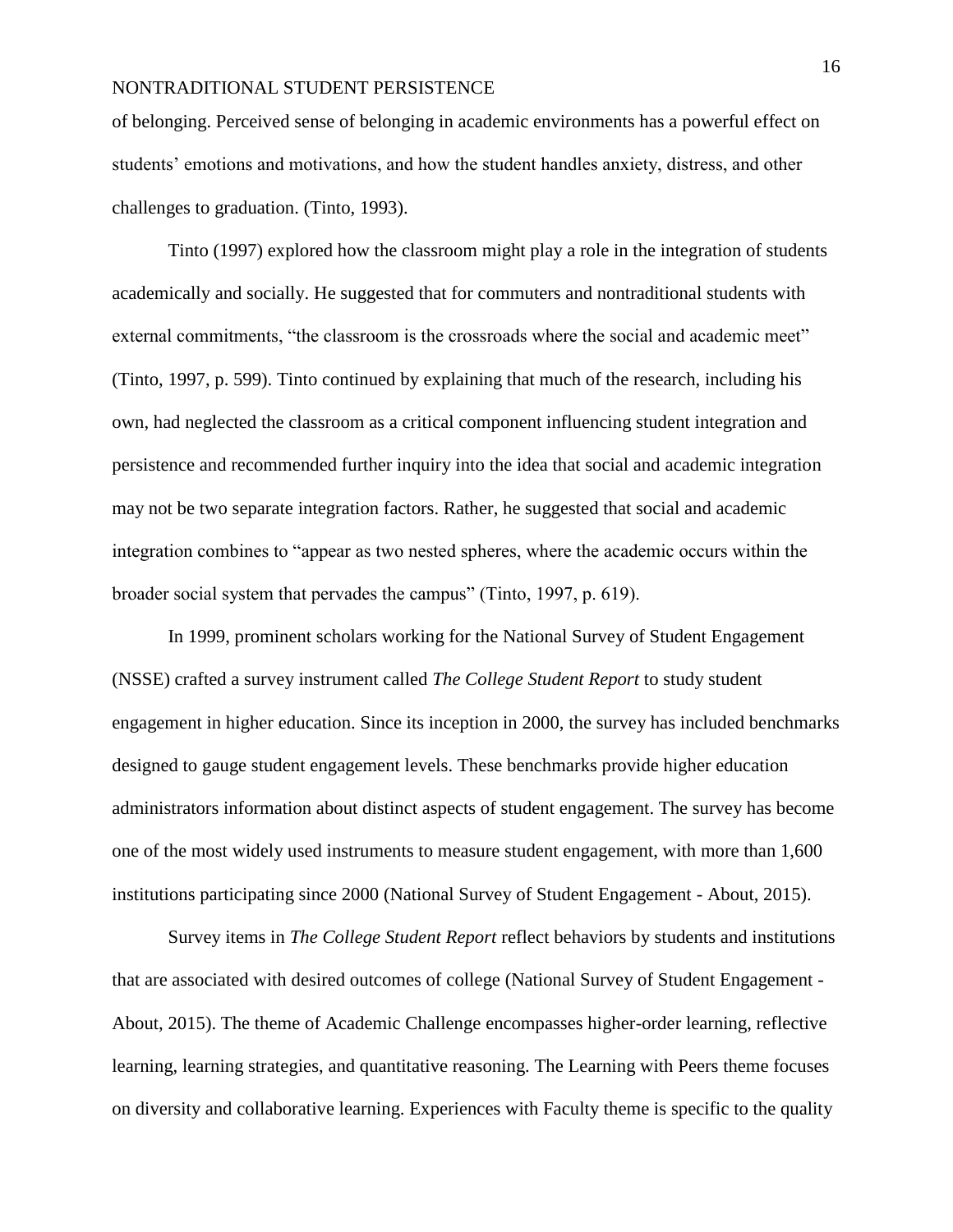and quantity of faculty-student interactions and the use of effective teaching practices. The Campus Environment theme revolves around the quality of students' interactions with students, academic advisors, faculty, student services staff, and other administrative campus staff. Meanwhile, the Campus Environment theme also gauges students' perceptions of how much an institution utilizes services and activities that support their learning and development. These services include academic support, providing social engagement opportunities, health and wellness support, support in managing non-academic responsibilities (i.e., work and family commitments), and campus programming and events. The survey assesses which areas of student engagement the institution is performing well and areas that could be improved (NSSE Survey Instrument, 2015).

George Kuh was one of the members of the original NSSE design team. Kuh (2003) found that full time students who lived on campus were more engaged than nontraditional students, mainly because traditional students did not have work or family responsibilities that prevented them from engaging in co-curricular activities on campus. Nontraditional students were less likely to engage in activities than their peers because they took less classes, wrote and read less, and had less access to faculty than traditional students. According to Kuh (2003), student persistence and success are related to the extent to which students interact with supportive faculty on campus, both inside and outside the classroom. In other words, informal faculty-student interaction activities — working on a research project with a faculty member, talking with instructors outside of class, and serving on committees with faculty—are positively correlated with student learning and development According to Kuh (2007), student engagement for nontraditional students includes academic challenge, student-faculty interaction, and active and collaborative learning, with less emphasis on social engagement on campus. He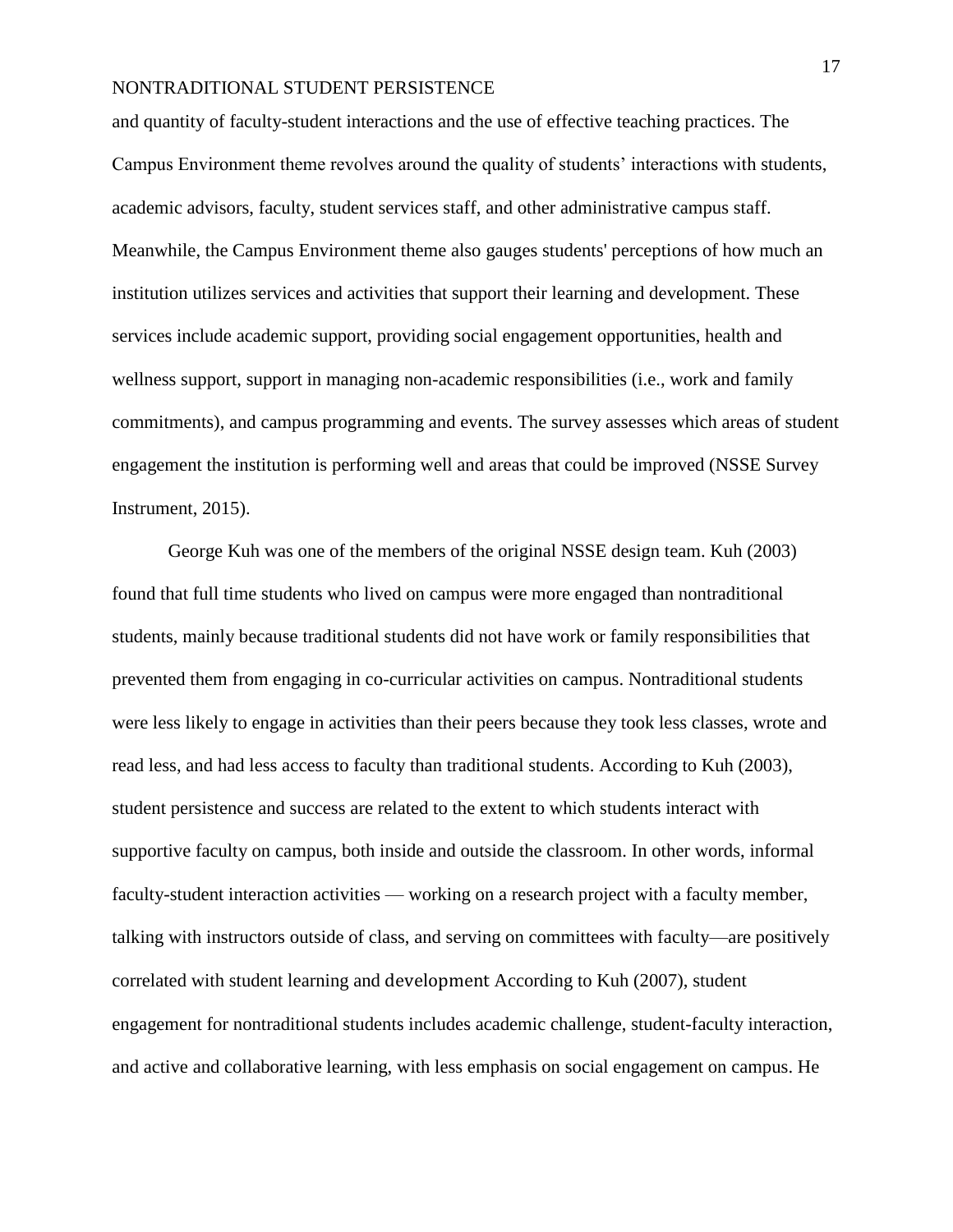asserted that social engagement with peers is embedded into academic collaborative learning. Kuh (2007) posited that those students "who engage in educationally purposeful activities" such as research assistantships, internships, voluntarism, community service, and holding office in student government or other clubs, survive and thrive in colleges and universities (n.p.).

Although widely utilized, the NSSE instrument has a growing body of critics, including Olivas (2011), who contended that the survey does not include the experiences of minorities and nontraditional college students. The survey is flawed, according to Olivas (2011), because it does not take into account their cultural differences and the marginalizing experiences that minority and other nontraditional students encounter on campus. Hence, a more inclusive survey instrument is necessary. The researcher noted that the scholarly literature supporting NSSE lacks adequate representation of diverse authors, which silences the voices of underrepresented students on campus (Olivas, 2011).

The NSSE instrument was also critiqued in Lester, Brown Leonard, and Mathias' (2013) study. The researchers examined the definition and behaviors of academic and social engagement from the transfer student perspective, as opposed to using the standard definition from NSSE. The researchers conducted 31 interviews of transfer students at a large, public university, with a sizeable commuter population. The participants were selected in order to provide a diverse sample in terms of racial identity, gender, part-time versus full-time employment, and residential versus commuter status. The results showed that, overwhelmingly, transfer students viewed engagement as an important factor in their experiences and felt that university support structures contributed to their success. Many of the students, however, viewed academic engagement as their primary function and viewed social engagement as meaningful *only if* it contributed to academics. Students felt a strong sense of engagement when the faculty created educational opportunities for meaningful interactions, such as immersion trips or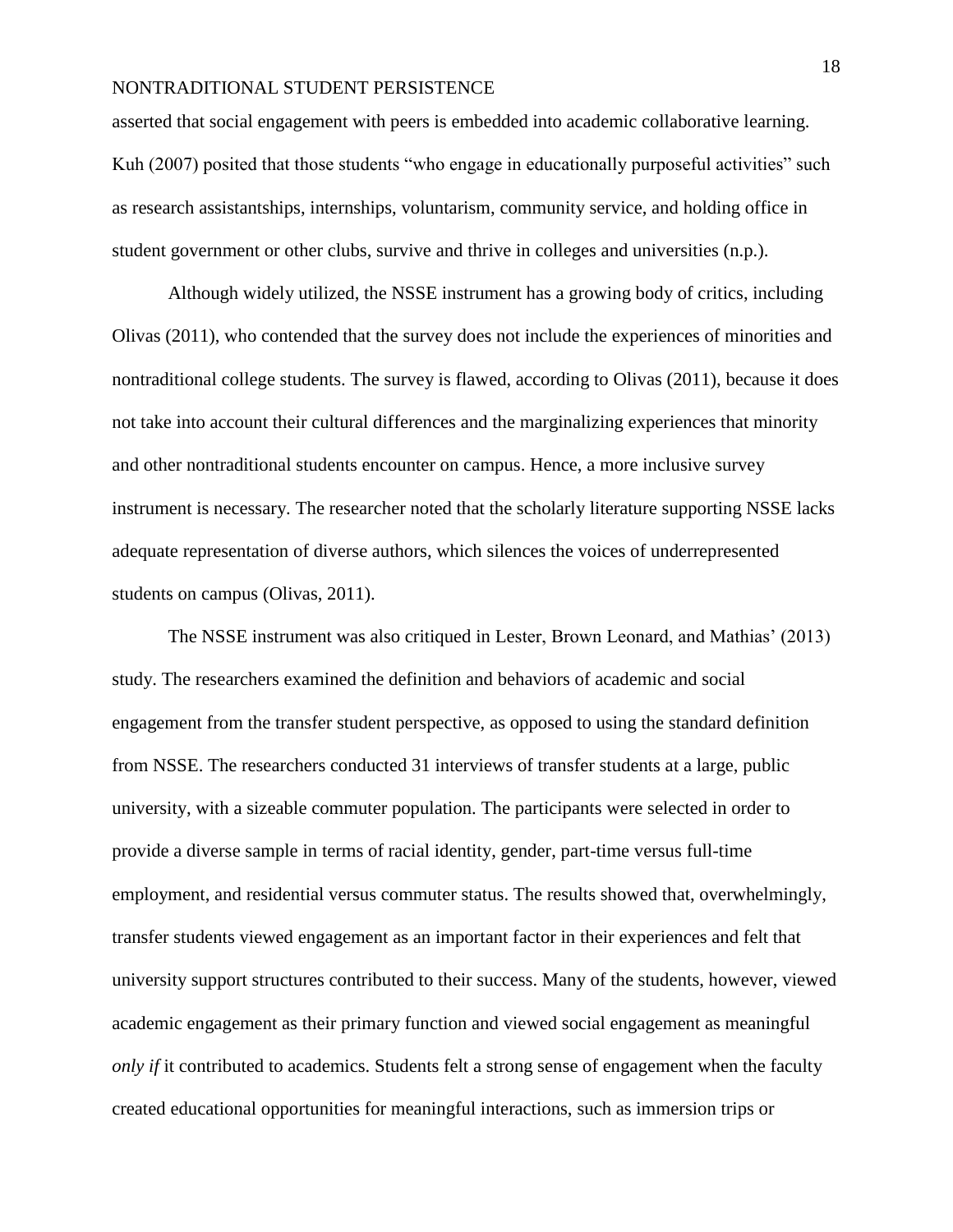experiential learning. Nonetheless, transfer students did not interact much with faculty outside of class, except for attending office hours and asking questions through email. The transfer students related academic engagement to challenge and learning. Significantly high levels of academic challenge led to increased engagement and identification with the campus community (Lester, Brown Leonard & Mathias, 2013).

In contrast to NSSE's standard definitions, transfer students viewed social engagement as social interaction both on campus *and* off campus. Family members and friends provided the most support to transfer students. This support was particularly important because many of the transfer students were older with family and work commitments. When those responsibilities were viewed as support structures, rather than barriers, the transfer students felt successful in their academic pursuits. Additionally, the transfer students saw social, community-based events as social engagement and were often not able to attend campus-sponsored events due to their personal responsibilities. Joining campus-based groups was rarely seen as essential to the transition process. However, an impromptu meeting with peers or a conversation in class was considered a part of social engagement for these students. Sense of belonging was fostered through connections with other older students, in a campus climate that welcomed diversity. For many, engaging in social activities on campus did not promote a sense of belonging. Although students' age and campus climate affected their sense of belonging, the students' perceptions concerning inclusivity related directly to academic challenge (Lester, Brown Leonard & Mathias, 2013).

#### **Research on Specific Nontraditional Student Populations**

#### **Community College Transfer Students in Four-Year Institutions**

Berger and Malaney (2003) conducted phone interviews of 372 community college transfer students at the University of Massachusetts. The purpose of the study was examine how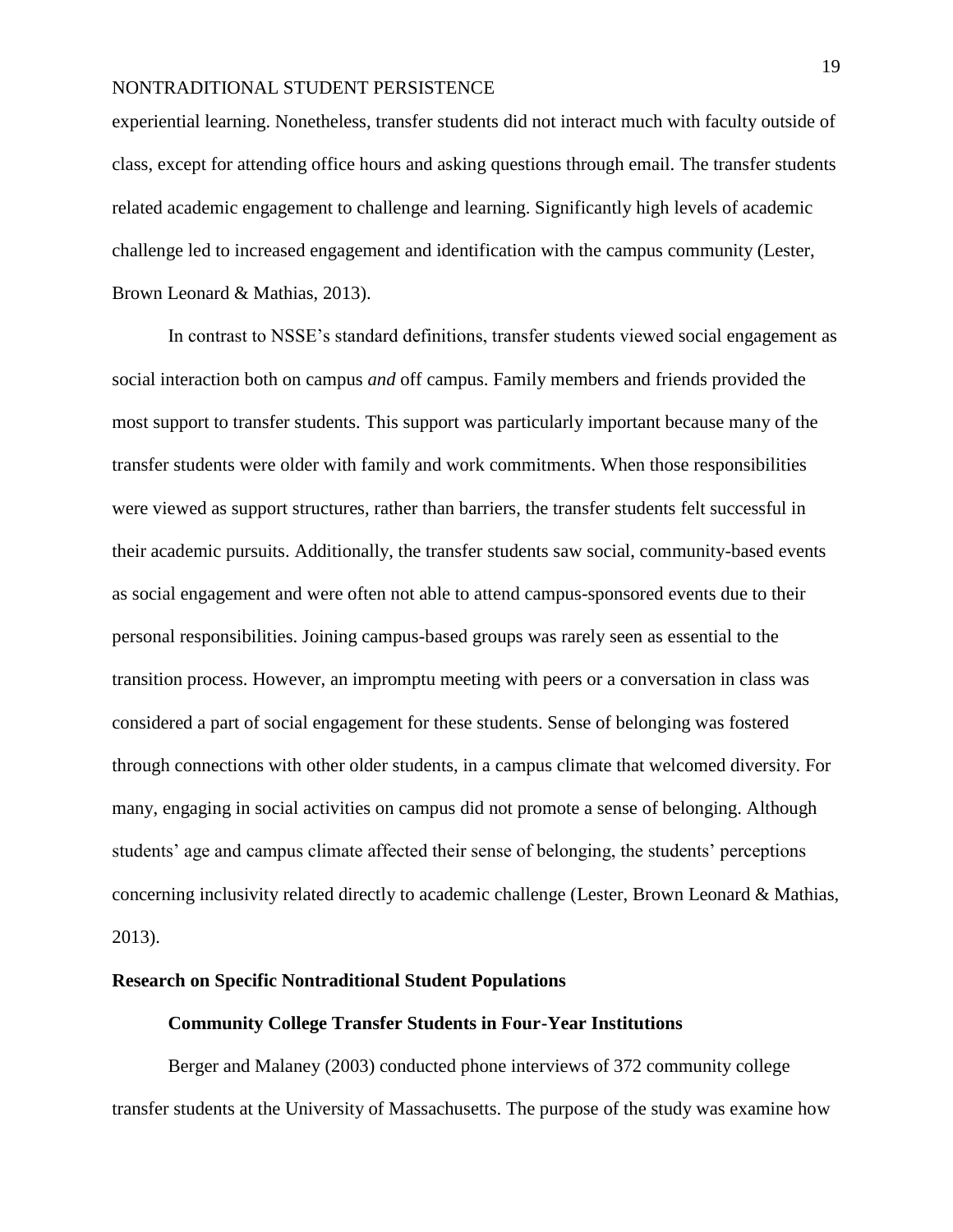pre-transfer experiences and preparation, along with post-transfer experiences, influence the adjustment of community college transfer students to life on a four-year university campus. The research questions focused on the students' satisfaction with the university experience, their academic progress, social life, sense of community on campus, academic advising, accessibility of faculty, and the ability to make friends.

Findings from this study aligned with Tinto's (1993) research, and indicated that increased immersion in campus life leads to greater satisfaction with the college experience. For example, students were most likely to be satisfied with social aspects of university life when they were actively engaged in social activities at the university. The researchers also found that students needed to decrease the amount of time spent working off campus by over eight hours per week and decrease the amount of time spent with family over four hours per week in order to be successful in college. Overall satisfaction with the university experience was likely to be higher if students lived and worked on campus. Nontraditional students, who often work and have dependents, would not be able to devote more time to social activities on campus and would likely report less satisfaction with their college experiences. Berger and Malaney (2003) concluded that transfer students needed more support to transition effectively into the baccalaureate institution. To that end, the four-year college needs to provide clear communication to transfer students about requirements and expectations to be successful (Berger and Malaney, 2003).

In a more recent study on community college transfer students, Townsend and Wilson (2006) conducted a qualitative research study to understand the factors affecting the academic and social integration of transfer students. The researchers interviewed 19 students; five students in the sample identified as nontraditional (older than mid-20's). The students were asked about the transfer process, efforts of the university to orient and assist them, and their perceptions of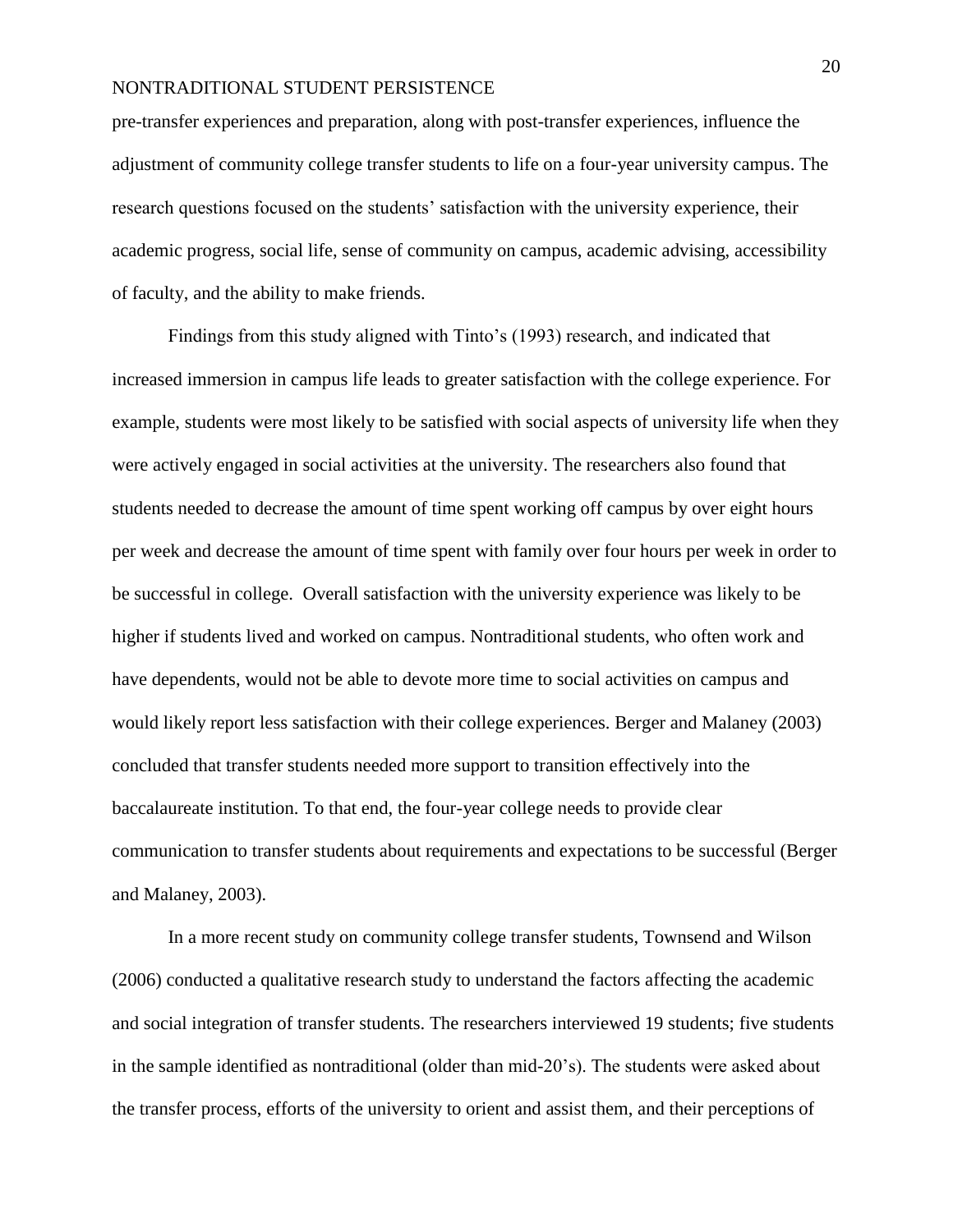the university versus the community college. The findings indicated that adult transfer students perceived the lack of older undergraduate students on campus negatively impacted their ability to form social connections on campus (Townsend and Wilson, 2006).

According to Townsend and Wilson (2006), community college transfer students found that they did not feel included at the four-year institution because traditional students had little interest in expanding their social groups. The transfer students also expressed difficulty finding traditional students interested in developing study groups with them. Adult students had trouble integrating themselves academically and socially on campus and felt that the university catered to traditional-aged college students who attended full time and lived on campus, or close to campus. The research findings indicated that nontraditional students are more likely to be neglected and ignored in retention efforts by institutions because first-year, traditional age students receive the bulk of attention, while transfer students needed additional support during the first semester on campus. When asked for recommendations, the transfer students suggested that transfer orientations be led by nontraditional students and that the college provide information that is more relevant to the needs of commuter and older students such as parking fees, the credit transfer process, financial aid assistance, and academic support services. Older students also desired information on how to connect socially with similar students.

The research study concluded that "academic and social needs seem to blend together into a desire for socially-oriented academic integration" (p. 419). In other words, the academic and social needs of nontraditional students did tend to blend together; but, rather than socially oriented academic integration, participants in this study described academically oriented social integration (Townsend and Wilson, 2009).

Where Townsend and Wilson's (2006, 2009) studies focused on the institutional role in transfer student success, Wang's (2009) research explored other factors associated with degree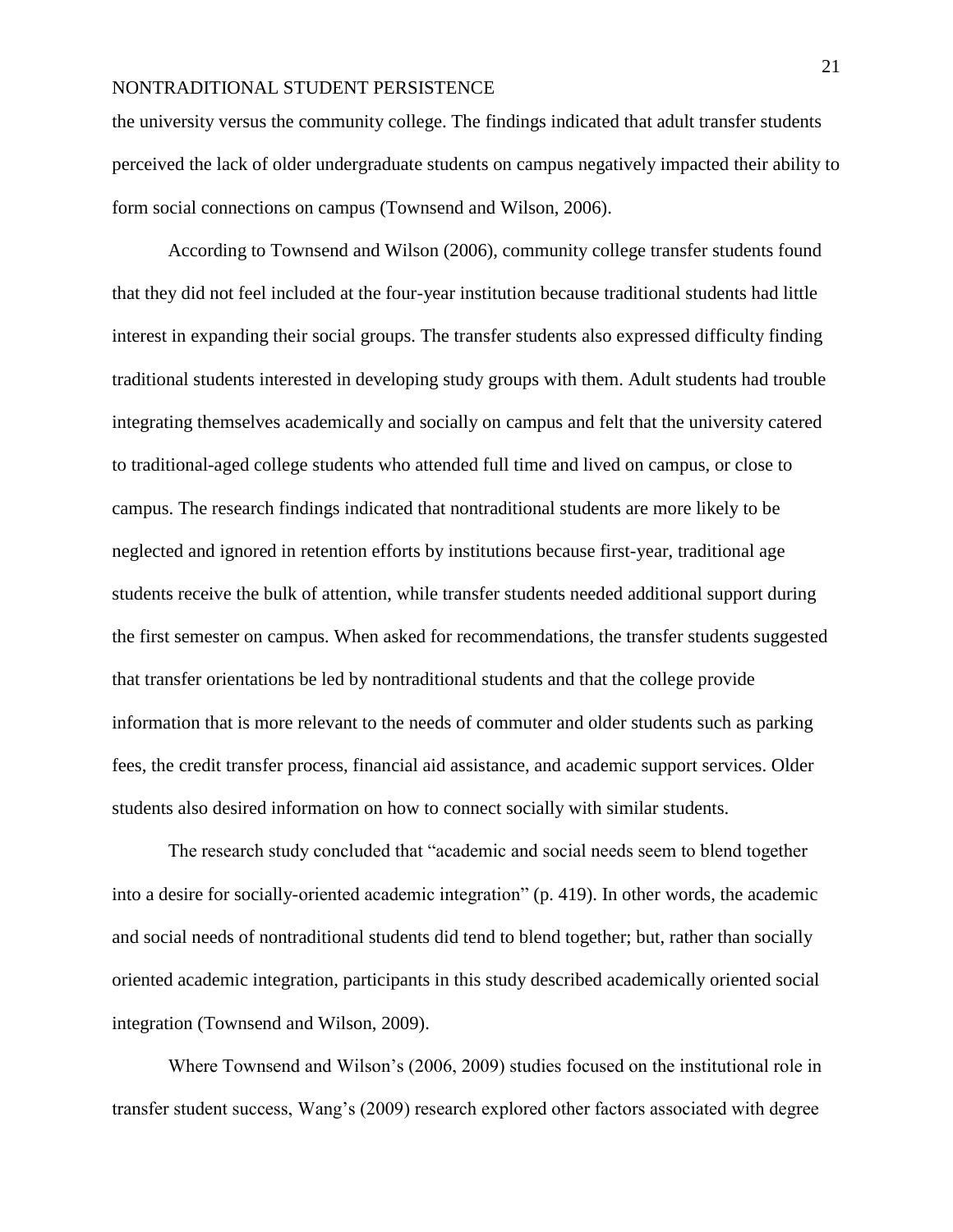attainment and persistence of community college transfer students, including gender, pre-college preparation, GPA earned in the community college, college involvement, and internal "locus of control" - or the belief that one is responsible for his or her own success. Wang (2009) synthesized quantitative data from the National Education Longitudinal Study and Postsecondary Education Transcript Study that followed 12,144 American 8th grade students over a 12-year timeframe. Wang narrowed down the sample to 786 cases and only included students that began their postsecondary education at a community college and eventually transferred to a four-year institution. Wang (2009) found transfer students' educational outcomes are influenced by various personal, sociological, and psychological factors, such as GPA and mindset, as well as by their experiences in higher education.

In the study, variables that affected persistence included enrollment status (part time vs. full time), academic remediation, college involvement, academic performance, and environmental factors. Full time students had much higher attainment rates than part-time students. Since many older nontraditional students are part-time students, they were less likely to attain their baccalaureate degree. Students with higher socioeconomic status were more like to attain a bachelor's degree than were less wealthy students. Wang (2009) stated that GPA and internal locus of control were the two most significant predictors of persistence. However, college involvement had a significant, positive effect on community college transfers' attainment of a baccalaureate degree at a four-year institution: the odds were almost 2x higher for students who were involved at college versus those who were not involved. Wang (2009) proposed that the positive correlation between college involvement and baccalaureate attainment provides evidence to the notion that colleges and universities should provide programs and initiatives that involve community college transfer students.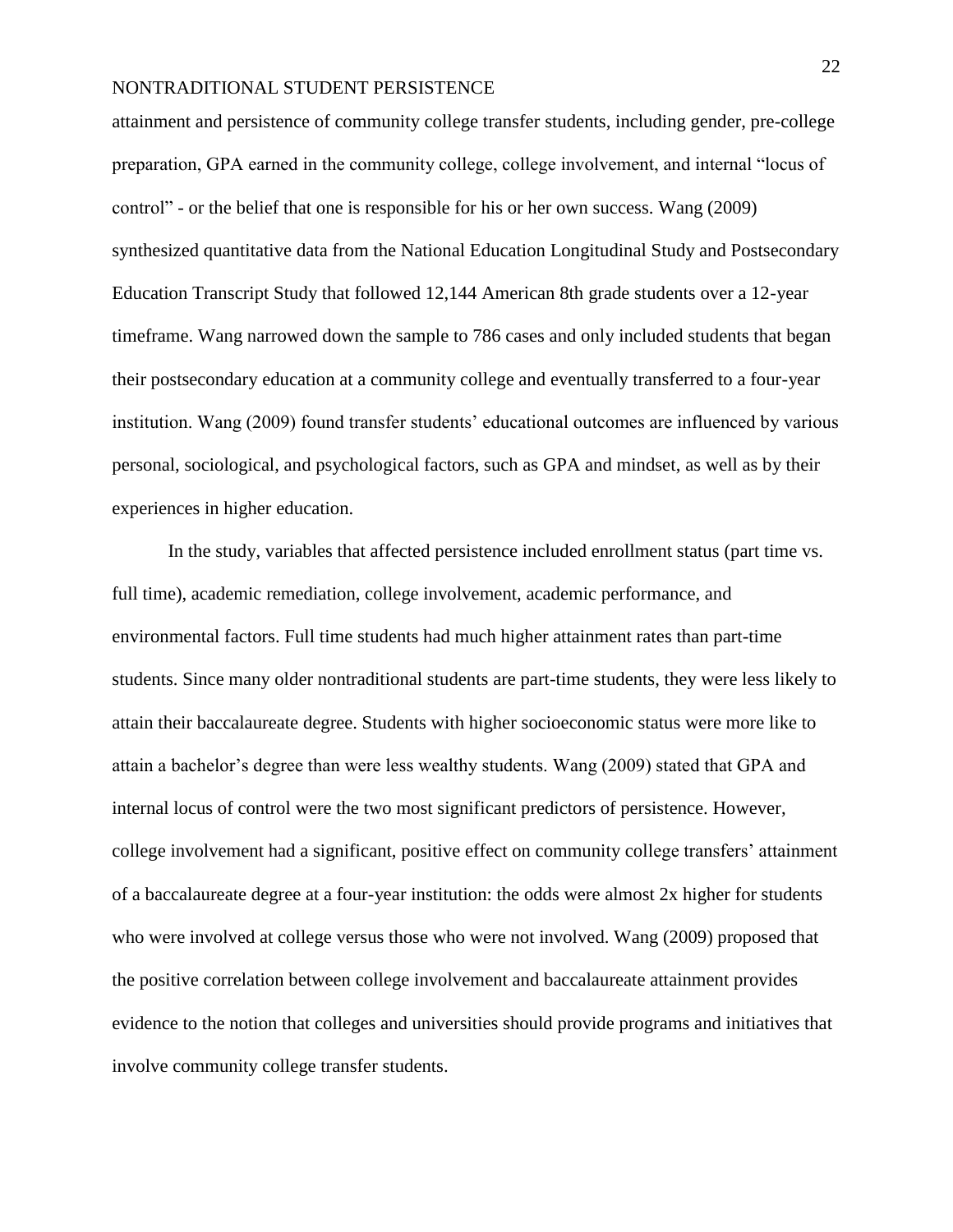Ishitani and McKittrick's (2010) study differed from Wang (2009) in that they investigated the differences in student engagement between community college transfer students and native students- or those who began their college experience at the institution. They utilized NSSE benchmarks to assess the students' collegiate experiences. The researchers conducted a quantitative survey of 535 seniors at a large, four-year institution that accepts 700 transfer students annually. The students were divided into two categories: 417 were native students and 118 were community college transfer students. Similar to the other studies, their findings indicated that community college transfer students were overall less engaged than native students at four-year institutions.

The findings showed that community college transfer students had lower scores in engagement in ACL, SFI, and EEE in the NSSE instrument. Part-time enrollment status negatively impacted both native and transfer students' scores across all benchmarks. However, the level of student engagement for transfer students improved when they enrolled full-time. Timing of matriculation significantly affected engagement; students who transferred as sophomores or juniors were less engaged in the four-year college than native students or students that transferred in their freshman year. The researchers stated, "Some may argue that it is unrealistic to expect transfer students who matriculated to their senior institutions as juniors to have the same levels of student engagement as native students" (p. 589.) This is because the time the student is enrolled is shorter and therefore, they would have less opportunity to become involved on campus. Ishitani and McKittrick (2010) stated another possible reason for this is because social groups are often formed during freshman year, so transfer students that enroll later are excluded from these social circles. Like Wang (2009), the researchers pointed out that these findings support the need for higher education to address the adjustment process of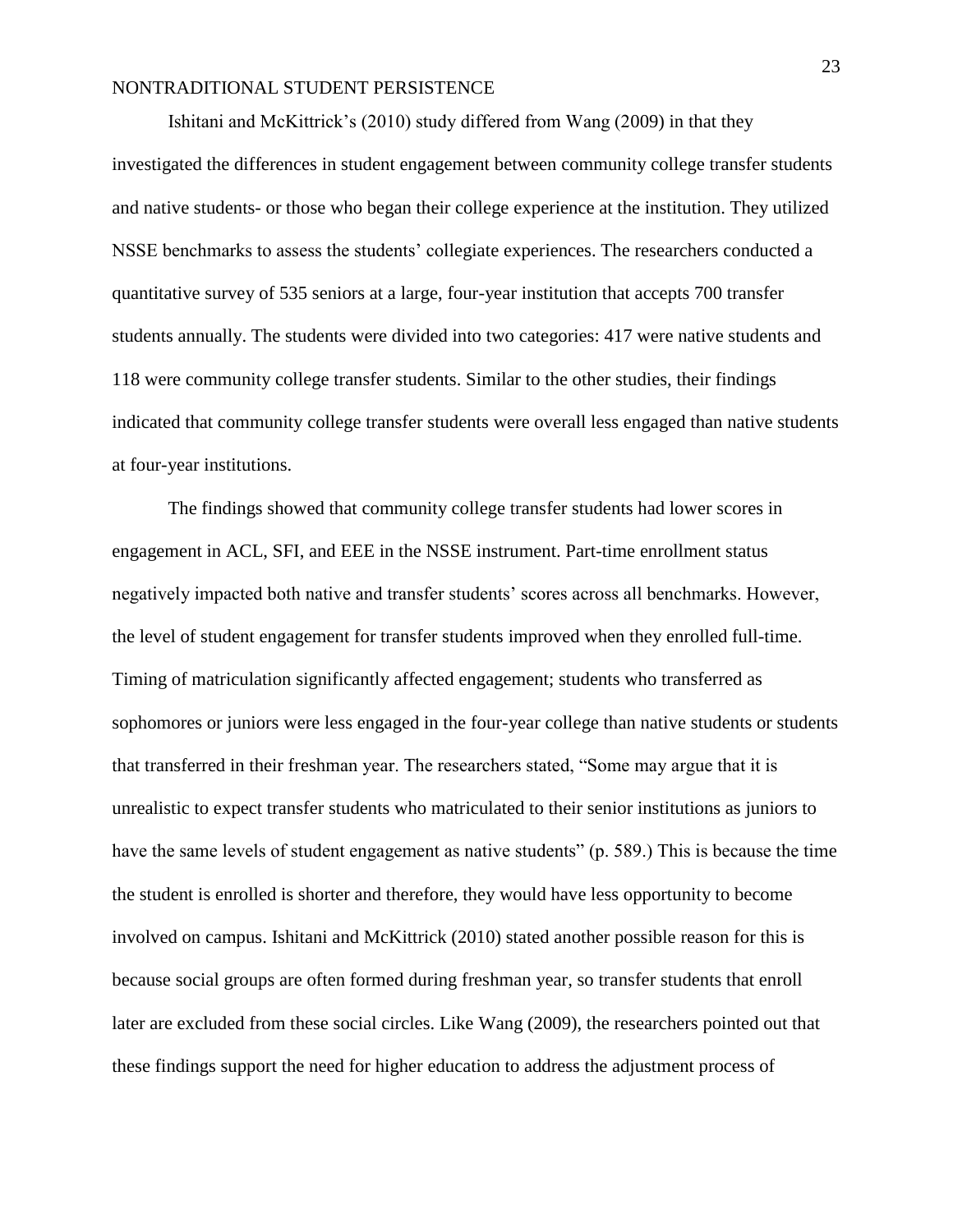community college transfer students and enhance educational and social engagement opportunities for these students (Ishitani & McKittrick, 2010).

## **Mature Students in Four-Year Institutions**

Townsend and Delves (2009) analyzed and synthesized two research projects that took place from 2005 to 2009 in Australia. The first research study involved interviewing 12 adult learners, surveying 12, and interviewing 10 university staff. A subsequent email survey was sent to 80 "mature" (e.g., over 50 years old) students enrolled at a university in Australia, which yielded a sample of 12 students.

The mature students were asked to make positive and negative comments about being a mature student on campus. Both the students and staff noted the major challenges for students included family responsibilities, financial and work commitments, and an overall lack of time to successfully balance all of their commitments. The students felt confused over professors' use of academic jargon and felt insecure about approaching faculty and staff for assistance. These feelings compounded the mature students' fears about their ability to succeed in the academic setting. Three students identified stress as a major factor impacting their overall campus experiences. Attempting to juggle family responsibilities, work, and other personal commitments created emotional stressors, and stress was compounded for single parents. Staff reported that expecting adult learners to assimilate into a campus culture that was geared to traditional students, without an inclusive learning environment in place, results in systemic barriers that prevent the adult learner from realizing his or her full potential (Townsend and Delves (2009).

The students often identified friendships and establishment of a support network as important factors to persisting with college. Some of the mature students searched for social connections with other students as a way to create meaning in their lives. The majority of staff felt that students who had a sense of belonging to their institution persevered and were more

24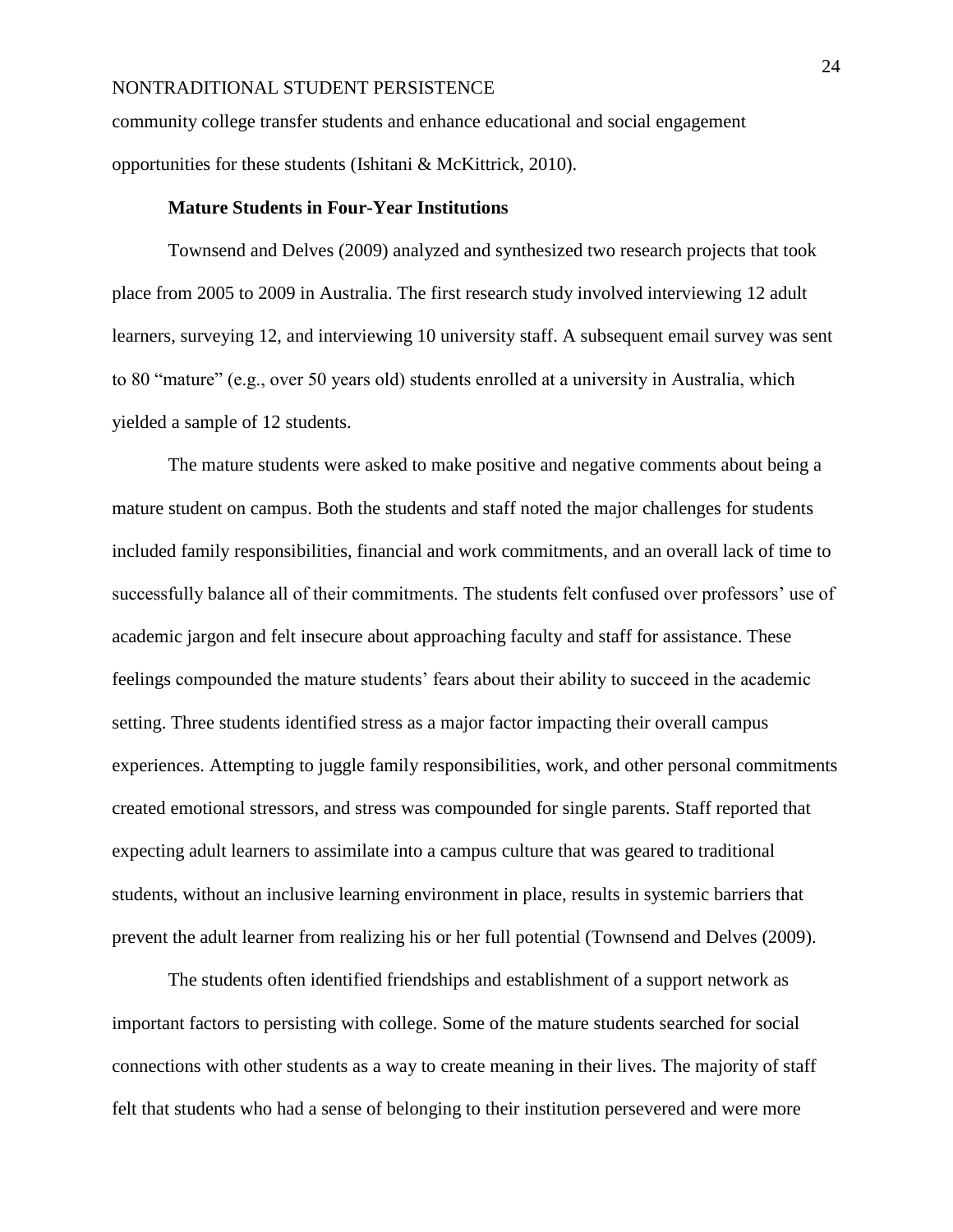successful at university. Both staff and students identified that those students who felt connected academically and socially had more positive perceptions of their campus experiences (Townsend and Delves (2009).

In a later Australian research study on adult and mature students, Ellis (2013) conducted an online survey with six, open-ended questions. Her sample was 16 mature learners enrolled both full-time and part-time at a university in Australia. The study's purpose was to explore the lived experiences of mature students at their university in order to improve the higher education experience for older students. Mature students reported that they enter or re-enter higher education to learn new skills for their jobs, to develop professionally, or to keep their minds stimulated and active. Despite older adults living productive lives, ageism and discrimination are continuing challenges on campus and in society (Ellis, 2013).

The mature students in Ellis' (2013) study faced several adjustment difficulties in their transition back to campus including negative attitudes from the traditional student population, stress resulting from an emphasis on technology in their studies, stress resulting from work and family pressures, and unsupportive faculty and staff who were out of touch with their learning needs. The mature students also desired a need for an orientation that included pre-entry classes on technology and modern research methods. The students indicated that tutoring, library assistance, and psychological support were crucial to their persistence in college. One student confided, "My self-esteem can be very low at times" (p. 363.) The students showed little interest in co-curricular activities on campus because of a lack of interest in the programming choices or the students had conflicts with other family responsibilities. One student stated that the campus programming "does not fit in with my age and situation" (p. 363.) On the other hand, older students responded that they enjoyed classroom interactions with younger students, were happy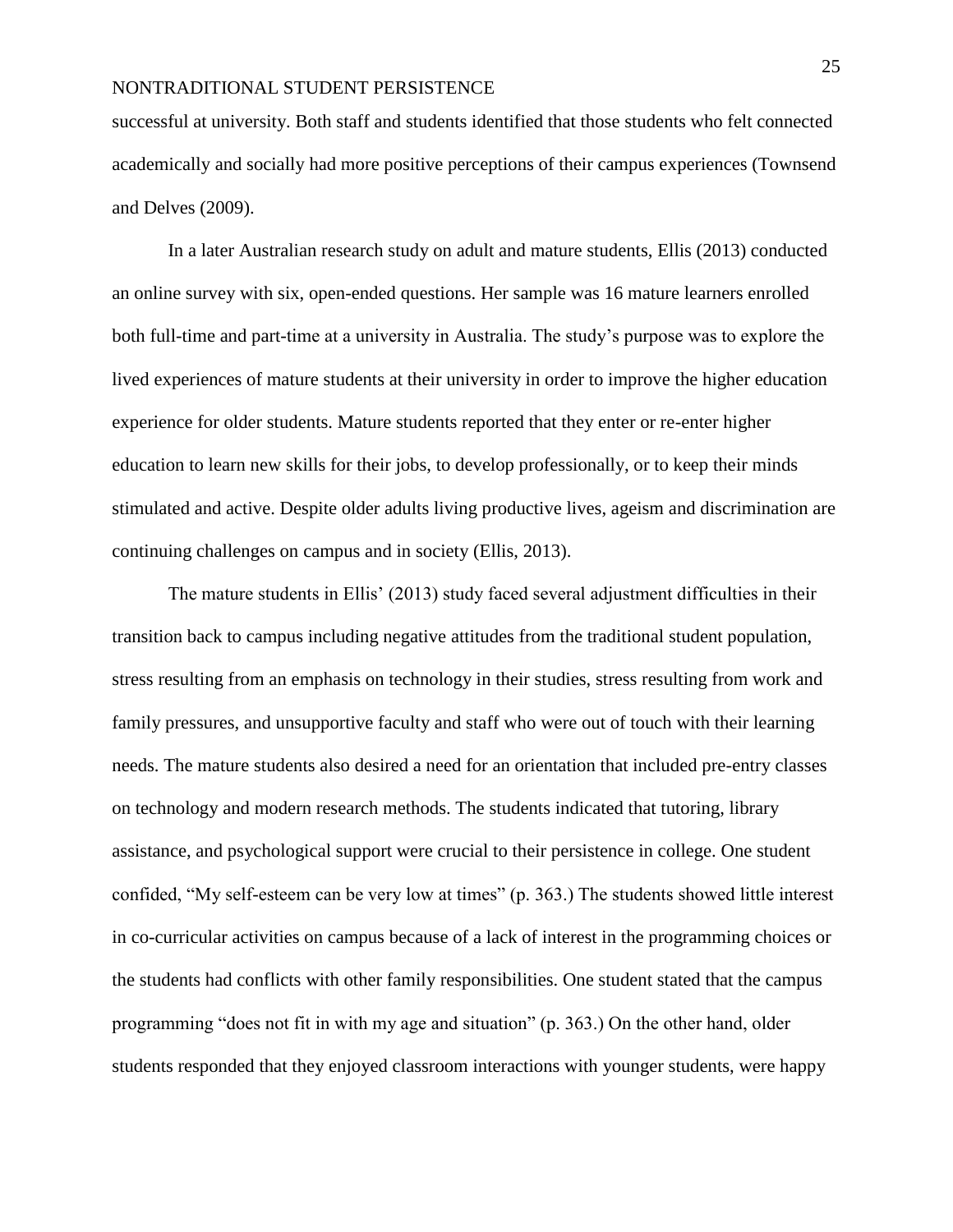with their sense of achievement, particularly enjoyed sharing their wisdom in classroom discussions (Ellis, 2013).

## **Veterans and Service Members in Four-Year Institutions**

Navarre Cleary and Wozniak (2013) conducted two focus groups at a mid-western university. Their sample was 8 veterans who were enrolled in composition courses at the university. The researchers wanted to share veterans' voices and insights in order to improve pedagogical practice at the university. The authors contended that veterans are important in higher education because they bring diverse life experiences, self-motivation, and a readiness to learn to the classroom. Like other nontraditional students, veterans generally balanced school work with career and family responsibilities, and regularly felt like outsiders in the university setting. Both in the classroom and in social interactions on campus, the veterans felt pressured not to share their life experiences. However, denying the student's previous life experiences resulted in them feeling alienated and invalidated in their educational experiences. Veterans spoke of a need to feel "connected" to other students and "camaraderie" with other veteran students (n.p). When veterans connected with other students on campus, it reduced their sense of isolation. A female veteran shared her desire to share her military experiences in an authentic way with classmates, stating "We're all members of the same community, and the more we understand each other, the better we function together as a community, as a society (n.p.).

In a larger veterans study, Griffin and Gilbert (2015) conducted a qualitative study using Schlossberg's Transition Theory to examine how institutions of higher education can facilitate successful transitions for veterans. Interviews and focus groups were conducted with 28 student veterans, as well as with 72 faculty, administrators, and student affairs professionals across seven American higher education institutions, ranging in size, location, and mission. The purpose of the study was to determine how institutions assist veterans as they transition to the institution,

26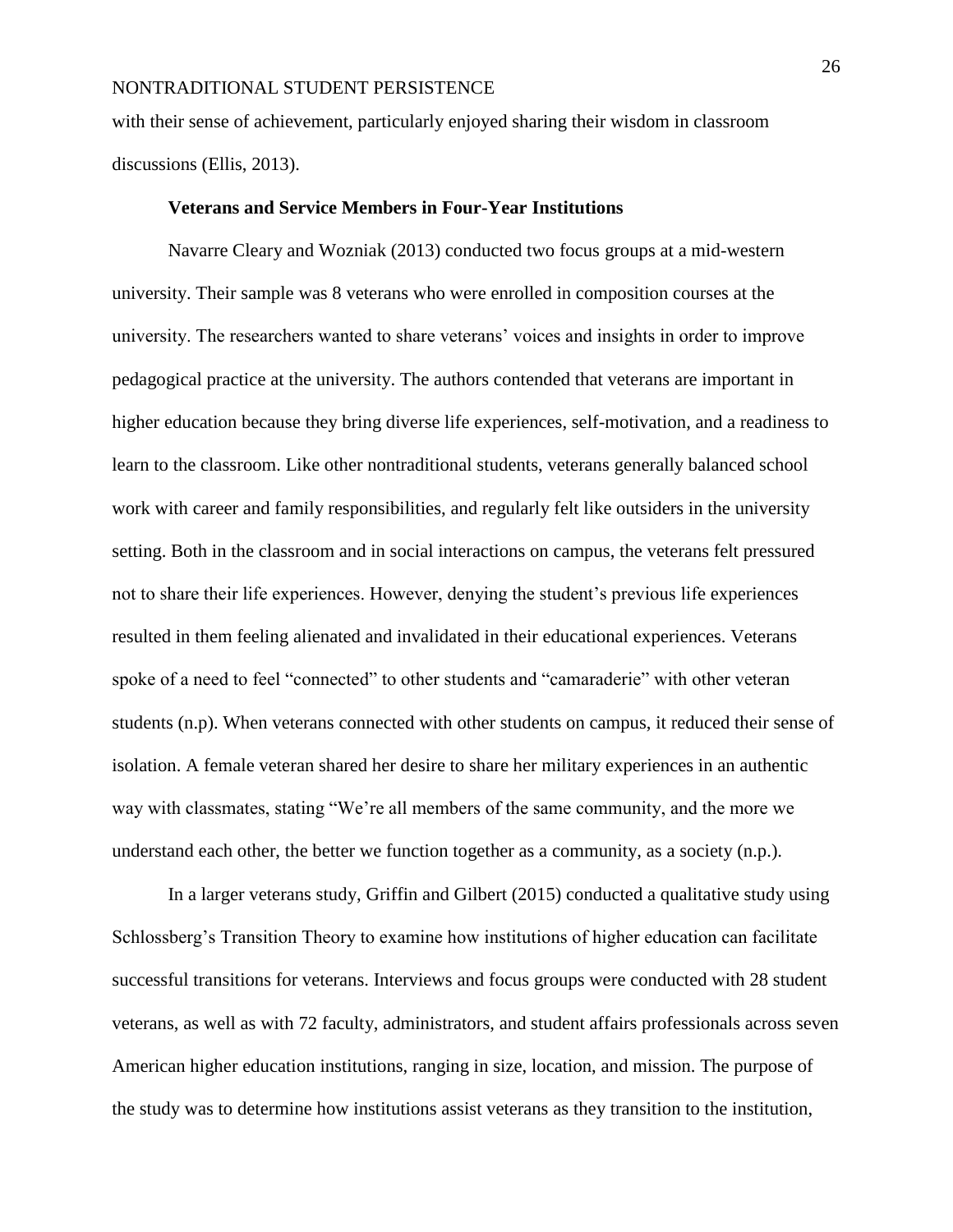what challenges veterans face on campus, and to assess if the veterans perceived the campus culture to be welcoming and inclusive.

Three main areas of concern emerged: services, structures, and support. Support services designed specifically for veterans are important to their experience on campus. Students appreciated having a point person on campus or a veterans' office to assist them with resources and serve as their campus advocate. Also, the veterans' office served as a center for academic and social support (VA, 2015). In larger institutions, the veterans' office planned events, provided transition classes for student veterans, offered work study programs, and offered dedicated lounge space where the student veterans could socialize with other veterans and receive academic tutoring (Griffin & Gilbert, 2015).

According to the data, institutions need to create more streamlined services for veterans. Veterans often felt frustrated when they were directed to offices all over campus for assistance, and in such incidences, felt that campus staff was unknowledgeable about their needs. Veterans also asserted that encounters with unsupportive staff made transitions to university life difficult. Also, veterans wanted social and cultural connections, but often perceived themselves as having little in common with traditional college students. Veterans noted that because they were older and had work and family responsibilities beyond campus, they did not share similar life experiences with traditional college students. The researchers recommended that colleges and universities apply Schlossberg's Transition Theory to frame veterans as students in transition, like other students on campus, in order to promote their success (Griffin & Gilbert, 2015).

## **Hispanic/Latino(a) Students in Four-Year Institutions**

Many researchers have looked at how ethnicity defines a students' sense of belonging and integration into the college. This body of research is helpful because students of Hispanic/Latino identity are an increasing student population in higher education. Sense of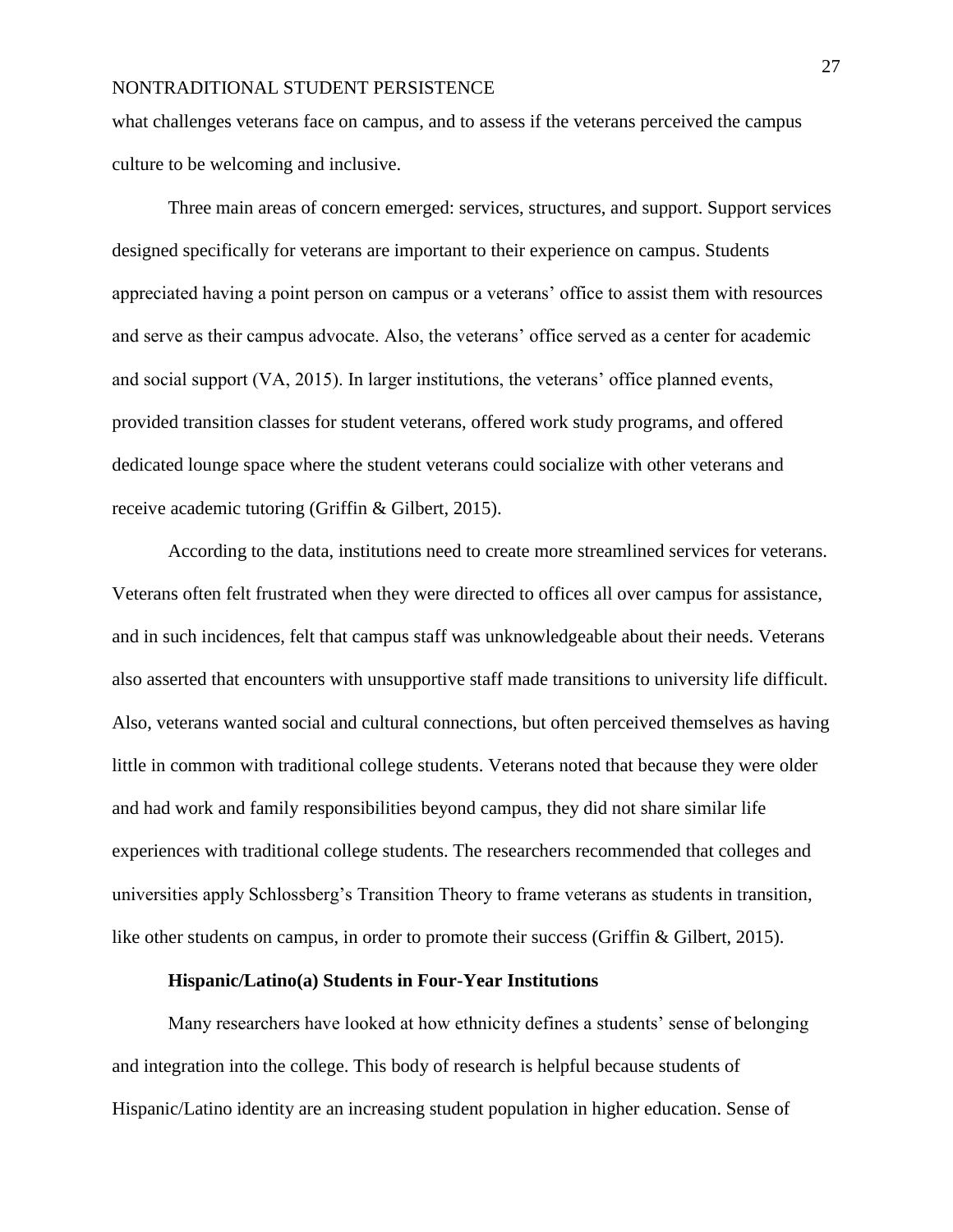belonging has been used in higher education research to measure a student's psychological sense of integration, and importantly calls attention to the meshing of the individual and the institution. In a longitudinal study, Hurtado and Carter (1997) explored a set of factors associated with sense of belonging, and developed a new model for sense of belonging that extended beyond Tinto's framework. They studied how Latino/a students perceived belonging and the factors that influenced their persistence. Their mixed methods study included an initial survey sent to first year students who identified as Chicano, Puerto Rican, and Latino. Hurtado and Carter (1997) followed the cohort through four years in college. A combination of surveys and phone interviews explored the student's transition to college, their management of time, money, and family responsibilities, their perceptions about the campus climate, how involved they were on campus, and faculty interactions. By including a separate measure of sense of belonging, the researchers were able to examine both the participation in particular activities and what that participation meant to the student (Hurtado and Carter, 1997).

The researchers found that Latino/a students felt a stronger sense of belonging when they felt the institution provided support in their transition to college and when they maintained some link with their pre-college community. Maintaining family relationships was also crucial to a successful transition to college. Students who perceived a hostile campus climate had a lower sense of belonging. The researchers contended that engagement does not mean giving up one's sense of identity in order to integrate into the institution, as Tinto (1993) suggested. Factors that promoted integration and sense of belonging included developing diverse friendships, positive interactions across differences, and positive campus climate (Hurtado & Carter, 1997).

Expanding on Hurtado and Carter's (1997) research, Patton, Harris, Ranero-Ramirez, Villacampa, & Lui (2014) offered a similar perspective about the experiences of Latino/a students. According to Patton, et al. (2015), the culture of academia expects students to be purely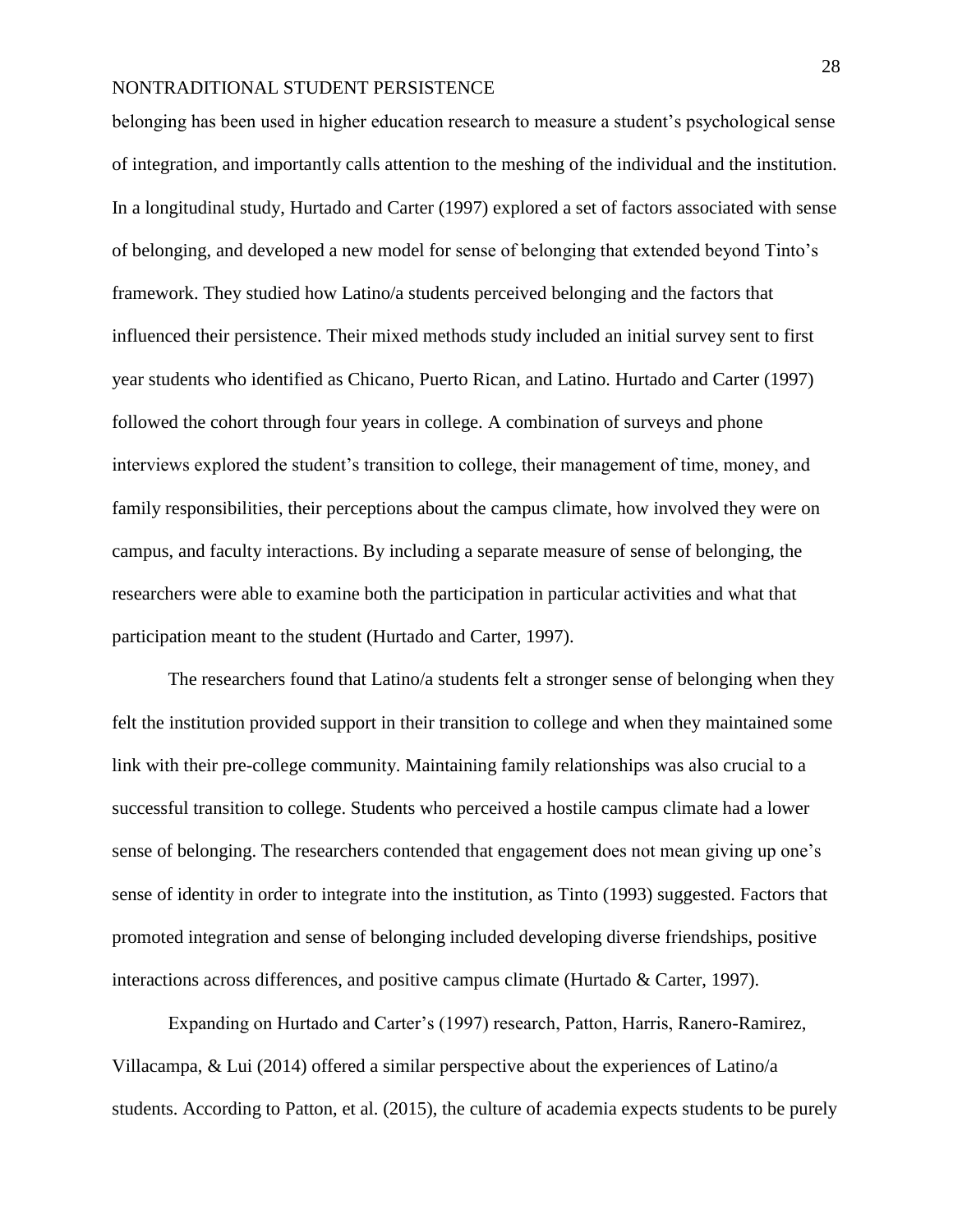dedicated to their academics, however that expectation may not be realistic for students with families, especially for Latinos/as. Family is an integral part of their identities, as their culture stresses obligation and cooperation to their families. Removing the family, then, is culturally insensitive to Latinos/as. Patton, et al. (2015), stated, "A great deal of academic and social programming caters to racially dominant groups...deeply embedded structures of racism and patriarchy that exist on every college campus can be prohibitive in efforts of engagement" (p. 41.) As such, institutions should seek to understand the cultural perspectives and needs of all students so that they are able to feel connected to, and become engaged in, and persist in their education.

In summary, this review of literature helped to define my Capstone project by providing insight as to the factors that influence persistence for nontraditional students on campus and the ways in which institutions can hinder or assist them in their educational goals. Nontraditional students are a complex group of individuals with very diverse and distinct needs. Academic and social engagement has consistently been shown to increase persistence for college students, but scholars disagree what factors best lead to success. In fact, research has shown that persistence and success is attributed to various factors among different student groups – it is not a 'one-sizefits-all' approach. In addition, interactions with other students, faculty, and staff on campus has an impact on whether or not nontraditional students feel included and a sense of belonging to the institution. Interactions can be respectful, welcoming, and validating, or, conversely, negative and invalidating. These interactions across all the groups on campus create a healthy or chilly campus climate. Successfully supporting students - especially those that are vulnerable to dropping out because of situational, institutional, or dispositional barriers - requires institutions to look at new ways to assist them academically and socially. Further, institutions need to create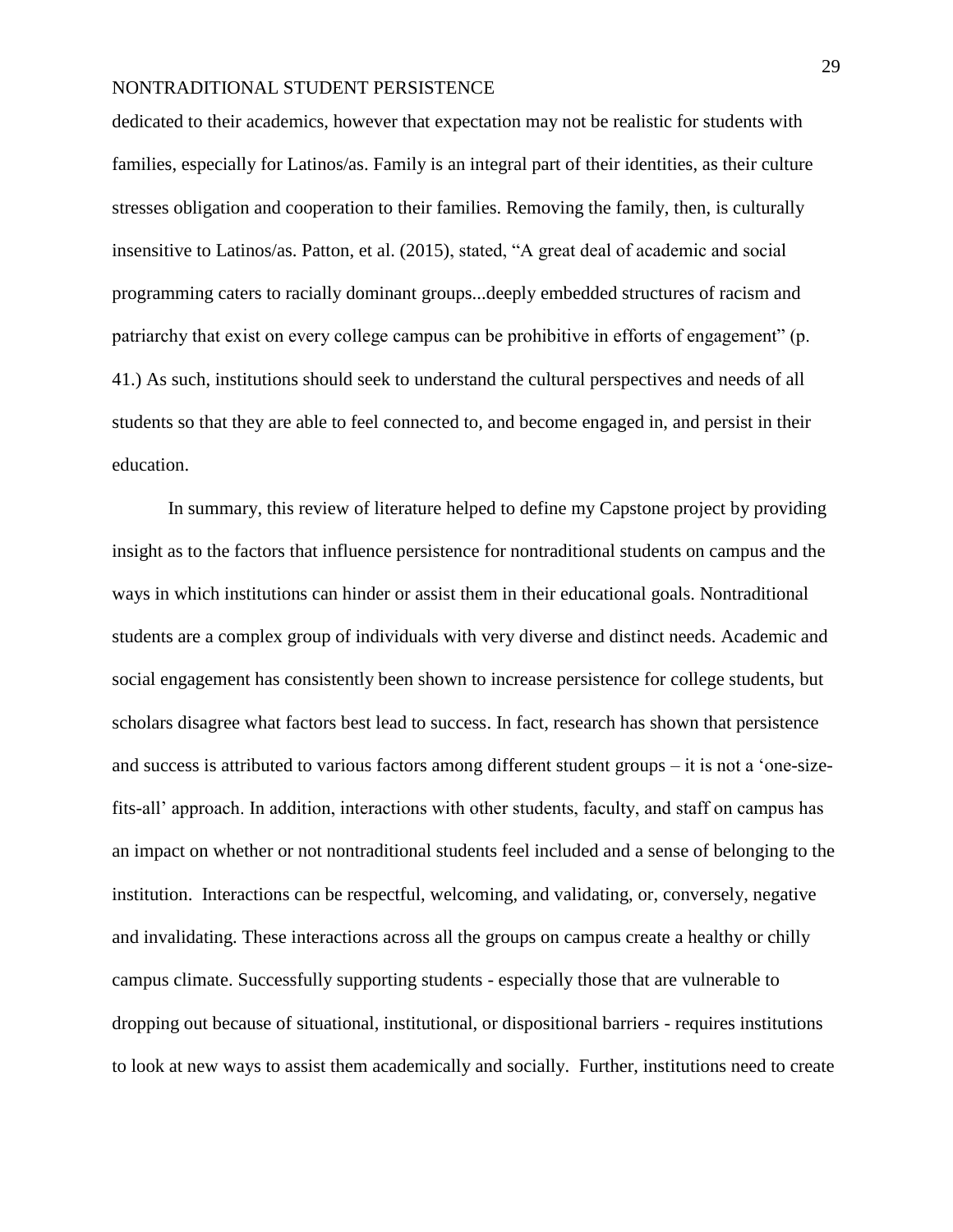a welcoming campus culture that honors the diversity of students, carefully considering their student body and how well they serve them.

## **Research Method**

This research study was guided by the pragmatic paradigm because it assumes that there is a single reality and that all individuals interpret that reality in their own way (Mertens, 2015). According to Mertens (2015), "Researchers interact with the communities and learn about the way each person understands the phenomenon and possible consequences of different courses of action. The values supported by communities should include freedom, equality, and justice" (p. 38). This paradigm most closely aligns with my worldview because I believe each student has a different lived experience on campus and nontraditional students have historically been underrepresented in higher education.

Based on my worldview, I felt that a mixed methods study would provide a holistic and richer understanding of nontraditional needs to better inform practices and policies. Accordingly, I used mixed methods to triangulate current literature, statistical data, and qualitative data to legitimize conclusions and to broaden understanding. In that sense, mixed methods allows the researcher the tools to analyze the experiences of nontraditional students on campus through statistical data, but also through individual student voices resulting in a richer understanding of lived experiences (Mertens, 2015).

For this research study, I recruited participants through email from Austin College, a small, Catholic college located in New England that grants baccalaureate and post-graduate degrees. To efficiently recruit participants, I utilized the expertise of what Seidman (2006) called a gatekeeper. A gatekeeper is often an administrator who has access to students and resources. I created a survey based on one conducted by the University of North Carolina – Charlotte Campus Climate Survey (1996) and the NSSE (2015) survey instrument. Initially, I emailed the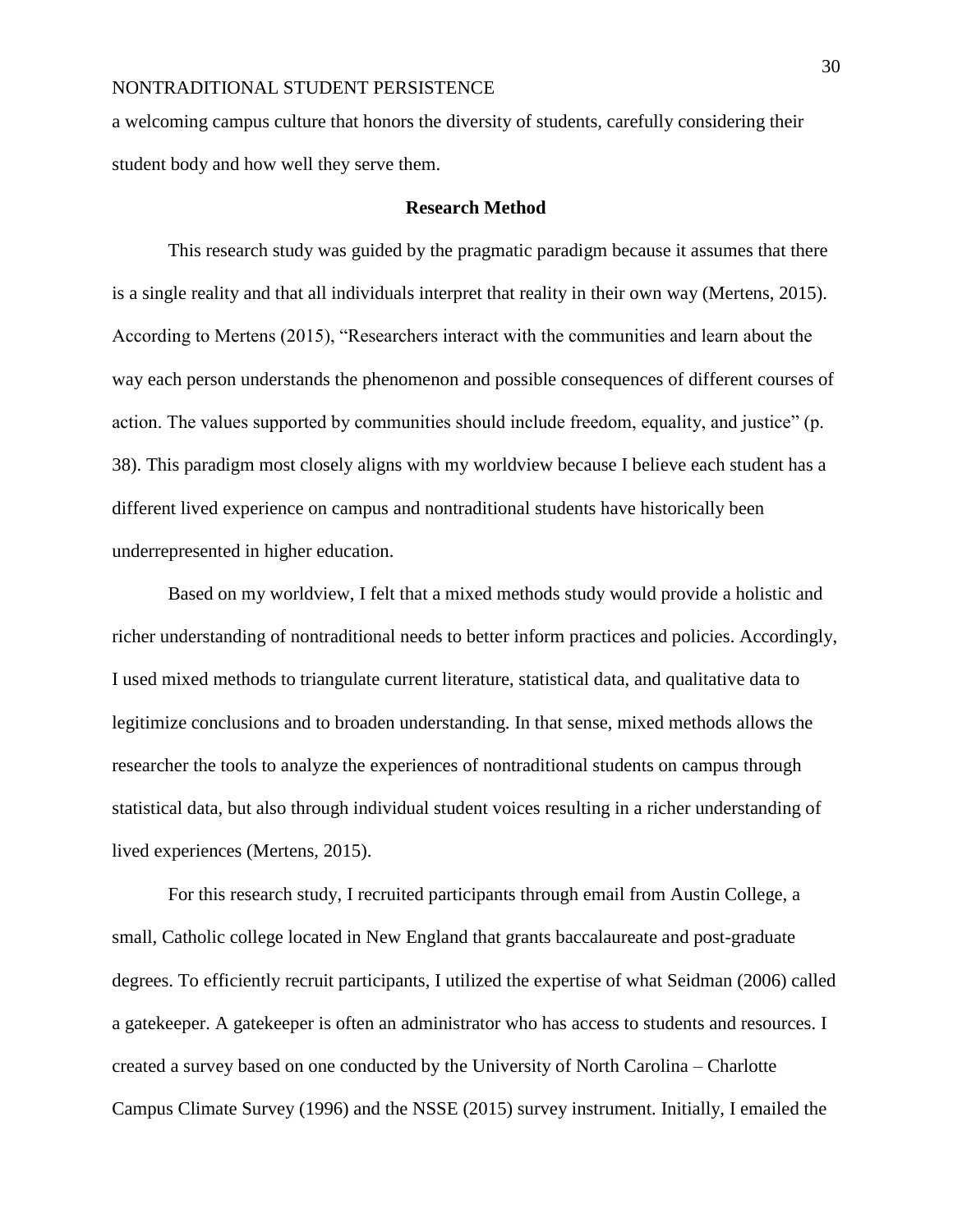survey to 244 students enrolled in the Evening Studies Program (ESP) at Austin for the fall 2015 and spring 2016 semester. I chose to sample this population because the ESP serves a nontraditional undergraduate student population. I also conducted a focus group with six ESP students who were chosen through purposeful sampling in order to include a diverse group of students (Seidman, 2006). See Table 1 for focus group participant demographic data. Table 1: Focus Group Demographic Data

|                |             |              |           |                         |                 |             | <b>NCES</b> | Works     | <b>School</b>    |
|----------------|-------------|--------------|-----------|-------------------------|-----------------|-------------|-------------|-----------|------------------|
|                |             |              |           | Race/                   |                 |             | Moderate    | Part Time | <b>Part Time</b> |
|                |             | $25$ or      |           | Ethnic                  |                 | Student is  | or High     | or Full   | or Full          |
|                | <b>Name</b> | <b>Older</b> | Gender    | <b>Identity</b>         | <b>Major</b>    | a parent    | <b>Risk</b> | Time      | Time             |
|                |             |              |           |                         |                 |             |             |           |                  |
| 1              | Lindsey     | Y            | F         | Caucasian               | Education       | Y           | Y           | Full      | Part             |
|                |             |              |           |                         |                 |             |             |           |                  |
| $\overline{2}$ | Jason       | N            | M         | Caucasian               | Education       | N           | Y           | Full      | Full             |
|                |             |              |           | Hispanic -<br>Puerto    |                 |             |             |           |                  |
| 3              | Isabella    | Y            | ${\bf F}$ | Rican                   | <b>Business</b> | Y           | Y           | Full      | Full             |
|                |             |              |           |                         |                 |             |             |           |                  |
| 4              | Maria       | Y            | ${\bf F}$ | Hispanic -<br>Dominican | Education       | Y           | Y           | Full      | Full             |
|                |             |              |           |                         |                 |             |             |           |                  |
|                |             |              |           |                         |                 |             |             |           |                  |
| 5              | Susan       | Y            | ${\bf F}$ | Caucasian               | $\prod$         | Y           | Y           | Full      | Part             |
|                |             |              |           | Caucasian-              |                 |             |             |           |                  |
| 6              | Amelia      | Y            | $\rm F$   | Italian                 | Liberal Arts    | $\mathbf N$ | Y           | Part      | Part             |

The ESP offers a number of degree paths for nontraditional undergraduates: a 24-month Bachelor Completion Program, focusing on Education and Civic Leadership (ECL), as well as bachelor degree programs for Business, Liberal Arts, and Information Technology. The ECL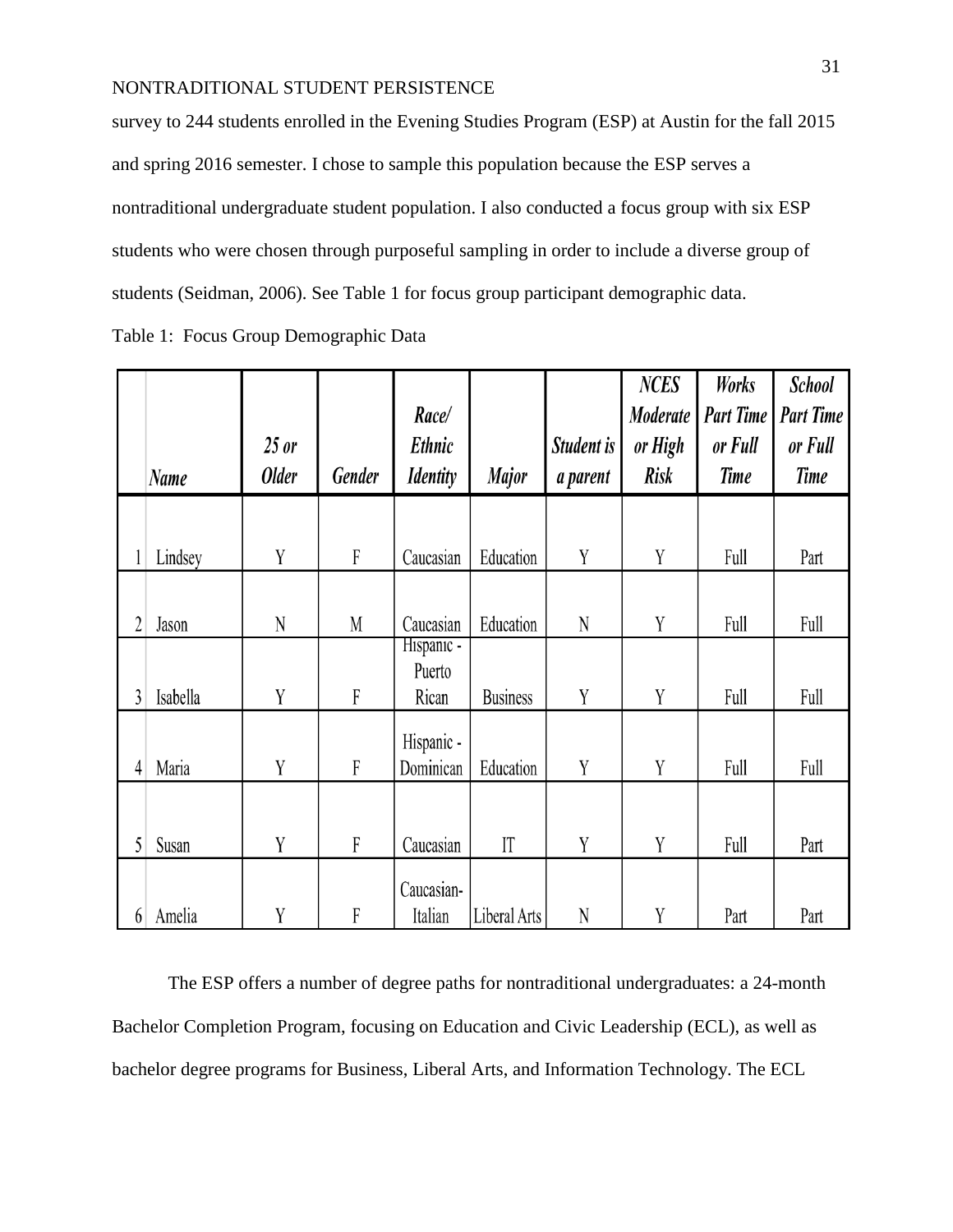students are primarily full time students that transfer into the College with at least two years of college credit. The students in the cohort-style ECL take classes twice per week at night, and on Saturday mornings. The Business, Liberal Arts, and Information Technology programs are not cohort models and courses are offered evenings Monday through Thursday.

Out of the 244 Evening Studies Program students who received the survey, 62 students responded, resulting in a 25% return rate. All of the participants self-identified as having moderate to high risk factors based on NCES' (2015) definitions; 12 students (18%) reported two to three nontraditional student characteristics, while 51 students (82%) reported four or more characteristics. This indicates that the nontraditional undergraduate student body at Austin is at moderate to high risk of not persisting to degree attainment, according to NCES criteria. 77% of participants in the survey were aged 25 and older. See Table 2 for survey participant data.

Given the potential vulnerability of this participant pool, confidentiality and privacy were important factors. A private location was chosen for the focus group session and to ensure ethical practice, signed consent forms were obtained from all participants. To maintain confidentiality, all demographic data, pertinent information, and consent forms were kept in a secure location. Students were informed of their right to discontinue in the study at any time and without any recourse. The survey respondents were not required to provide their identity. All of the participants in the focus groups were given pseudonyms, which were used to identify them on subsequent materials. In order to obtain authentic insight into the students' lived experiences, compensation for participation was minimal: interested survey participants were entered into a \$15 gift card drawing and focus group participants were provided dinner. Further, in the case that a student became distressed, I had information on hand relating to the counseling services at the College's health center.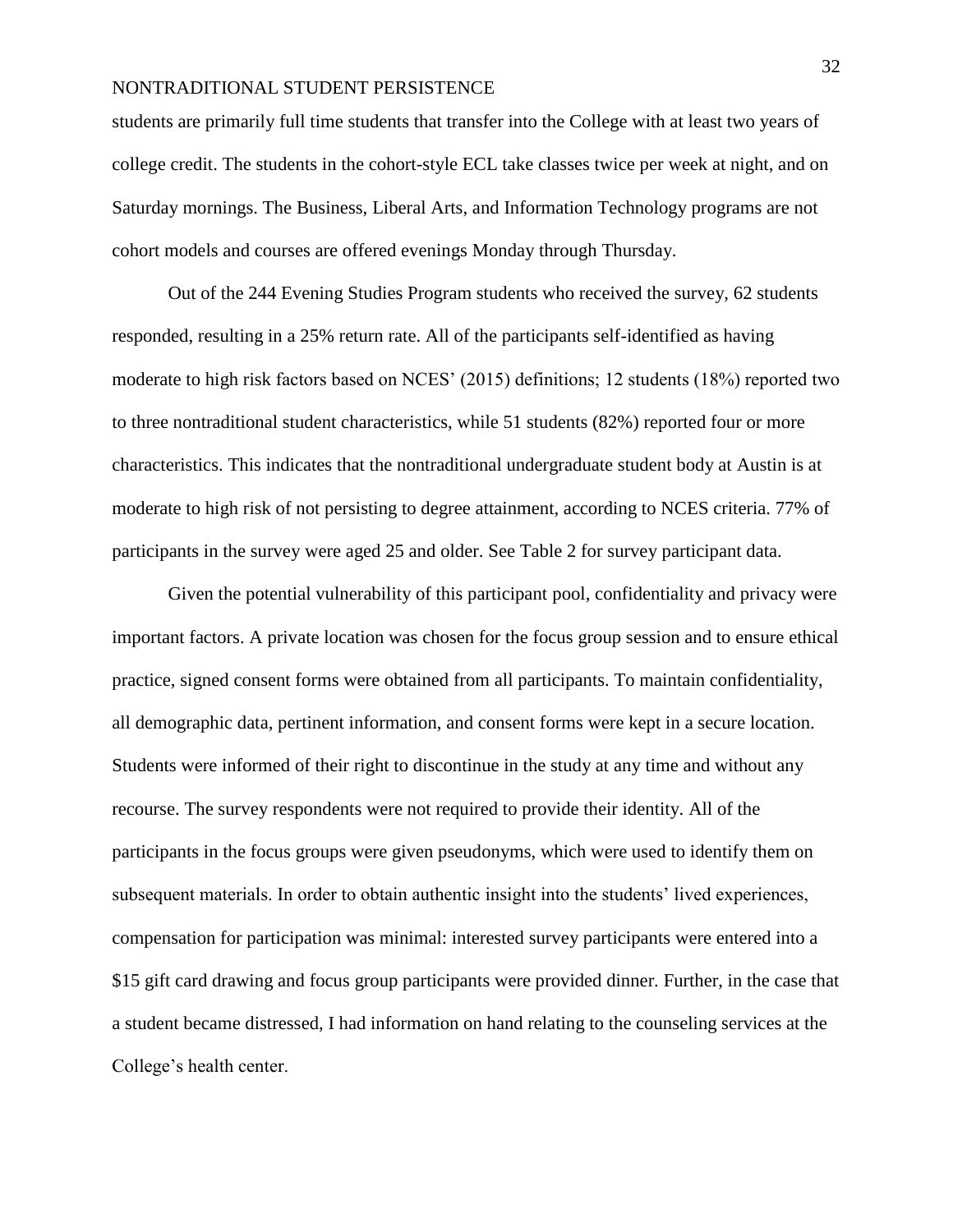## Table 2: Survey Participant Demographic Data

|                                                 | All       | <b>Students</b>  | <b>Students</b>  |
|-------------------------------------------------|-----------|------------------|------------------|
|                                                 | students  | <b>Under 25</b>  | Over $25$        |
| <b>Demographics</b>                             | n(%)      | <b>Years Old</b> | <b>Years Old</b> |
| <b>Nontraditional Characteristics</b>           |           |                  |                  |
| I do not live on campus                         | 62 (100%) | 14 (100%)        | 48 (100%)        |
| Delayed entry to college 4 years or re-enrolled |           |                  |                  |
| after a 4+ year break                           | 26 (42%)  | 1(7%)            | 25 (52%)         |
| Aged 25 and older                               | 48 (77%)  | $0(0\%)$         | 48 (100%)        |
| I transferred from another institution          | 46 (74%)  | 12 (86%)         | 34 (71%)         |
| I am a parent                                   | 29 (47%)  | 3(21%)           | 26 (54%)         |
| No one can claim me as a dependent              | 39 (63%)  | 5(36%)           | 34 (71%)         |
| I am a veteran                                  | $1(2\%)$  | $0(0\%)$         | $1(2\%)$         |
| I work full time while attending school         | 45 (73%)  | 12 (86%)         | 33 (69%)         |
| I work part time while attending school         | 9(15%)    | 2(14%)           | 7(15%)           |
| Care for an aging parent or another person      | 7(11%)    | 1(7%)            | 6(13%)           |
| Total                                           | 62 (100%) | 14 (100%)        | 48 (100%)        |
| <b>Gender</b>                                   |           |                  |                  |
| Male                                            | 8 (13%)   |                  |                  |
|                                                 |           | 1(7%)            | 7(15%)           |
| Female                                          | 54 (87%)  | 13 (93%)         | 41 (85%)         |
| Total                                           | 62 (100%) | 14 (100%)        | 48 (100%)        |
| <b>Degree Program Enrolled In</b>               |           |                  |                  |
| <b>Education and Civic Leadership</b>           | 43 (69%)  | 13 (93%)         | 30 (63%)         |
| <b>Business Administration</b>                  | 5(8%)     | $0(0\%)$         | $5(10\%)$        |
| Liberal Arts                                    | 9(15%)    | 1(7%)            | 8 (17%)          |
| Undeclared                                      | 3(4%)     | $0(0\%)$         | 4(8%)            |
| <b>Information Technology</b>                   | 2(3%)     | $0(0\%)$         | $1(2\%)$         |
| Total                                           | 62 (100%) | 14 (100%)        | 48 (100%)        |
| <b>Number of Credits Currently Enrolled In</b>  |           |                  |                  |
| 12 or more                                      | 35 (56%)  | 12 (86%)         | 23 (48%)         |
| 8                                               | 14 (23%)  | 2(14%)           | 12 (25%)         |
| 4                                               | 8 (13%)   | $0(0\%)$         | 8(17%)           |
| Not taking any credits this semester            | 5(8%)     | 14 (100%)        | $5(10\%)$        |
| Total                                           | 62 (100%) |                  | 48 (100%)        |
| <b>Number of Credits Earned at Austin</b>       |           |                  |                  |
| $0 - 27$                                        | 25 (40%)  | 4(29%)           | 21 (44%)         |
| 28-59                                           | 18 (29%)  | 8(57%)           | 10(21%)          |
| 60-91                                           | 15 (24%)  | 2(14%)           | 13 (27%)         |
| $92+$                                           | 4(6%)     | $0(0\%)$         | 4(8%)            |
| Total                                           | 62 (100%) | 14 (100%)        | 48 (100%)        |
| <b>Commute Time to Campus</b>                   |           |                  |                  |
| 5-15 minutes                                    | 11 (18%)  | 1(7%)            | 10(21%)          |
| 15-30 minutes                                   | 26 (42%)  | 8 (57%)          | 18 (38%)         |
| 30-45 minutes                                   | 18 (29%)  | 4(29%)           | 14 (29%)         |
| 45-60 minutes                                   | 6(10%)    | 1(7%)            | $5(10\%)$        |
| $60+$ minutes                                   | 1(2%)     | $0(0\%)$         | 1(2%)            |
| Total                                           | 62 (100%) | 14 (100%)        | 48 (100%)        |
|                                                 |           |                  |                  |
|                                                 |           |                  |                  |

To analyze the text responses on the survey as well as the focus group data, I used standard methods of coding qualitative data (Saldana, 2012). I transcribed the qualitative data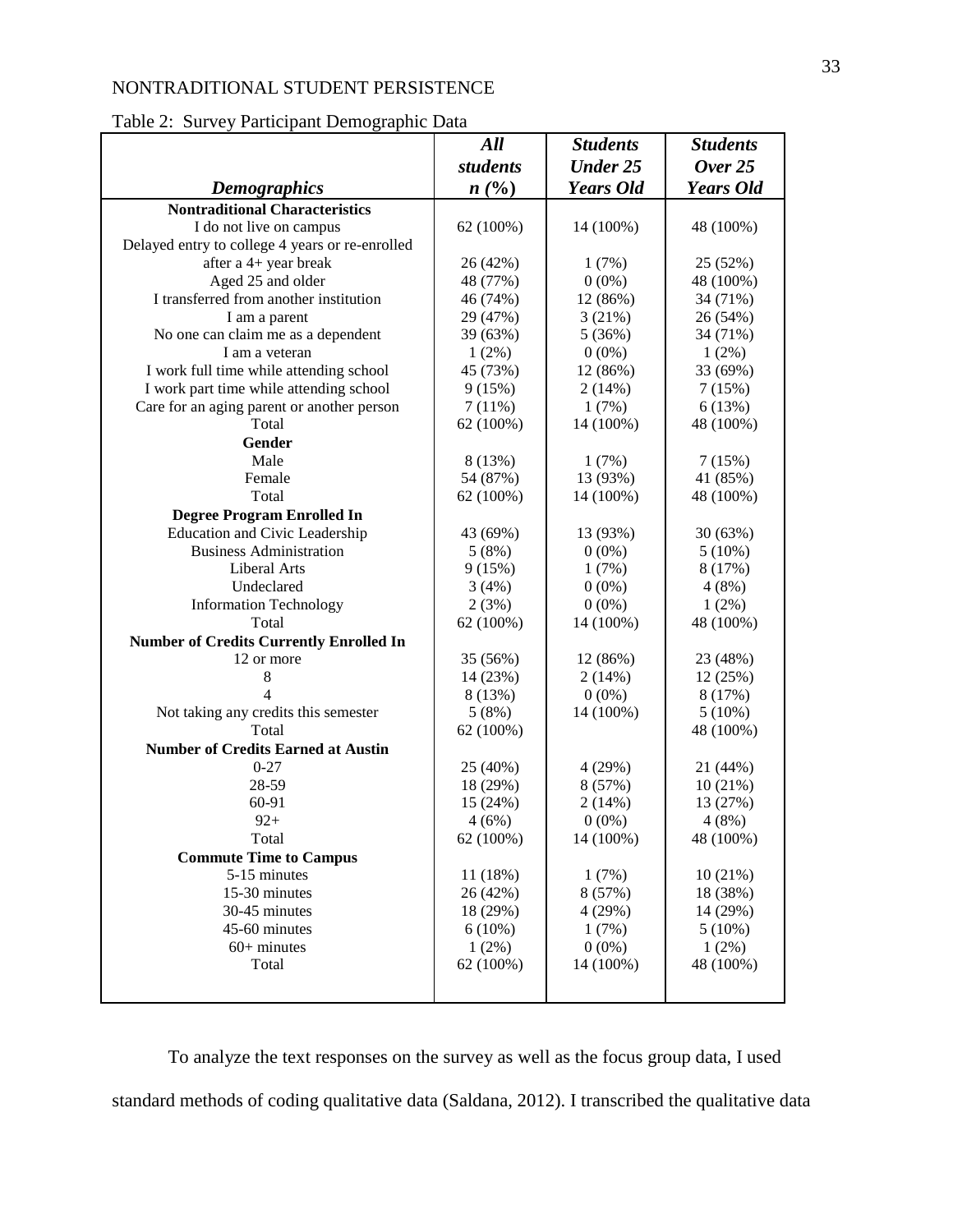and, for credibility, I conducted what Mertens (2015) calls "member checks" to verify the transcription accurately reflected the participants' intentions (p. 269). I then conducted line by line coding to identify themes and patterns, from which my findings and subsequent recommendations were generated.

The purpose of my research was to better understand the needs of nontraditional students and the factors affecting their persistence. I wanted to understand the factors that influenced their academic and social engagement on campus, their sense of belonging, and persistence in college. I also wanted to raise awareness of this sizable, but potentially marginalized group at Austin. The research questions I set out to answer were: How do the nontraditional students in the Evening Studies Program connect and identify with Austin College? How do nontraditional students define engagement and is it important to them? How do these students engage in the campus culture at Austin and do they feel included? Do nontraditional students have the same access to academic support and co-curricular programming? What supports both on campus and off do nontraditional students have? The instruments used in this study can be found in Appendices A and B.

There is abundant research that nontraditional students are limited in how they integrate in the campus community because of external factors in their lives, such as family and work commitments. However, other research indicates that nontraditional students are engaged through meaningful faculty interaction, academic challenge, and positive peer interactions in class. Therefore, a research study was needed in order to assess if the needs of Austin's nontraditional students are being met. It should be noted that a limitation of my study involves my sample of the nontraditional student population because they are enrolled at night in the College. There could be nontraditional undergraduate students with moderate to high - risk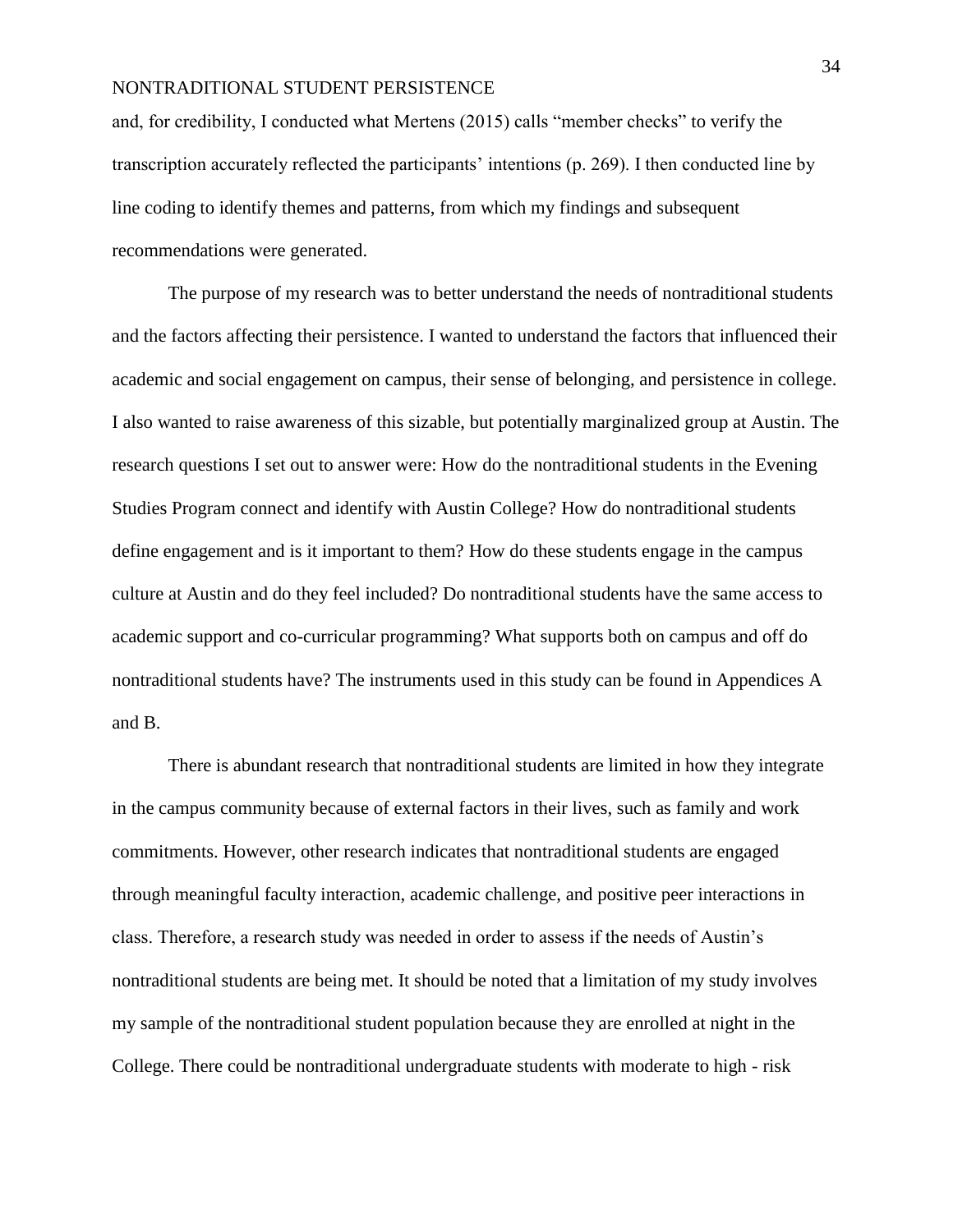characteristics enrolled in day classes at the College who may report a different lived experience than students in my research. This limitation warrants future research.

#### **Findings: Overview**

The survey and focus group yielded rich data that can be used to assist Austin College student support initiatives and inform practitioners who work with nontraditional students. Many of the findings support existing literature on nontraditional students, but some of the findings contradicted the existing literature, adding another layer to the complexity of this diverse student population. The participants were very forthcoming in their answers and often expressed their desire to help improve the experience for other nontraditional students at Austin.

## **Findings: Survey**

**Academic Engagement**. To begin the survey, students were asked questions about their academic engagement on campus. Data indicate that the students report high levels of academic engagement, especially with faculty encouragement of classroom interaction, faculty supporting student well-being and success, and academic challenge. Conversely, in three categories related to one-on-one faculty to student interaction, the data indicate very low student academic engagement. In order to verify the results and look at subgroups within the sample, I crosstabulated the data to three subgroups based on age, gender, and degree program. Although the percentages varied based on the subgroup filtering, the data consistently indicates low academic engagement in one-on-one faculty - student interaction.

The Education and Civic Leadership (ECL) cohort reported higher levels of academic engagement, as compared to the other majors, indicating that the cohort-style learning community facilitates active and engaged learning, perhaps because the ECL students are primarily full time students. This finding resonates with Kuh's (2003) assertion that nontraditional students have less access to faculty than traditional students do and experience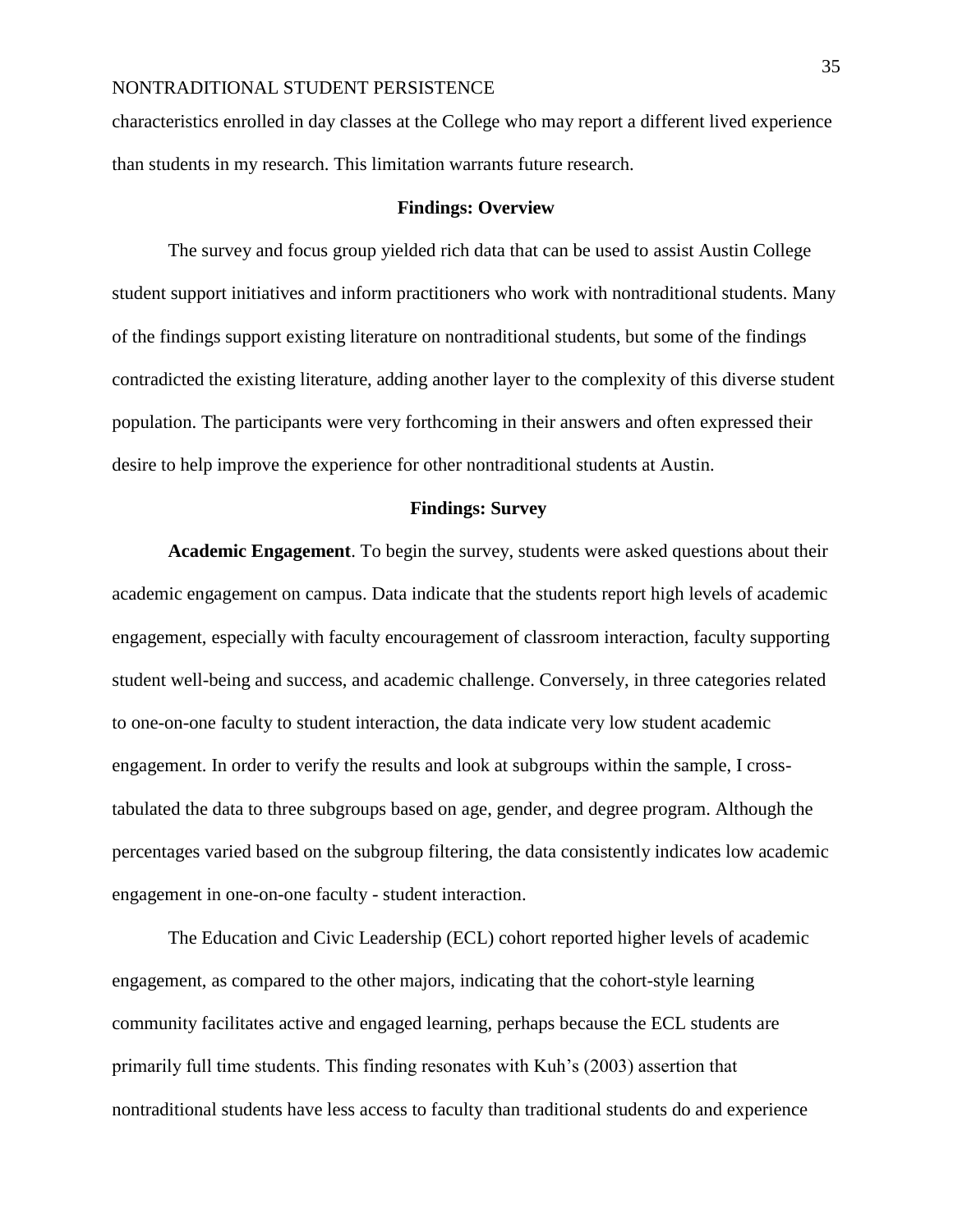reduced academic engagement. The data also support the findings of Lester, Brown Leonard & Mathias (2013), who found that nontraditional transfer students do not interact frequently oneon-one with faculty outside of class, except minimally for email or office hours. The data relating to low academic one-on-one engagement suggests that faculty are primarily engaging nontraditional students as a group, such as in the classroom setting. See Table 3 for data.

| # | <b>Academic Engagement Questions</b>                                       | Frequently | <b>Occasionall</b> | <b>Never</b> |
|---|----------------------------------------------------------------------------|------------|--------------------|--------------|
|   | 1 I have spoken to faculty members about<br>course-related information     | 29.03%     | 67.74%             | 3.23%        |
|   | 2 I have discussed personal concerns or<br>problems with a faculty member  | 6.45%      | 43.55%             | 50.00%       |
|   | 3 I have discussed career plans with a faculty<br>member                   | 16.13%     | 53.23%             | 30.65%       |
|   | 4 I have met informally with a faculty member<br>on a project or paper     | 8.06%      | 40.32%             | 51.61%       |
|   | 5 My professors are available to answer<br>questions outside of class      | 58.06%     | 40.32%             | 1.61%        |
| 6 | My professors encourage me to interact in<br>classroom activities          | 70.97%     | 29.03%             | 0.00%        |
|   | 7 My professors take an interest in my well-<br>being and academic success | 59.68%     | 33.87%             | 6.45%        |
|   | 8 I feel academically challenged by my<br>professors                       | 61.29%     | 38.71%             | 0.00%        |

Survey data indicate that only 10% of the students are involved in co-curricular activities on campus and those students spend less than five hours per week involved in their activity. However, as illustrated in Table 4, 58% of students are interested in additional academic opportunities through Austin. This finding suggests that there are few academic opportunities for nontraditional students to participate in, or that those that are offered happen at times that are inconvenient.

When asked a follow-up question regarding what academic opportunities the students would be interested in, students reported an interest in academic clubs and organizations (22%),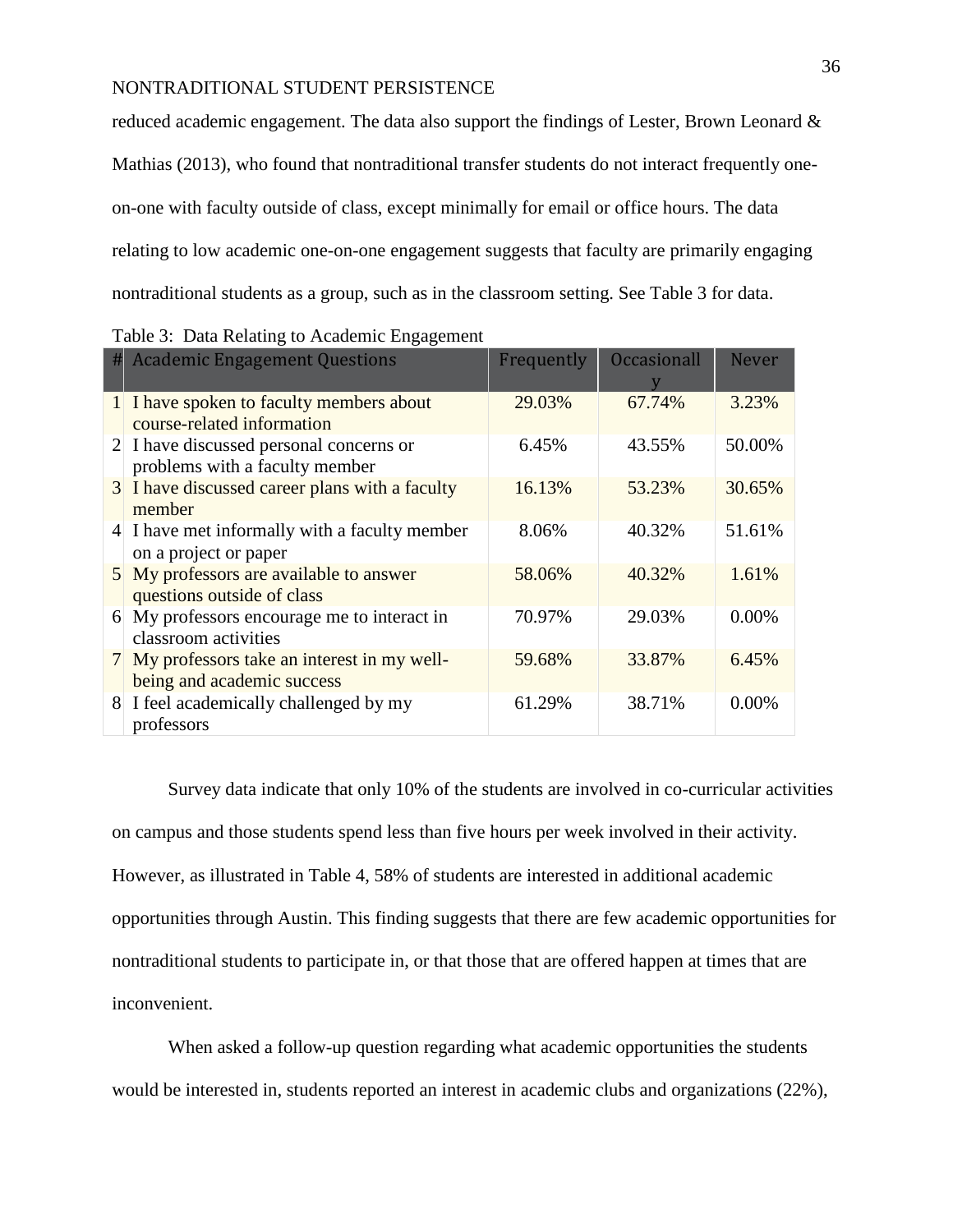research projects or internships (33%), conferences (33%), study abroad (33%), and servicelearning experiences (44%). When filtered by age, 72% of students under the age of 25 indicated an interest in academic opportunities versus 54% of students over the age of 25, which may be explained that as students mature, the number of outside commitments increase, preventing them from participating in on-campus opportunities. Another explanation could be that older students do not understand the benefits of academic opportunities. Further, male students reported less interest in additional opportunities (38%) than female students (61%).



Table 4: Percentage of All Nontraditional Students Interested in Academic Opportunities

When asked about their overall academic experience at Austin, 89% of students indicated that they are satisfied. This figure was consistent when filtered by gender, program, and age, except for students under the age of 25 who reported a slightly higher academic satisfaction rate of 93%. It should be noted that part-time students reported being less academically engaged and satisfied with their academic experience than full time students. This finding is consistent with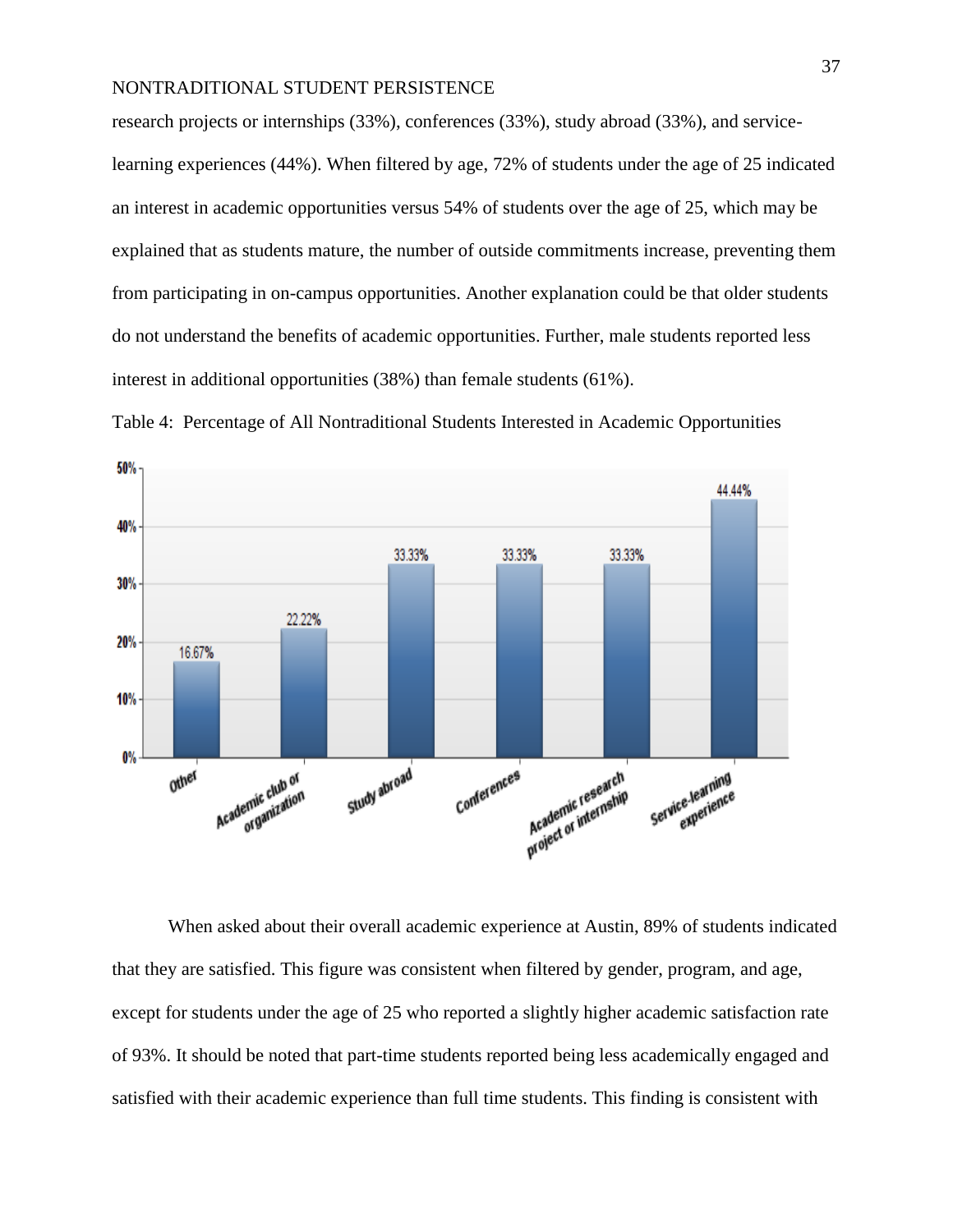Wang's (2009) and Ishitani and McKittrick's (2010) studies that found enrollment status positively or negatively affected engagement and persistence for nontraditional students. According to the researchers, students enrolled part time are less likely to become integrated into the campus community, feel engaged, and attain their degrees.

**Social Engagement.** Data from the survey questions relating to social engagement indicates that 70% of nontraditional students want to make social connections with other students on campus, but only 10% of the students are involved in co-curricular activities. As detailed in Table 5, nontraditional students primarily socially engage in the classroom, occasionally socialize outside of class, but rarely meet with peers outside of class to work on assignments together. Less than 50% of the nontraditional students have not made friends with other students on campus and 25% of students do not have a diverse group of friends on campus. When filtered by subgroup, 62% of students, age 25 and older, have not made friends with other students on campus. Similarly, Kuh (2003) found that nontraditional students were less engaged than traditional students because of the outside responsibilities in their lives, such as family and work.

| #           | Question                                                                                                                    | Strongly<br>agree | Somewhat<br>agree | <b>Neither</b><br>agree nor<br>disagree | Somewhat<br>disagree | Strongly<br>disagree | Total<br>Response<br><sub>S</sub> |
|-------------|-----------------------------------------------------------------------------------------------------------------------------|-------------------|-------------------|-----------------------------------------|----------------------|----------------------|-----------------------------------|
| 1           | I have made friends with students<br>in my classes                                                                          | 50.00%            | 31.67%            | 11.67%                                  | 3.33%                | 3.33%                | 60                                |
| $2^{\circ}$ | I have made friends with other<br>students on campus                                                                        | 8.33%             | 21.67%            | 16.67%                                  | 13.33%               | 40.00%               | 60                                |
| 3           | I have made friends with students<br>on campus whose age, race,<br>interests, or personal values are<br>different than mine | 26.67%            | 23.33%            | 25.00%                                  | 8.33%                | 16.67%               | 60                                |
| 4           | I have met with my classmates<br>(outside of class) for social<br>interactions                                              | 25.00%            | 26.67%            | 15.00%                                  | 1.67%                | 31.67%               | 60                                |
| 5           | I have met with my classmates to<br>work on class assignments<br>together (can be in person or<br>online)                   | 53.33%            | 33.33%            | 5.00%                                   | 1.67%                | 6.67%                | 60                                |

Table 5: Data Relating to Social Engagement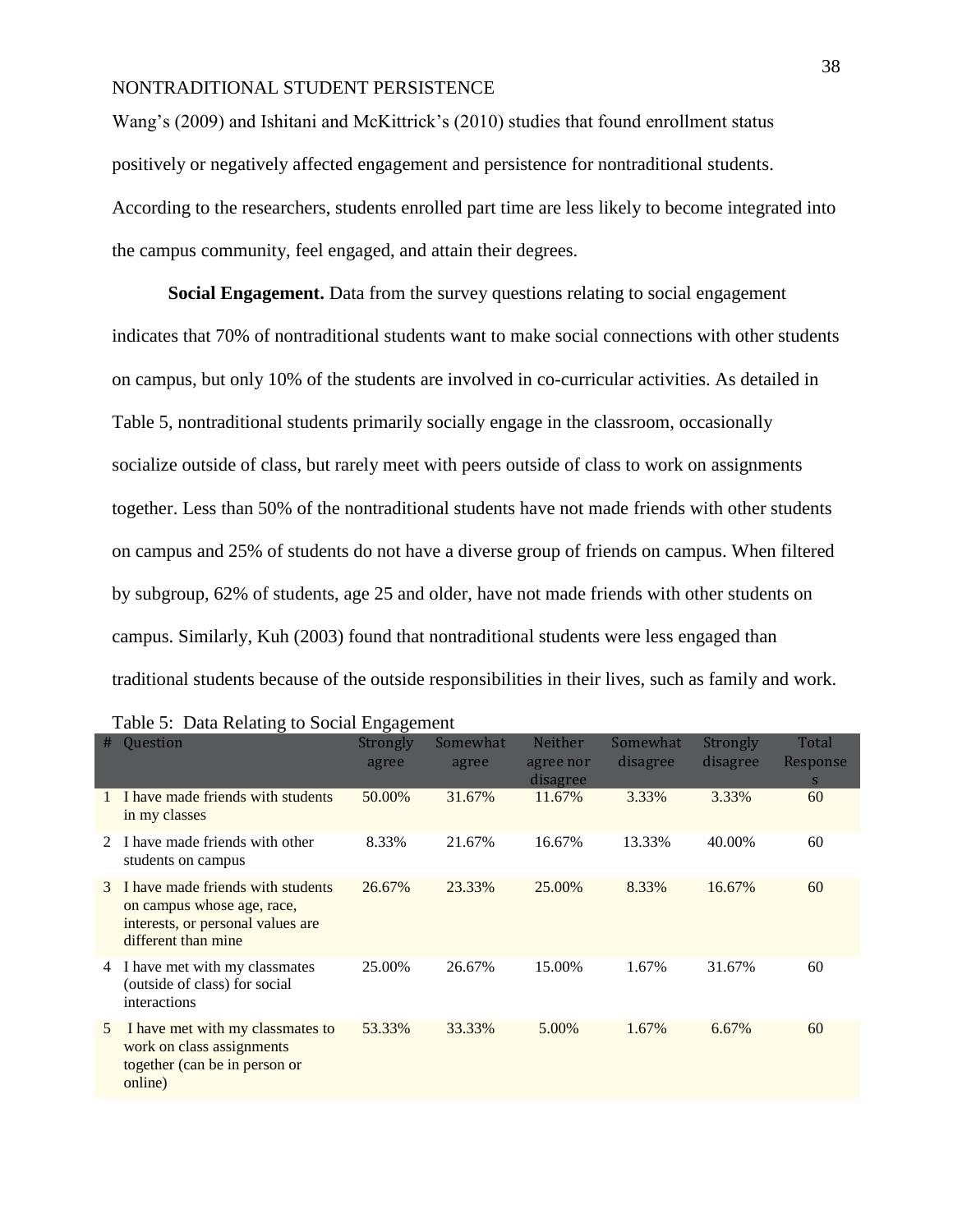When filtered by gender, males reported that they socialize with their peers less both during class and outside of class, and rarely meet with peers to work on assignments together. Interestingly, however, male nontraditional students reported higher rates of making friends with other students on campus and with students that have different identities and values. This finding warrants future gender research.

Nontraditional students in this study are not engaged in co-curricular activities on campus for a variety of reasons, some that the institution can control and some that it cannot control. These findings are consistent with the majority of literature on nontraditional students, with the most likely explanation resulting from the multiple barriers (situational, institutional, and dispositional) they encounter, as described by Cross (1981). More than 50% of the students in this study reported institutional barriers as reasons why they are not socially engaged, including issues with campus parking, programming that is not relevant, a lack of communication about social events, programming that conflicts with class time, and a feeling that nontraditional students are not welcome. The data in Table 6 list the various challenges students reported as barriers to social engagement.

Despite the barriers, 82% of respondents reported they were satisfied with the social aspect of college. Nontraditional students under the age of 25 were less satisfied with their social engagement on campus (77%) than older students. Male nontraditional students reported the highest satisfaction rate of 86%. The ECL cohort students also reported an 86% satisfaction rate, as compared to a satisfaction rate of 72% for students in other majors. The level of social engagement for the nontraditional students is important because as Tinto (1993) posited, social engagement and integration into the campus community aids in persistence and sense of belonging. The more integrated the student is into the fabric of the college, the more likely he or she is to persist to degree attainment.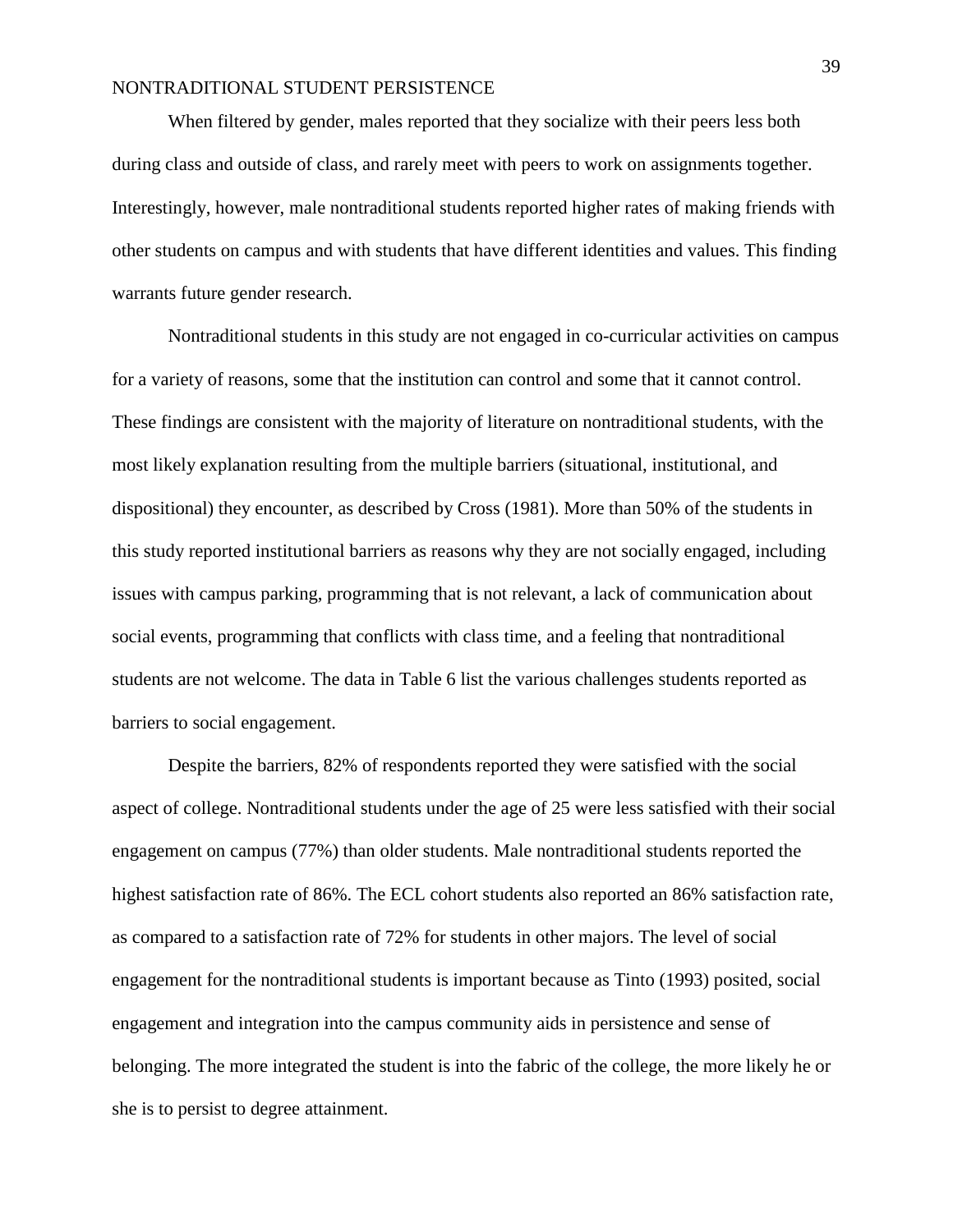| Answer                                                 | Responses | $\%$ |
|--------------------------------------------------------|-----------|------|
| Other reason (lack of<br>communication/transportation) | 8         | 14%  |
| Lack of parking                                        | 9         | 16%  |
| Lack of interest in the activities that are offered    | 10        | 18%  |
| Interferes with academic obligations                   | 14        | 25%  |
| Interferes with personal commitments                   | 24        | 42%  |
| Inconvenience or time commuting back to campus         | 26        | 46%  |
| Interferes with family obligations                     | 32        | 56%  |
| Interferes with work                                   | 39        | 68%  |

Table 6: Barriers to Social Engagement

**Sense of Belonging**. In order to evaluate Austin's campus climate for nontraditional students, students were asked questions relating to their perception of the campus community. Questions included whether students feel like they are included, welcomed, and supported on campus, if they are proud to be an Austin student, and if they feel a sense of belonging to the institution. A healthy campus climate is an indicator of an enriching and supportive college where respect is fostered through attitudes, behaviors, and standards of faculty, staff, administrators, and students (University of California, 2015), whereas belonging connotes membership in a group, such as a student body (Kassworm, 2008). Many scholars, such as Tinto (1993), Hurtado & Carter (1997), and Kassworm (2008) believe that academic and/or social integration is imperative for students to feel like they belong because it is considered a major factor in persistence and success. See Table 7 for student perceptions on campus climate.

98% of respondents indicated they are proud to be a student at Austin, and 90% of students reported feeling welcome on campus. When asked about comfortable spaces on campus,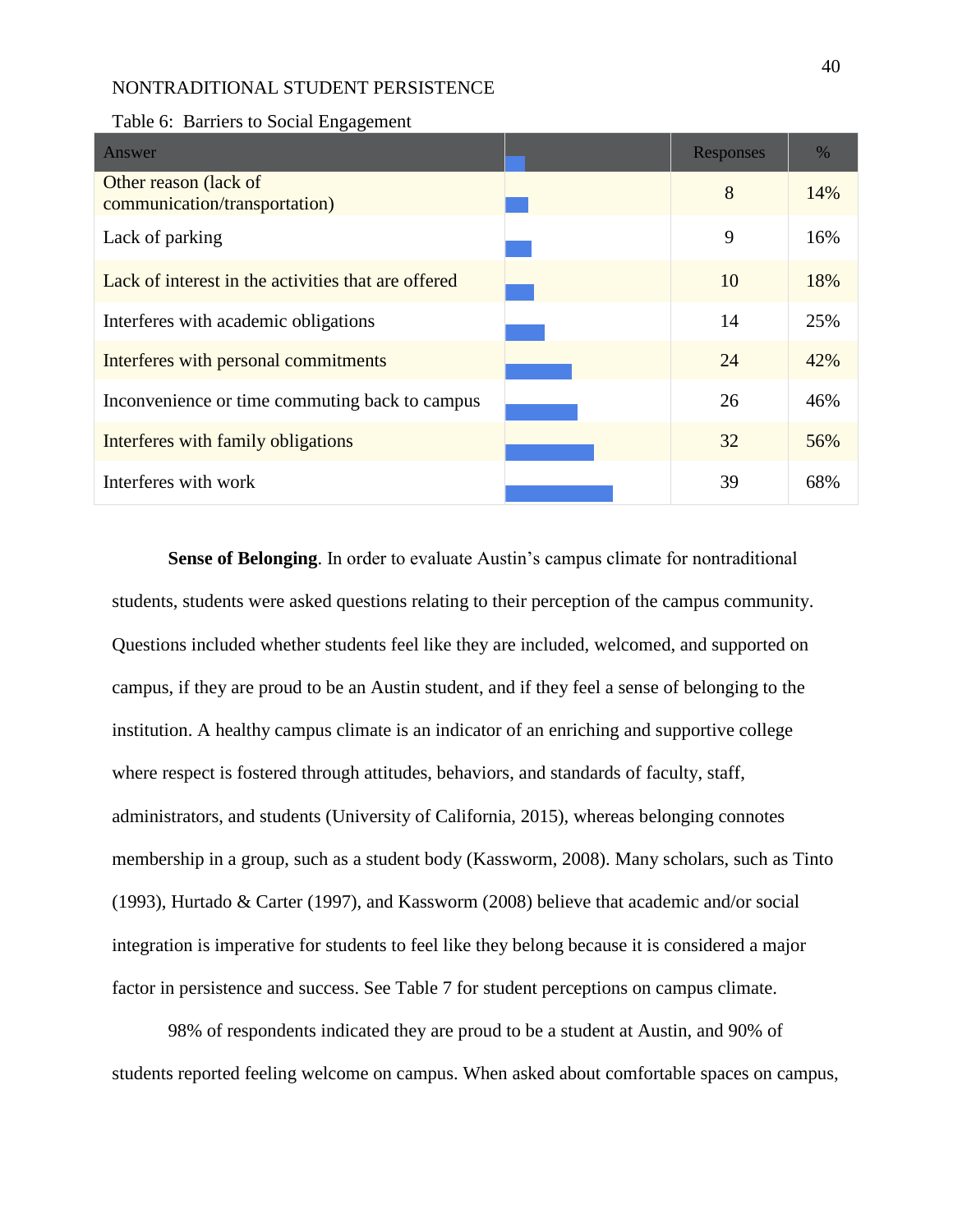36% of students feel there are no spaces on campus just for them. Due to the lack of a nontraditional student lounge on campus, students relax and socialize mainly in the library, the student center, and in empty classrooms and laboratories. Overall, 24% of students responded that they do not feel like they are supported and included on campus.

|                                            |                 | <b>Students</b> | <b>Students</b> |
|--------------------------------------------|-----------------|-----------------|-----------------|
| <b>Student Perceptions on</b>              | All             | <b>Under</b>    | <b>Over</b>     |
|                                            | <b>Students</b> | 25 Years        | 25 Years        |
| <b>Campus Climate</b>                      | $n(^{0}/_{0})$  | <b>Old</b>      | <b>Old</b>      |
| <b>I Feel a Sense of Pride</b>             |                 |                 |                 |
| Yes                                        | 56 (98%)        | 13 (100%)       | 45 (98%)        |
| No                                         | $1(2\%)$        | $0(0\%)$        | $2(1\%)$        |
| Total                                      | 59 (100%)       | 13 (100%)       | 47 (100%)       |
| <b>I Feel a Sense of Welcome</b>           |                 |                 |                 |
| Yes                                        | 52 (90%)        | 12 (92%)        | 40 (89%)        |
| No                                         | $6(10\%)$       | 1(8%)           | $5(11\%)$       |
| Total                                      | 58 (100%)       | 13 (100%)       | 45 (100%)       |
| <b>I Feel a Sense of Belonging</b>         |                 |                 |                 |
| Yes                                        | 45 (78%)        | 12 (92%)        | 33 (73%)        |
| No                                         | 13 (22%)        | 1(8%)           | 12 (27%)        |
| Total                                      | 58 (100%)       | 13 (100%)       | 45 (100%)       |
| <b>There are Spaces for Nontraditional</b> |                 |                 |                 |
| <b>Students on Campus</b>                  |                 |                 |                 |
| Yes                                        | 38 (64%)        | 10 (77%)        | 29 (61%)        |
| N <sub>o</sub>                             | 21 (36%)        | 3(23%)          | 18 (39%)        |
| Total                                      | 59 (100%)       | 13 (100%)       | 46 (100%)       |
| <b>Austin is Supportive and Inclusive</b>  |                 |                 |                 |
| Yes                                        | 44 (76%)        | 12 (92%)        | 32 (71%)        |
| N <sub>o</sub>                             | 14 (24%)        | 1(8%)           | 13 (29%)        |
| Total                                      | 58 (100%)       | 13 (100%)       | 45 (100%)       |
| Places on Campus I go to Relax and         |                 |                 |                 |
| <b>Socialize</b>                           |                 |                 |                 |
| Library                                    | 25 (59%)        | 9(69%)          | $16(50\%)$      |
| <b>Student Center</b>                      | 13 (30%)        | 4(31%)          | 9(28%)          |
| Empty Classroom or Lab                     | 7(16%)          | $0(0\%)$        | 7(22%)          |
| Total                                      | 45 (100%)       | 13 (100%)       | 32 (100%)       |
|                                            |                 |                 |                 |

|  | Table 7: Student Perceptions on Campus Climate |  |  |  |  |  |
|--|------------------------------------------------|--|--|--|--|--|
|--|------------------------------------------------|--|--|--|--|--|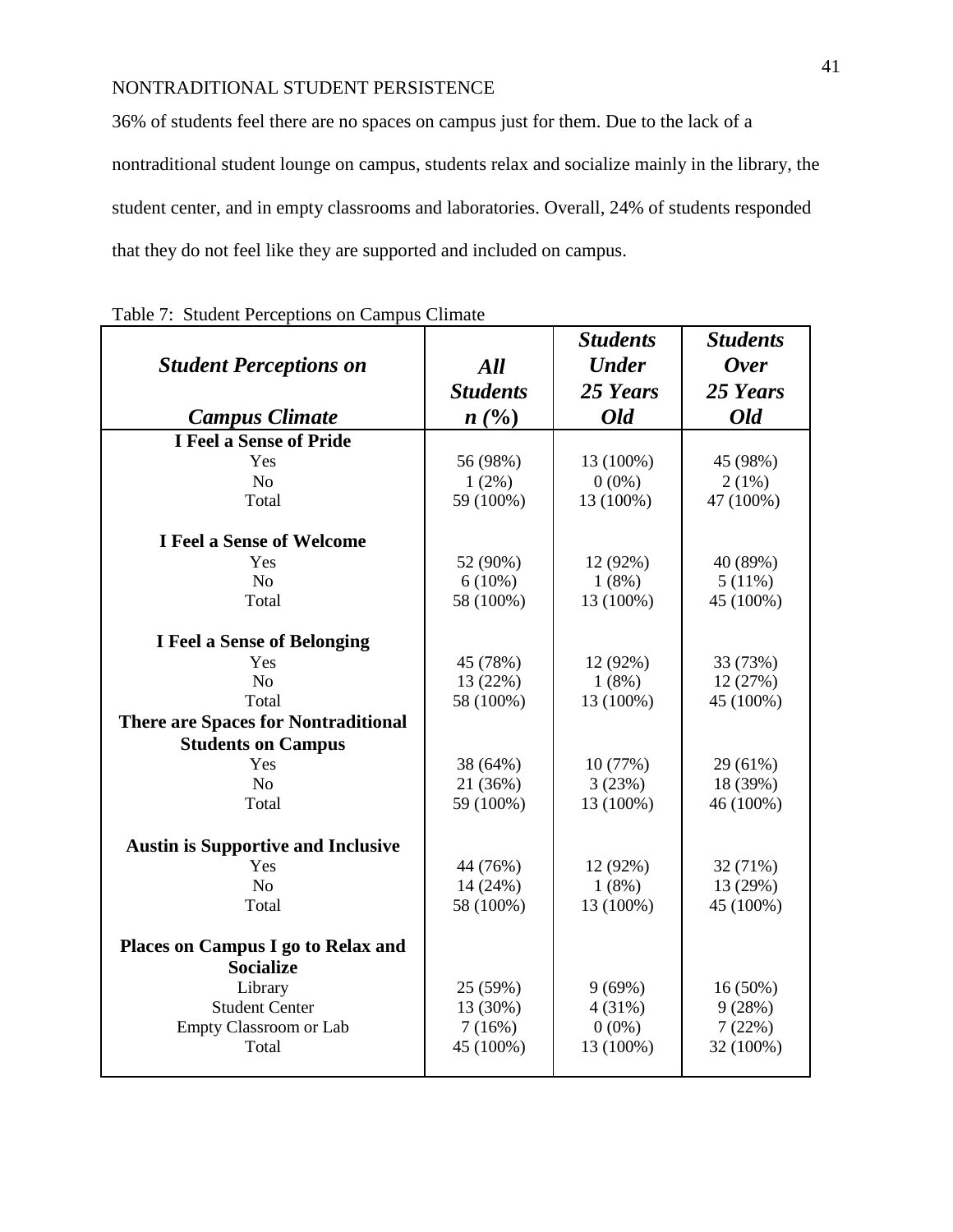When students were asked if they felt a sense of belonging, 78% answered affirmatively. This figure aligns closely with the percent of students (75%) who made friends with a diverse group of students on campus, as displayed in Table 5. According to the findings, there is a distinction between feeling welcome on campus and feeling included and a sense of belonging, suggesting that feeling a sense of belonging and inclusion evokes a stronger connection than feeling welcome. This finding supports Tintos' (1993) findings that successful integration contributed to sense of belonging. It also aligns with Hurtado and Carters' (1997) conclusion that a number of factors influence sense of belonging including diverse friendships, positive interactions among different groups, and positive campus climate.

When filtered by age, 40% of students over the age of 25 reported there are not spaces for them on campus, as compared to 23% of students under the age of 25, indicating that younger nontraditional students feel more comfortable co-mingling with traditional students on campus in open spaces. Of significance, 29% of adult learners feel that the Austin community is not supportive and inclusive to them, whereas only 8% of younger nontraditional students feel not included and not supported. Further, 92% of students under the age of 25 feel a sense of belonging, as compared to 73% of students aged 25 and older. Because they are closer in age to traditional students, the younger nontraditional students feel a much greater sense of belonging to Austin. This resonates with Kassworm's (2008) and Lester, Brown Leonard & Mathias' (2013) findings that student's age affected their sense of belonging. Students aged 25 and older on campus, while proud to be an Austin student, do not feel a sense of inclusion and warmth in the larger campus community and report significantly less belonging.

When the data were filtered by gender, 43% of male students reported there are no spaces for them on campus, as compared to 35% of females. Male students find the campus less supportive and inclusive than females, and 71% of males report a sense of belonging, as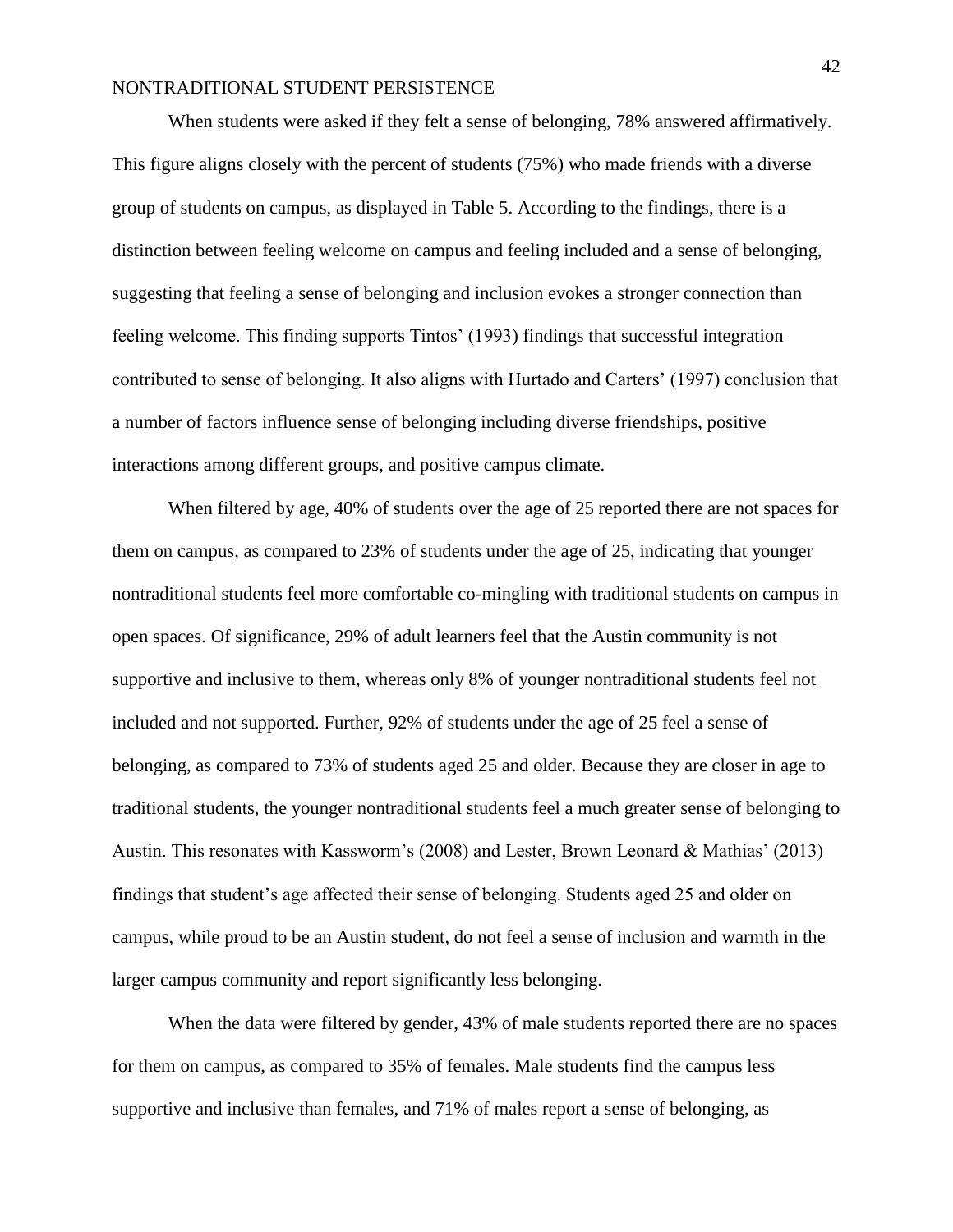compared to 78% of female students. This finding is also supported by Hurtado and Carter's (1997) conclusion that students who feel unsupported report a lower sense of belonging. Interestingly, women (88%) feel less welcome on campus than men (100%), indicating that gender plays a role in campus climate. This finding should be investigated further in future research.

In order to determine if the cohort model of the ECL program affected sense of belonging, I filtered the data by degree program. Findings were very similar among students across degree programs, with the exception of two: dedicated spaces and sense of belonging. 33% of ECL students reported there are not spaces for them on campus, as compared to 41% of students in the other majors, indicating that more ECL students find spaces on campus they are comfortable in. ECL students reported a lower sense of belonging (74%) versus 87% sense of belonging for students in the other majors. Despite higher rates of academic and social engagement, the students in the ECL cohort do not feel a greater sense of belonging. This may be explained because a large percentage  $(70+%)$  of the students are also full time working adults who reported difficulties integrating into Austin's campus community, or perhaps ethnicity is a factor, which was not included in this study.

### **Findings: Focus Group**

From the open-ended survey questions and focus group answers, common themes emerged from the transcription and coding process. Each theme was applied to the research data based on frequency and over-arching themes were found. These themes included: Every Student has a Story, Engagement is Not Consistent, Obstacles Along the Way, Supports, and Fitting In. In addition, the nontraditional participants offered suggestions on ways to improve the academic and social experience of nontraditional students, and improve the campus community at Austin.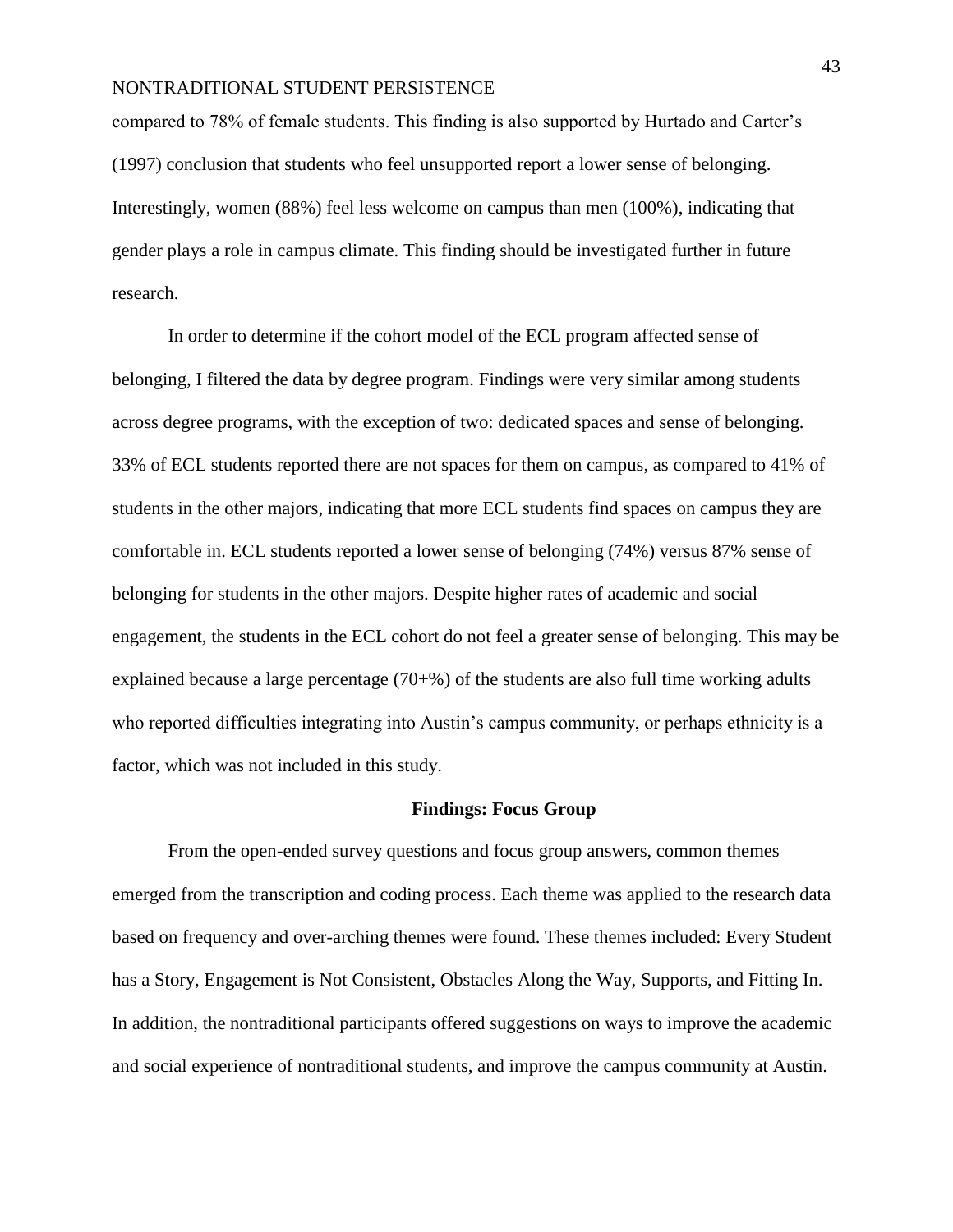### **Finding 1: Every Student has a Story**.

At the beginning of the focus group, students were asked to share something salient about them. Their stories were diverse and unique - indicative of the variety of nontraditional students in the Evening Studies Program. Students varied in age from 22 to 64, six students identified as females and one as male, one student identified as Puerto Rican, one student identified as Dominican, one identified as Italian-American, two identified as Catholic, and four students identified as parents. Most of the students started college at another institution, took classes over a period of many years, started a career or a family, and enrolled at Austin to finish their degree. The youngest participant became disenchanted with the "drinking culture and peer pressure" at another institution and decided to move back home and transfer to Austin.

For the participants, finishing their degree is a deeply personal and often altruistic goal. A student stated, "I want to help poor children. That is my motivation - to get an education so I can help children in third-world countries by God's grace". Several students responded that they want to improve the future for their children and families. One participant responded,

I don't want to struggle in life. In order to get a good job you need a degree and that's what keeps me going. I want a family someday and I don't want them to have to suffer through what I went through. I want to have money for my kids so they don't have to struggle like I did.

Students repeatedly stated it was the "right time" to finish their degree after being sidetracked from degree attainment many years. One student responded, "This is the exact program I have wanted for years" and "I have wanted it for so long. I need it for my future." Family and partners were essential to enrollment, as Susan, a middle-aged mother of two, shared,

When I got an Austin College flyer back in 2012, it said 'Did you finish what you started?' And I thought out loud "no". My husband looked at me and asked me "Why not?" So, I thought about it. I'm at a time of my life where my kids don't need me so much, so it's a better time now. I figured it was the perfect time.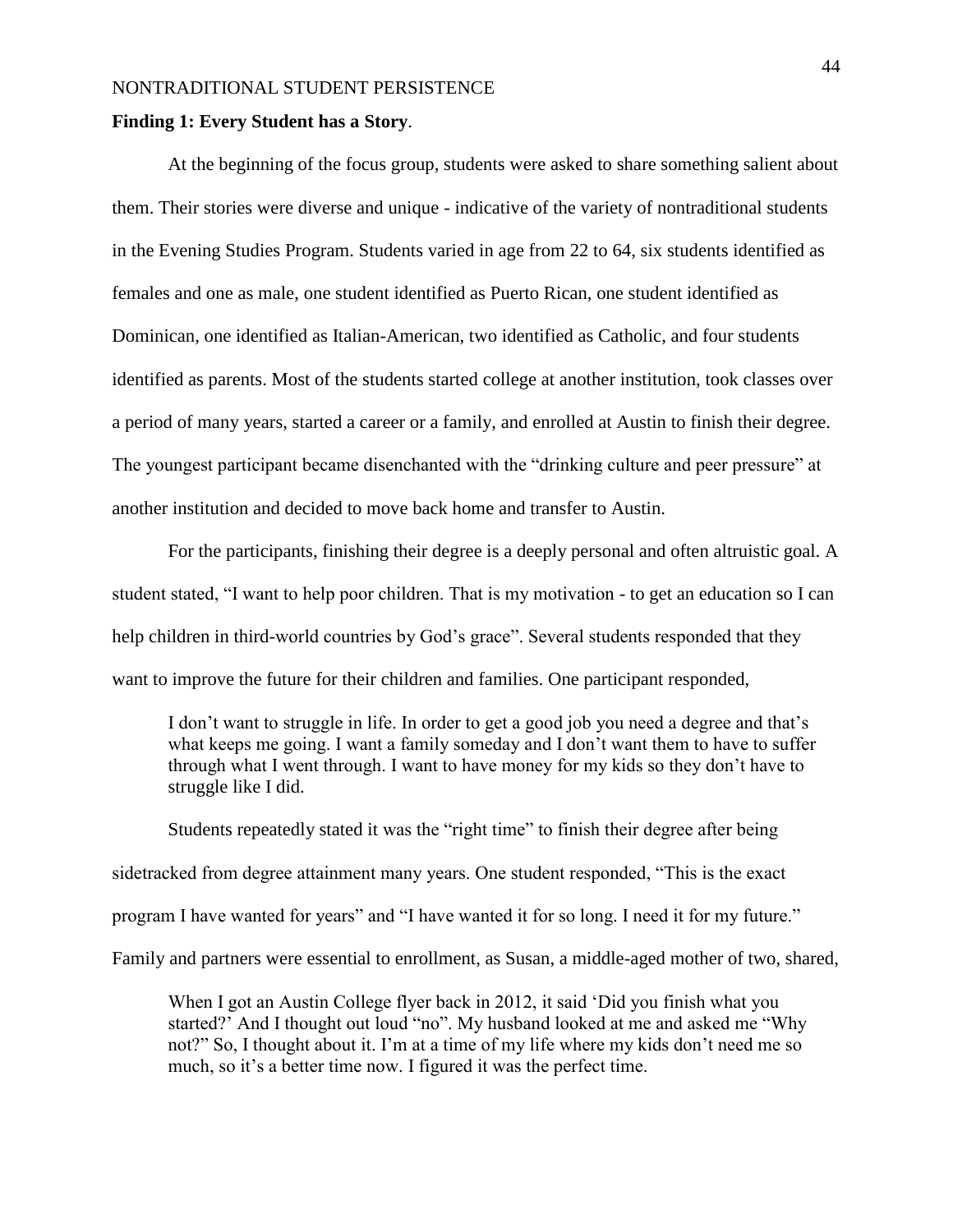The stories, backgrounds, and goals of the students in this study greatly varied from one another, indicating the diversity and cultural richness of students in the program. This diversity also highlights that there is no "one-size-fits-all" approach to nontraditional students success. Despite these differences, the students expressed an urgency to complete their degree.

# **Finding 2: Engagement among Nontraditional Students is not Universal.**

Research participants were asked to think about and define what student engagement means to them and if engagement is academic, social, or a combination of both. Focus group responses varied substantially based on their age. Jason, the youngest participant, defined engagement markedly different than the other students, as he viewed student engagement as social integration into the campus community, stating:

For me, engagement is social. It's not academic. Being engaged is being involved in the college campus, the activities, going to dorms and having a good time, seeing your friends across the hall, and being together. It's really about making friendships at college and in your field of studies.

The older adult focus group participants revealed that while nontraditional students may be aware of events and activities on campus, they viewed engagement mainly from an academic and students support focus. Work, family, and academic coursework took priority when it came to managing their time. They enjoyed the social aspect of college, but felt that it came from the classroom setting. Isabella, a working mother in her 30's, stated that engagement was primarily academic, but included academic support services and, to a lesser degree, social activities. As Ricardo noted:

Student engagement to me means all the activities and support given to us by the campus staff in order to make our college experience a successful and enjoyable one. Support means everything from counselors, administration, library and tutoring services, food services, technology, and the extra-curricular activities that encourage team building and fun. Engagement means all the little things that happen on campus to make me successful. For me, engagement is just about going to classes and finishing my degree. I do not have a lot of free time and what I do have, I want to be with my family.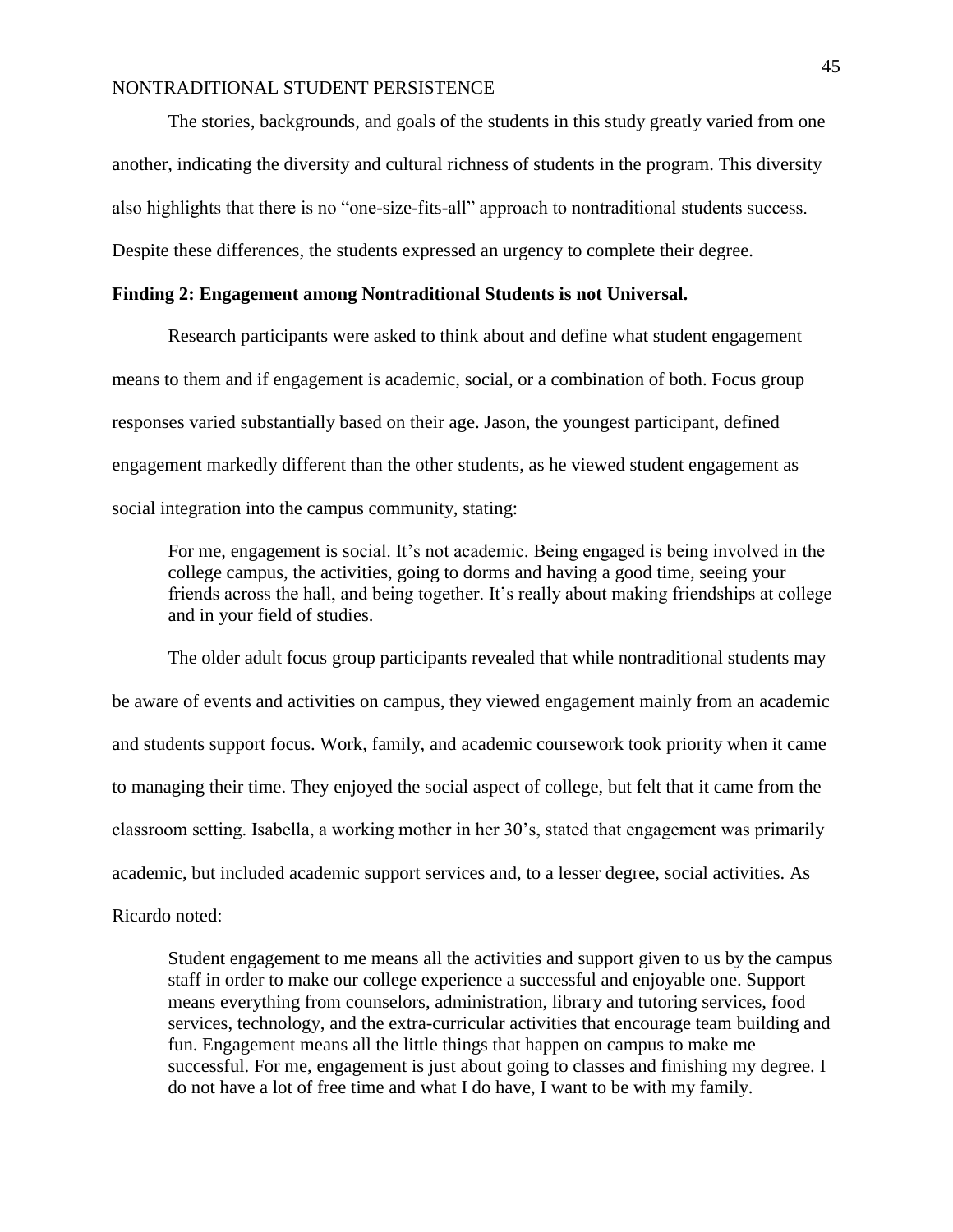Maria, a student in the ECL cohort, defined student engagement as a combination of both academic and social, and felt that social engagement occurred in the classroom setting. As she discussed:

I think engagement is a little of both- academic and social. I feel like there is a lot of socializing in class, so that is enough socializing for me. Socializing with my cohort is how I am engaged. I have other outside obligations, but I still feel engaged in the way I relate to being here.

Amelia, a mature student had a different definition of student engagement. For her, student engagement was purely academic in nature and was the responsibility of the institution, and she clarified as follows:

At this stage in my life, engagement is academic. I am not interested in connecting socially or having relationships with other students on campus. Engagement means making a serious attempt at including nontraditional students by addressing the unique needs of this population.

The focus group responses from the adult nontraditional students are consistent with

Lester, Brown Leonard, & Mathias' (2013) findings that nontraditional students viewed engagement as important and considered academic engagement their primary function. Social engagement was tied to informal socializing in class. University support structures were considered important to contributing to their success. However, as Jason reported, engagement is not tied to academics and as such, this finding conflicts with Lester, Brown Leonard, & Mathias' (2013) conclusions, and more closely aligns with Tinto's (1993, 1997) research on social integration.

## **Finding 3: Supports for the Success of Nontraditional Students are Varied**.

Much like the findings of Rendón (1994), Hurtado and Carter (1997), and Townsend and Delves (2009), the nontraditional students in this study attributed their ability to persist to wellestablished support systems. These support systems included Austin faculty and staff, family and friends both internal and external to the community college, and work supervisors. As Lee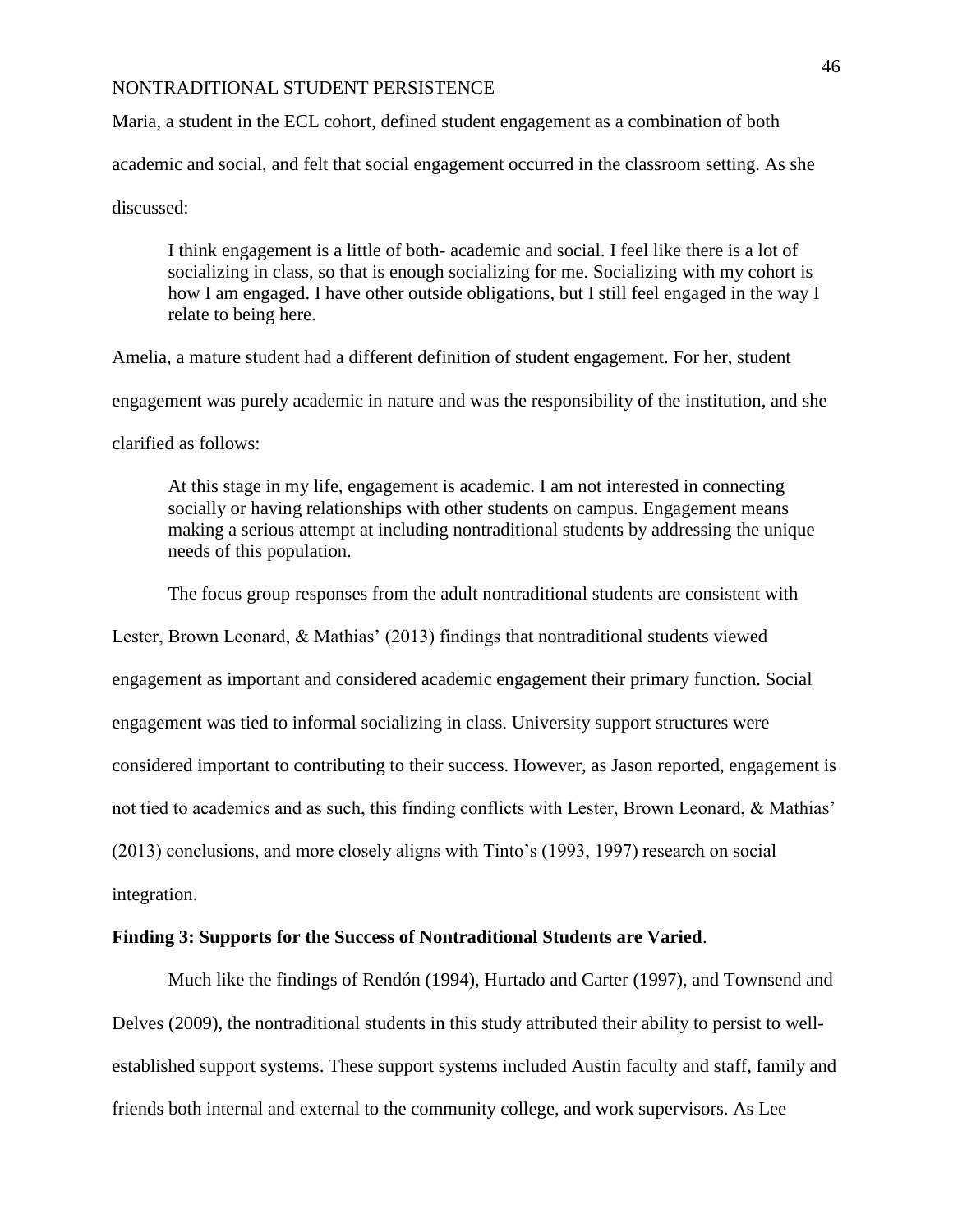described, "I could not have reached my goals if the Evening Studies Program staff had not been there every step of the way. I owe it all to them." Conversely, Isabella shared the variety of ways she feels supported in her education, declaring:

My family is my rock. I want to give my children an easier life than I had, or my parents had, and that is only going to happen with education. I want my kids to be proud of me. And, you know, my parents were poor, really poor, but they were not stupid. They migrated to this country so my sister and I could have a better life. I am making my parents proud, too. Plus, I am doing something for myself that no one can ever take away from me.

Internal motivation and mind-set of students was also viewed as a support mechanism.

This mind-set of perseverance was mentioned frequently as a motivating factor for students in their persistence. Amelia, who has been working towards her bachelor's degree for 35 years responded, "For me, it has been a personal goal that I've wanted to accomplish. It's an internal drive". Wang (2009) also found that internal drive or 'locus of control' was one of the most significant predictors of persistence for nontraditional students; The greater a student's locus of control, the greater the persistence.

The research data suggests the Education and Civic Leadership (ECL) cohort model serves as a strong support to students in the program. Students regarded the convenience of having course schedules prearranged, books and meals provided, and Saturday classes as positive factors in their persistence. In her research, Kassworm (2008) found that validation from other adult students and faculty eased anxiety in the transition back to college. Kassworms' (2008) findings are illustrated by Maria's response, when she stated:

My cohort is the best support system ever and every step of the way, practically from the start, they have all engaged and supported me. Getting back to college was a huge challenge for me, but the cohort took me under their wing and explained, assisted, and always made sure someone was there to support me. Matthew H. has been a tremendous blessing for tutoring! Our program director is a huge sense of inspiration to me. She is always encouraging us and always makes us feel like we matter to her, to the school, and to the world. You kind of feel that you can't fail because you don't want to let the director down.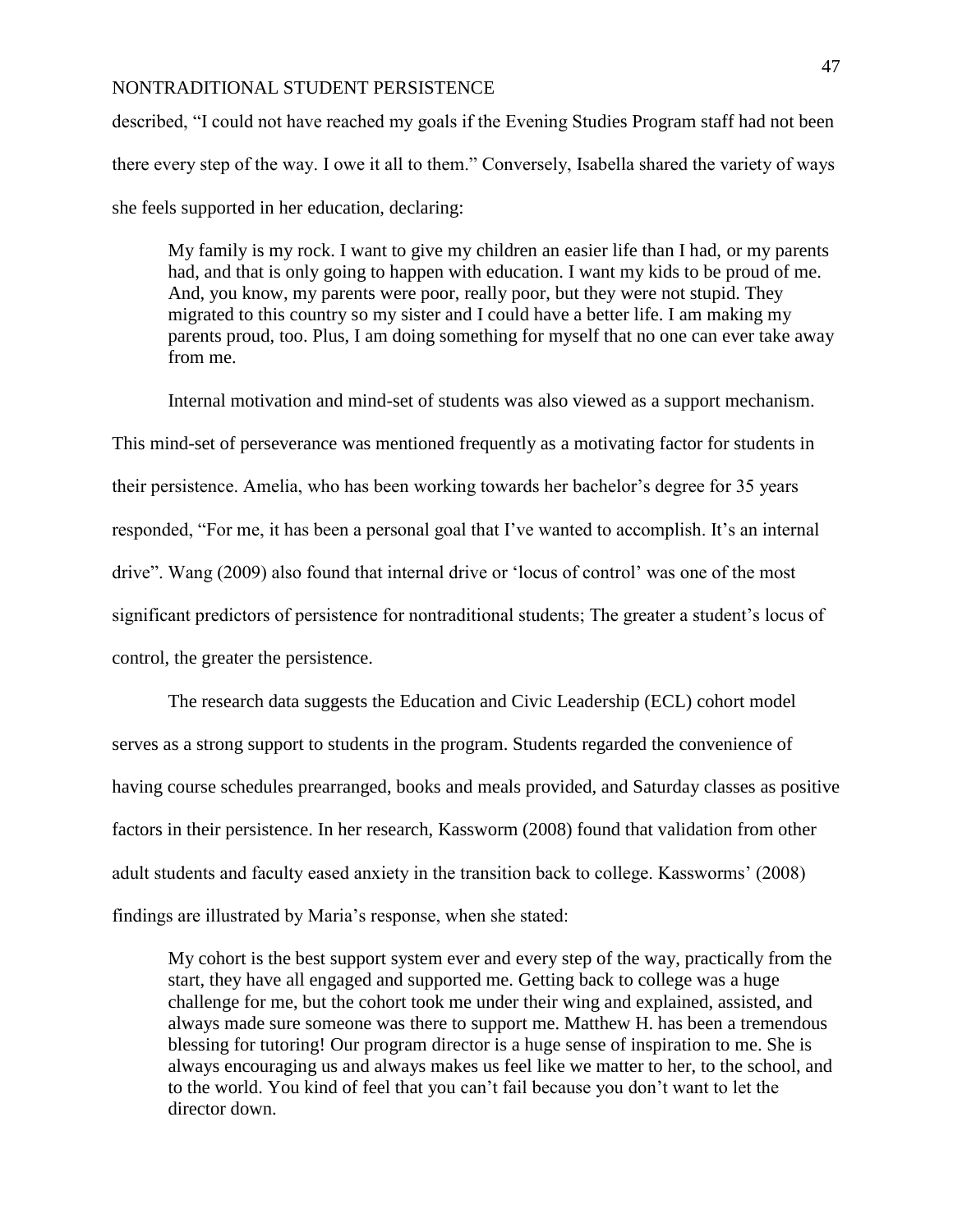Maria experienced validation by her cohort peers, a tutor, and a faculty member, which alleviated her self-doubt and anxiety stemming from her transition back to college.

#### **Finding 4: Obstacles Along the Way**.

**Communication and Messaging.** When asked how to improve the experiences at Austin for nontraditional learners, research participants named a number of different barriers. A large number of students reported a lack of communication from the college. Students need a greater amount of communication in a faster time period from administration, student support offices, advising, and faculty. Some students also reported misinformation relating to program changes, classes, and policies. Maria stated, "I would like better communication from the people running the program. We don't always get our questions answered quickly, so the students talk amongst ourselves, but that's not ideal". Susan described how the lack of communication regarding her degree program is causing her to consider transferring out of Austin, and stated:

There was absolutely no communication that the IT Program was closed to students. I had to reach out and ask what's going on. I heard through the rumor mill from other students- there was no official Austin communication. There is constant guesswork. I really need to know what is happening in the program…it is the 'unknown' that makes me think I might not be able to continue at Austin.

Amelia also discussed her confusion about program requirements stemming from irregular

Evening Studies communication, explaining:

Night students need complete and clearly stated information from the Evening Studies Department. That means specific and clear communication about current program requirements and which courses are needed to meet those requirements. Nontraditional students should receive regular communication from the program. We should not expect to be kept in the dark about what the degree expectations are for our major.

Several students discussed how the messaging at Austin does not pertain to nontraditional

students. A business student voiced his frustration with program communication, noting that

"Sixty percent of the emails I get is for day students – parking this, maintenance that, hockey,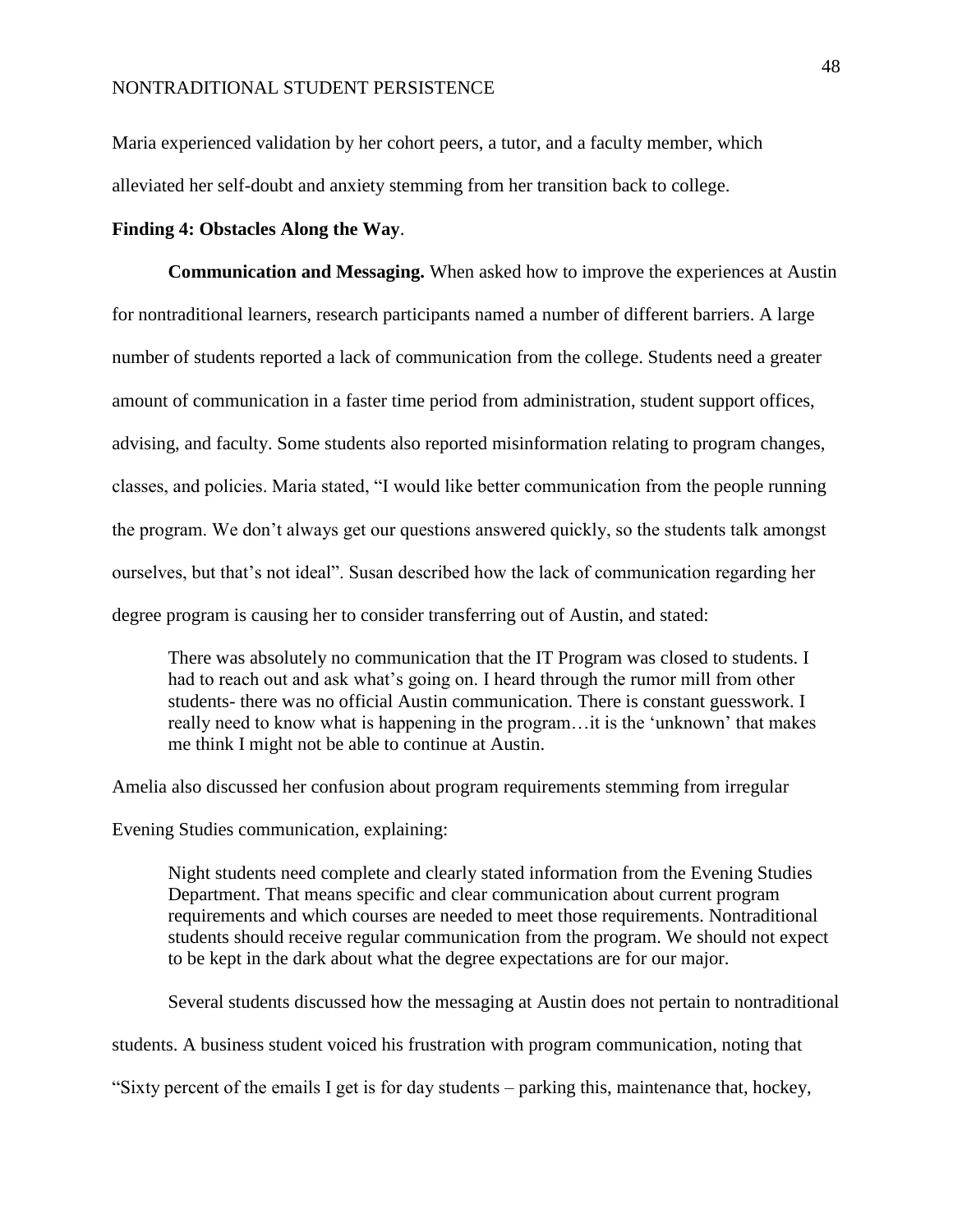football – none of which apply to me, so I guess I do not belong here". Several students reported feeling left out of campus messaging and marketing. Lindsey, an older ECL student stated, "If you look at the photos around campus or on the website, there are no pictures of older students". Similarly, Amelia felt the College excluded students like her by advertising a younger-aged campus, and shared:

The College does nothing to express any pleasure in having nontraditional students in attendance. The website makes no attempt to include the nontraditional student in their jumbo photos that link to further info. Every picture represents a young, very young, student involved in some sort of campus activity. Austin should represent the wide variety of students who attend college here.

The findings relating to Austin's marketing and messaging is consistent with Hagedorn (2015), Jacoby (2015), and Kazis et al., (2007) who found that underrepresented groups on campus are not celebrated or promoted when campus-issued marketing materials exclude their stories and likenesses.

**Advising**. When asked how Austin could better assist them academically, a large percentage of study participants discussed advising deficiencies. Students reported never meeting with an advisor, not knowing the name of his or her advisor, advisors who do not "understand transcripts," a general lack of advising communication, and feeling that advisors are not supportive of nontraditional students' needs and personal situations. The lack of advising creates stress and discouragement for students. Because of a lack of advising, some of the students began to self-advise or engage in informal advising with other students. Susan felt that without an advisor she was missing out on crucial educational opportunities, and mentioned:

I feel like advisors should suggest what to take or not to take, or other opportunities that exist for me in college. Without the help of an advisor, I don't know if I'm missing opportunities for my future.

Isabella, a working parent and graduating senior, discussed how she has never had any communication from her advisor, noting: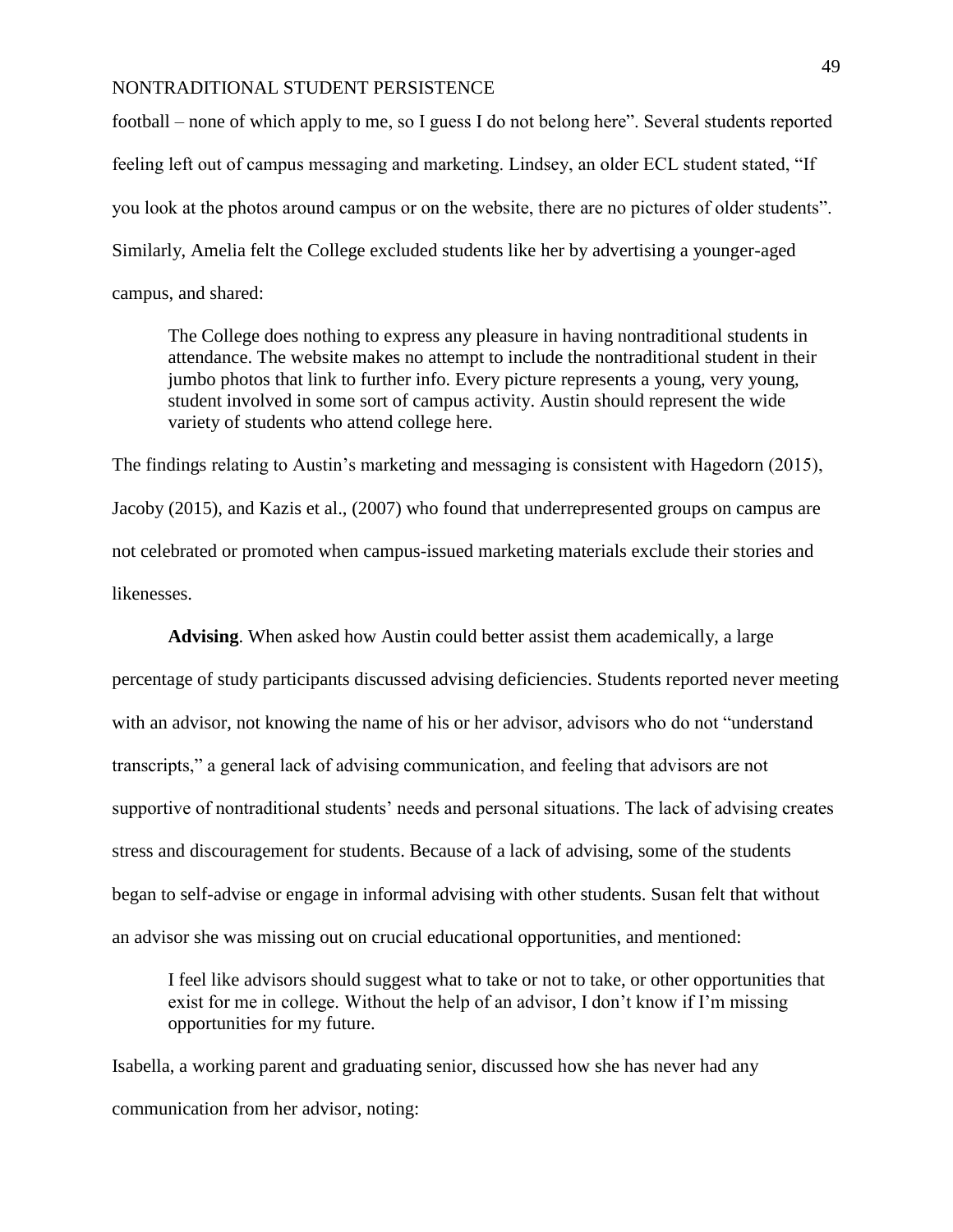I think we should receive quarterly emails or meetings from our academic advisors to ensure we are on track. I have to agree, I don't know who my advisor is. I'm a senior – taking my last class this semester – and in all my years here, I have never heard from an advisor!

These data resonates with the research of Hagedorn (2015) who concluded that institutions create barriers to access and success when crucial student support services, such as advising, fail to accommodate nontraditional students in their practices.

**Faculty**. Research participants also faced obstacles with some faculty, not only with slow communication and feedback, but also with a lack of organization and clear expectations regarding assignments. Amelia said, "One professor responded to my email about an exam in October, when I had sent the original email in February." Amelia's experience was counter to Rendón's research (1994), who found that timely feedback from faculty provided validation to students. Feeling unsupported by faculty caused some students to feel unwelcome on campus and led to negative thoughts about their educational experience. Kuh (2003) and Townsend and Delves (2009) also found that supportive faculty members create a more rewarding and engaging educational experience. Isabella, who has taken both online and regular courses at Austin, discussed how the lack of faculty communication and faculty support set her up for failure, stating:

It makes me feel like I do not belong on campus because unless I reach out to faculty, no one reaches out to me. Even in the online classes, which should be catered towards people that work full time and not able to attend the classroom, many of the rules are changing. When we first joined, we were told that online classes are "work at your own pace". That is not happening! Assignments are posted many times over the weekend, so that we do not have time to spend with our families. This format is very difficult for someone like me. *How am I expected to succeed, if I am set up to fail from the beginning?*

Students reported an inconsistency in the quality of Evening Studies faculty and were critical of professors not familiar with adult teaching and development methods. This finding aligns with Pelletier's (2010) conclusion that professors who are unaware or unwilling to adapt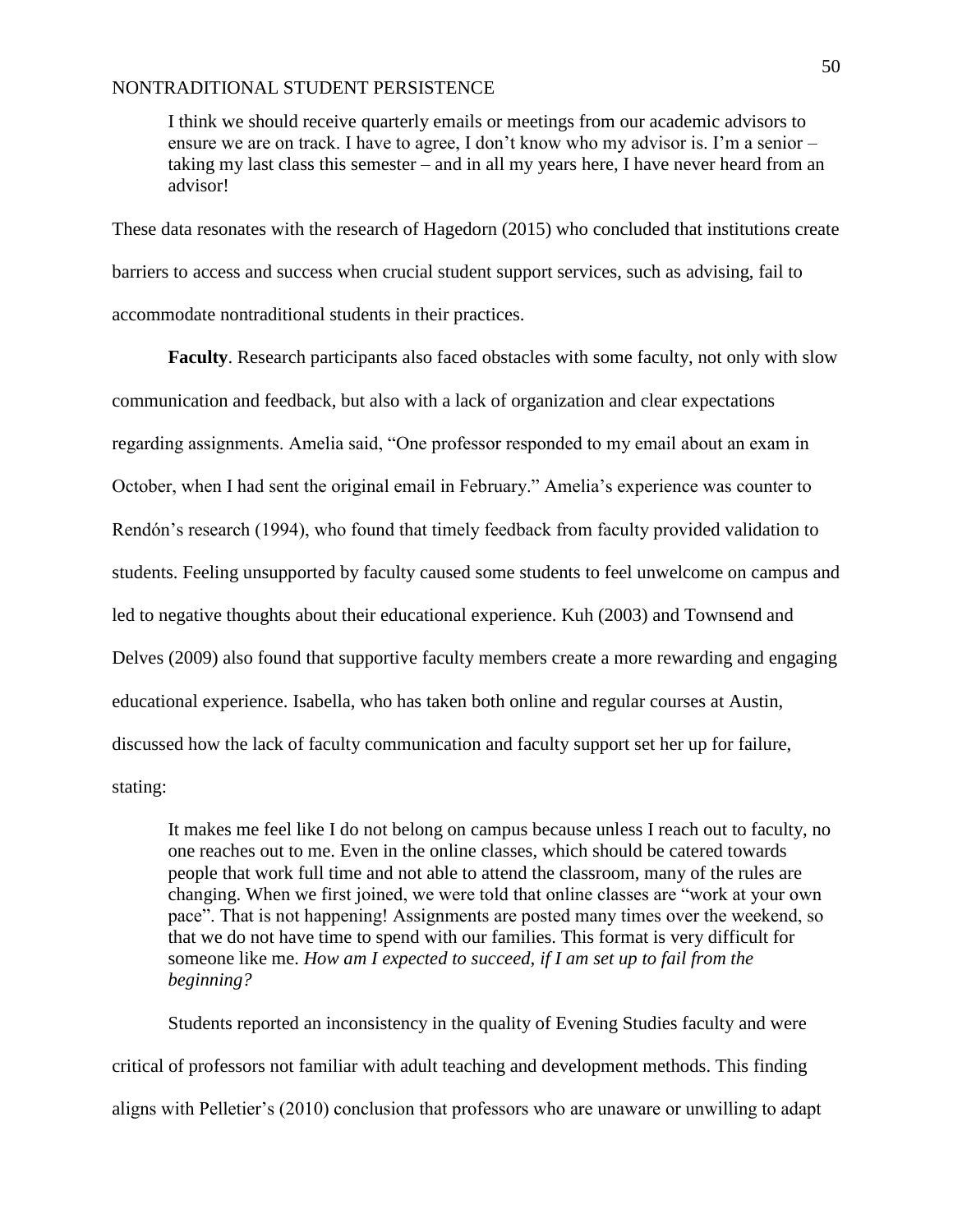to the needs of adult learners create barriers to persistence and success for this student population. Jason discussed a lack of consistency in the quality of professors added to challenges he faced in his educational experience, adding:

I have some simply amazing professors in the Evening Studies Program, but there have been several professors that I could never reach outside of class time, never responded to emails, didn't release grades in a timely manner, or even once during the entire semester, and didn't seem at all interested in any of the adult student's well-being.

Some students felt like they did not matter to faculty, which made them question their ability to persist and succeed at Austin. This finding resonates specifically with Schlossberg's (1989), Kassworm's (2008), and Navarre Cleary & Wozniak's (2013) conclusions that students want to feel like they matter to the institution and supportive environments aid students in their persistence. Amelia shared an experience when she felt excluded and marginalized in class, stating:

The class was geared toward younger students and who leaned heavily on the professor's lectures and had no questions for him. Whenever I asked questions to better understand the information that was presented, I was met with resistance. I find that older students are more likely to come to class with prior understanding, education, and experience around a topic. I felt excluded from the classroom and the experience made me question if I really belonged at the College.

Feeling "resistance" from her professor caused Amelia to question her place at Austin. This aligns with Kassworm (2008) who described adult learners as having an "emotional fragility" and needing validation from the institution in order to thrive.

**Credit Transfer**. In addition to the aforementioned barriers, research participants also shared challenges with credit transfer. Because some of the students have taken courses at multiple institutions and sometimes over the span of decades, they cannot graduate on time if Austin does not accept their credits. A complicating factor is Austin's four-credit hour course policy that is not in line with three-credit hour course policies at nearby community colleges.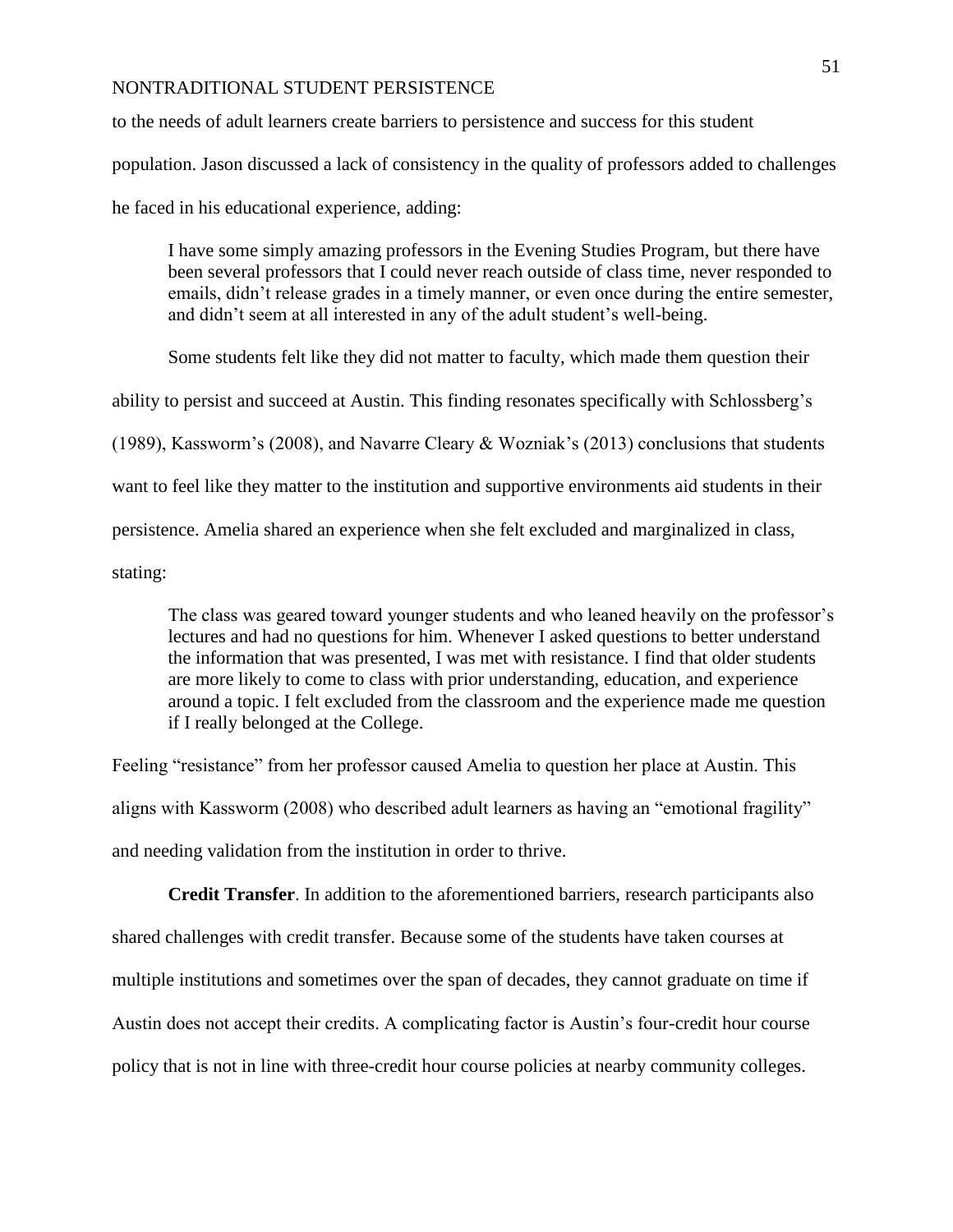Lindsey, an Education and Civic Leadership cohort student, discussed challenges with the credit

transfer process and how it created confusion and stress for her and other students, sharing:

Another thing that could help is understanding credits needed for graduation, perhaps this should be discussed more. There are classes Austin does not offer, and you can't graduate until you obtain those credits. If you take those credits at another college, then you miss credits at Austin. How do you accomplish both? I have noticed a lot of confusion around credits: what you need, what you don't, what happens if you are missing a session. It's mostly logistics that tend to get confusing and stressful.

Susan also felt confused over the credit transfer process and was concerned that her credits were

not assigned correctly towards degree requirements, offering:

I would like an advisor to look at my transfer credits. That person could suggest a minor or another degree that maybe I already qualify for. I transferred in a lot of math and science courses. How were my transfer credits applied? Maybe I am not on the right path in my education?

**Parking**. A majority of students cited the lack of campus parking as a reason why they

do not participate in college events. Parking on campus can be difficult to find at night and on

weekends, and the parking fee creates additional stress on students. This finding resonates with

Jacoby's (2015) research that providing better campus parking is a critical issue in student access

and persistence for nontraditional students. Amelia feels "forgotten" by the college because she

does not think the College considers the needs of nontraditional students,

We are asked to pay money for parking and yet it takes me nearly 20 minutes to find a place to park. If there is an event on campus on a Saturday, it is completely forgotten that we go to school on Saturdays and all the parking lots are closed completely. I hear a lot of students are having problems finding parking. Even on weekends it is difficult. The college closes parking lots for games, alumni events, and road races.

Closing parking lots on nights and weekends limits access for the Evening Studies students.

Several students also voiced their frustration regarding parking spaces in student lots that were

occupied by hockey parents waiting for their children during practice. Susan felt "taken

advantage of" by the College because of parking challenges, and responded: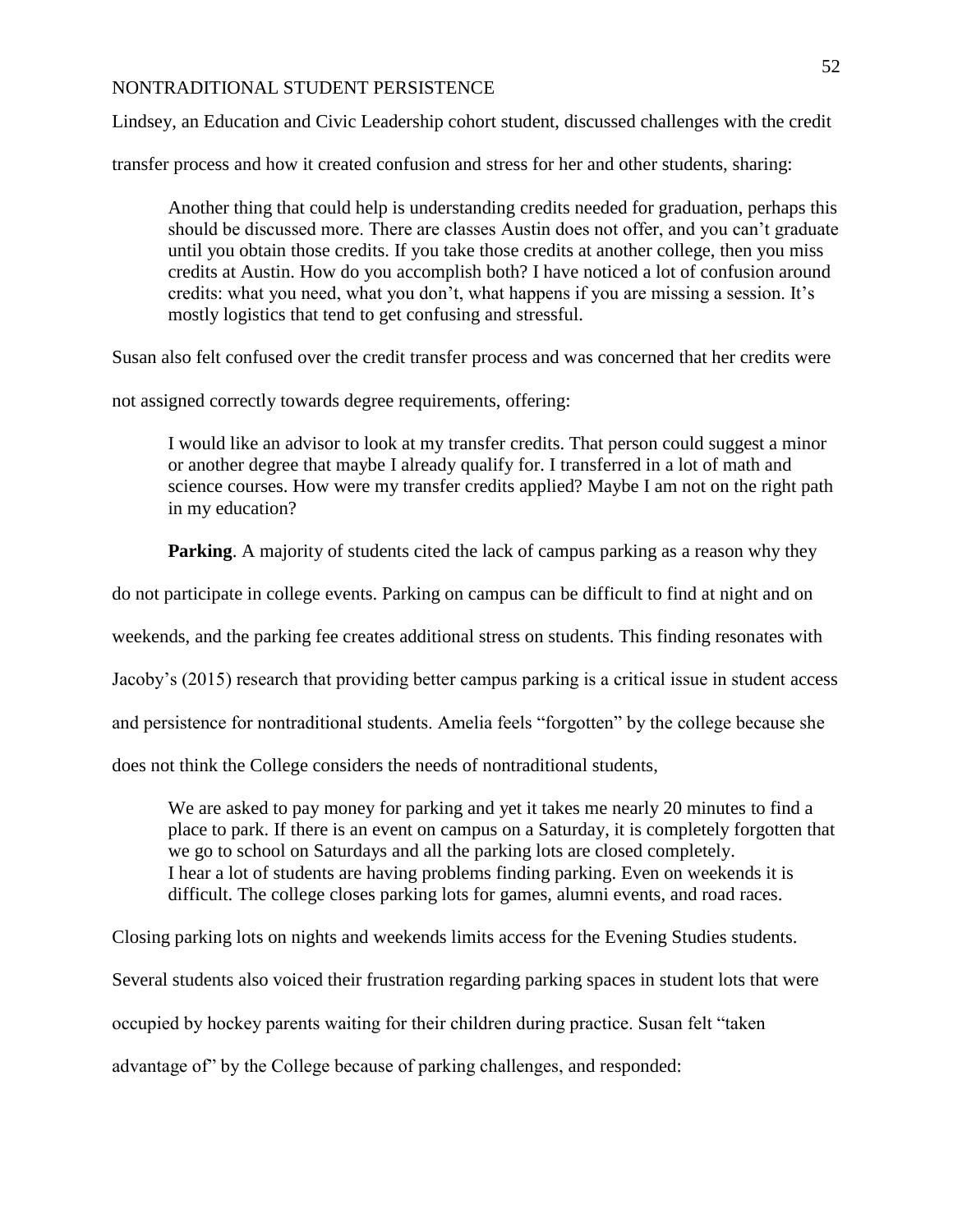The hockey parents take up all the spots in the lot next to where the science and engineering students are supposed to park. I am especially frustrated that I have to pay \$100 for parking. We come here during off-hours. I do not feel it is justified to charge us a parking fee. It feels like we are being taken advantage of and a lot of night students really cannot afford the extra money.

The majority of students in this study considered the lack of parking and the institution of

parking fees a significant source of stress and concern.

**Facilities and Technology.** When asked how the College could better assist them academically, students also discussed issues with outdated facilities, unreliable technology, and poor internet connection on campus that disrupts their academics. Isabella stated, "The Wi-Fi connection is so slow and needs to be upgraded. It breaks down during exams". Susan added, "the Austin server is so slow that I cannot access Blackboard to complete my assignments which is really frustrating!" Amelia shared how aging facilities, broken and aging technology made her feel marginalized on campus, adding:

Nontraditional students like myself feel isolated. Almost every one of my classes has had to switch physical classrooms because of broken technology, inadequate space, cooling/heating issues, and broken windows and doors. In that sense, I feel like we are given the worst classrooms because we are nontraditional.

**Office Hours**. Research participants also discussed challenges with the office times of campus support departments, such as financial aid and the Registrar's office, that are only open during traditional office hours of 8am to 5pm. Since most of the Evening Studies students work full time during the day, they find it difficult to meet with college departments crucial to their success and felt ignored by the College. This data resonates with the research of Hagedorn (2015) who found that institutions often block access to student support services on campus when they are not open hours when nontraditional students can visit. Maria voiced her difficulties with campus office hours, especially during the summer, and noted:

I have to rush here, but I have to really push it. Forget if there is traffic. At 4:00 everyone leaves campus. Forget about meeting with Financial Aid after 4:00pm. The College does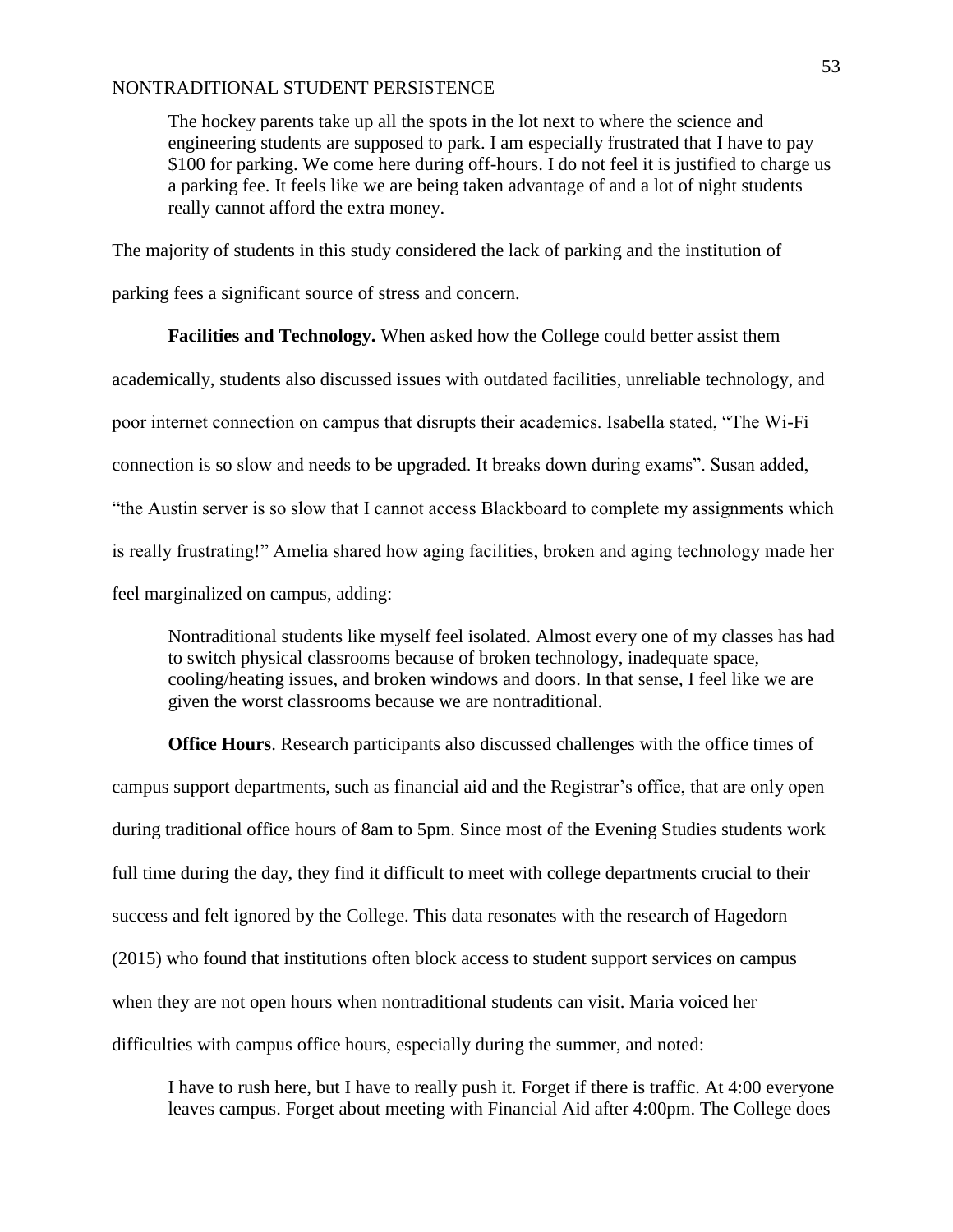not differentiate their hours to include the needs of night students. It's worse during the summer when we sign up for summer sessions because even the labs are closed and tutoring centers are not available after 5! The administration does not take the extra steps to make sure that they provide support to night students. When you email departments on campus, they don't return email or calls and then you have to hunt them down.

**Student Programming.** When asked what prevents them from attending campus events,

older students in this study discussed how programming caters to traditional students and events were not inclusive of their interests. One survey respondent answered, "I am 32 years old. I do not have an interest in campus activities that are mainly centered on younger students." Isabella noted that campus programming at night often involves alcohol, which limits participation of night students who have to commute home and work in the morning.

As outlined by Ellis (2013) and Kezar, Walpole & Perna (2015), a lack of student programming for nontraditional students is a barrier to integration into the campus community. Further, as Townsend & Wilson (2006) concluded, nontraditional students find it difficult integrating themselves academically and socially on campus when their needs and interests are ignored. Jason shared his difficulty trying to integrate into the campus. He felt that residential students at Austin were not interested in expanding their social groups, and discussed:

I would not get to meet other students unless it's someone from my hometown that I bump into on campus. I am not invited to hang out with any of the students close to my age on campus, like the resident students. *It's like there are two worlds on campus and neither one intersects with the other.* I want to meet up with other guys on campus, but I don't know anyone. Not being able to socialize with anyone else, who is like me, is difficult. Our classes make us isolated from the rest of the school. Night classes are great for students who work, but you lose the social aspect of college.

Older students in this study also discussed feelings of social isolation. Maria shared, "The College needs to involve evening students more. I feel so isolated and don't know anyone. I think it's important for us to know each other and make friends." This finding is consistent with Townsend and Wilson (2006) who concluded that the lack of older undergraduate students on campus negatively impacted the social integration of nontraditional students. The researchers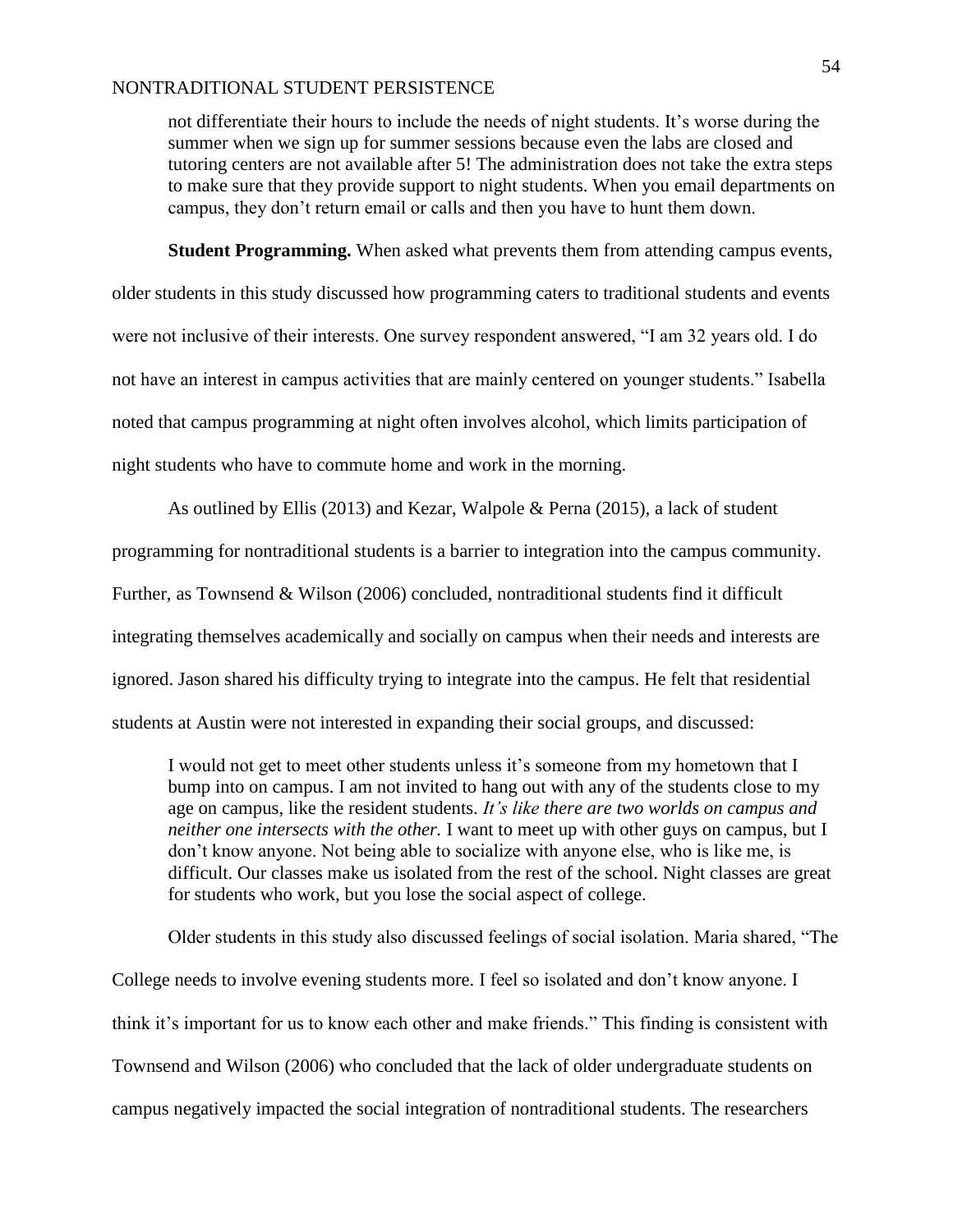also found that traditional-aged, day students had little interest in forming social connections on campus with nontraditional students. Many older students expressed how their personal responsibilities and commitments created challenges to attending campus events. Feeling conflicted between her outside responsibilities and her desire to engage socially with her peers, Lindsey, a middle-aged, ECL cohort student shared,

You know, when an event like a talk or something happens on campus, as a night student you do not want to come all the way back to campus. But if it happened during class time, and it was a requirement, you would have to go. Maybe once a semester, the professor would require us to get involved in a social event on campus as part of our class. And then you would have a group to go with, too, so you would not be alone. I would enjoy that.

When asked a follow-up question on how to improve the social aspect of college for them, focus group participants discussed that they were more apt to attend events on campus if they were required to attend for class. They recommended the professors include co-curricular attendance into the course requirements. This finding is supported by Lester, Brown Leonard & Mathias' (2013) conclusions that students felt a strong sense of engagement when faculty created opportunities for academic and social interactions.

## **Finding 5: Adult Learners Face Challenges to Fitting In.**

Research participants in this study faced adjustment challenges in their transition back to college. These challenges resulted from dispositional barriers such as anxiety over fitting in, fear of failure, and embarrassment about being the "old one" in class, as several students reported. In regards to her transition back to college, Maria commented, "If you haven't been in a college environment in awhile, everything can be intimidating because it is new. You feel inadequate and the technology requirements can be disorienting and overwhelming". This finding is consistent with the research of Cross (1981) who found dispositional barriers to be difficult to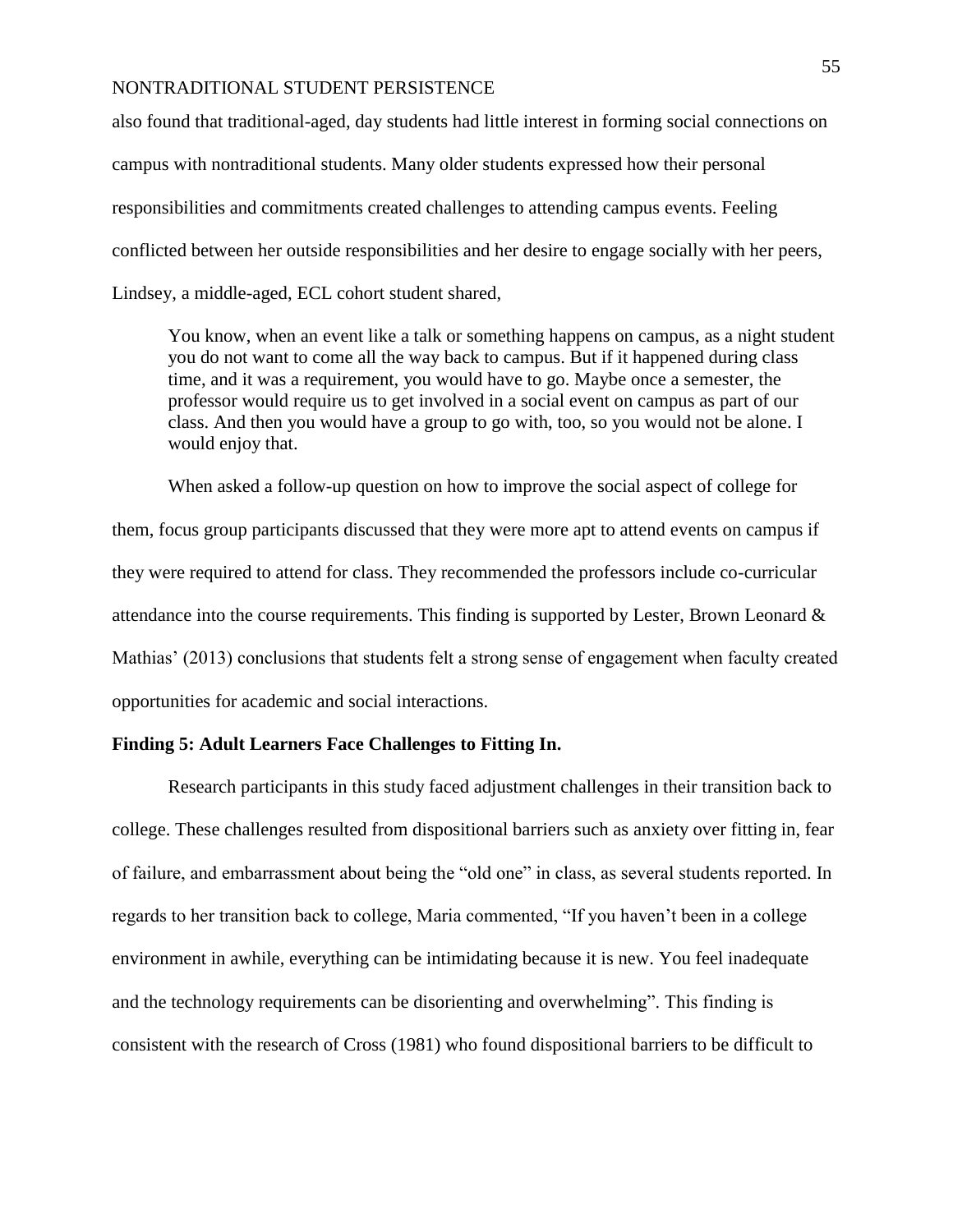overcome and highly influential factors in student success. Likewise, Ellis (2013) concluded that adults often experienced severe adjustment issues in their transition back to campus.

Some students in this study perceived negative attitudes from traditional students, faculty, and staff, which created a chilly campus climate for them. The chilly climate led to a decrease in their sense of belonging. According to the University of California (2014), campus climate is defined as:

The current attitudes, behaviors and standards of faculty, staff, administrators, and students concerning the level of respect for individual needs, abilities, and potential. Respect is the critical word, as it must occur in all interactions among individuals and groups on campus.

When faculty, staff, and students do not embrace and promote nontraditional students on campus, they do not feel included in the campus community (Townsend and Wilson, 2006). Maria shared her experiences with ageism on campus perpetuated by campus staff and personnel, "It would be nice if the bookstore staff and library staff didn't look at me like I'm so obviously out of place when I go in". Isabella also found challenges to fitting into a campus that caters to residential students, and shared:

There are two worlds/groups here: day students and nontraditional students. There is a huge age gap - day students in their early 20's and Evening Studies students are late 20's up to 50's. We don't live the 'campus life' and never will. So, it's hard for me to relate to that lifestyle. I come from a community college and I fit in there much better because there were many different types of students, many of which had personal situations similar to mine.

Students in this study discussed feeling a "camaraderie" with other nontraditional students in class and tended to congregate in areas around campus where other nontraditional students frequented, such as the library. Susan shared the reason she avoids places on campus frequented by the residential students, "The student center is Grand Central Station. It is just a very busy, hectic space with lots of young people. I feel more comfortable in the quieter, calmer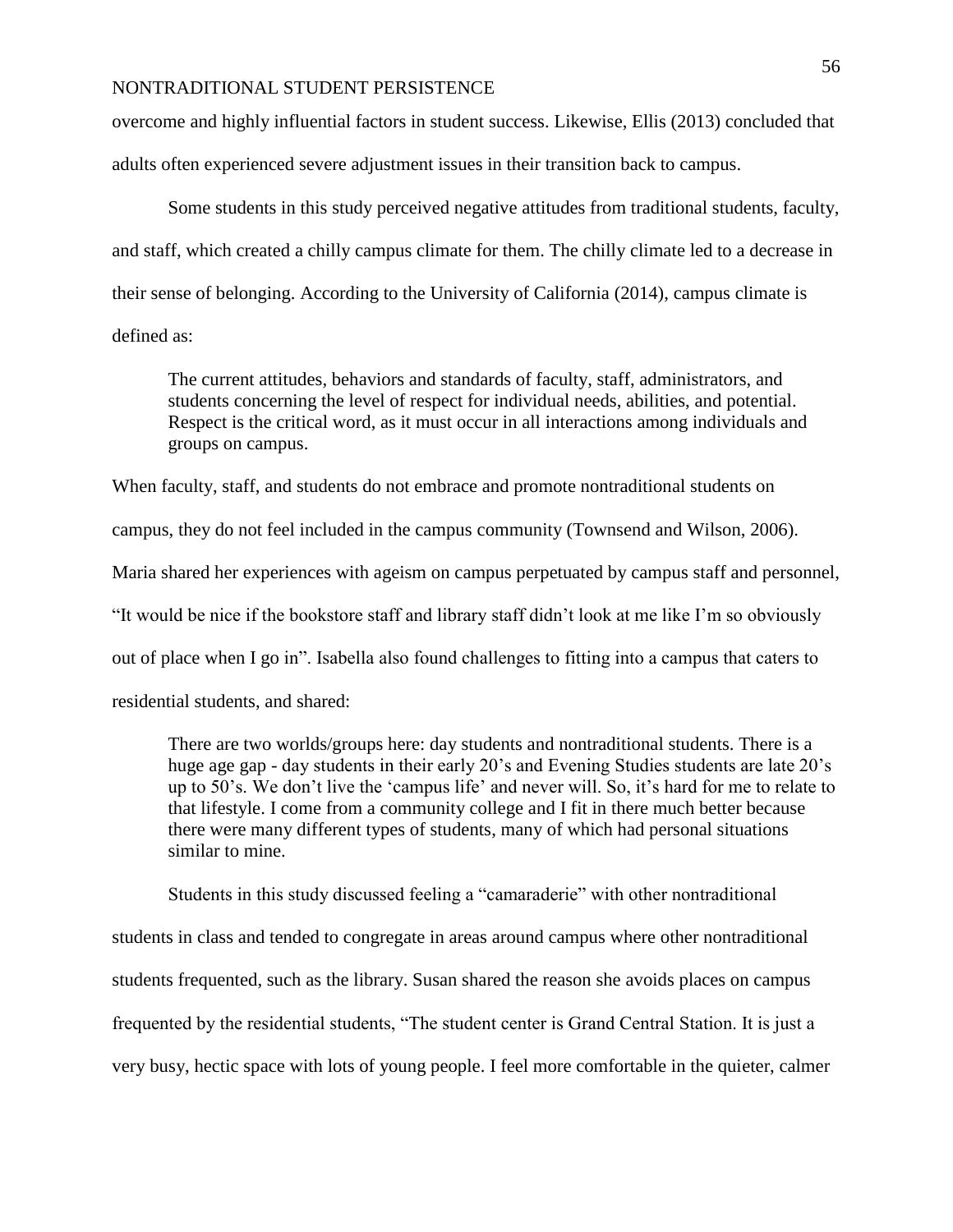library café where I can unwind a little before class". Lindsey also discussed how she is more at ease in spaces on campus that were frequented by other older students,

I go to meet a lot of my cohort members in the library. And it's not just us. It seems like a lot of people our age, maybe other night students congregate in the library too. That is the most comfortable spot for us.

This finding resonates with Townsend and Delves (2009) who found that social engagement and sense of belonging increased in adult students who formed social connections with other adult students. Making connections to like-minded students in a comfortable and welcoming environment is an important factor, therefore, to persistence and success, and should be made a priority by the College.

The nontraditional students in this study come from diverse backgrounds and have various life situations and career goals. The findings of this study point to the complexity of providing programs and services to a diverse student body. While the majority of these students are over the age of 25, one-fourth of the students align closer to age with the residential students on campus. The younger students indicated they want more opportunities to connect with their younger peers, while the older students want opportunities to connect with older students on campus. Strong family and friend relationships were noted frequently as student supports. Faculty who took a personal interest in student growth and development were also recognized as critical supports. Timing and internal motivation, sometimes referred to as grit, were critical to success.

Conversely, a number of obstacles, both internal and external to the College, were repeatedly noted during the study. The research participants expressed the need for additional supports from the College including stronger advising, more communication, timely feedback on grades and performance, improved parking, expanded office hours, and student programming that more closely aligned with the needs and interests of adult students.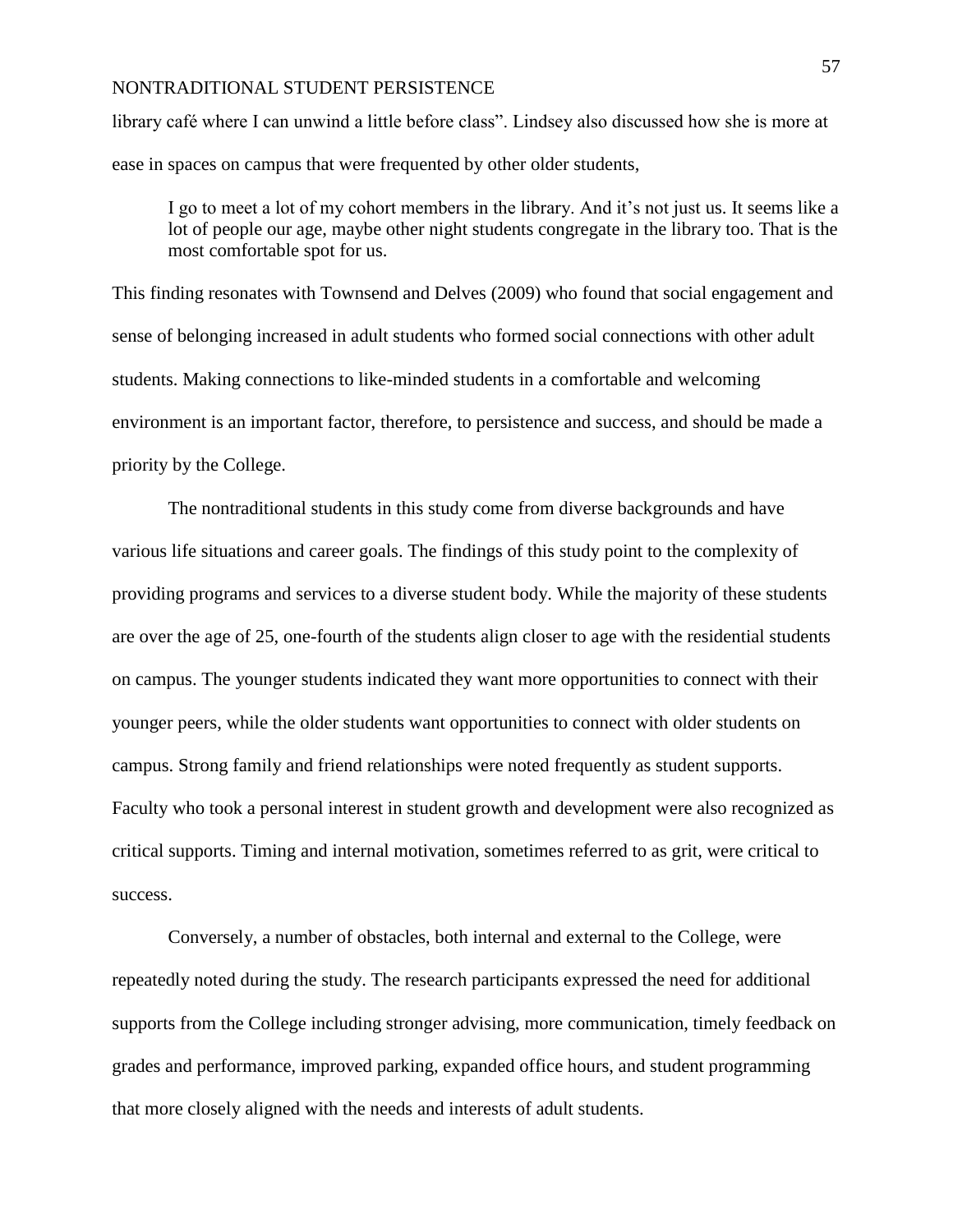#### **Recommendations**

From this study, I learned that nontraditional students at Austin face many challenges on campus including a lack of one-on-one faculty engagement, decreased sense of belonging, and difficulty integrating into the campus community. Many older students experience ageism and marginalization, and often feel disconnected from the College. These factors present challenges to persistence and success. In contrast, students reported strong support systems, inside and outside of the College, and internal motivation and resilience aid in their persistence. The literature suggests that increased academic and social engagement promotes integration, persistence, and success, and should promoted by the institution (Tinto, 1993; Kuh, 2003, 2007; Kassworm, 2008; Wang, 2009; NSSE, 2015). In the following recommendations, I outline practices designed to improve the nontraditional student experience at Austin, toward the goal of creating a more inclusive campus and higher student satisfaction.

# *Recommendation 1: In order to increase sense of belonging, persistence, and success for adult students, Austin should construct and actively publicize a nontraditional student lounge.*

The 62 participants in the study described various challenges and supportive factors that influenced their lived experiences. 70% of students responded that making connections with other students is important to them and the literature supports the notion that academic and social integration is critical to integration, persistence, and success. However, in this study, students reported difficulty connecting with their peers and other students on campus, and the older students, in particular, felt uncomfortable around the younger, traditional students on campus. As one survey participant responded, "I feel so isolated and I don't know anyone. I think it is important to bring nontraditional students together to get to know each other and make friends". Without a dedicated lounge space on campus - a 'home away from home' per se,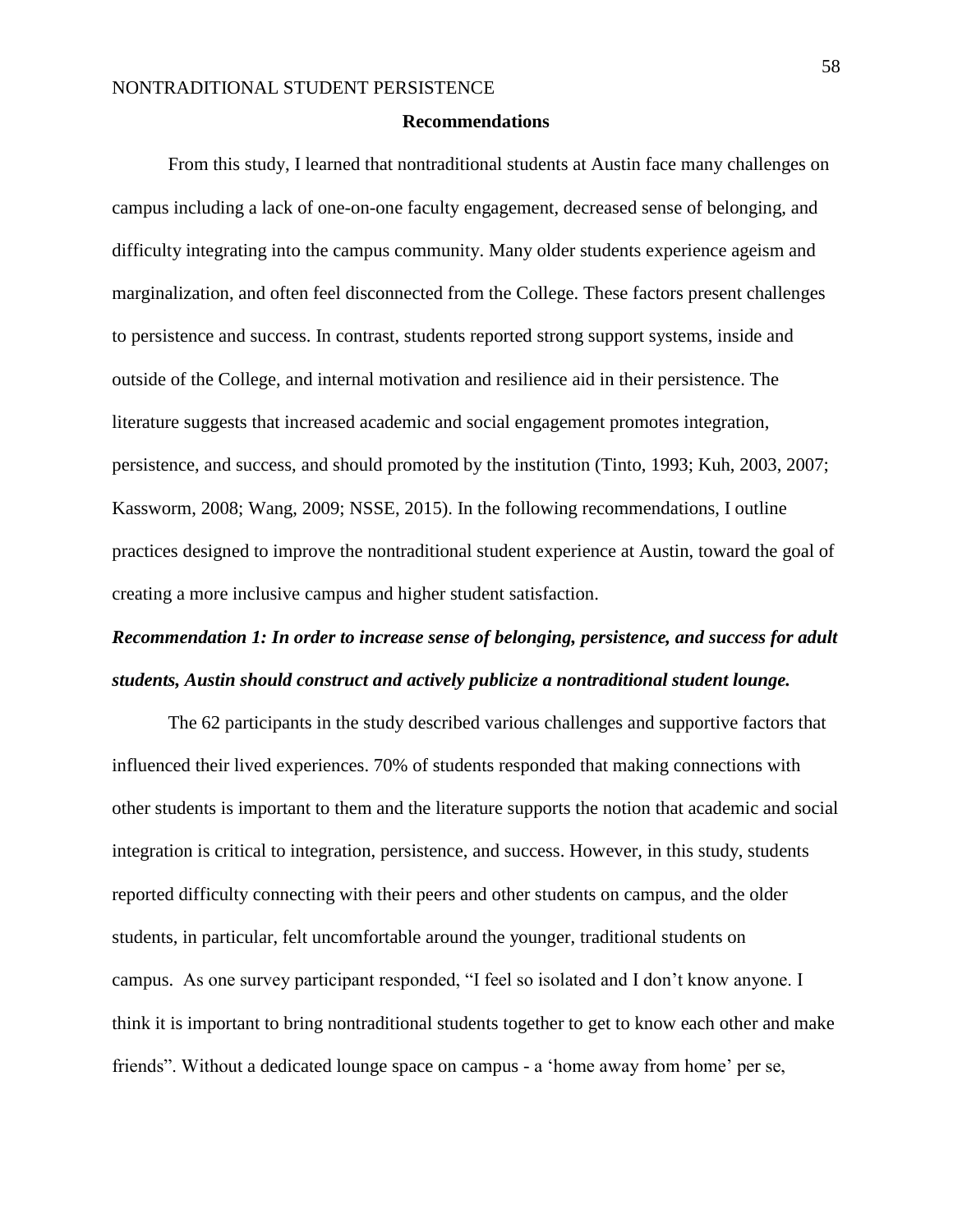students are spreading out all over campus and not able to form those critical support structures necessary for success.

According to Strange and Banning (2001), "campus environments set conditions that affect student learning and, in turn, students influence the shape of campus environments" (p. 200). In a broad sense, the campus environment includes both a physical structure and a social component for students. The physical structure, depending upon its location and design, can promote or diminish certain activities. For instance, a well-designed lounge in close proximity to academic buildings can increase academic engagement through facilitating student – faculty interaction and peer interaction, which, according to Kuh (2003, 2007), are critical components in persistence and success. Moreover, students' integration, persistence, and sense of belonging can be strengthened by intentionally creating a strong "sense of place" that provides a space for meaningful interactions and where students can bond to one another (Kuh & Manning, 2005).

With this knowledge, I recommend that Austin build an adult student lounge either in the library or in the new building for student support services, set to begin construction this summer. Austin could model the lounge after Weber State University's nontraditional student lounge that is housed in a new building on their campus (Weber State Nontraditional Lounge, 2016). Weber's lounge is a large, well-lit, open space decorated in the school colors. There are comfortable couches and chairs arranged in pods to facilitate interaction and conversation, tables for studying, a communication board, a separate, glass-enclosed computer room with printing and scanning equipment, a small kitchen, a playroom for children and a fenced playground for children. Staff and advisors have offices adjoining the lounge. Office hours are extended three times a week to 7pm to accommodate night students.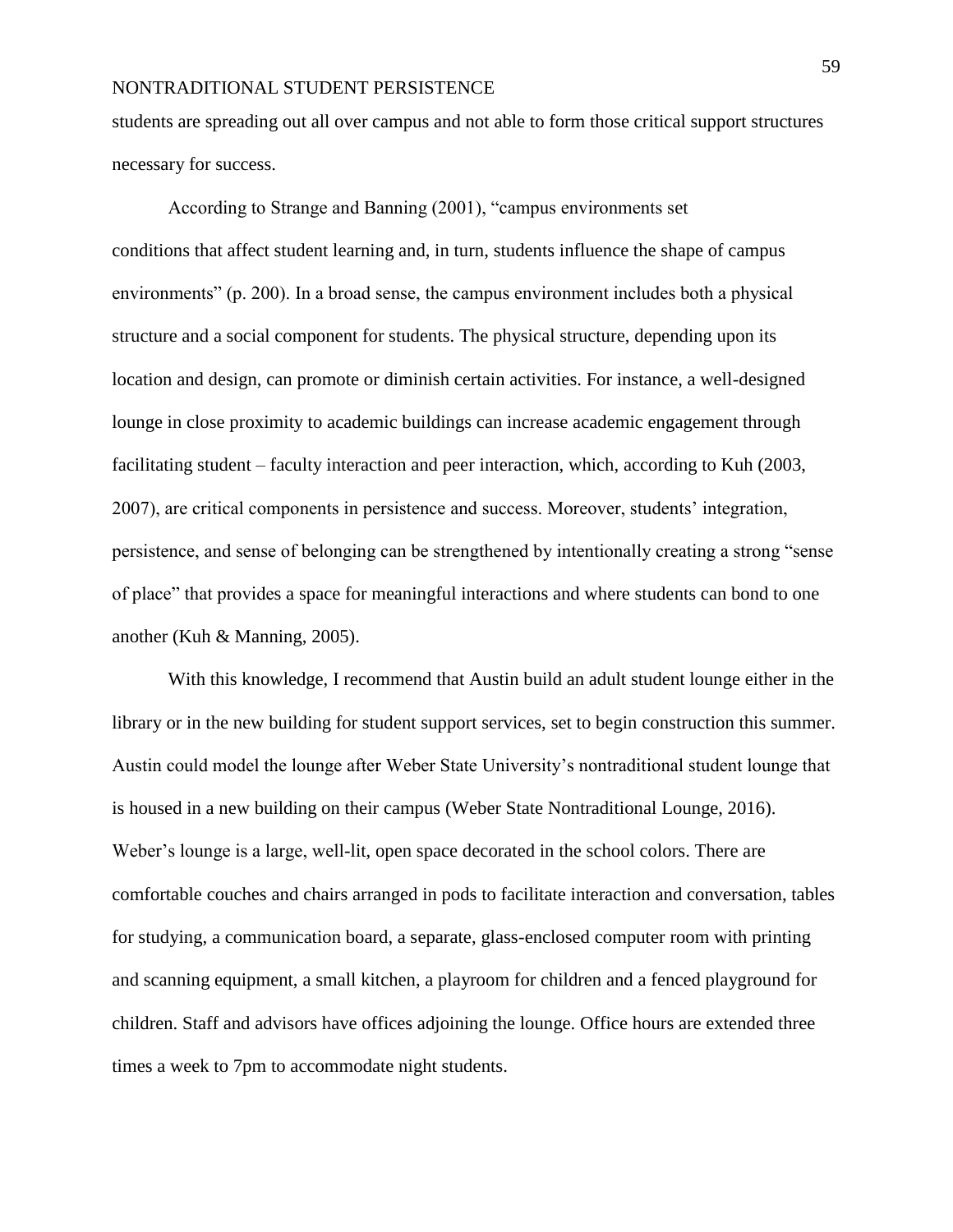I recommend the Evening Studies office staff relocate to the lounge, once built, so that students can easily access advising and administrative services. The nontraditional lounge should be open until 7pm to meet the needs of the students. A large, wall-mounted television that streams important student and program information during office hours should be mounted in a visible location in the lounge. I envision the space would become a hub for hosting nontraditional student orientation, career events, faculty – student interaction, and social events to build friendships among the students. Further, student supports such as health and wellness counseling, tutoring, technology training, and financial aid information sessions could be conducted in the lounge, providing a centralized, easy-to-access space for students.

# *Recommendation 2: In order to better integrate nontraditional students into the campus community, Austin should offer an expanded orientation with optional technology training.*

In the study, students reported a number of challenges with their transition back to college, as well as barriers once they enrolled that threatened their success. Some students discussed feeling anxiety, stress, and confusion during college because they did not have clear information about program requirements, student benefits, and campus supports. Older students expressed challenges with the level of computer-savvy needed to complete academic assignments. When asked if they were aware they receive free or reduced prices to on-campus musicals, plays, sporting events, and the fitness center, the majority of students did not know about these student benefits. Berger and Malaney (2003) and Townsend and Wilson (2006) found that transfer students needed additional support and encouragement during their first semester of college to successfully integrate and persist in college. Townsend and Wilson (2006) suggested an expanded orientation that includes relevant information to adults is a necessary factor to success for nontraditional students.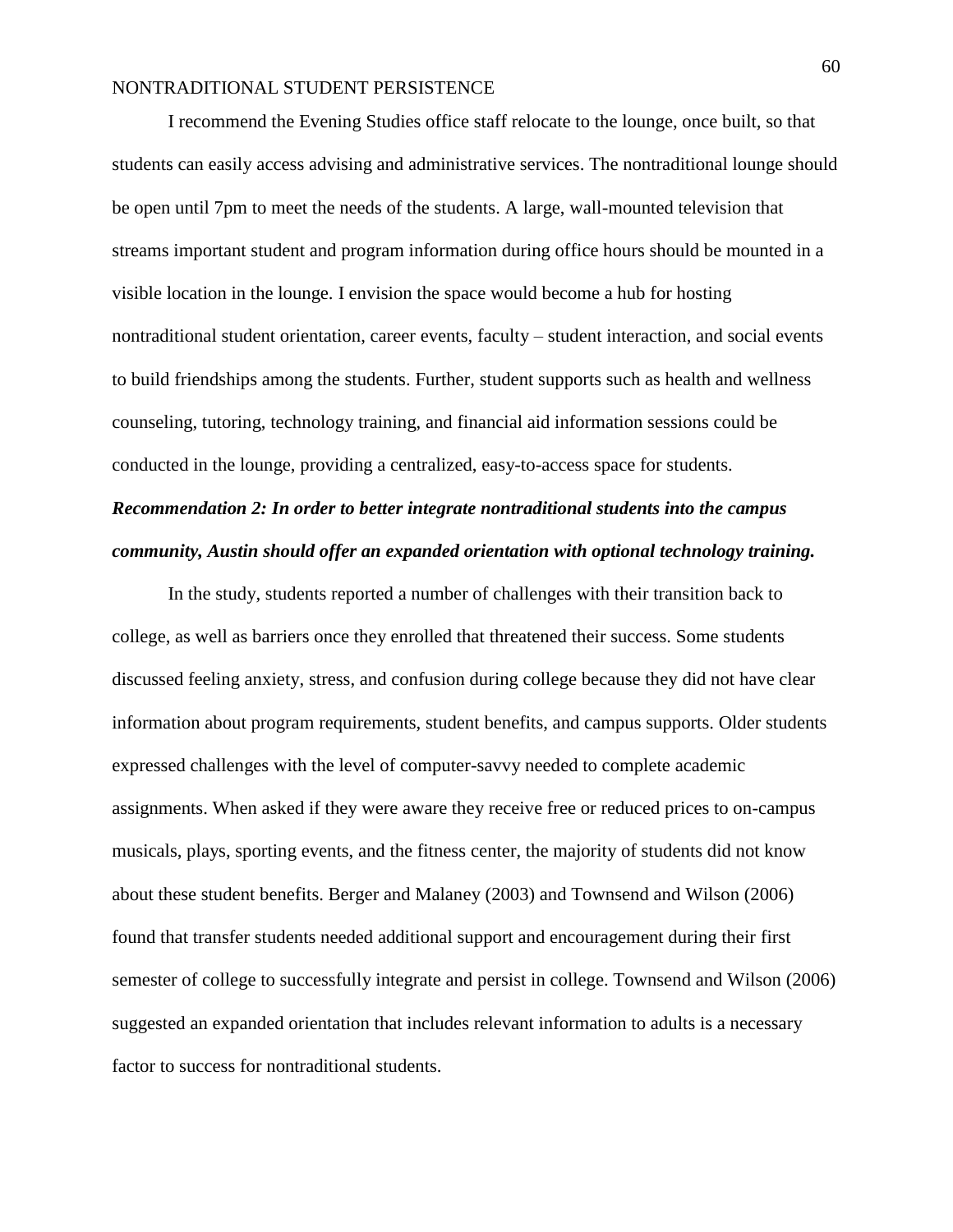To facilitate integration and student success, the Evening Studies Program should require an orientation for nontraditional students to be completed within the first semester of enrollment in a degree program. The orientation would be co-facilitated by the Evening Studies Program and the Office of Student Engagement, who also run the orientations for residential students, commuters, and transfer students who attend classes during the day. This orientation should be held for three hours on a weekend, and include relevant information for nontraditional students such as parking information, the credit transfer process and degree auditing, financial aid assistance, and academic support services. In addition, to increase engagement, integration, and sense of belonging, the Office of Student Engagement should inform the students about the cocurricular programming on campus. Orientation should include a full campus tour, led by a nontraditional student knowledgeable about the typical concerns nontraditional students have. For students unable to make an in-person orientation, such as disabled students or distance learners, the College could offer an online version that requires student feedback and participation. For example, the student would have to pass an embedded quiz to ensure compliance of the orientation requirement.

Bristol Community College (2016) has found that requiring an orientation to nontraditional students is very beneficial to their persistence. Bristol requires a three and one-half hour orientation called "Quest for Success" to be completed by the student's 12th credit. In order to assess the student's needs, the College sends out an orientation survey one month in advance to the student and then tailors the orientation to include the information on the survey. Spouses and dependents are also invited to participate in the orientation, which validates the student's identity and also acknowledges the importance of family support in the transition to college process.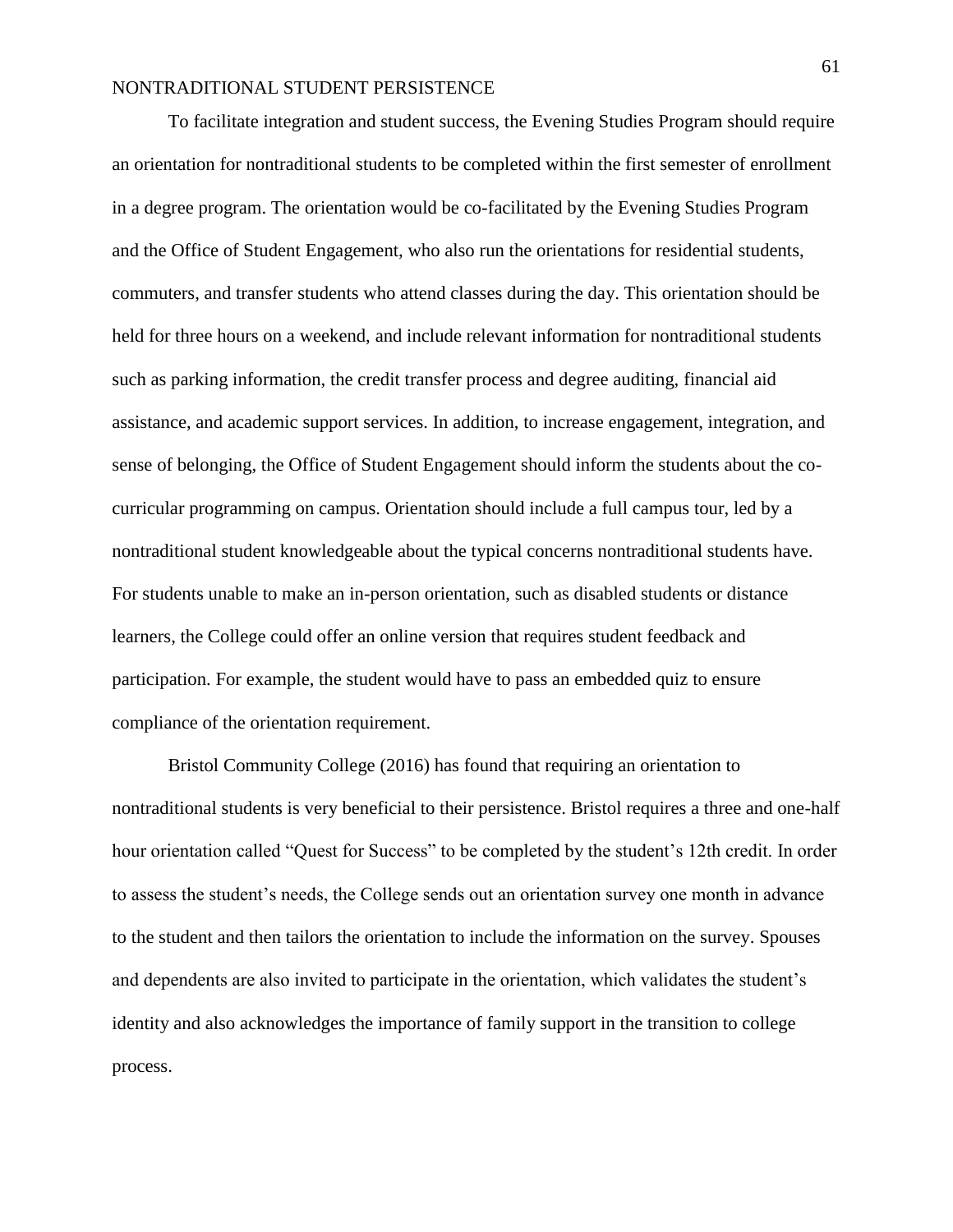The University of North Carolina at Charlotte (2016) also requires an integrated, full-day orientation program called SOAR, an acronym for Student Orientation, Advising and Registration, specifically for nontraditional transfer students. The SOAR Program includes breakfast, a welcome session, "Meet the College" session, and lunch. After lunch, the students meet with their advisor, discuss their pathways, and register for classes. Spouses and dependents are encouraged to attend SOAR, and the university has specially designed sessions just for them.

In order to decrease the stress and anxiety older students feel relating to using technology, a recommendation is to offer an optional technology training on software students typically encounter at Austin, such as Blackboard, Google products, Word, Excel, and PowerPoint. Students could sign up for the training during orientation, or at a later date through their advisor. Technology training could rotate based on student needs throughout the semester. As illustrated in recommendation #1, the new student lounge space would facilitate both the expanded orientation and technology training for nontraditional students.

# *Recommendation 3: The Evening Studies Program should reevaluate their advising structure to ensure students have regular communication and support from their advisors.*

Advising plays an integral part of student success. According to DeSousa (2005) who wrote an advising paper for NSSE, the quality of advising is the single most powerful predictor of satisfaction with the campus environment for students at four-year institutions Students who rate their advising as good or excellent are more likely to interact with faculty in various ways, perceive the institution's environment to be more supportive overall, are more satisfied with their overall college experience, and gain more from college in most areas (DeSousa, 2005). A new advising structure for the Evening Studies Program would help to alleviate stress and anxiety within students and improve communication.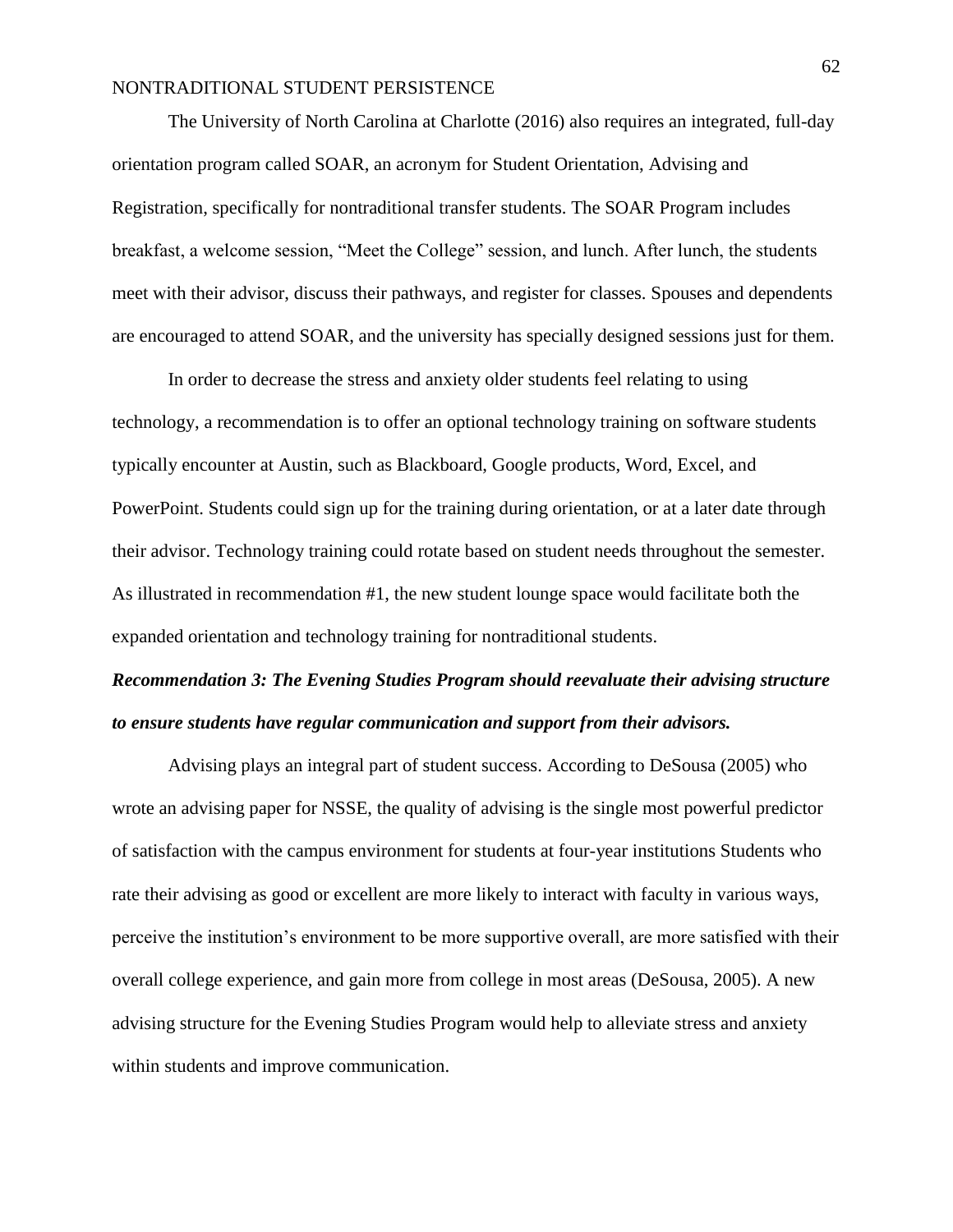The students in this study continuously reported a need for increased advising in order to better assist them academically. Some students discussed never meeting with an advisor, not understanding how their credits were applied, and not knowing if they are on the correct path to graduation. Students often self – advise or engage in informal peer advising, but, according to the study, self - advising creates confusion and a "rumor mill" as several students responded. Traditionally at Austin, faculty members advise residential students. For the Evening Studies students, however, the Evening Studies program managers handle advising. The program managers do not use advising software and instead, rely on a paper-based system to document academic plans, which can be time-consuming to create and manage, can become quickly obsolete as a student's circumstances change, and can be misplaced or lost. The advisors mainly follow the path that the department heads have outlined and defer to faculty if they have any academic questions (E. Rinaldi, personal communication, March 14, 2016).

The Evening Studies program managers/advisors are the front line for student support and need better tools and information to do their jobs effectively, efficiently, and personally. The nontraditional learners, meanwhile, are in need of clear information that creates a pathway to success that leads to an enriching educational experience. In order to increase student support, the Evening Studies Program should increase the amount of advising offered to students and invest in technology to support the needs of the students and assist the advisors with meeting those needs. Advisors need to reach out to students more regularly and expand their advising hours to accommodate the hours students are on campus. Since NSSE (2015) and Kuh (2003), and other scholars, assert one-on-one faculty-student interaction increases student persistence and success, Evening Studies students should also receive faculty advising, particularly during their junior and senior year. Also, considering that some of the evening students take only one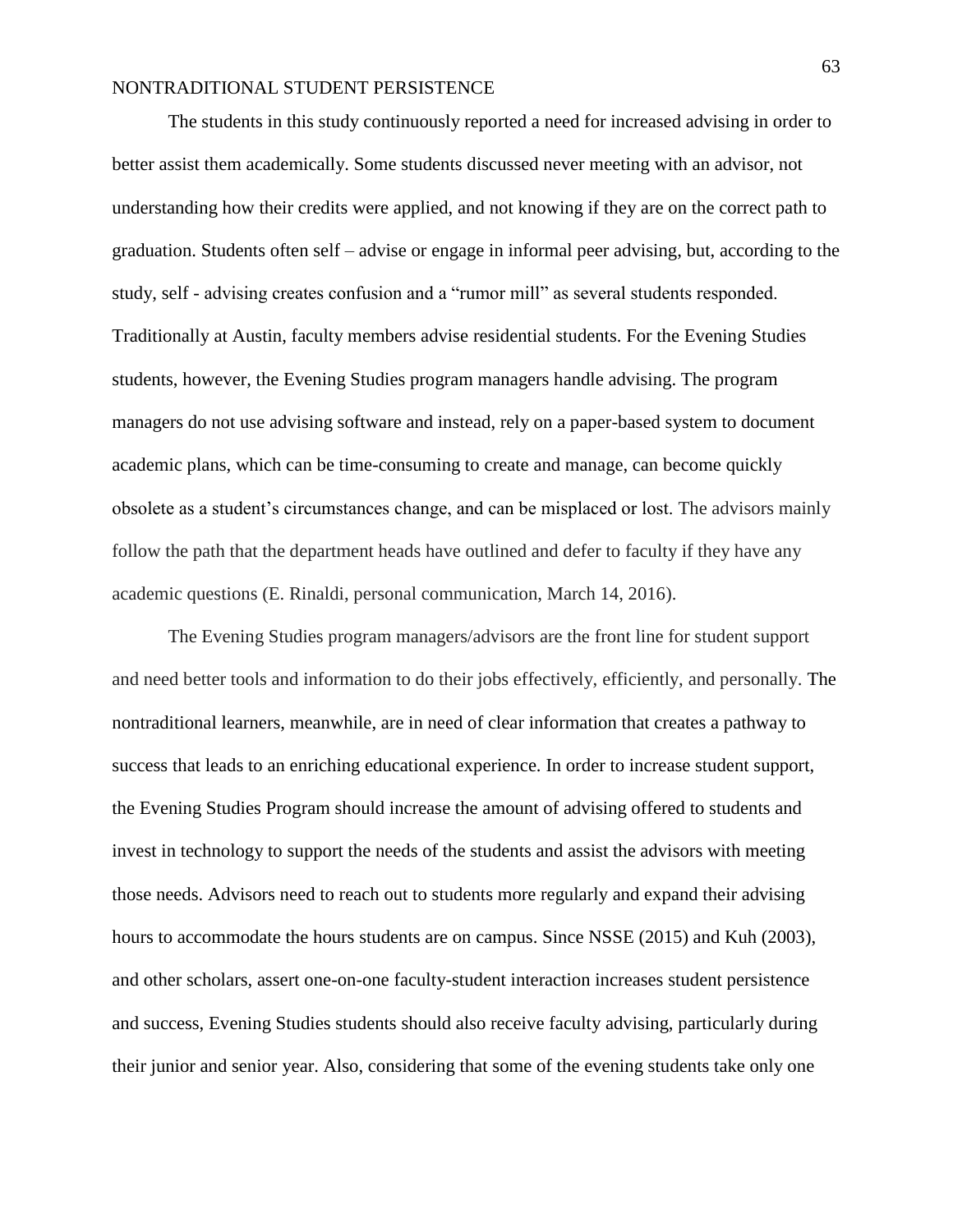class per semester and some students are distance learners, clear directions for self – advising should be provided to the students at orientation and also posted online.

In this study, students reported stress resulting from unclear graduation plans. According to the Evening Studies program managers/advisors, Austin's in-house online student portal is supposed to allow students to track their credits and graduation plan. However, the information is not always accurate, which increases student stress and confusion (E. Rinaldi, personal communication, March 14, 2016). To assist the advisors in supporting the needs of students, I recommend that Austin invests in a digital tool called Starfish (2016), a platform that gives advisors one-click access to a holistic picture of a student – including past advising activity, flags, courses, grades, demographic data, notes, and referrals. Starfish also allows the faculty and advisors to share notes about students and sends an early alert notification to advisors when students are struggling. According to Starfish (2016), students who were contacted by their advisor when struggling academically are 1.67 times more like to persist in their studies. Starfish would allow advisors to more efficiently communicate with students, and partner with faculty to increase academic success for these moderate and high - risk students.

A new module, called Starfish ADVISING, would eliminate tracking graduation plans on paper because the software has templates to proactively plan a student's academic path. The software automatically monitors the plan, notifying advisors and students when the plan is not followed. According to Starfish (2016), the ADVISING module has been beneficial for institutions with high nontraditional populations. Starfish ADVISING allows advisors to capture student data that is not available in existing student information systems, including the student's life circumstances (e.g., transportation logistics, work requirements, childcare issues) that may impact his or her persistence. Utilizing the software, the Evening Studies advisors would be able to more easily support the students and streamline systems (Starfish, 2016).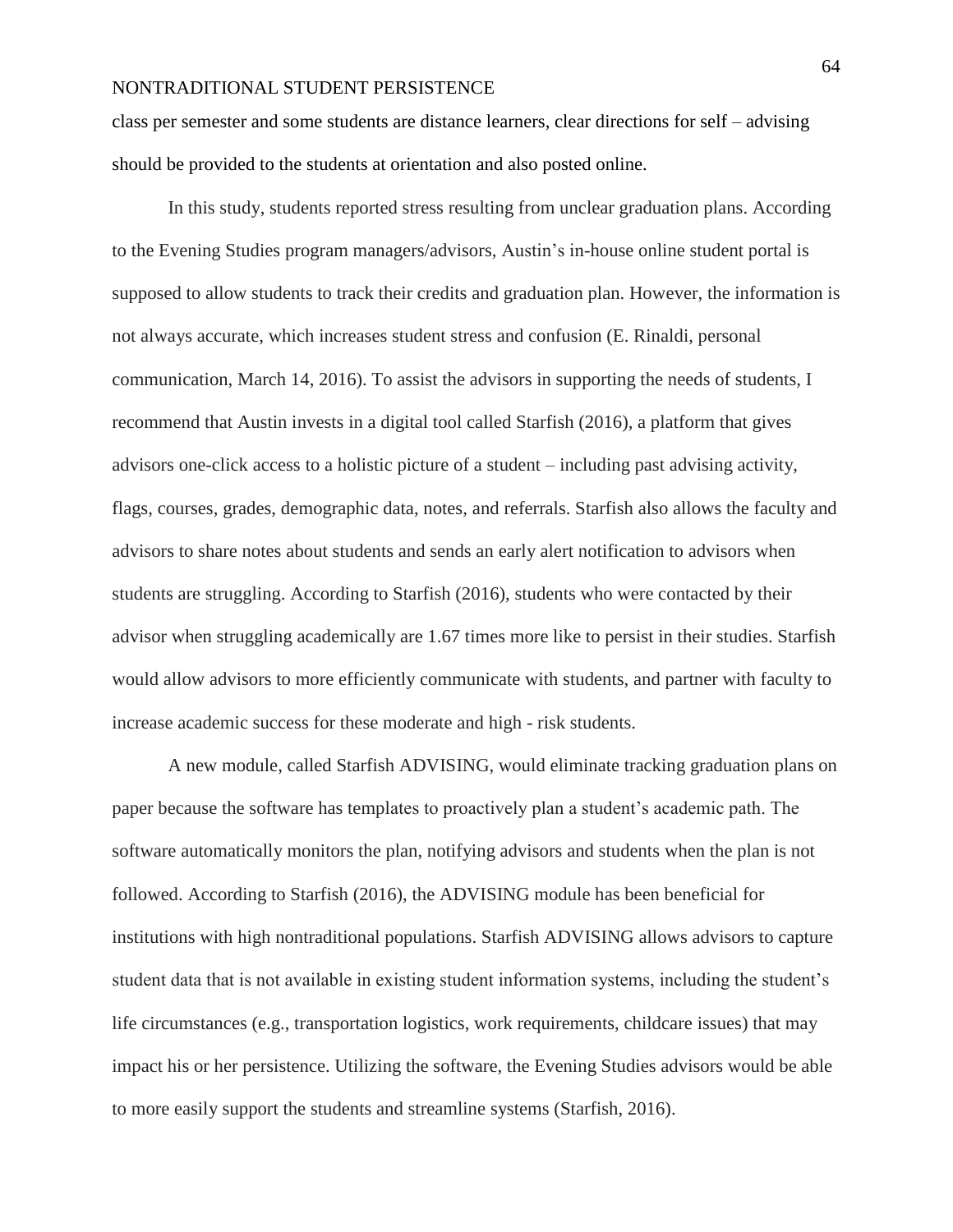I recommend the College consider Widener University's (2016) advising model to meet the needs of students. Widener offers nontraditional student advising on weekdays until 7pm, and during Saturday studies, which would be particularly helpful to Austin's ECL cohort students enrolled in Saturday courses. The Widener advisors generally schedule 30 minute advising appointments, but they can also schedule one-hour "Personalized Information Sessions" depending on the level of advising need. To quickly and efficiently communicate important information, Widener's advising department also emails a weekly newsletter to their nontraditional students, which includes crucial dates, events, and other beneficial advising information. Past newsletters are archived online. Similar to Widener's advising, the Evening Studies Program should offer advising hours until 7pm twice a week and distribute a weekly newsletter to students. Both of these practices would increase student support and communication, and decrease stress and confusion.

# *Recommendation 4: To increase campus communication, student success, and sense of belonging, Austin should make improvements to the campus network, web site, and marketing strategy.*

As mentioned, the students in this study crave accurate and timely information related to their academic and social experiences at Austin. Communicating information and updates in an easily accessible and convenient manner is crucial to success. Students are interested in clear information on program requirements, academic advising, credit transfer, grades, academic opportunities, social programming, financial aid and registrar information, MTELs, graduate school testing, parking closures, and career advice. Students shared stories of the campus network crashing while they were taking online tests and completing assignments, preventing them from completing academic assignments. In addition, students felt excluded because Austin's website photos and campus-issued marketing did not reflect the diversity of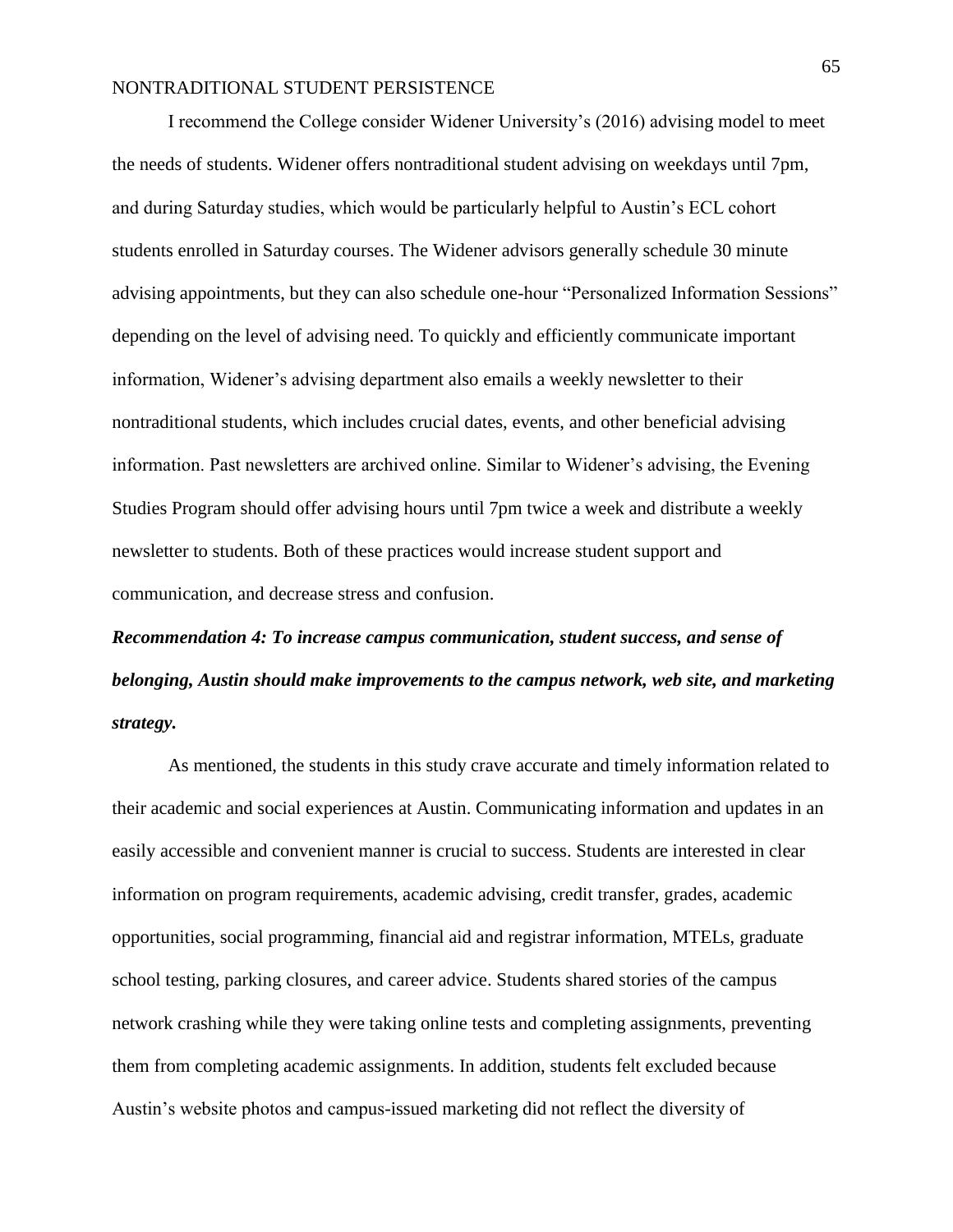nontraditional students on campus. In particular, older students felt particularly excluded and banished to the margins. Therefore, the network should be upgraded at the College's earliest convenience and, simultaneously, the Evening Studies web pages should be redesigned in order to provide more thorough and inclusive information to students.

Austin should look at Weber State University's (2016) comprehensive web site dedicated to nontraditional students. A banner across the top of the home page boldly states, "Know you are nontrad; Connect with your peers; Realize your dreams" in bright colors. From the home page, students can schedule advising appointments, make a tutoring appointment, get a quick reply to a question, pay fees, watch student support videos, see office hours, link to other campus departments, and view a running list of current events and important information. Other pages include the Center's mission statement, employment opportunities, an activities schedule, childcare availability, a student-run journal, student success stories, scholarship opportunities, and the nontraditional student newsletter.

I would suggest that the Evening Studies web pages also include pictures of Austin's nontraditional students, contain faculty contact information, information relating to academic clubs and organizations, MTEL information, and graduate school information. Additionally, I would suggest that the leadership team in the Evening Studies Program post a welcome message on the site with a "Contact me with any questions or concerns" link to their personal emails. Doing so would more closely connect them with the students they serve.

*Recommendation 5: To foster student learning and development and increase academic engagement, Evening Studies faculty should adopt teaching methods and delivery systems that incorporate adult learning styles and promote academic clubs and co-curricular opportunities.*

Without stimulating, committed, and motivational faculty, a college will not be successful and students will not have an enriching academic experience. Students in this study reported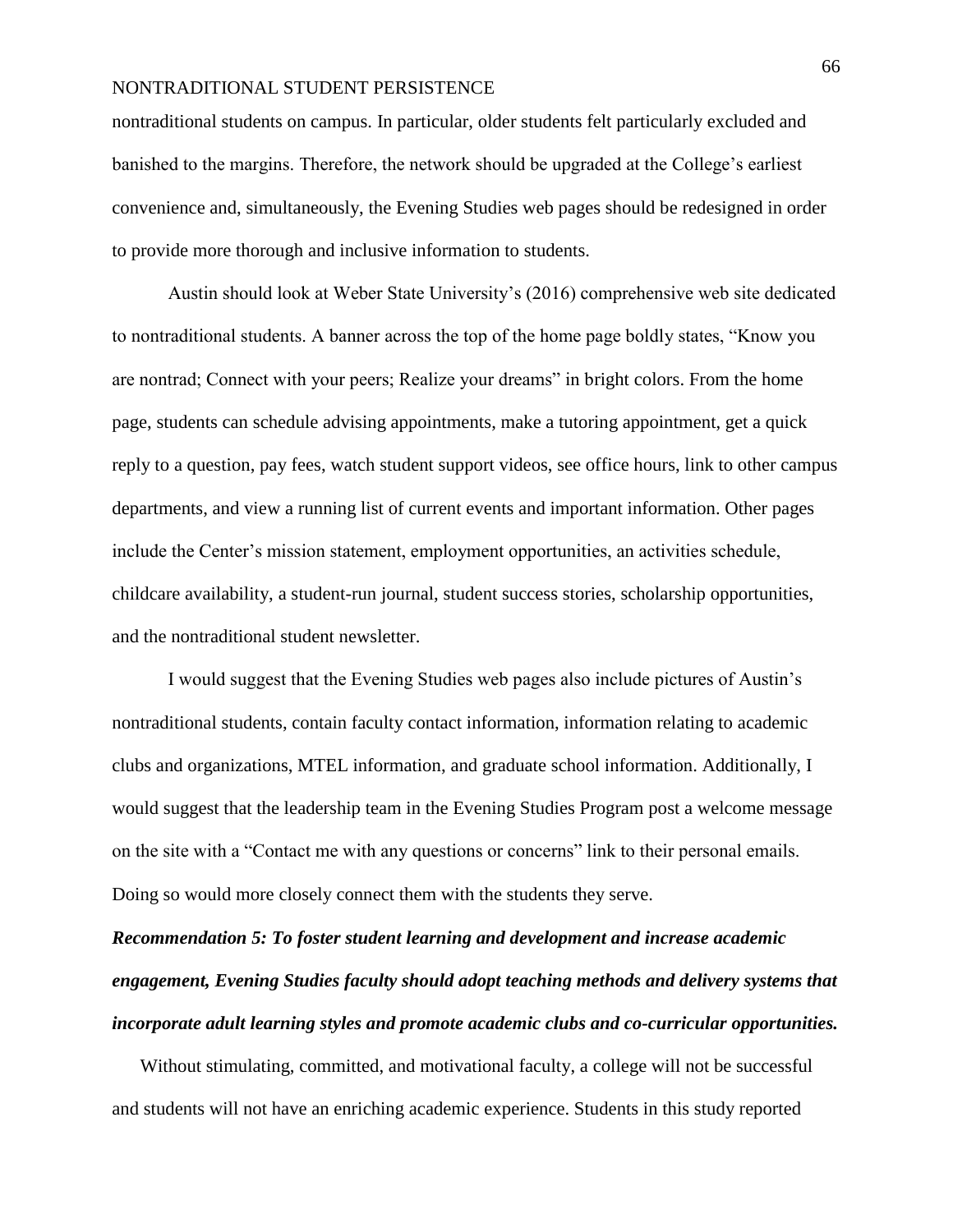inconsistency in the quality of Evening Studies faculty. Some professors were characterized by students in this study as "amazing" and "inspiring", while other faculty invalidated their identities and made the students question their ability to succeed in college. As Kuh (2003) found, nontraditional students who did not feel supported by faculty reported less satisfaction with their education experience. Townsend and Delves (2009) also found that mature learners often felt confused over academic jargon, felt insecure about approaching faculty, and were prevented from realizing their full potential due to unsupportive faculty. In order for Evening Studies students to realize their full potential, I recommend that faculty incorporate nontraditional student – friendly teaching styles.

There are many adult learning and development theories faculty could incorporate into their classroom including Malcolm Knowles' model of Andragogy, Self-Directed Learning, Experiential Learning, and Transformational Learning. Knowles (1980) stated that adults bring to the classroom a reservoir of knowledge, and are ready and motivated to learn. He suggested four principles that should be applied to instruction:

1) Adults need to be involved in the planning and evaluation of their instruction;

2) Experience provides the basis for learning activities;

3) Adults are most interested in subjects that have relevance to them; and

4) Adult learning is problem – centered rather than content –oriented.

Adult learning theory also suggests that learners are more successful when they receive timely grades and communication from professors, and when assignments are clear and defined (Merriam, Caffarella, & Baumgartner, 2007).

Faculty must set the tone for an inclusive and nurturing classroom in order for nontraditional learners to thrive. Knowles (1980) stated that the classroom climate should cause "adults to feel accepted, respected, and supported"; further there should exist a "spirit of mutuality between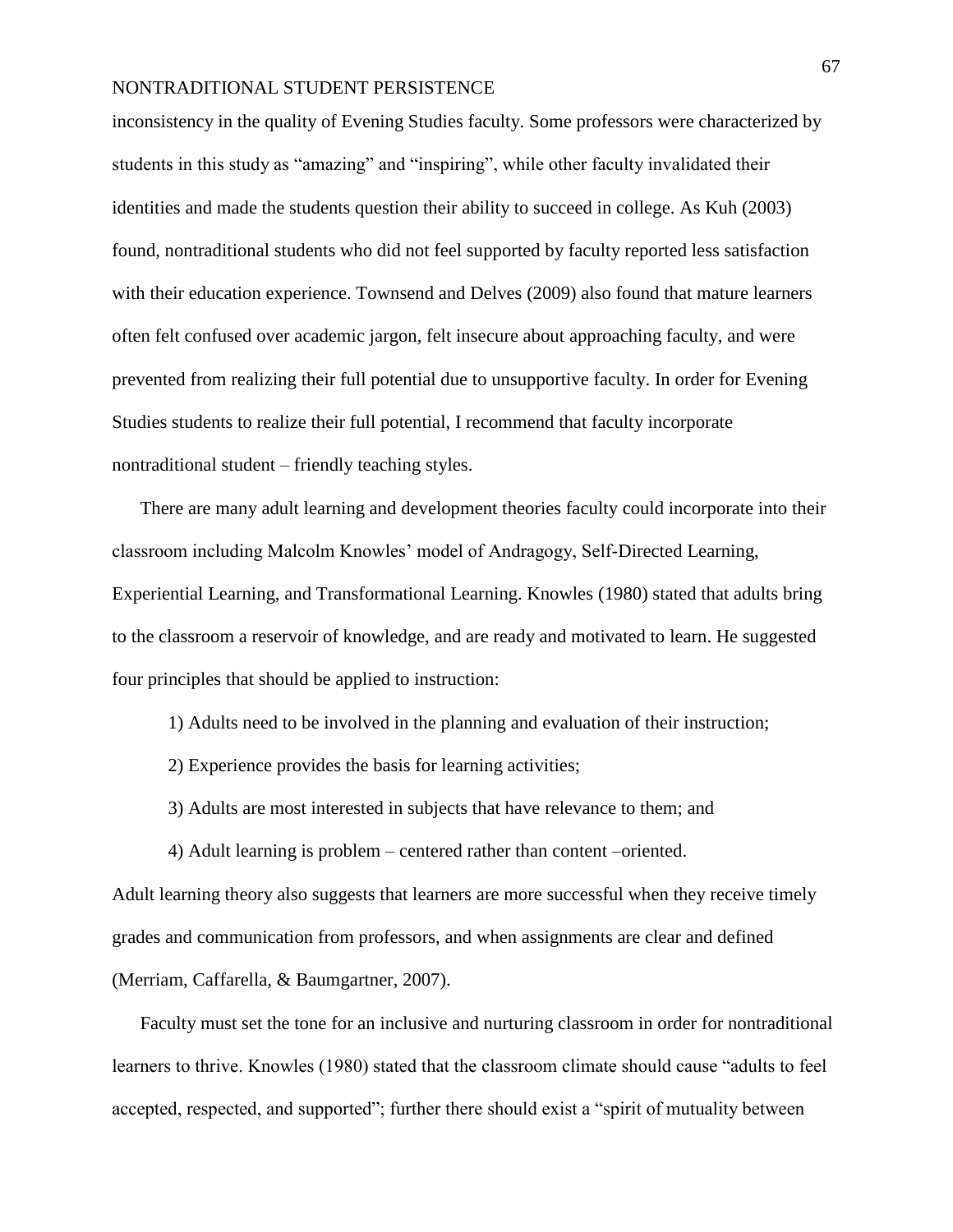teachers and students as joint inquirers" (p. 47). For Schlossberg (1989), this type of learning environment would be one in which students felt like they mattered to the institution. Rendón (1994) stated that validating academic practices include supportive and friendly faculty, faculty who provided timely feedback to students, and faculty who provided extra help to students.

Further, in order to increase student's academic engagement, I recommend the Evening Studies faculty and staff promote academic clubs and co-curricular activities such as internships, research assistantships, short term immersion experiences, and other academic opportunities. As Kuh (2007) articulated, students "who engage in educationally purposeful activities" survive and thrive in colleges and universities (n.p.). According to the survey data in this study, 58% of students crave additional academic opportunities.

There are a number of different leadership organizations designed for nontraditional students including the Association for Nontraditional Students in Higher Education (ANTSHE) (n.d.). ANTSHE is a national organization that supports non-traditional students seeking to advance in their professional careers through furthering their college education and provides a support network, resources, and scholarship opportunities. ANTSHE also provides support to academic professionals and institutions that support nontraditional students by providing professional development, publishing, and networking opportunities with an elite community of other academic professionals (ANTSHE, n.d.).

The University of Maine (n.d.) sponsors a Nontraditional Students Association (NSA) that is led by students on campus. The NSA assists nontraditional students in adapting to college life, identifies issues specific to nontraditional students, and acts as an advocate for them. The NSA also develops programs and services for students, provides networking opportunities, and fosters connections between faculty and students. Notably, the university connects students to an adult national honorary society (Alpha Sigma Lambda). In order to nurture not only academic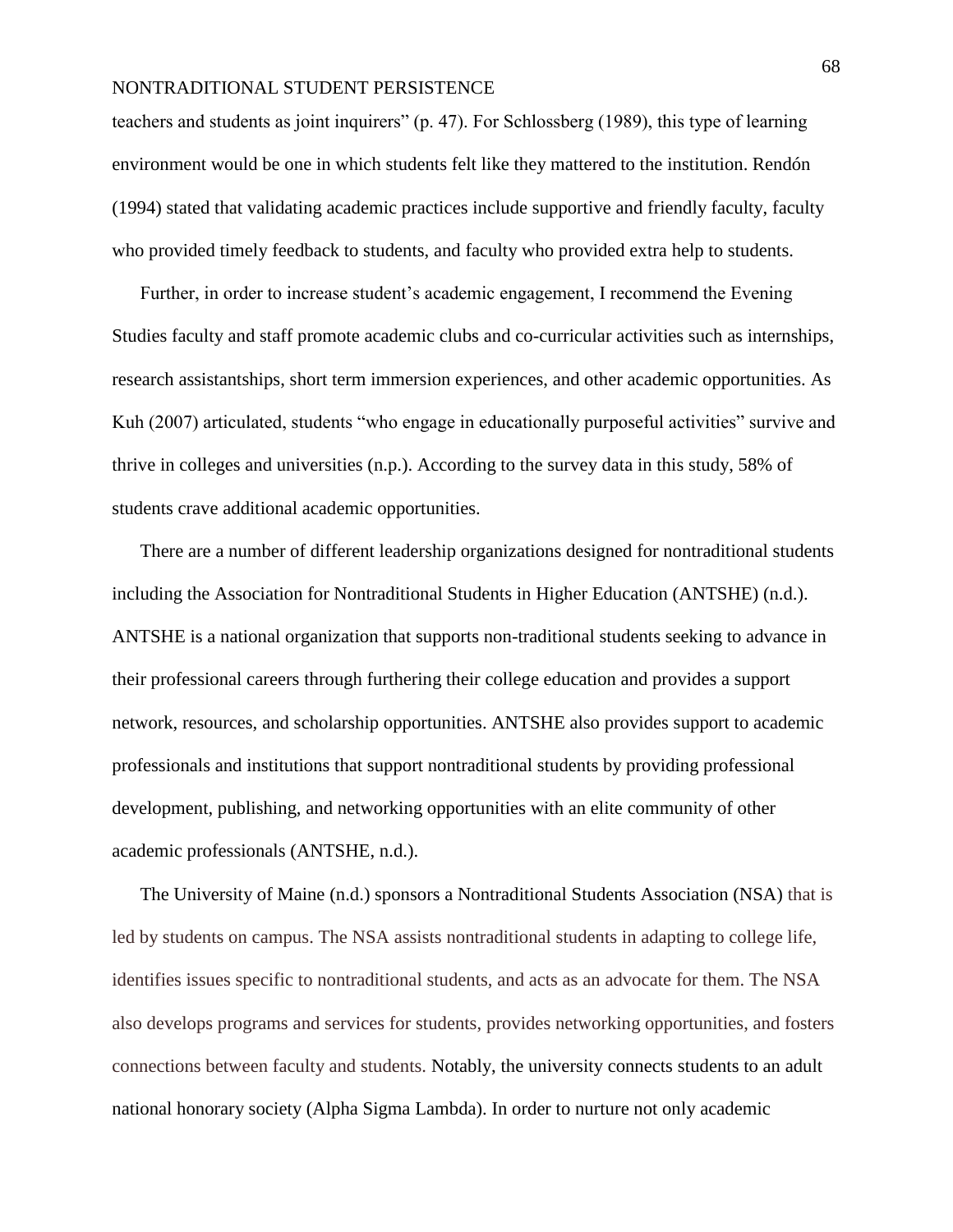engagement and facilitate leadership development in students, Austin should promote student organizations such as AMSHE, NSA, and Alpha Sigma Lambda).

# *Recommendation 6: To increase social engagement and inclusion and foster a healthy campus climate, Austin should create and promote programs and events that would appeal to nontraditional students.*

For nontraditional students, being a student is only one aspect of their lives.

A key characteristic distinguishing nontraditional students from other college students is the high likelihood that they are juggling other life roles while attending school, including those of worker, spouse or partner, parent, caregiver, and community member. These roles may be considered support systems, or may present challenges in students' allocation of time for participation in campus-based organizations and activities (Hagedorn, 2015). NSSE (2015) and many scholars support the theory that creating strong relationships and bonds between students and the institution is critical to supporting their integration, persistence, and success in college. One of the dilemmas colleges face, however, is determining the best way to offer programming to a student body that often does not have any additional free time to spend on campus. Using my assessment, the College can identify barriers to involvement and more intentionally target nontraditional students with activities and initiatives.

In terms of barriers, all of the students in this study reported facing multiple barriers to involvement. The most commonly cited barriers to involvement were: interferes with work or family obligations, inconvenience or time commuting back to campus, interferes with personal commitments, interferes with academic obligations, lack of interest in the activities offered, lack of parking, not feeling welcomed at campus events or not fitting in with younger students, and lack of information about events. Despite these challenges, the majority of students still want to make social connections on campus.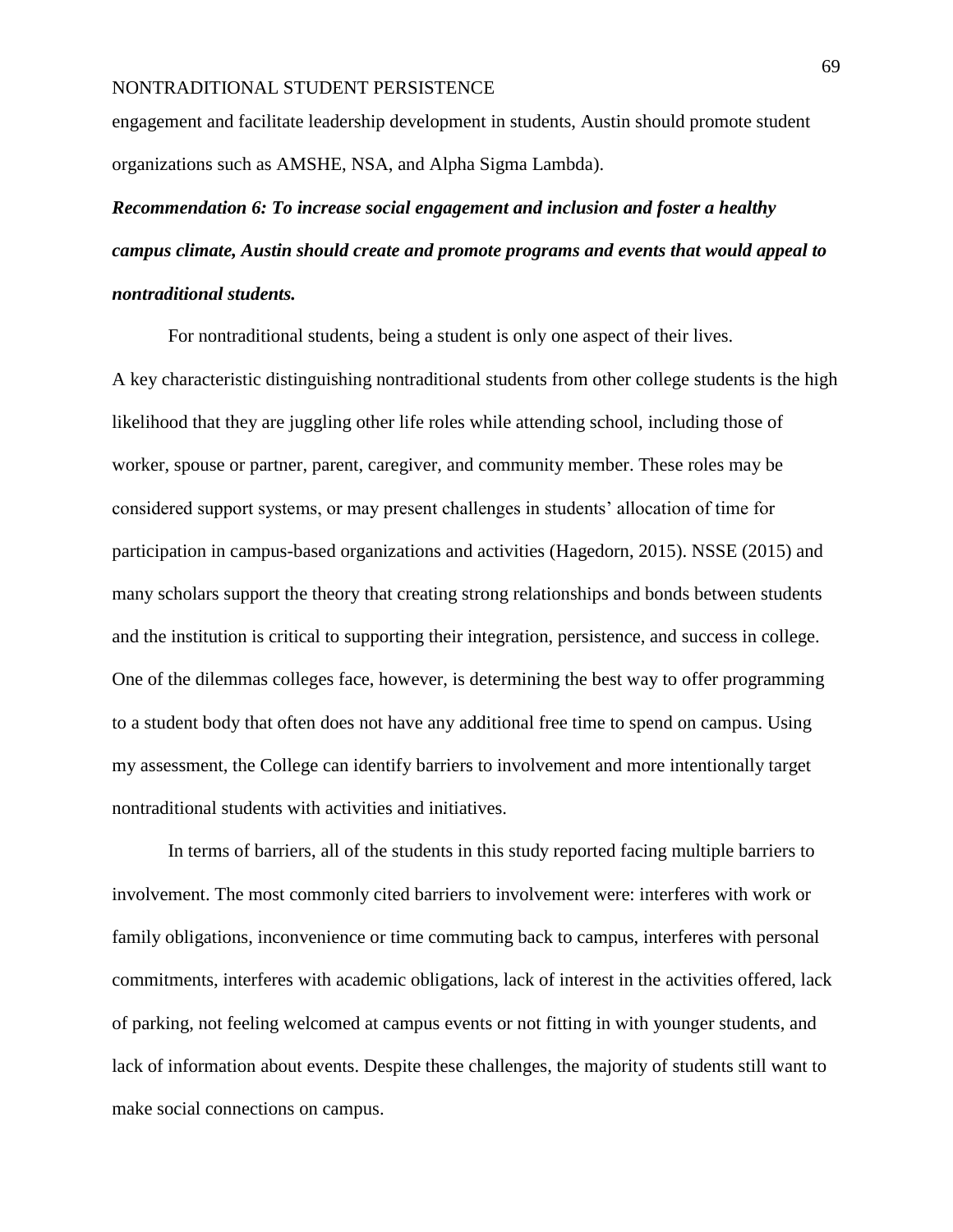When asked about how to improve involvement and make the campus more inclusive of their needs, the participants offered a number of ideas. The younger students shared that they desire social interaction, but they want a friend or group to attend events with. A younger nontraditional student expressed her difficulty with integrating into the campus community that is geared to resident students, stating "I go to school at night, work 40 hours per week, and am not your typical student, but I'm still young and I want friends at school." Several students expressed the feeling of "two different worlds" existing at Austin – one for the residential, younger students and one for the older, commuter night students - and felt that it was necessary to integrate both student populations. In an effort to integrate nontraditional students into the campus more effectively, the Office of Student Engagement and Involvement should invite a nontraditional student representative to fill a leadership position in both the Austin Student Council and the Austin Programming Board. These two student groups offer students leadership opportunities and develop campus programming. Further, the Office of Student Engagement should proactively invite students to on-campus activities and events tailored to adult students, and increase communication about social engagement opportunities. This would be an effective first step at integrating nontraditional students, in particular younger students.

Older students in the study expressed hesitation with becoming involved in campus activities, often noting that they had outside priorities that took precedence of their time. Lowcost or free events that involved the family were appealing to students with younger children. All of the focus group participants agreed that one strategy for increasing student involvement is requiring it for class. For example, one student shared that her business professor invited the career center advisor into class to discuss utilizing social media for job searches. The business students were then required to make follow up appointments with the career advisor to review their resumes. Another older student discussed a time when she was required to attend a play on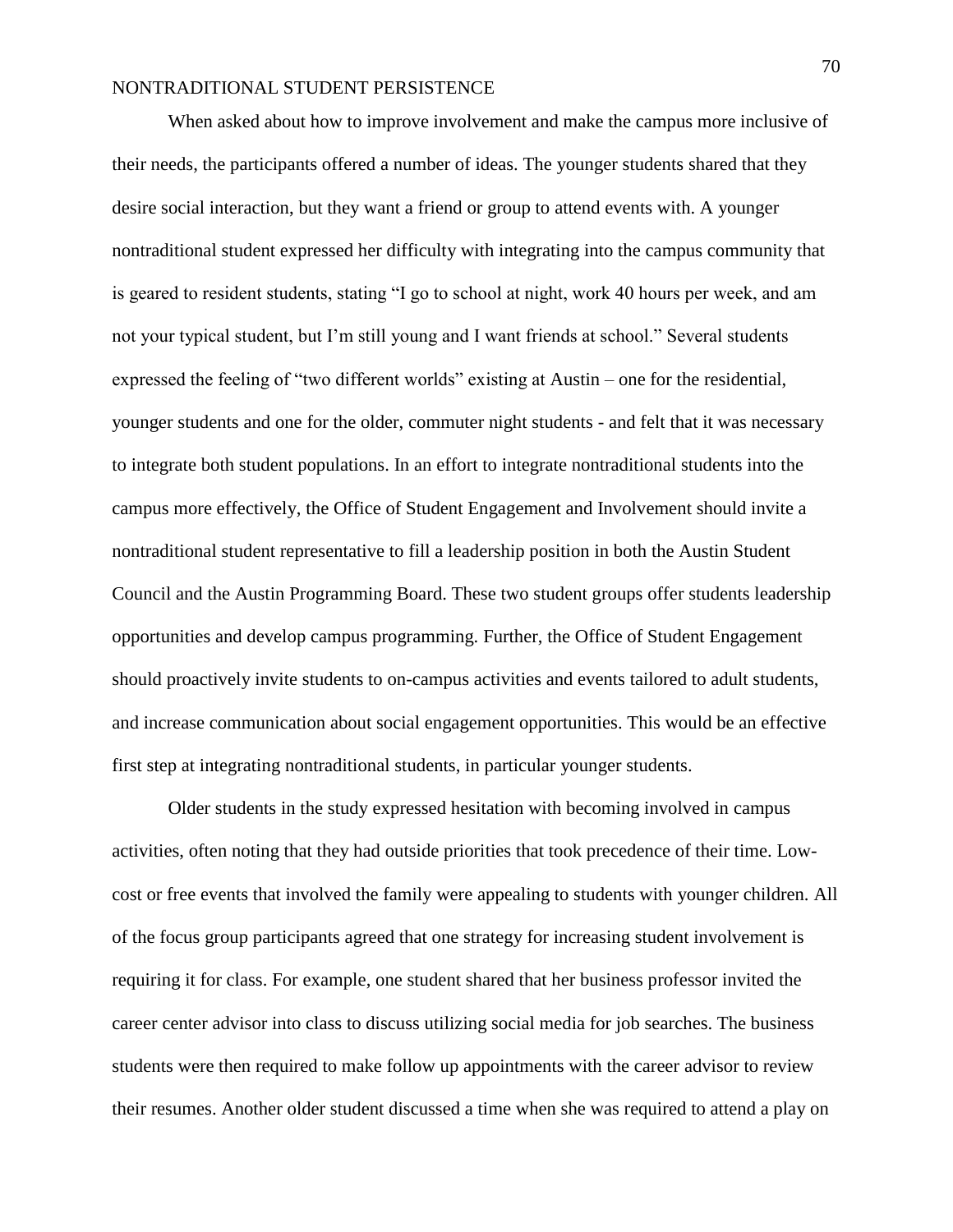campus and write a paper about the play for the class. She said that since all the students in class had to attend the same play, she felt happy because she was not attending the event alone. That involvement sparked an interest in her and she has since seen additional productions on campus with friends and family. With the cooperation of administrators and faculty members, threading co-curricular events into the curriculum would increase the participation of students who otherwise may not become involved in campus activities.

The University of Arkansas at Little Rock (n.d.) sponsors nontraditional student programming aimed at helping nontraditional students make a successful academic and social transition to the University. Some of the different social events throughout the year include Scholarship Workshops, Family Dinner & Movie Night, Alpha Sigma Lamda Honor Society Induction and meetings, and a First Generation Workshop. These programs are in line with the types of events the nontraditional students at Austin indicated an interest in. This programming strategy corresponds with Wang (2009) and Ishitani and McKittrick's (2010) research findings that increasing nontraditional student involvement and campus support increases their persistence, success, and degree attainment.

In order to promote a healthy campus climate where nontraditional students are warmly accepted and respected as vital campus members, Austin should sponsor a diversity campaign that celebrates the nontraditional students on campus. Some of the research participants in this study shared their experiences with being mistaken for faculty members by younger students on campus. These experiences led to the nontraditional students feeling "isolated" and "embarrassed". A campus diversity campaign would have two outcomes: 1) Increase sense of belonging for nontraditional students, especially older students; and 2) Educate the traditional, residential about the different types of students on campus. All diversity campaigns on campus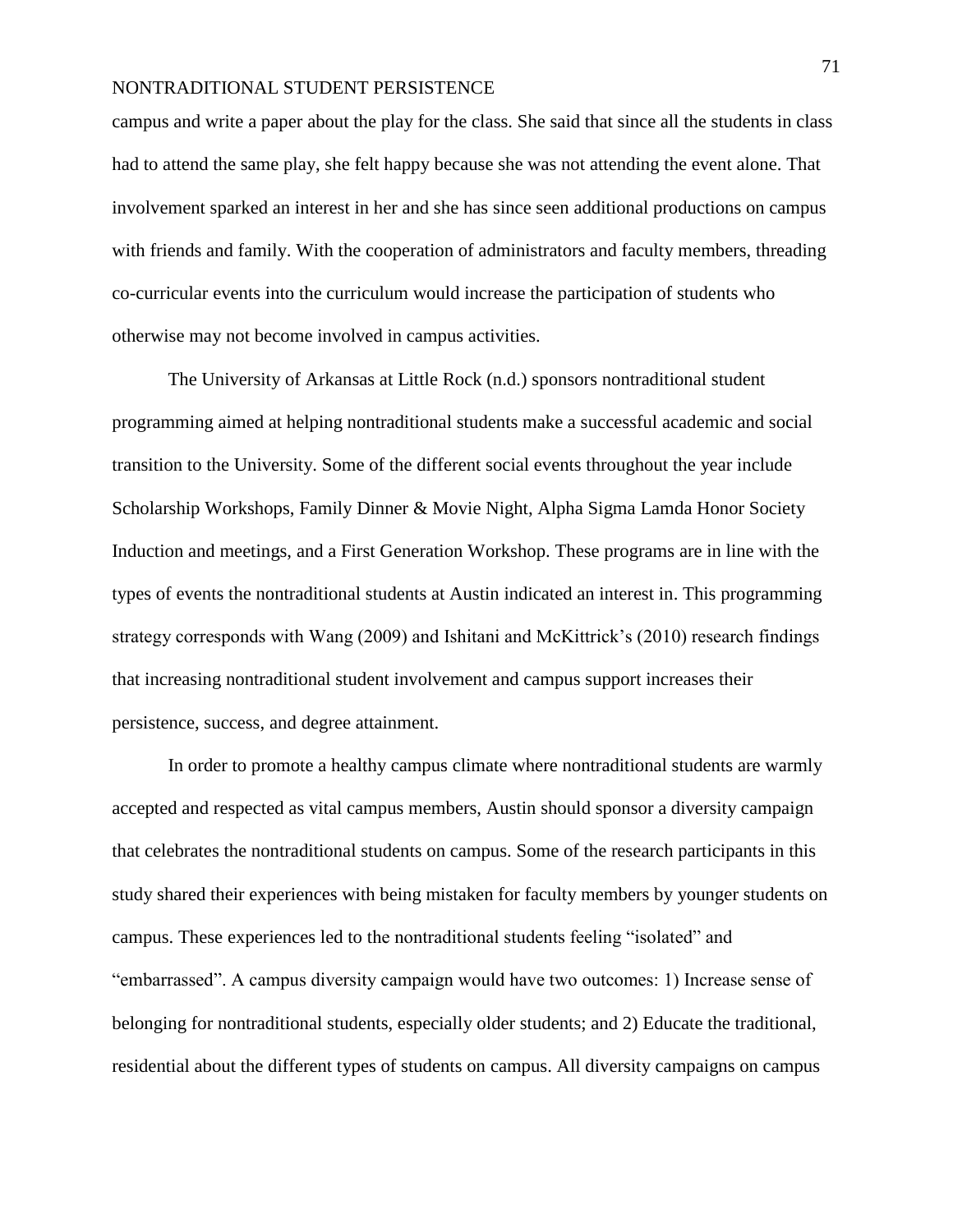should always include older students and commuter students. Otherwise, nontraditional students will continue to be marginalized.

ANTSHE (2016) and many colleges and universities host a Nontraditional Student Week the first week of November each year. During Nontraditional Student Week, Becker College's Center for Accelerated & Evening Studies (2013) hosts a programs from 5pm to 6:30pm Monday through Thursday in their Evening Studies Lounge. Each day there are a number of activities in the Lounge such as Meet the Dean, Cookies and Course Planning, Resume Review, and Let's Give Thanks. St. Joseph's University (2015) also celebrates Nontraditional Student Week. The Philadelphia Catholic university serves their nontraditional students free breakfast on Monday, gives out tee shirts and gifts throughout the week, hosts a family movie night, provides a professional networking night, and sponsors other events to celebrate their students. The Evening Studies Program should celebrate the nontraditional students at Austin by participating in Nontraditional Student Week. The diversity campaign for nontraditional students could be rolled into the programming for Nontraditional Student Week.

#### **Conclusion**

In summary, colleges and universities face rapid changes in enrollment trends, demographics, and an increasing demand for accountability from the public and government. In American higher education, upwards of 80% of students can be classified as nontraditional (Kazis, et. al., 2007). Despite ever increasing numbers of nontraditional students enrolling in higher education, most are not attaining degrees. In fact, only about one-third of nontraditional students earn a college degree within six to eight years after enrolling (NSCRC, 2014). As more and more students seek alternative ways to achieve their baccalaureate education and finance costly tuition, institutional leaders are required to confront the challenge of how best to serve nontraditional students on campus. There is not a simple solution, but nonetheless, nontraditional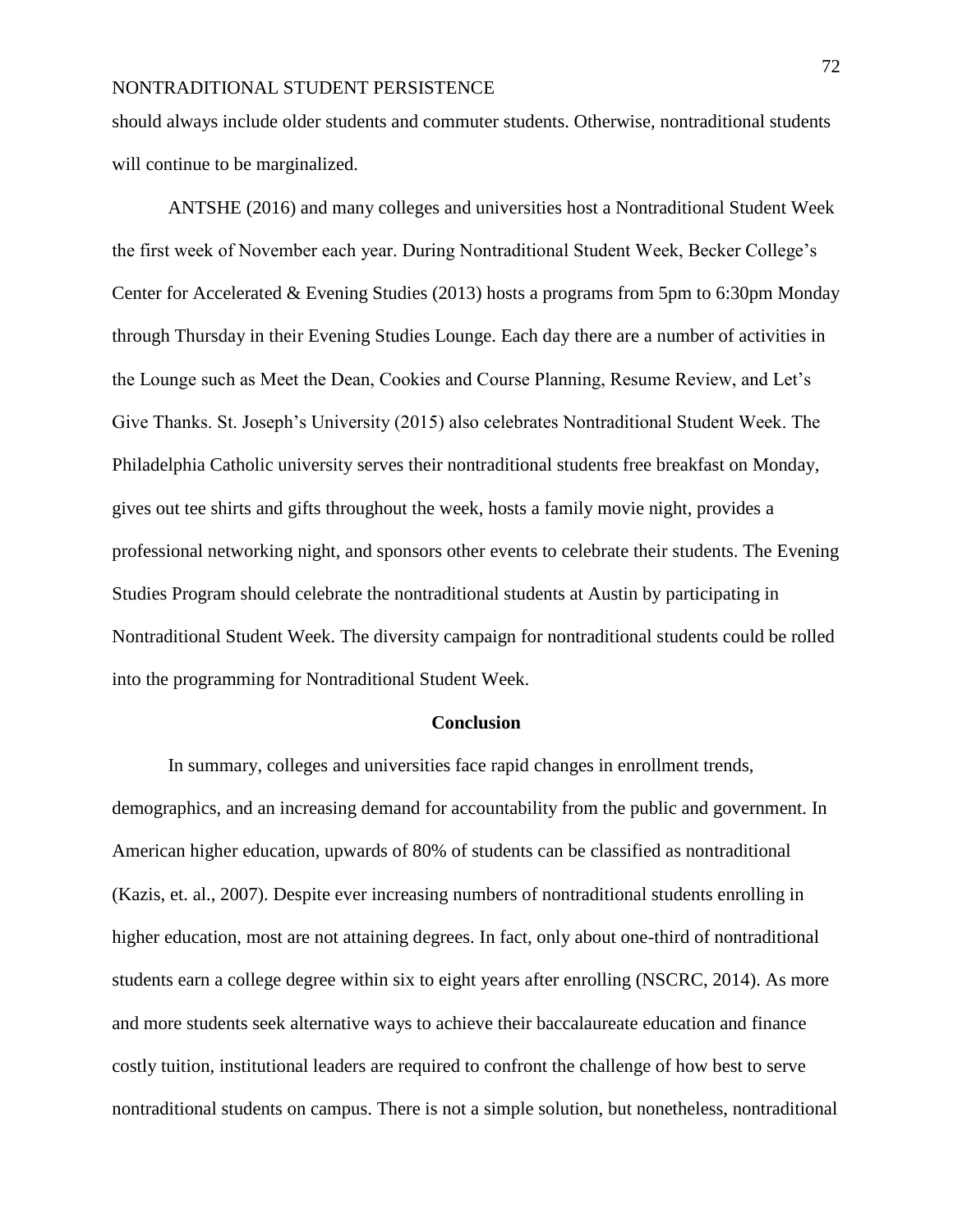students should be intentionally immersed into the entire campus population through institutional policies and practices. Integration and inclusion of nontraditional students will require putting students first and changing current institutional paradigms to reflect one that considers the needs of all college students. Institutions of higher education need to examine what factors influence nontraditional students' persistence in college and how they can foster success for this large student body.

In assessing factors for persistence of nontraditional students at Austin, I hoped to bring awareness to the needs of this growing student population. According to my literature review, nontraditional students face situational, institutional, and dispositional barriers in their academic pursuits. Scholars disagree whether nontraditional student engagement can be defined by the same parameters as the ones used for traditional students. Adults students are expected to integrate into an, in many ways, outmoded youth-centered campus culture, and because of a lack of support on campus or a hostile campus climate, many nontraditional students do not feel like they belong or are welcome in the campus community. These feelings lead to a decrease in persistence and success.

Based on my research findings, I proposed recommendations that can be used to increase nontraditional student persistence and success through enhancing existing policies, programs, and services at Austin. These recommendations included strategies to improve communication, increase academic and social engagement, and strategies to foster sense of belonging and create a warmer campus climate for nontraditional students on campus. Nontraditional students do not have the same lived experience as traditional students on campus, so it is imperative that Austin examines the one-size-fits-all approach to student success, and better align their mission and strategy to engage, encourage, and enlighten *all* students on campus. Austin's patron Saint Augustine, as cited by Villanova University Professional Studies (2016), envisioned learning as a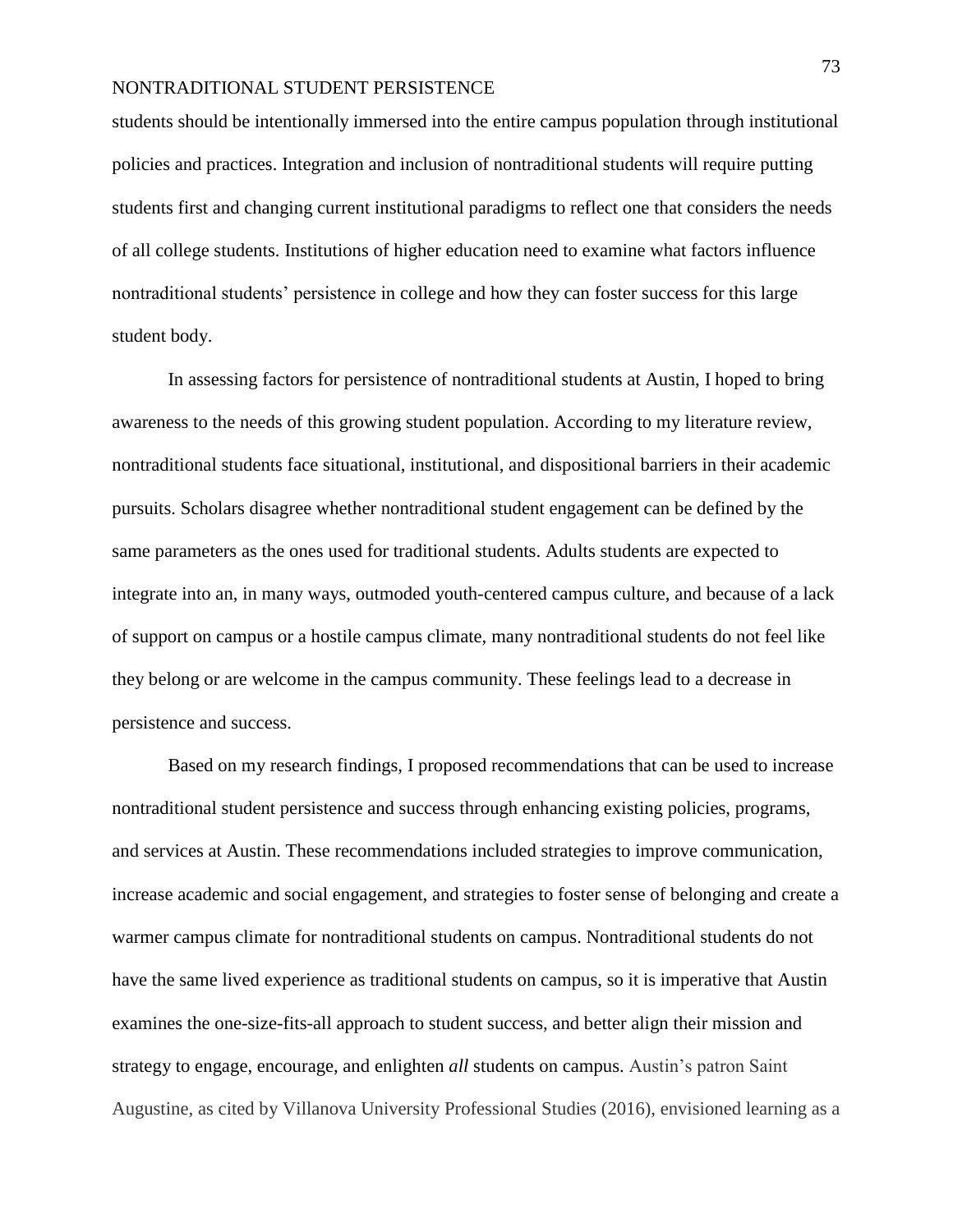shared compassion, "for this feeling of compassion is so strong that, when our listeners are touched by us as we speak and we are touched by them as they learn, each of us comes to dwell in the other…" And so it should be in the classrooms and on campus.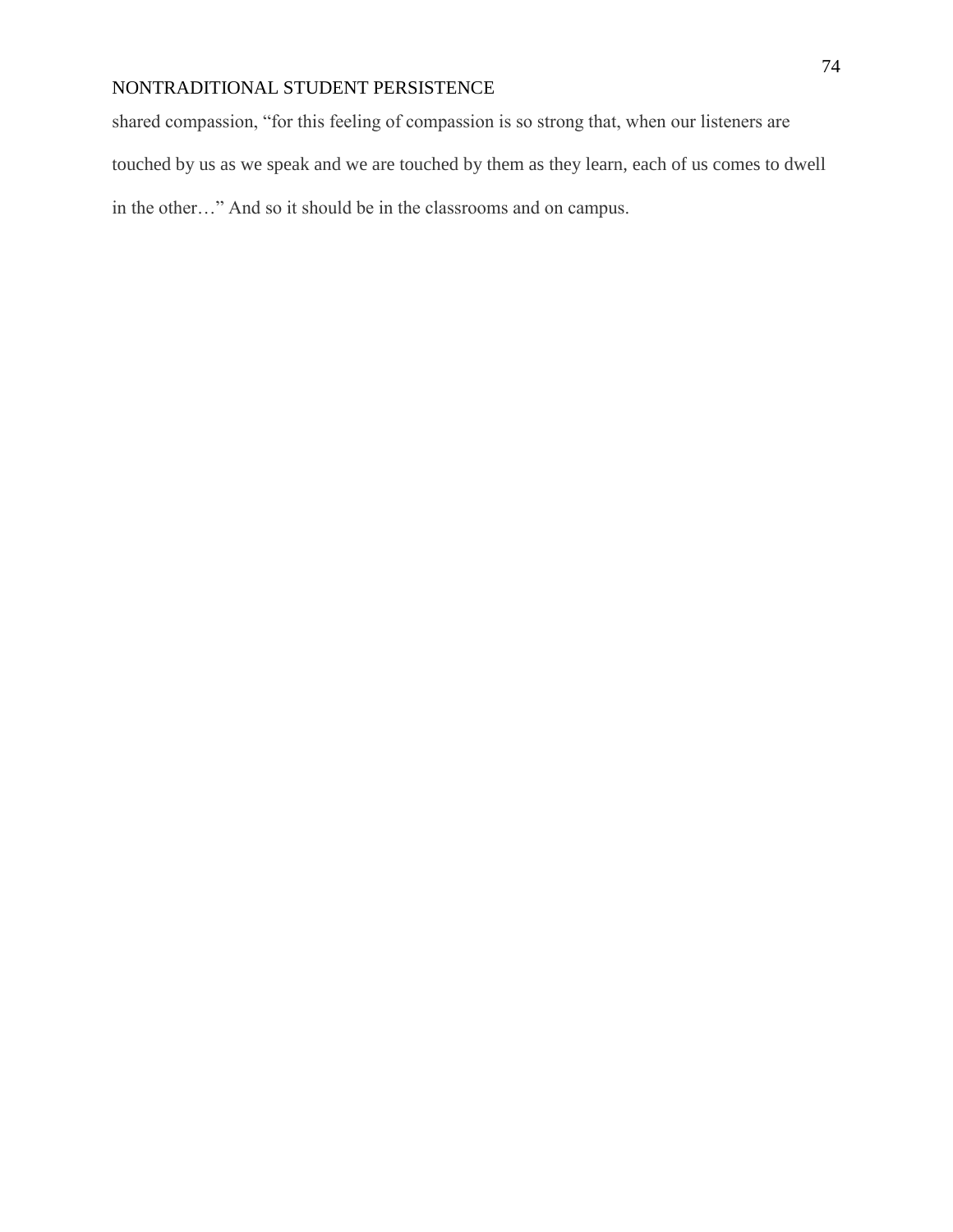#### **References**

- Association for Nontraditional Students in Higher Education (ANTSHE). (2016). *Home page.* Retrieved from http://www.myantshe.org/
- Becker College. (2013). *Nontraditional student week flyer*. http://www.becker.edu/events/wpcontent/uploads/2013/11/NontraditionalStudentWkBrochure-11-4-13b.pdf?5926f1
- Berger, J.B. & Malaney, G.D. (2003). Assessing the transition of students from community colleges to a university. *NASPA Journal* 40 (4), 1-23.
- Bristol Community College. (2016). *New student orientation.* Retrieved from http://bristolcc.edu/calendar/EventList.aspx?fromdate=9/2/2015&todate=9/2/2015&displa y=Day&type=public&eventidn=4764&view=EventDetails&information\_id=18765
- Cross, K. P. (1981). *Adults as learners: Increasing participation and facilitating learning*. San Francisco, CA: Jossey-Bass.
- De Sousa, D. J. (2005). *Promoting student success: What advisors can do* (Occasional Paper No. 11). Bloomington, IN: Indiana University Center for Postsecondary Research.
- Ellis, B. J. (2013). Older undergraduate students bringing years of experience to university studies: Highlights, challenges and contributions. *Australian Journal of Adult Learning*, *53*(3), 351-374.
- Goodenow, C. (1993). The psychological sense of school membership among adolescents: Scale development and educational correlates. *Psychology in the Schools, 30*, 70-90.
- Griffin, K.A. & Gilbert, C.K. (2015). Better transitions for troops: An application of Schlossberg's Transition Framework to analyses of barriers and institutional support structures for student veterans. *The Journal of Higher Education, 1*(71), 71-97.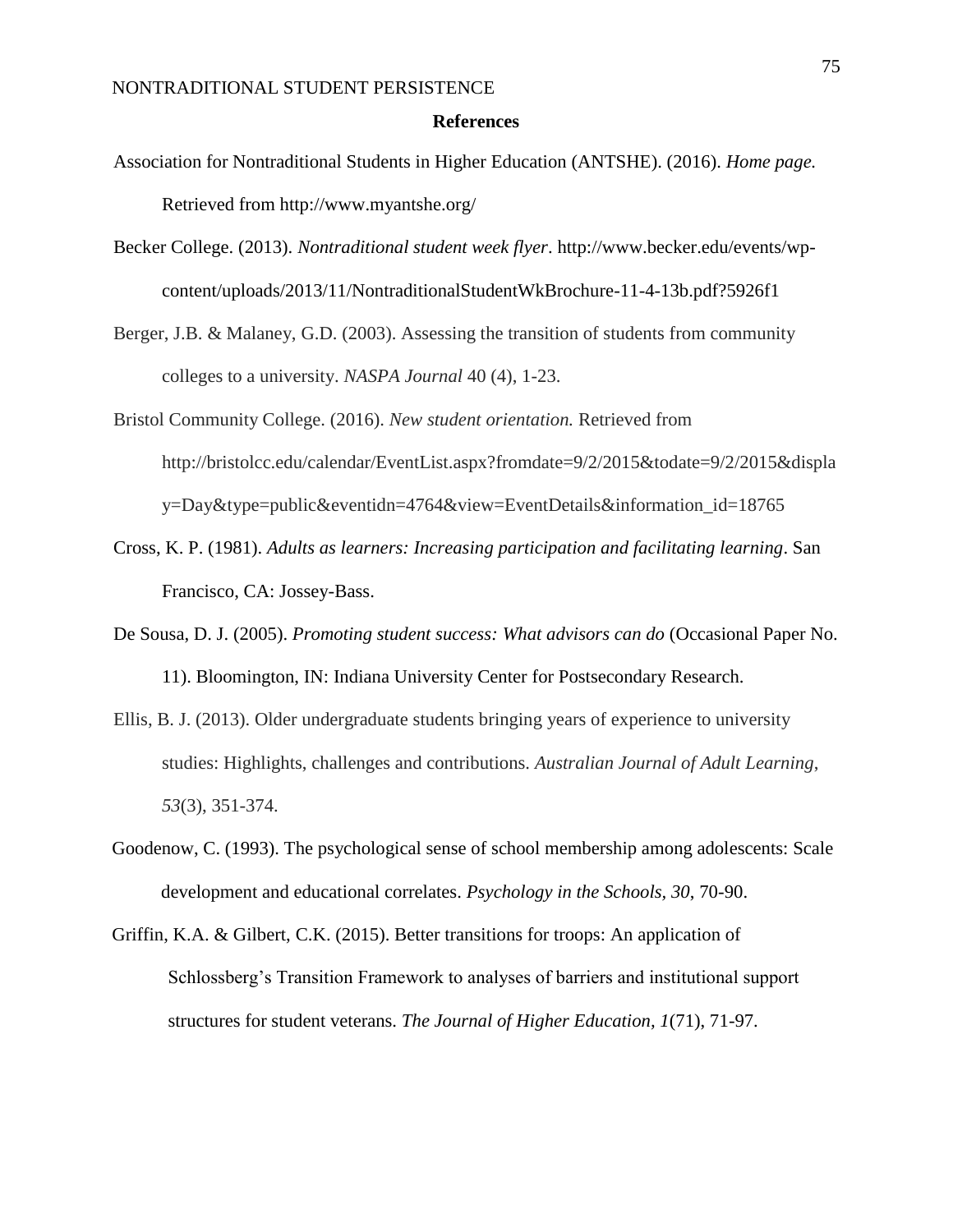- Hagedorn, L.S. (2015). Engaging returning adult learners in community colleges. In Quaye, S. & Harper, S. *Student Engagement in Higher Education: Theoretical Perspectives and Practical Approaches for Diverse Populations,* (307-321). New York, NY: Routledge.
- Horn, L. (1996). *Nontraditional undergraduates, trends in enrollment from 1986 to 1992 and persistence and attainment among 1989–90 beginning postsecondary students* (NCES 97–578). U.S. Department of Education, NCES. Washington, DC: U.S. Government Printing Office.
- Hurtado, S., & Carter, D.F. (1997). Effects of college transition and perceptions of the campus racial climate on Latino college students' sense of belonging. *Sociology of Education, 70*, 324-345. doi: 10.2307/2673270
- Ishitani, T.T. & McKittrick, S. A. (2010). After transfer: The engagement of community college students at four-year collegiate institution. *Community College Journal of Research and Practice, 34*(7), 576-594.
- Jacoby, B. (2015). Engaging commuter and part-time students. In Quaye, S. & Harper, S. *Student Engagement in Higher Education: Theoretical Perspectives and Practical Approaches for Diverse Populations,* (289-305). New York, NY: Routledge.
- Kassworm, C.E. (Winter, 2008). Emotional challenges of adult learners in higher education. *New Directions for Adult and Evening Studies*, vol. 120. doi: 10.1002/ace.313
- Kazis, R., Callahan, A., Davidson, C., McLeod, A., Bosworth, B., Choitz, V., & Hoops, Adult Learners in Higher Education: Barriers to Success and Strategies to Improve Results. [Research paper]. March 2007. *Employment and Training Administration*[.](http://files.eric.ed.gov/fulltext/ED497801.pdf) <http://files.eric.ed.gov/fulltext/ED497801.pdf>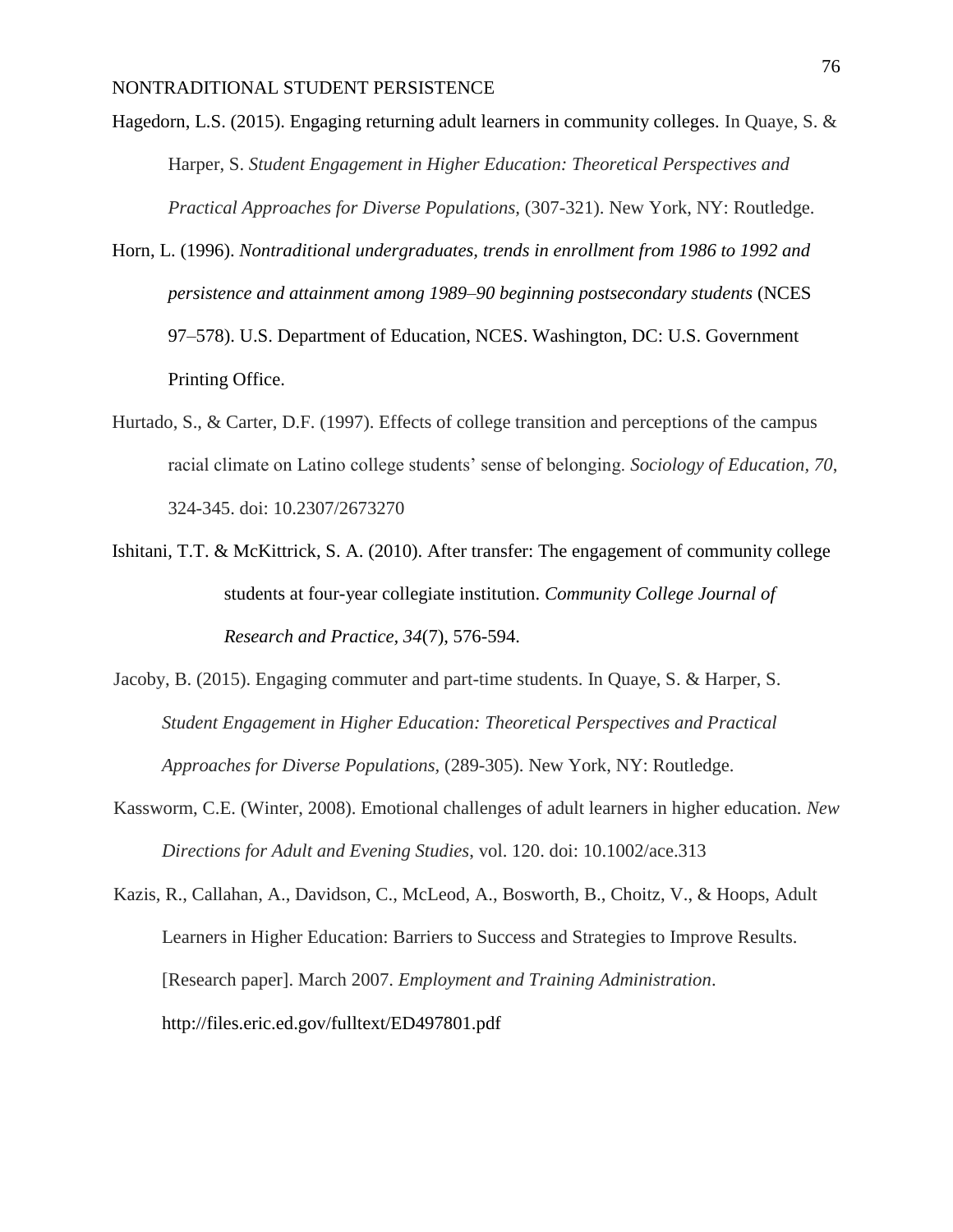- Kezar, A.J., Walpole, M. & Perna, L.W. (2015). Engaging low-income students. In Quaye, S. & Harper, S., *Student Engagement in Higher Education: Theoretical Perspectives and Practical Approaches for Diverse Populations* (237-255). New York, NY: Routledge.
- Knowles, M.S. (1980). *The modern practice of adult education: From pedagogy to andragogy* (2nd ed.). New York, NY: Cambridge Books.
- Kuh, G.D. (2003). What we're learning about engagement from NSSE. *Change* (March/April, 2003), 24-32. Retrieved from

https://www.tru.ca/\_\_shared/assets/Kuh\_2003\_What\_We\_re\_Learning23688.pdf

Kuh, G.D. & Manning, K. (2005). *Promoting student success: Making place matter to student success* (Occasional Paper No. 13). Bloomington, IN: Indiana University Center for Postsecondary Research. Retrieved from

http://nsse.indiana.edu/institute/documents/briefs/DEEP%20Practice%20Brief%2013%20 Making%20Place%20Matter%20to%20Student%20Success.pdf

- Kuh, G.D. (Winter, 2007). What student engagement data tell us about college readiness. *AASCU's Peer Review 9(1).* Retrieved from https://www.aacu.org/publicationsresearch/periodicals/what-student-engagement-data-tell-us-about-college-readiness
- Lester, J., Brown Leonard, J., & Mathias, D. (2013). Transfer student engagement: Blurring of social and academic engagement. *Community College Review 41*(3), 202-222. doi: 10.1177/0091552113496141
- Merriam, S.B., Caffarella, R.S., & Baumgartner, L.M. *Learning in adulthood: A comprehensive guide*. San Francisco, CA: Jossey-Bass.
- Mertens, D.M. (2015). *Research and Evaluation in Education and Psychology*. Thousand Oaks, CA: Sage.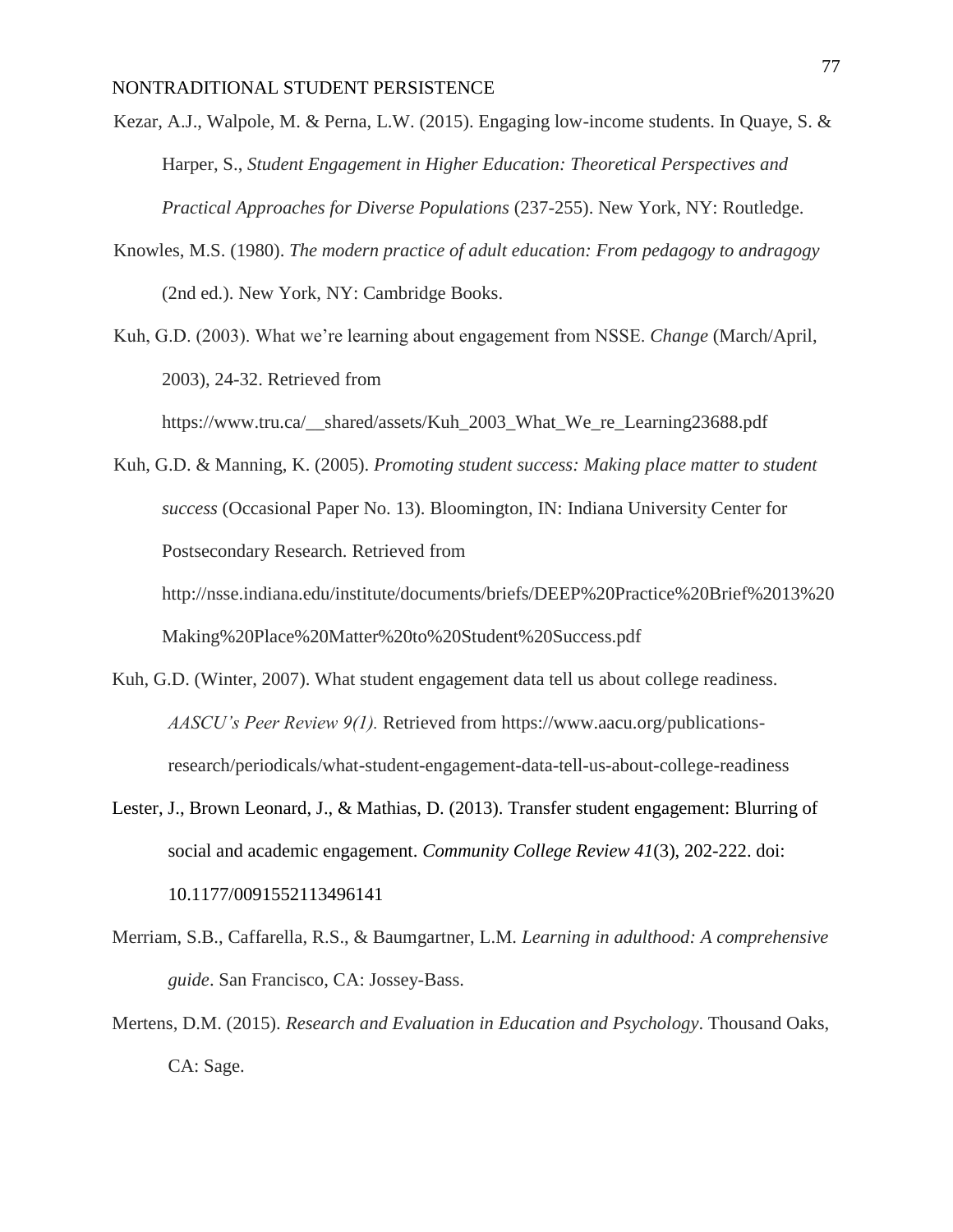- National Center for Education Statistics (NCES). (2015). *Definitions and data*. Retrieved from https://nces.ed.gov/pubs/web/97578e.asp
- National Student Clearinghouse Research Center (NSCRC). (2014). *Completing college: A national view of student attainment rates*. Retrieved from

https://nscresearchcenter.org/signaturereport8/

- National Survey of Student Engagement (NSSE) (2015). *About*. Retrieved from http://nsse.indiana.edu/html/about.cfm
- National Survey of Student Engagement (NSSE). (2015). *Survey instrument*. Retrieved from http://nsse.indiana.edu/html/survey\_instruments.cfm
- Navarre-Cleary, M., & Wozniak, K. Veterans as adult learners in composition courses. *Composition Forum*, 28.
- Olivas, M. A. (2011). If you build it, they will assess it (or, an open letter to George Kuh, with love and respect). *The Review of Higher Education 35* (1), 1-15. doi: 10.153/rhe.2011.0032
- Patton, L.D., Harris, J.C., Ranero-Ramirez, J., Villacampa, I., & Lui, J. (2014). Engaging undergraduate women of color. In Quaye, S. & Harper, S., *Student Engagement in Higher Education: Theoretical Perspectives and Practical Approaches for Diverse Populations* (37-54). New York, NY: Routledge.
- Pelletier, S.G. (2010). Success for adult students. *Public Purpose Magazine*. Retrieved from http://www.aascu.org/uploadedFiles/AASCU/Content/Root/MediaAndPublications/Publi cPurposeMagazines/Issue/10fall\_adultstudents.pdf
- Rendón, L. (1994). Validating culturally diverse students: Toward a new model of learning and student development. *Innovative Higher Education, 19*(1). (33-51).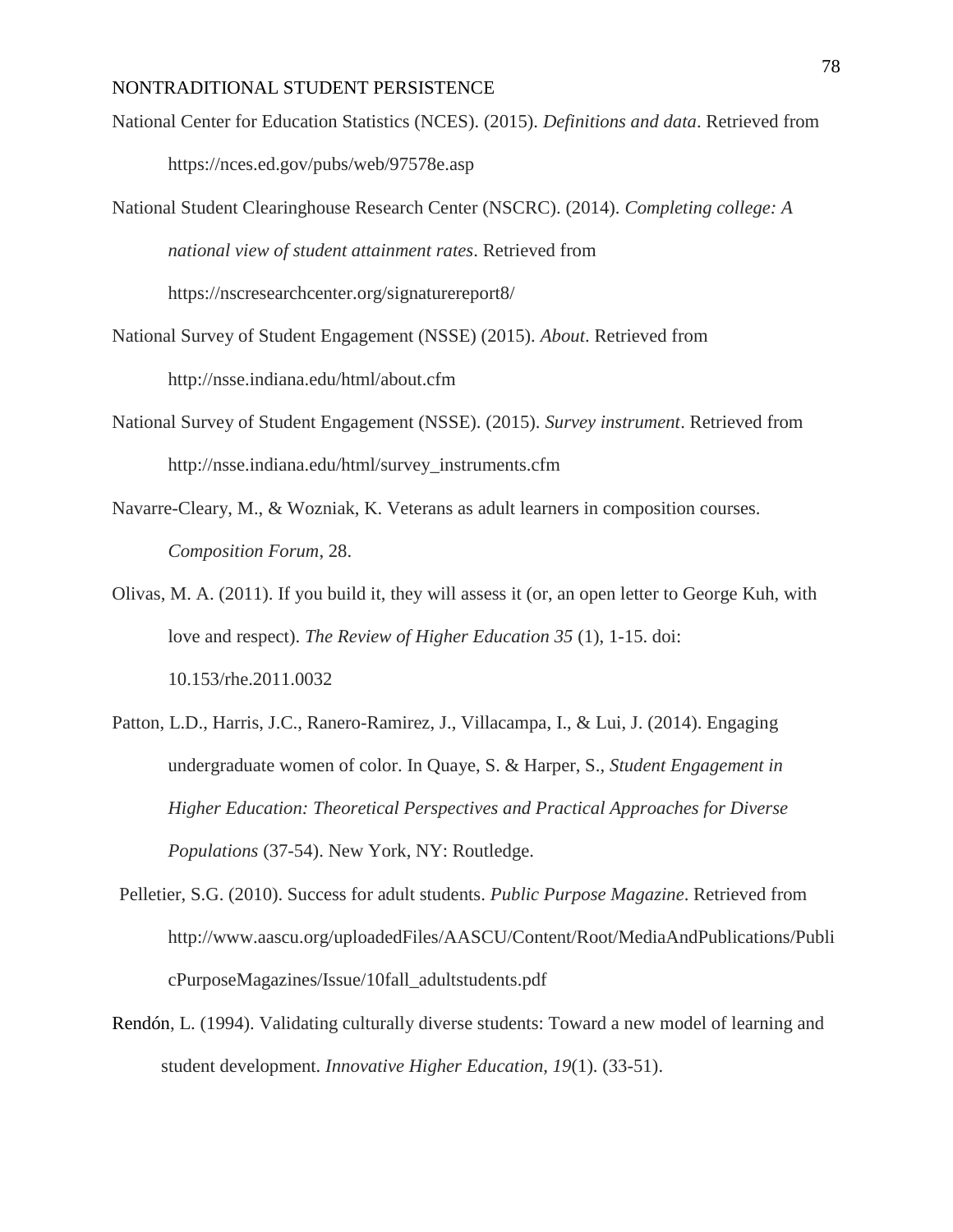Ross-Gordon, J.M. (Winter, 2011). Research on adult learners: Supporting the needs of a student population that is no longer nontraditional. *AACU's Peer Review 13*(1). Retrieved from http://www.aacu.org/publications-research/periodicals/research-adult-learnerssupporting-needs-student-population-no

Saldana, J. (2012). *The coding manual for qualitative researchers* (2nd ed.) London, U.K.: Sage.

- Schlossberg, N.K. (1989, April). *Mattering and marginality: A life span approach*. Paper presented at the annual meeting of the American Psychological Association, Los Angeles, CA.
- Seidman, I. (2006). *Interviewing as qualitative research: A guide for researchers in education and the social sciences* (3 rd ed.). New York, NY: Teachers College Press.
- Sims, C. H., & Barnett, D. R. (2014). Devalued, misunderstood, and marginalized: Why nontraditional students' experiences should be included in the diversity discourse. *Online Journal for Workforce Education and Development*, *7*(1).
- St. Joseph's University (2015). *Nontraditional student week.* Retrieved from http://www.sju.edu/int/academics/pls/resources/NTSW\_2012\_JP103112.pdf
- Starfish (2016). *Advising*. Retrieved from http://www.starfishsolutions.com/home/starfish-byuser-role/advising/
- Strange, C.C. & Banning, J.H. (2001). *Educating by design: Creating campus learning environments that work*. San Francisco, CA: Jossey – Bass.
- Tinto, V. (1993). *Leaving college: Rethinking the causes and cures of student attrition* (2nd ed.). Chicago, IL: University of Chicago Press.
- Tinto, V. (1997). Classrooms as communities: Exploring the educational character of student persistence. *The Journal of Higher Education*, *68* (6), 599-623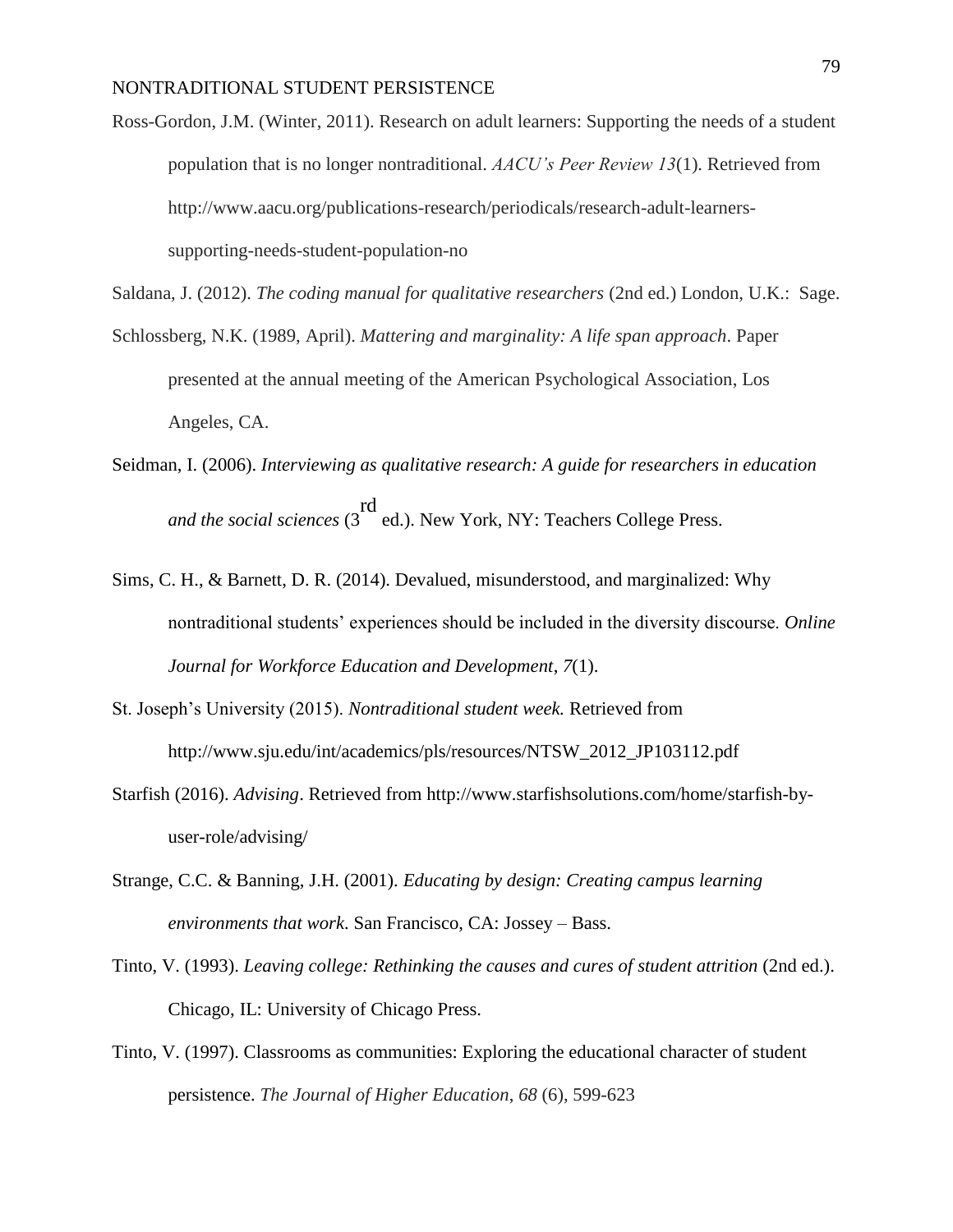- Townsend, R., & Delves, M. (2009). Tree changes or wholesale changes: The role of adult education in transitions in region life. *Rural Society, 19* (2), 96-105.
- Townsend, B.K. & Wilson, K. (2006). "A hand hold for a little bit": Factors facilitating the success of community college transfer students to a large research university. *Journal of College Student Development, 47*(4), 439-456.
- University of Arkansas. (n.d.). *Nontraditional student programs*. Retrieved from http://ualr.edu/campuslife/ntsp/about-non-traditional-student-programs/
- University of California (2014). Campus climate report. Retrieved from http://www.universityofcalifornia.edu/diversity/documents/07-campus\_report.pdf
- University of Maine (n.d.). Nontraditional student association. Retrieved from http://umaine.edu/nontradassociation/
- University of North Carolina at Charlotte (1996). *Campus climate survey project*. Retrieved November 1, 2015, from http://www.uncc.edu/stuaffairs/climate.htm
- University of North Carolina at Charlotte (2016). *SOAR transfer students*. Retrieved from http://unccdso.uncc.edu/org/soar/fall\_transfer\_student
- U.S. Department of Veterans Affairs (VA). (2015). *Education and training*. Retrieved from http://www.benefits.va.gov/gibill/
- Villanova University (2016). *Professional Studies*. Retrieved from https://www1.villanova.edu/villanova/professionalstudies/dean.html
- Wang, X. (2009). Baccalaureate attainment and college persistence of community college transfer students at four-year institutions. *Research in Higher Education*, 50(6), 570-588.
- Weber State University (2016). *Nontraditional student center*. Retrieved from http://www.weber.edu/nontrad/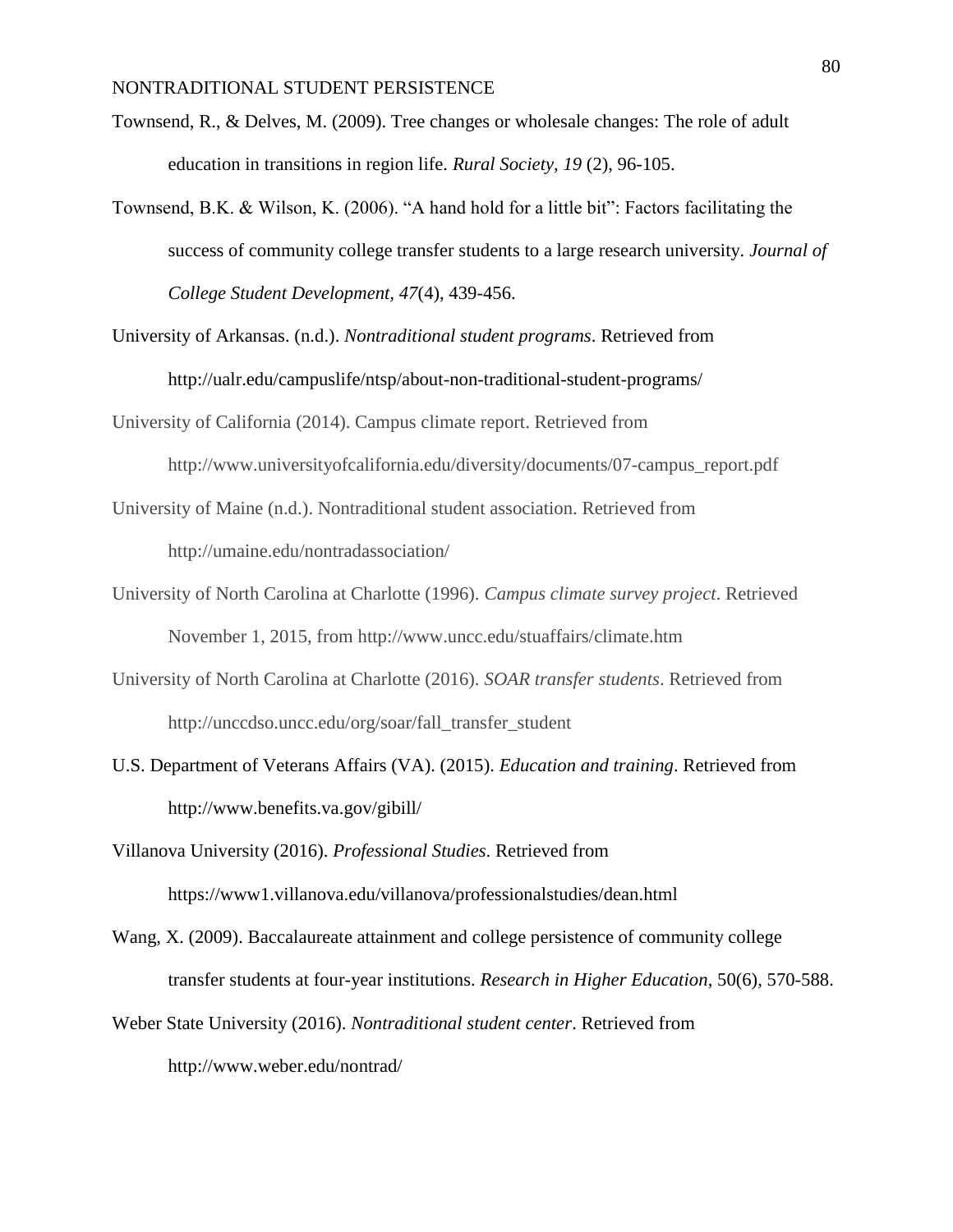Widener University (2016). *Student success and retention*. Retrieved from

http://www.widener.edu/academics/support/success/default.aspx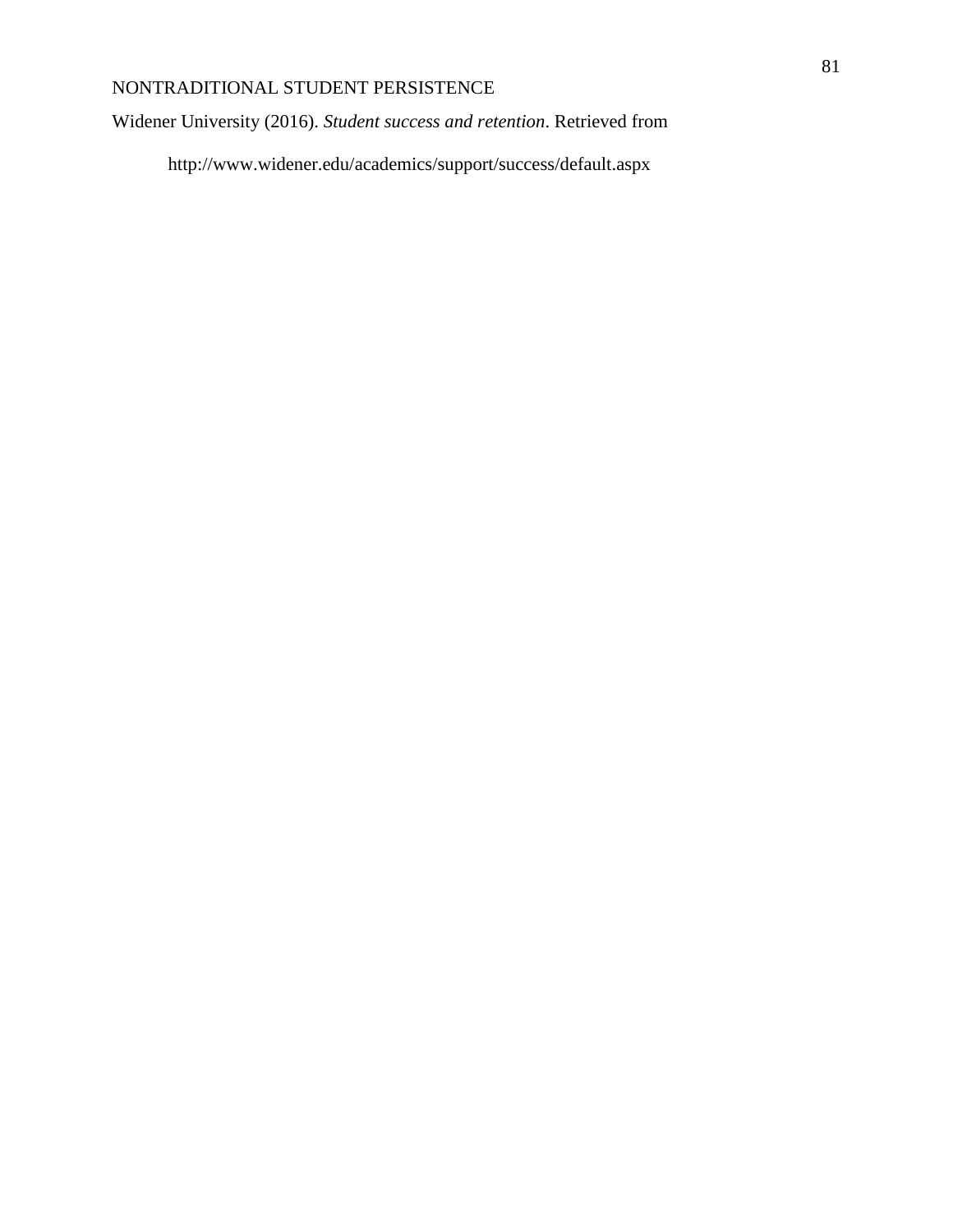#### **Appendix A**

#### Email Survey

### \*required questions

#### **DESCRIPTORS**

1. Please check all that apply to you \*

 $\Box$  I am over the age of 24

 $\Box$  I am a parent

 $\Box$  I care for an aging parent(s) or another person

 $\Box$  No one can claim me as a dependent

 $\Box$  I do not live on campus

 $\Box$  I am a veteran or service member

 $\Box$  I transferred from another institution

 $\Box$  I delayed entry to college for 4 or more years, or I re-enrolled after a 4+ year break

 $\Box$  I work part time to support my education

 $\Box$  I work full time to support my education

2. What is your gender?\* Male Female Write in answer

3. What program are you enrolled in\* Education and Civic Leadership Business Administration Liberal Arts I am not enrolled in a program at this time Write in other choice

4. This semester I am taking\* 12 or more credits 8 credits 4 credits I am not currently taking any credits this semester

5. As a student at this institution, I have earned\* 0-27 credits 28-59 credits 60-91 credits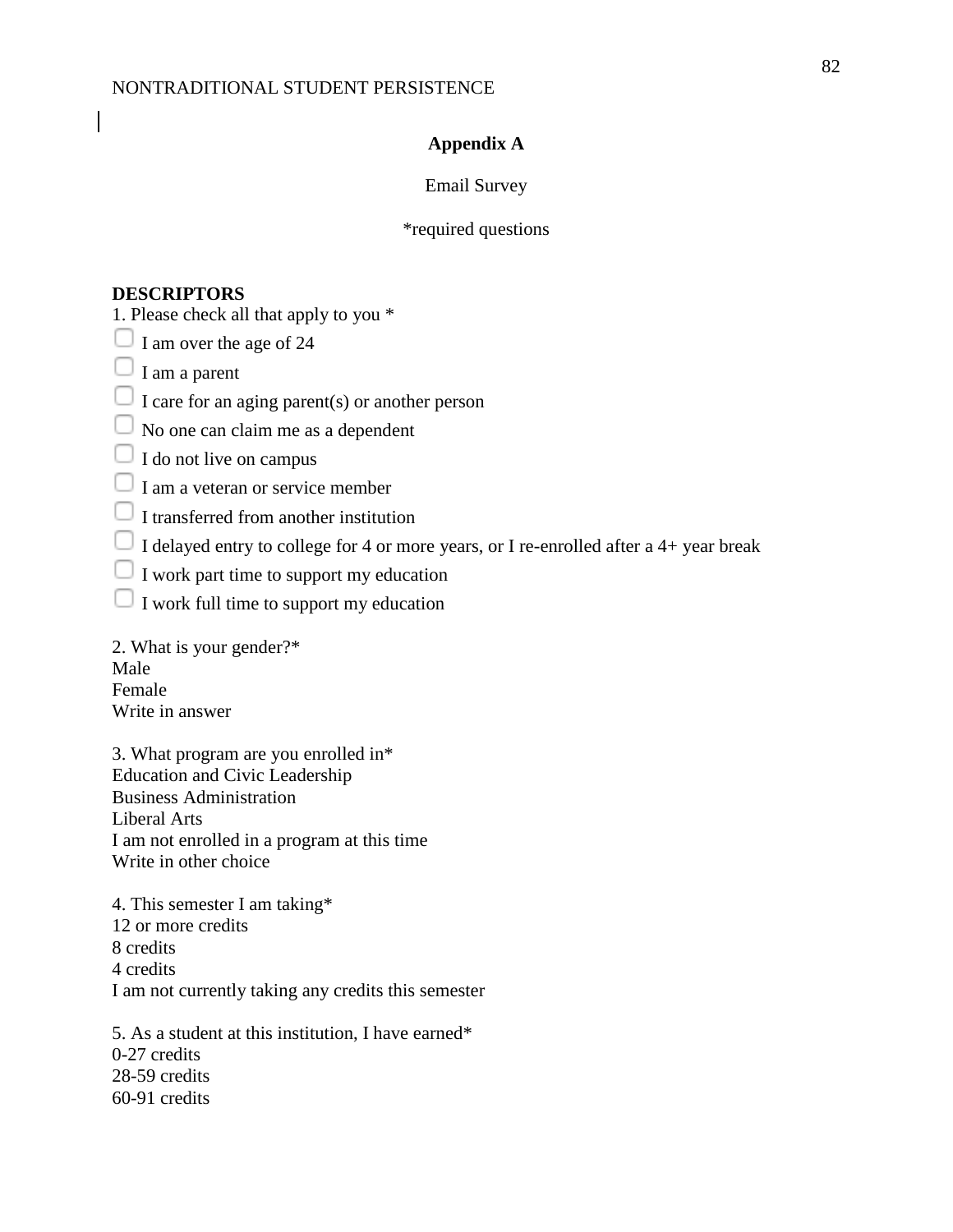92+ credits

6. On average, how many minutes, on average, does your commute to campus take, each way? Check one. \* 5-15 minutes 15-30 minutes 30-45 minutes 45-60 minutes More than 60 minutes

**ACADEMIC ENGAGEMENT**: This set of questions concerns your academics at the College. Please respond to each question as best as you can.

7. Please respond to the following using the scale of "frequently", "occasionally", or "never."\* I have spoken to faculty members about course-related information I have discussed personal concerns or problems with a faculty member I have discussed career plans with a faculty member I have met informally with a faculty member on a project or paper My professors are available to answer questions outside of class My professors encourage me to interact in classroom activities My professors take an interest in my well-being and academic success I feel academically challenged by my professors

8. Are you interested in any of these academic opportunities through the College? Check all that apply \* Academic club or organization

Academic research project or internship **Conferences** Service-learning experience Study abroad Write-in response

9. Are you satisfied with your academic experience at this institution? \* Yes  $N<sub>0</sub>$ 

10. How can (institution name) better assist you in your academically? Open text box

**SOCIAL ENGAGEMENT:** This next set of questions asks you about how you interact socially on campus.

11. Please respond to the following using a scale of "frequently", "occasionally", or "never."\*

I have made friends with students in my classes

I have made friends with other students on campus

I have made friends with students whose age, race, interests, or personal values are different than mine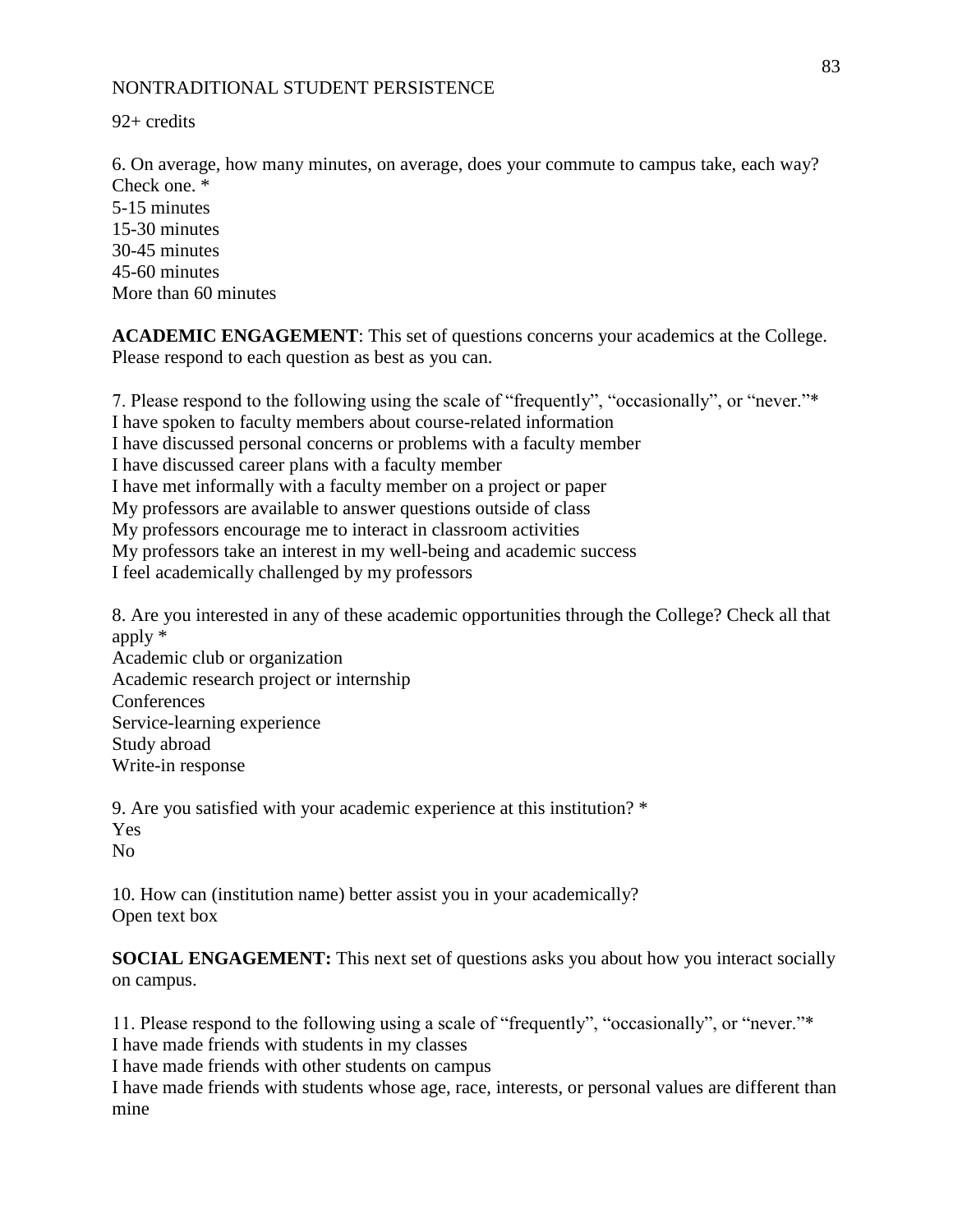I have met with my classmates for social interactions I have met with my classmates to work on class assignments together

12. It is important to me to make social connections with other students on campus\* Yes No

13. I spend time on campus (outside of class) involved in co-curricular or co-curricular activities\* Yes

No

14. (Skip logic) How much time do you spend on campus involved in co-curricular activities or attending campus events?\* More than 8 hours per week 5-8 hours per week 2-5 hours per week 1-2 hours per week Less than one hour per week

15. (Skip logic) What are the reasons that you do not spend time on campus involved in cocurricular activities? Check all that apply.\* Inconvenience of commuting back to campus Lack of parking Interferes with academic obligations Interferes with work Interferes with personal commitments Interferes with family obligations Lack of interest in the activities Write-in other reason

16. What kinds of social activities or programs would you like to become involved with at the College? Open text box

17. Are you aware that students receive free or low-cost tickets to Rogers Center events and athletic events? Yes

No

18. Are you satisfied with the social aspects of your educational experience? \* Yes No

19. (Skip logic) What can (institution name) do to improve the social aspects of college for you?\* Open text box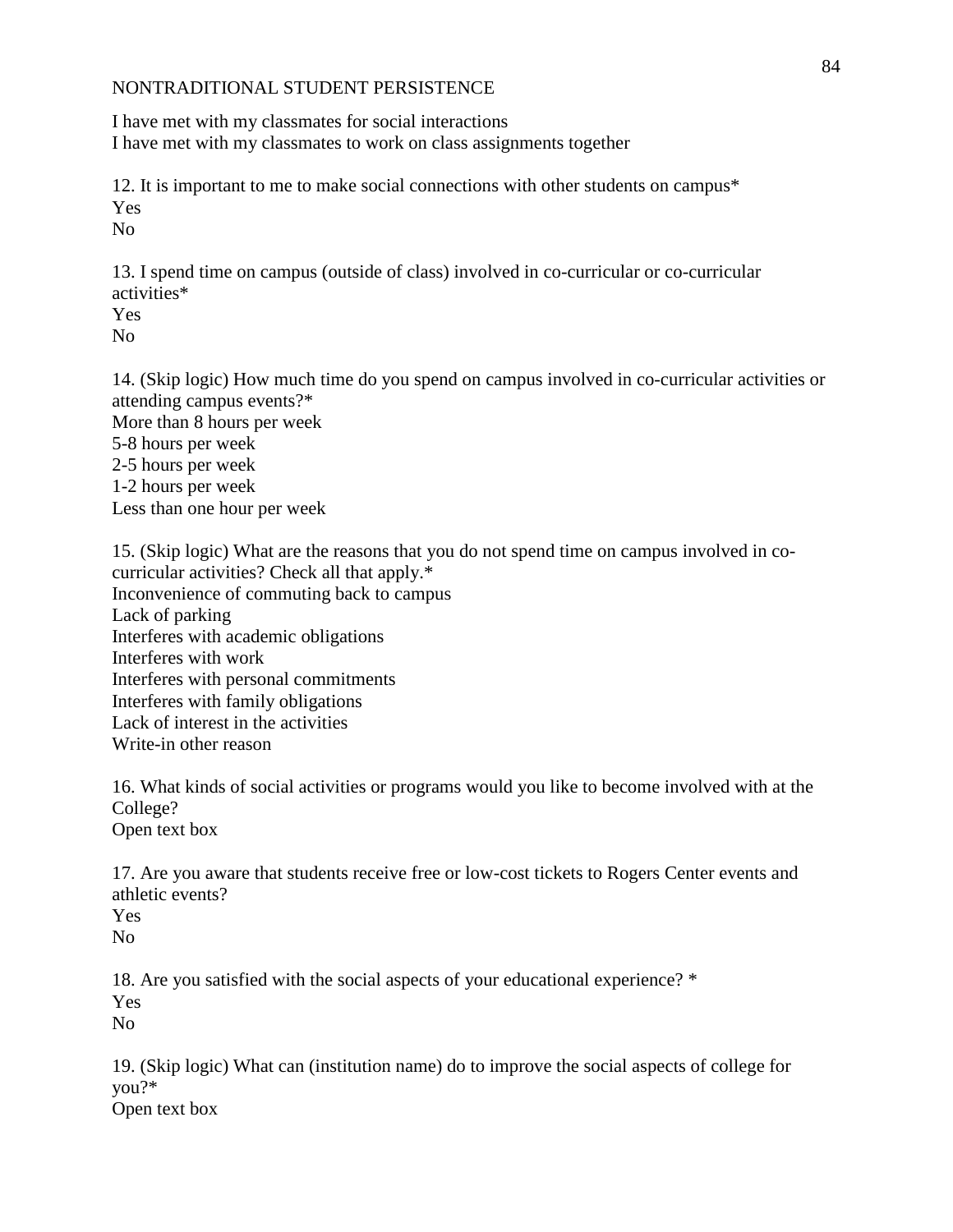**CAMPUS COMMUNITY**: These questions relate specifically to your sense of the campus community and your sense of belonging and inclusion.

20. There are places I can go on campus to study that are specifically dedicated to nontraditional students\*

Yes

No

21. Where do you go on campus to relax, or meet with other students or friends?\* Open text box

22. I am proud to be a student at this college\* Yes No

23. (Skip logic) Please share the reason you do not feel proud to be a student at (institution name)

Open text box

24. Do you feel (institution name) does a good job at supporting and including nontraditional students? \*

Yes

No

25. What suggestions do you recommend to help the college be more supportive, welcoming, and inclusive to nontraditional students?\* Open text box

26. I feel welcome on campus\* Yes No

27. (Skip logic) How can (institution name) help you feel welcome on campus?\* Open text box

28. I feel a sense of belonging at (institution name)\* Yes No

29. (Skip logic) Why do you feel like you do not belong?\* Open text box

**MOTIVATIONS AND BARRIERS:** You're almost done! The next two questions help me to understand what factors either help or hinder your student success.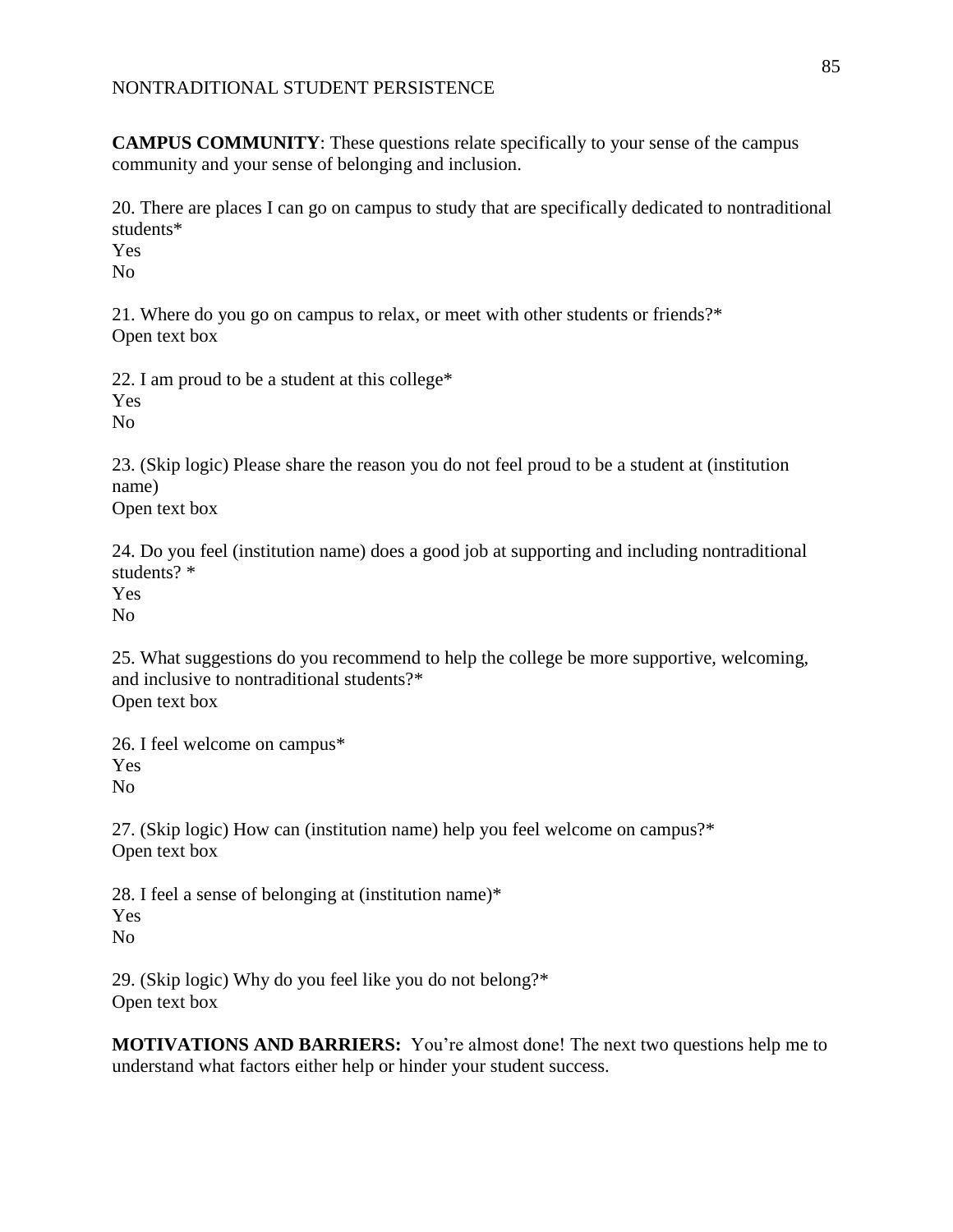30. What or who motivates you to stay in school? What or who motivates or supports (either on or off campus) you in staying enrolled? Please clearly explain how you are motivated.\* Open text box

31. What challenges or barriers (either on campus or off campus) threaten your ability to stay enrolled in classes at the College? Please explain clearly.\* Open text box

32. Is there anything you would like to add about your experience as a nontraditional student at (institution name), or any recommendations for the College?\* Open text box